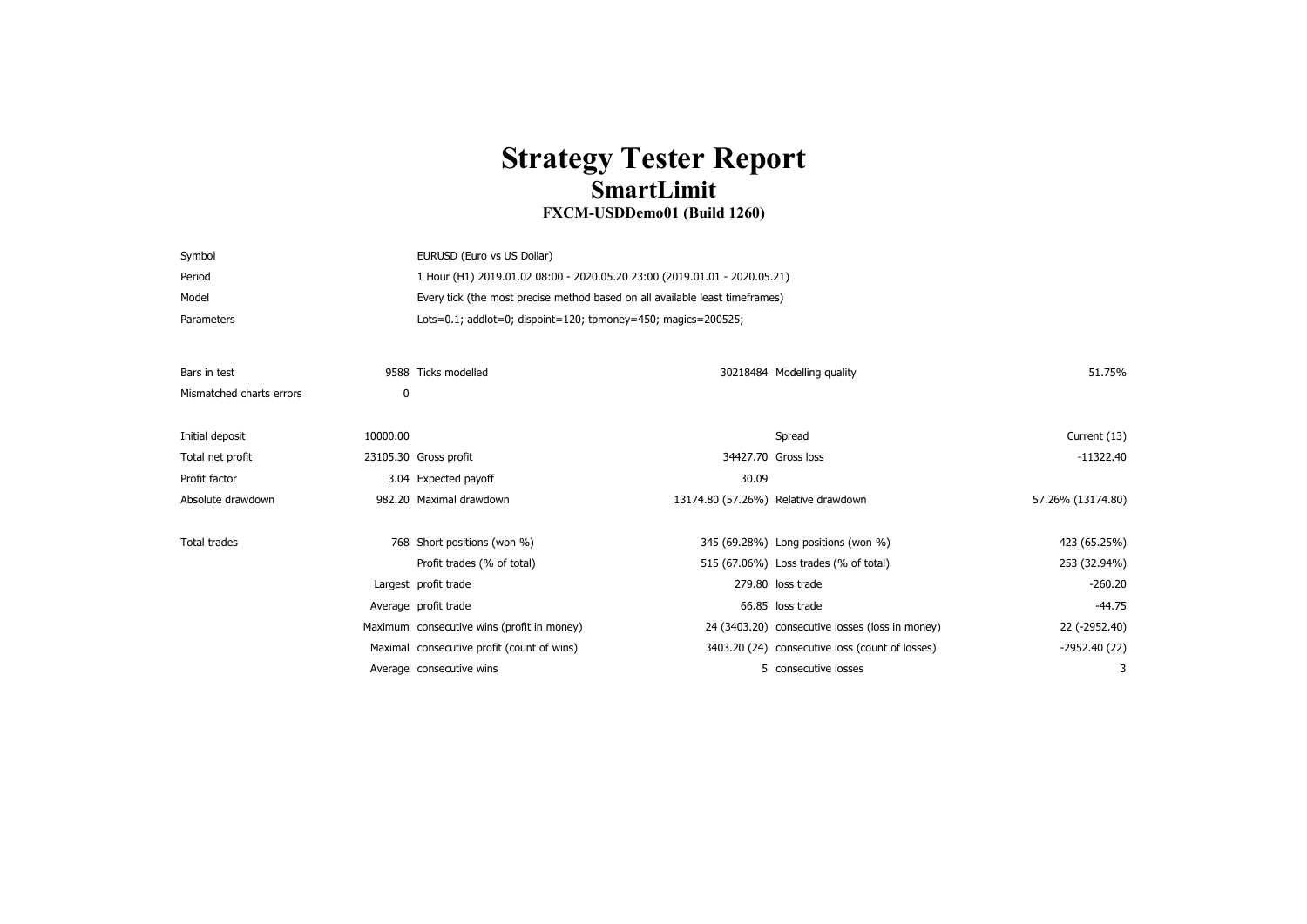|                  | Balance / Equity / Every tick (the most precise method based on all available least timeframes to generate each tick) / 51.75% |     |                  |     |     |            |      |        |                  |      |     |         |     |     |         |     |         |     |        |     |     |         |
|------------------|--------------------------------------------------------------------------------------------------------------------------------|-----|------------------|-----|-----|------------|------|--------|------------------|------|-----|---------|-----|-----|---------|-----|---------|-----|--------|-----|-----|---------|
|                  |                                                                                                                                |     |                  |     |     |            |      |        |                  |      |     |         |     |     |         |     |         |     |        |     |     | 33199   |
|                  |                                                                                                                                |     |                  |     |     |            |      |        |                  |      |     |         |     |     |         |     |         |     |        |     |     | 28324   |
|                  |                                                                                                                                |     |                  |     |     |            |      |        |                  |      |     |         |     |     |         |     |         |     |        |     |     |         |
|                  |                                                                                                                                |     |                  |     |     |            |      |        |                  |      |     |         |     |     |         |     |         |     |        |     |     | 23450   |
|                  |                                                                                                                                |     |                  |     |     |            |      |        |                  |      |     |         |     |     |         |     |         |     |        |     |     | 18576   |
|                  |                                                                                                                                |     |                  |     |     |            |      |        |                  |      |     |         |     |     |         |     |         |     |        |     |     |         |
|                  |                                                                                                                                |     |                  |     |     |            |      |        |                  |      |     |         |     |     |         |     |         |     |        |     |     | 13702   |
| 36<br>$^{\circ}$ | 100<br>68                                                                                                                      | 131 | 163<br>195       | 227 | 259 | 291        | 323  | 355    | 386              | 418  | 450 | 482     | 514 | 546 | 578     | 610 | 641     | 673 | 705    | 737 | 769 | 8828    |
| $\#$             |                                                                                                                                |     | Time             |     |     | Type       |      | Order  |                  | Size |     | Price   |     |     | S/L     |     | T/P     |     | Profit |     |     | Balance |
| $\mathbf{1}$     |                                                                                                                                |     | 2019.01.02 08:00 |     |     | buy limit  |      |        | $\mathbf{1}$     | 0.10 |     | 1.14665 |     |     | 0.00000 |     | 0.00000 |     |        |     |     |         |
| $\overline{2}$   |                                                                                                                                |     | 2019.01.02 08:00 |     |     | sell limit |      |        | $\overline{2}$   | 0.10 |     | 1.14892 |     |     | 0.00000 |     | 0.00000 |     |        |     |     |         |
| 3                |                                                                                                                                |     | 2019.01.02 08:29 |     |     |            | sell |        | $\overline{2}$   | 0.10 |     | 1.14892 |     |     | 0.00000 |     | 0.00000 |     |        |     |     |         |
| $\overline{4}$   |                                                                                                                                |     | 2019.01.02 08:29 |     |     | sell limit |      |        | $\overline{3}$   | 0.10 |     | 1.15012 |     |     | 0.00000 |     | 0.00000 |     |        |     |     |         |
| 5                |                                                                                                                                |     | 2019.01.02 10:18 |     |     |            | buy  |        | $\mathbf{1}$     | 0.10 |     | 1.14665 |     |     | 0.00000 |     | 0.00000 |     |        |     |     |         |
| 6                |                                                                                                                                |     | 2019.01.02 10:18 |     |     | buy limit  |      |        | $\overline{4}$   | 0.10 |     | 1.14545 |     |     | 0.00000 |     | 0.00000 |     |        |     |     |         |
| $\overline{7}$   |                                                                                                                                |     | 2019.01.02 10:27 |     |     |            | buy  |        | $\overline{4}$   | 0.10 |     | 1.14545 |     |     | 0.00000 |     | 0.00000 |     |        |     |     |         |
| 8                |                                                                                                                                |     | 2019.01.02 10:27 |     |     | buy limit  |      |        | 5                | 0.10 |     | 1.14425 |     |     | 0.00000 |     | 0.00000 |     |        |     |     |         |
| 9                |                                                                                                                                |     | 2019.01.02 10:36 |     |     |            | buy  |        | 5                | 0.10 |     | 1.14425 |     |     | 0.00000 |     | 0.00000 |     |        |     |     |         |
| $10\,$           |                                                                                                                                |     | 2019.01.02 10:37 |     |     | buy limit  |      |        | $\boldsymbol{6}$ | 0.10 |     | 1.14305 |     |     | 0.00000 |     | 0.00000 |     |        |     |     |         |
| 11               |                                                                                                                                |     | 2019.01.02 10:39 |     |     |            | buy  |        | 6                | 0.10 |     | 1.14305 |     |     | 0.00000 |     | 0.00000 |     |        |     |     |         |
| 12               |                                                                                                                                |     | 2019.01.02 10:39 |     |     | buy limit  |      |        | $7\overline{ }$  | 0.10 |     | 1.14185 |     |     | 0.00000 |     | 0.00000 |     |        |     |     |         |
| 13               |                                                                                                                                |     | 2019.01.02 14:27 |     |     |            | buy  |        | $\overline{7}$   | 0.10 |     | 1.14185 |     |     | 0.00000 |     | 0.00000 |     |        |     |     |         |
| 14               |                                                                                                                                |     | 2019.01.02 14:27 |     |     | buy limit  |      |        | 8                | 0.10 |     | 1.14065 |     |     | 0.00000 |     | 0.00000 |     |        |     |     |         |
| 15               |                                                                                                                                |     | 2019.01.02 14:37 |     |     |            | buy  |        | 8                | 0.10 |     | 1.14065 |     |     | 0.00000 |     | 0.00000 |     |        |     |     |         |
| 16               |                                                                                                                                |     | 2019.01.02 14:37 |     |     | buy limit  |      |        | 9                | 0.10 |     | 1.13945 |     |     | 0.00000 |     | 0.00000 |     |        |     |     |         |
| 17               |                                                                                                                                |     | 2019.01.02 15:19 |     |     |            | buy  |        | 9                | 0.10 |     | 1.13945 |     |     | 0.00000 |     | 0.00000 |     |        |     |     |         |
| 18               |                                                                                                                                |     | 2019.01.02 15:19 |     |     | buy limit  |      | $10\,$ |                  | 0.10 |     | 1.13825 |     |     | 0.00000 |     | 0.00000 |     |        |     |     |         |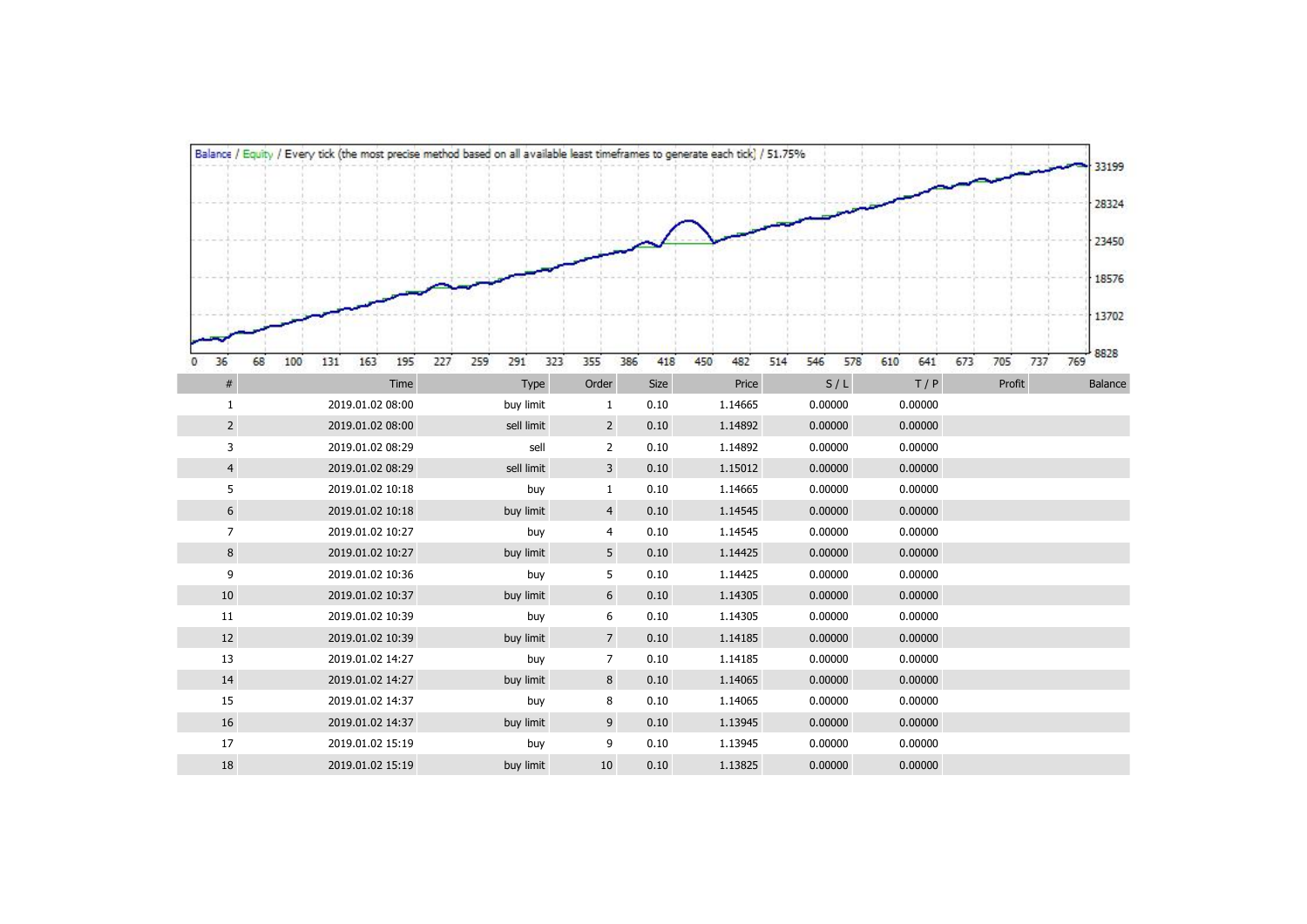| 20<br>2019.01.02 15:29<br>1.13705<br>0.00000<br>0.00000<br>buy limit<br>11<br>0.10<br>21<br>1.13705<br>0.00000<br>0.00000<br>2019.01.02 15:39<br>11<br>0.10<br>buy<br>22<br>2019.01.02 15:39<br>1.13585<br>0.00000<br>0.00000<br>buy limit<br>12<br>0.10<br>23<br>1.13585<br>0.00000<br>2019.01.02 16:39<br>12<br>0.10<br>0.00000<br>buy<br>24<br>0.00000<br>0.00000<br>2019.01.02 17:27<br>buy limit<br>13<br>0.10<br>1.13465<br>25<br>2019.01.02 17:38<br>13<br>1.13465<br>0.00000<br>0.00000<br>0.10<br>buy<br>26<br>1.13345<br>0.00000<br>0.00000<br>2019.01.02 17:38<br>buy limit<br>0.10<br>14<br>27<br>1.13345<br>0.00000<br>0.00000<br>2019.01.02 19:38<br>14<br>0.10<br>buy<br>28<br>0.00000<br>2019.01.02 19:38<br>1.13225<br>0.00000<br>buy limit<br>15<br>0.10<br>29<br>1.13225<br>2019.01.03 00:36<br>15<br>0.10<br>0.00000<br>0.00000<br>buy<br>30<br>2019.01.03 00:36<br>1.13105<br>0.00000<br>0.00000<br>buy limit<br>16<br>0.10<br>31<br>1.13105<br>0.00000<br>2019.01.03 00:39<br>16<br>0.10<br>0.00000<br>buy<br>32<br>1.12985<br>0.00000<br>0.00000<br>2019.01.03 00:39<br>buy limit<br>17<br>0.10<br>33<br>2019.01.04 10:39<br>17<br>1.12985<br>0.00000<br>0.00000<br>delete<br>0.10<br>34<br>105.00<br>10105.00<br>2019.01.04 10:39<br>16<br>0.10<br>1.14155<br>0.00000<br>0.00000<br>close<br>35<br>15<br>0.00000<br>93.00<br>10198.00<br>2019.01.04 10:39<br>close<br>0.10<br>1.14155<br>0.00000<br>36<br>10279.00<br>2019.01.04 10:39<br>1.14155<br>0.00000<br>0.00000<br>81.00<br>close<br>14<br>0.10<br>37<br>2019.01.04 10:39<br>13<br>0.10<br>1.14155<br>0.00000<br>0.00000<br>69.00<br>10348.00<br>close<br>38<br>1.14155<br>0.00000<br>0.00000<br>57.00<br>10405.00<br>2019.01.04 10:39<br>close<br>12<br>0.10<br>39<br>2019.01.04 10:39<br>1.14155<br>0.00000<br>0.00000<br>45.00<br>10450.00<br>close<br>11<br>0.10<br>40<br>1.14155<br>0.00000<br>33.00<br>10483.00<br>2019.01.04 10:39<br>close<br>10<br>0.10<br>0.00000<br>41<br>2019.01.04 10:39<br>close<br>9<br>0.10<br>1.14155<br>0.00000<br>0.00000<br>21.00<br>10504.00<br>42<br>$\bf 8$<br>9.00<br>10513.00<br>2019.01.04 10:39<br>0.10<br>1.14155<br>0.00000<br>0.00000<br>close<br>43<br>7<br>$-3.00$<br>2019.01.04 10:39<br>close<br>0.10<br>1.14155<br>0.00000<br>0.00000<br>10510.00<br>44<br>6<br>2019.01.04 10:39<br>1.14155<br>0.00000<br>0.00000<br>10495.00<br>close<br>0.10<br>$-15.00$<br>45<br>5<br>2019.01.04 10:39<br>0.10<br>1.14155<br>0.00000<br>0.00000<br>$-27.00$<br>10468.00<br>close |
|--------------------------------------------------------------------------------------------------------------------------------------------------------------------------------------------------------------------------------------------------------------------------------------------------------------------------------------------------------------------------------------------------------------------------------------------------------------------------------------------------------------------------------------------------------------------------------------------------------------------------------------------------------------------------------------------------------------------------------------------------------------------------------------------------------------------------------------------------------------------------------------------------------------------------------------------------------------------------------------------------------------------------------------------------------------------------------------------------------------------------------------------------------------------------------------------------------------------------------------------------------------------------------------------------------------------------------------------------------------------------------------------------------------------------------------------------------------------------------------------------------------------------------------------------------------------------------------------------------------------------------------------------------------------------------------------------------------------------------------------------------------------------------------------------------------------------------------------------------------------------------------------------------------------------------------------------------------------------------------------------------------------------------------------------------------------------------------------------------------------------------------------------------------------------------------------------------------------------------------------------------------------------------------------------------------------------------------------------------------------------------------------------------------------------------------------------------------------------------------------------------|
|                                                                                                                                                                                                                                                                                                                                                                                                                                                                                                                                                                                                                                                                                                                                                                                                                                                                                                                                                                                                                                                                                                                                                                                                                                                                                                                                                                                                                                                                                                                                                                                                                                                                                                                                                                                                                                                                                                                                                                                                                                                                                                                                                                                                                                                                                                                                                                                                                                                                                                        |
|                                                                                                                                                                                                                                                                                                                                                                                                                                                                                                                                                                                                                                                                                                                                                                                                                                                                                                                                                                                                                                                                                                                                                                                                                                                                                                                                                                                                                                                                                                                                                                                                                                                                                                                                                                                                                                                                                                                                                                                                                                                                                                                                                                                                                                                                                                                                                                                                                                                                                                        |
|                                                                                                                                                                                                                                                                                                                                                                                                                                                                                                                                                                                                                                                                                                                                                                                                                                                                                                                                                                                                                                                                                                                                                                                                                                                                                                                                                                                                                                                                                                                                                                                                                                                                                                                                                                                                                                                                                                                                                                                                                                                                                                                                                                                                                                                                                                                                                                                                                                                                                                        |
|                                                                                                                                                                                                                                                                                                                                                                                                                                                                                                                                                                                                                                                                                                                                                                                                                                                                                                                                                                                                                                                                                                                                                                                                                                                                                                                                                                                                                                                                                                                                                                                                                                                                                                                                                                                                                                                                                                                                                                                                                                                                                                                                                                                                                                                                                                                                                                                                                                                                                                        |
|                                                                                                                                                                                                                                                                                                                                                                                                                                                                                                                                                                                                                                                                                                                                                                                                                                                                                                                                                                                                                                                                                                                                                                                                                                                                                                                                                                                                                                                                                                                                                                                                                                                                                                                                                                                                                                                                                                                                                                                                                                                                                                                                                                                                                                                                                                                                                                                                                                                                                                        |
|                                                                                                                                                                                                                                                                                                                                                                                                                                                                                                                                                                                                                                                                                                                                                                                                                                                                                                                                                                                                                                                                                                                                                                                                                                                                                                                                                                                                                                                                                                                                                                                                                                                                                                                                                                                                                                                                                                                                                                                                                                                                                                                                                                                                                                                                                                                                                                                                                                                                                                        |
|                                                                                                                                                                                                                                                                                                                                                                                                                                                                                                                                                                                                                                                                                                                                                                                                                                                                                                                                                                                                                                                                                                                                                                                                                                                                                                                                                                                                                                                                                                                                                                                                                                                                                                                                                                                                                                                                                                                                                                                                                                                                                                                                                                                                                                                                                                                                                                                                                                                                                                        |
|                                                                                                                                                                                                                                                                                                                                                                                                                                                                                                                                                                                                                                                                                                                                                                                                                                                                                                                                                                                                                                                                                                                                                                                                                                                                                                                                                                                                                                                                                                                                                                                                                                                                                                                                                                                                                                                                                                                                                                                                                                                                                                                                                                                                                                                                                                                                                                                                                                                                                                        |
|                                                                                                                                                                                                                                                                                                                                                                                                                                                                                                                                                                                                                                                                                                                                                                                                                                                                                                                                                                                                                                                                                                                                                                                                                                                                                                                                                                                                                                                                                                                                                                                                                                                                                                                                                                                                                                                                                                                                                                                                                                                                                                                                                                                                                                                                                                                                                                                                                                                                                                        |
|                                                                                                                                                                                                                                                                                                                                                                                                                                                                                                                                                                                                                                                                                                                                                                                                                                                                                                                                                                                                                                                                                                                                                                                                                                                                                                                                                                                                                                                                                                                                                                                                                                                                                                                                                                                                                                                                                                                                                                                                                                                                                                                                                                                                                                                                                                                                                                                                                                                                                                        |
|                                                                                                                                                                                                                                                                                                                                                                                                                                                                                                                                                                                                                                                                                                                                                                                                                                                                                                                                                                                                                                                                                                                                                                                                                                                                                                                                                                                                                                                                                                                                                                                                                                                                                                                                                                                                                                                                                                                                                                                                                                                                                                                                                                                                                                                                                                                                                                                                                                                                                                        |
|                                                                                                                                                                                                                                                                                                                                                                                                                                                                                                                                                                                                                                                                                                                                                                                                                                                                                                                                                                                                                                                                                                                                                                                                                                                                                                                                                                                                                                                                                                                                                                                                                                                                                                                                                                                                                                                                                                                                                                                                                                                                                                                                                                                                                                                                                                                                                                                                                                                                                                        |
|                                                                                                                                                                                                                                                                                                                                                                                                                                                                                                                                                                                                                                                                                                                                                                                                                                                                                                                                                                                                                                                                                                                                                                                                                                                                                                                                                                                                                                                                                                                                                                                                                                                                                                                                                                                                                                                                                                                                                                                                                                                                                                                                                                                                                                                                                                                                                                                                                                                                                                        |
|                                                                                                                                                                                                                                                                                                                                                                                                                                                                                                                                                                                                                                                                                                                                                                                                                                                                                                                                                                                                                                                                                                                                                                                                                                                                                                                                                                                                                                                                                                                                                                                                                                                                                                                                                                                                                                                                                                                                                                                                                                                                                                                                                                                                                                                                                                                                                                                                                                                                                                        |
|                                                                                                                                                                                                                                                                                                                                                                                                                                                                                                                                                                                                                                                                                                                                                                                                                                                                                                                                                                                                                                                                                                                                                                                                                                                                                                                                                                                                                                                                                                                                                                                                                                                                                                                                                                                                                                                                                                                                                                                                                                                                                                                                                                                                                                                                                                                                                                                                                                                                                                        |
|                                                                                                                                                                                                                                                                                                                                                                                                                                                                                                                                                                                                                                                                                                                                                                                                                                                                                                                                                                                                                                                                                                                                                                                                                                                                                                                                                                                                                                                                                                                                                                                                                                                                                                                                                                                                                                                                                                                                                                                                                                                                                                                                                                                                                                                                                                                                                                                                                                                                                                        |
|                                                                                                                                                                                                                                                                                                                                                                                                                                                                                                                                                                                                                                                                                                                                                                                                                                                                                                                                                                                                                                                                                                                                                                                                                                                                                                                                                                                                                                                                                                                                                                                                                                                                                                                                                                                                                                                                                                                                                                                                                                                                                                                                                                                                                                                                                                                                                                                                                                                                                                        |
|                                                                                                                                                                                                                                                                                                                                                                                                                                                                                                                                                                                                                                                                                                                                                                                                                                                                                                                                                                                                                                                                                                                                                                                                                                                                                                                                                                                                                                                                                                                                                                                                                                                                                                                                                                                                                                                                                                                                                                                                                                                                                                                                                                                                                                                                                                                                                                                                                                                                                                        |
|                                                                                                                                                                                                                                                                                                                                                                                                                                                                                                                                                                                                                                                                                                                                                                                                                                                                                                                                                                                                                                                                                                                                                                                                                                                                                                                                                                                                                                                                                                                                                                                                                                                                                                                                                                                                                                                                                                                                                                                                                                                                                                                                                                                                                                                                                                                                                                                                                                                                                                        |
|                                                                                                                                                                                                                                                                                                                                                                                                                                                                                                                                                                                                                                                                                                                                                                                                                                                                                                                                                                                                                                                                                                                                                                                                                                                                                                                                                                                                                                                                                                                                                                                                                                                                                                                                                                                                                                                                                                                                                                                                                                                                                                                                                                                                                                                                                                                                                                                                                                                                                                        |
|                                                                                                                                                                                                                                                                                                                                                                                                                                                                                                                                                                                                                                                                                                                                                                                                                                                                                                                                                                                                                                                                                                                                                                                                                                                                                                                                                                                                                                                                                                                                                                                                                                                                                                                                                                                                                                                                                                                                                                                                                                                                                                                                                                                                                                                                                                                                                                                                                                                                                                        |
|                                                                                                                                                                                                                                                                                                                                                                                                                                                                                                                                                                                                                                                                                                                                                                                                                                                                                                                                                                                                                                                                                                                                                                                                                                                                                                                                                                                                                                                                                                                                                                                                                                                                                                                                                                                                                                                                                                                                                                                                                                                                                                                                                                                                                                                                                                                                                                                                                                                                                                        |
|                                                                                                                                                                                                                                                                                                                                                                                                                                                                                                                                                                                                                                                                                                                                                                                                                                                                                                                                                                                                                                                                                                                                                                                                                                                                                                                                                                                                                                                                                                                                                                                                                                                                                                                                                                                                                                                                                                                                                                                                                                                                                                                                                                                                                                                                                                                                                                                                                                                                                                        |
|                                                                                                                                                                                                                                                                                                                                                                                                                                                                                                                                                                                                                                                                                                                                                                                                                                                                                                                                                                                                                                                                                                                                                                                                                                                                                                                                                                                                                                                                                                                                                                                                                                                                                                                                                                                                                                                                                                                                                                                                                                                                                                                                                                                                                                                                                                                                                                                                                                                                                                        |
|                                                                                                                                                                                                                                                                                                                                                                                                                                                                                                                                                                                                                                                                                                                                                                                                                                                                                                                                                                                                                                                                                                                                                                                                                                                                                                                                                                                                                                                                                                                                                                                                                                                                                                                                                                                                                                                                                                                                                                                                                                                                                                                                                                                                                                                                                                                                                                                                                                                                                                        |
|                                                                                                                                                                                                                                                                                                                                                                                                                                                                                                                                                                                                                                                                                                                                                                                                                                                                                                                                                                                                                                                                                                                                                                                                                                                                                                                                                                                                                                                                                                                                                                                                                                                                                                                                                                                                                                                                                                                                                                                                                                                                                                                                                                                                                                                                                                                                                                                                                                                                                                        |
| 46<br>10429.00<br>2019.01.04 10:39<br>close<br>$\overline{4}$<br>0.10<br>1.14155<br>0.00000<br>0.00000<br>$-39.00$                                                                                                                                                                                                                                                                                                                                                                                                                                                                                                                                                                                                                                                                                                                                                                                                                                                                                                                                                                                                                                                                                                                                                                                                                                                                                                                                                                                                                                                                                                                                                                                                                                                                                                                                                                                                                                                                                                                                                                                                                                                                                                                                                                                                                                                                                                                                                                                     |
| 47<br>delete<br>3<br>1.15012<br>2019.01.04 10:39<br>0.10<br>0.00000<br>0.00000                                                                                                                                                                                                                                                                                                                                                                                                                                                                                                                                                                                                                                                                                                                                                                                                                                                                                                                                                                                                                                                                                                                                                                                                                                                                                                                                                                                                                                                                                                                                                                                                                                                                                                                                                                                                                                                                                                                                                                                                                                                                                                                                                                                                                                                                                                                                                                                                                         |
| 48<br>$\overline{2}$<br>72.40<br>10501.40<br>2019.01.04 10:39<br>close<br>0.10<br>1.14168<br>0.00000<br>0.00000                                                                                                                                                                                                                                                                                                                                                                                                                                                                                                                                                                                                                                                                                                                                                                                                                                                                                                                                                                                                                                                                                                                                                                                                                                                                                                                                                                                                                                                                                                                                                                                                                                                                                                                                                                                                                                                                                                                                                                                                                                                                                                                                                                                                                                                                                                                                                                                        |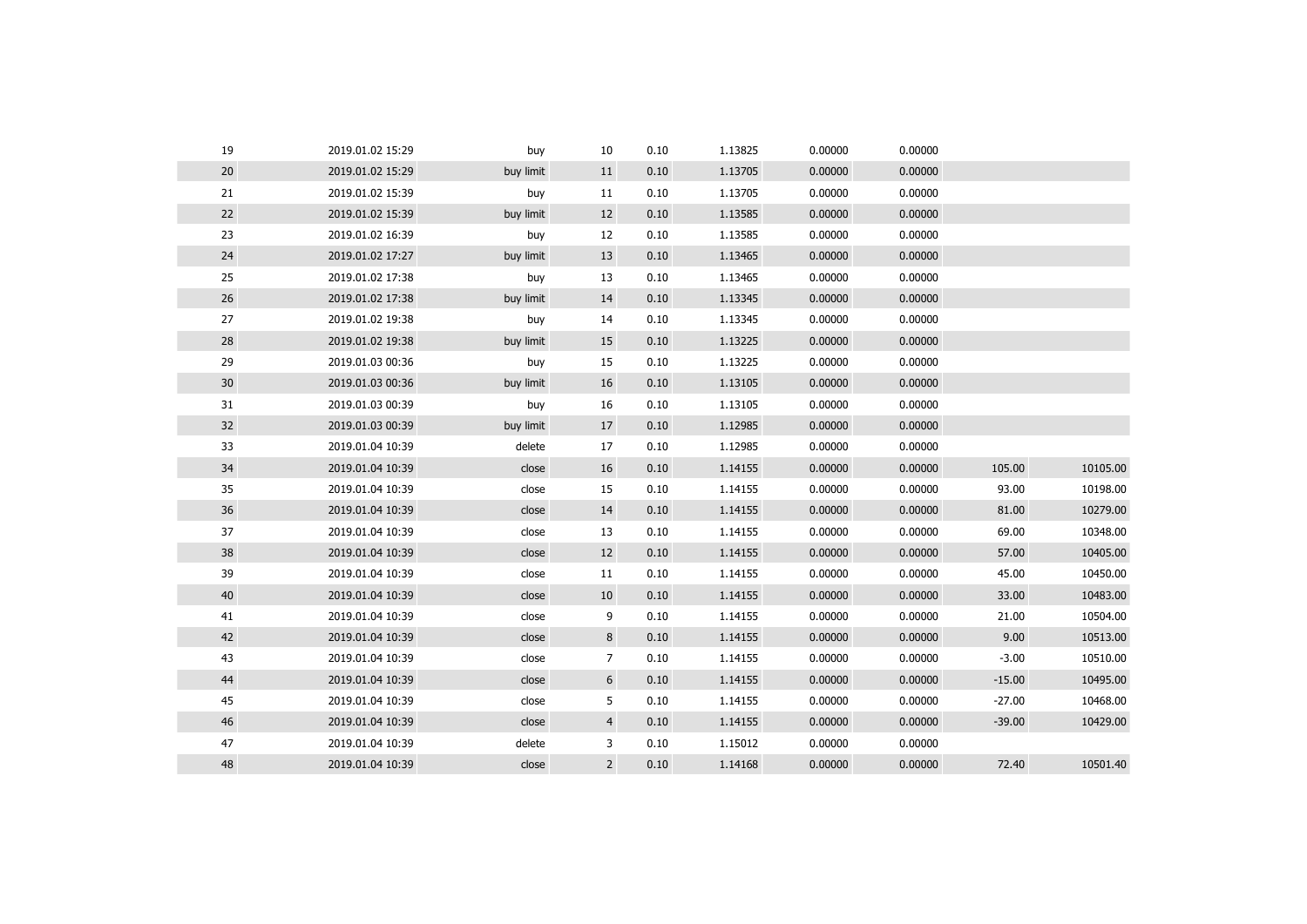| 49 | 2019.01.04 10:39 | close      | 1               | 0.10 | 1.14155 | 0.00000 | 0.00000 | $-51.00$ | 10450.40 |
|----|------------------|------------|-----------------|------|---------|---------|---------|----------|----------|
| 50 | 2019.01.04 10:39 | buy limit  | 18              | 0.10 | 1.14047 | 0.00000 | 0.00000 |          |          |
| 51 | 2019.01.04 10:39 | sell limit | 19              | 0.10 | 1.14274 | 0.00000 | 0.00000 |          |          |
| 52 | 2019.01.04 11:38 | buy        | 18              | 0.10 | 1.14047 | 0.00000 | 0.00000 |          |          |
| 53 | 2019.01.04 11:38 | buy limit  | 20              | 0.10 | 1.13927 | 0.00000 | 0.00000 |          |          |
| 54 | 2019.01.04 15:19 | buy        | 20              | 0.10 | 1.13927 | 0.00000 | 0.00000 |          |          |
| 55 | 2019.01.04 15:19 | buy limit  | 21              | 0.10 | 1.13807 | 0.00000 | 0.00000 |          |          |
| 56 | 2019.01.04 15:29 | buy        | 21              | 0.10 | 1.13807 | 0.00000 | 0.00000 |          |          |
| 57 | 2019.01.04 15:36 | buy limit  | 22              | 0.10 | 1.13687 | 0.00000 | 0.00000 |          |          |
| 58 | 2019.01.04 15:38 | buy        | 22              | 0.10 | 1.13687 | 0.00000 | 0.00000 |          |          |
| 59 | 2019.01.04 15:39 | buy limit  | 23              | 0.10 | 1.13567 | 0.00000 | 0.00000 |          |          |
| 60 | 2019.01.04 16:29 | buy        | 23              | 0.10 | 1.13567 | 0.00000 | 0.00000 |          |          |
| 61 | 2019.01.04 16:29 | buy limit  | 24              | 0.10 | 1.13447 | 0.00000 | 0.00000 |          |          |
| 62 | 2019.01.07 06:05 | sell       | 19              | 0.10 | 1.14274 | 0.00000 | 0.00000 |          |          |
| 63 | 2019.01.07 06:05 | sell limit | 25              | 0.10 | 1.14394 | 0.00000 | 0.00000 |          |          |
| 64 | 2019.01.07 10:14 | sell limit | 26              | 0.10 | 1.14514 | 0.00000 | 0.00000 |          |          |
| 65 | 2019.01.07 11:28 | sell       | 25              | 0.10 | 1.14394 | 0.00000 | 0.00000 |          |          |
| 66 | 2019.01.07 15:18 | sell limit | 27              | 0.10 | 1.14634 | 0.00000 | 0.00000 |          |          |
| 67 | 2019.01.07 15:19 | sell       | 26              | 0.10 | 1.14514 | 0.00000 | 0.00000 |          |          |
| 68 | 2019.01.07 16:26 | sell limit | 28              | 0.10 | 1.14754 | 0.00000 | 0.00000 |          |          |
| 69 | 2019.01.07 16:26 | sell       | 27              | 0.10 | 1.14634 | 0.00000 | 0.00000 |          |          |
| 70 | 2019.01.07 20:27 | sell limit | 29              | 0.10 | 1.14874 | 0.00000 | 0.00000 |          |          |
| 71 | 2019.01.07 20:28 | sell       | 28              | 0.10 | 1.14754 | 0.00000 | 0.00000 |          |          |
| 72 | 2019.01.09 16:19 | sell limit | 30 <sup>°</sup> | 0.10 | 1.14994 | 0.00000 | 0.00000 |          |          |
| 73 | 2019.01.09 16:19 | sell       | 29              | 0.10 | 1.14874 | 0.00000 | 0.00000 |          |          |
| 74 | 2019.01.09 16:28 | sell limit | 31              | 0.10 | 1.15114 | 0.00000 | 0.00000 |          |          |
| 75 | 2019.01.09 16:28 | sell       | 30              | 0.10 | 1.14994 | 0.00000 | 0.00000 |          |          |
| 76 | 2019.01.09 16:37 | sell limit | 32              | 0.10 | 1.15234 | 0.00000 | 0.00000 |          |          |
| 77 | 2019.01.09 16:37 | sell       | 31              | 0.10 | 1.15114 | 0.00000 | 0.00000 |          |          |
| 78 | 2019.01.09 16:39 | sell limit | 33              | 0.10 | 1.15354 | 0.00000 | 0.00000 |          |          |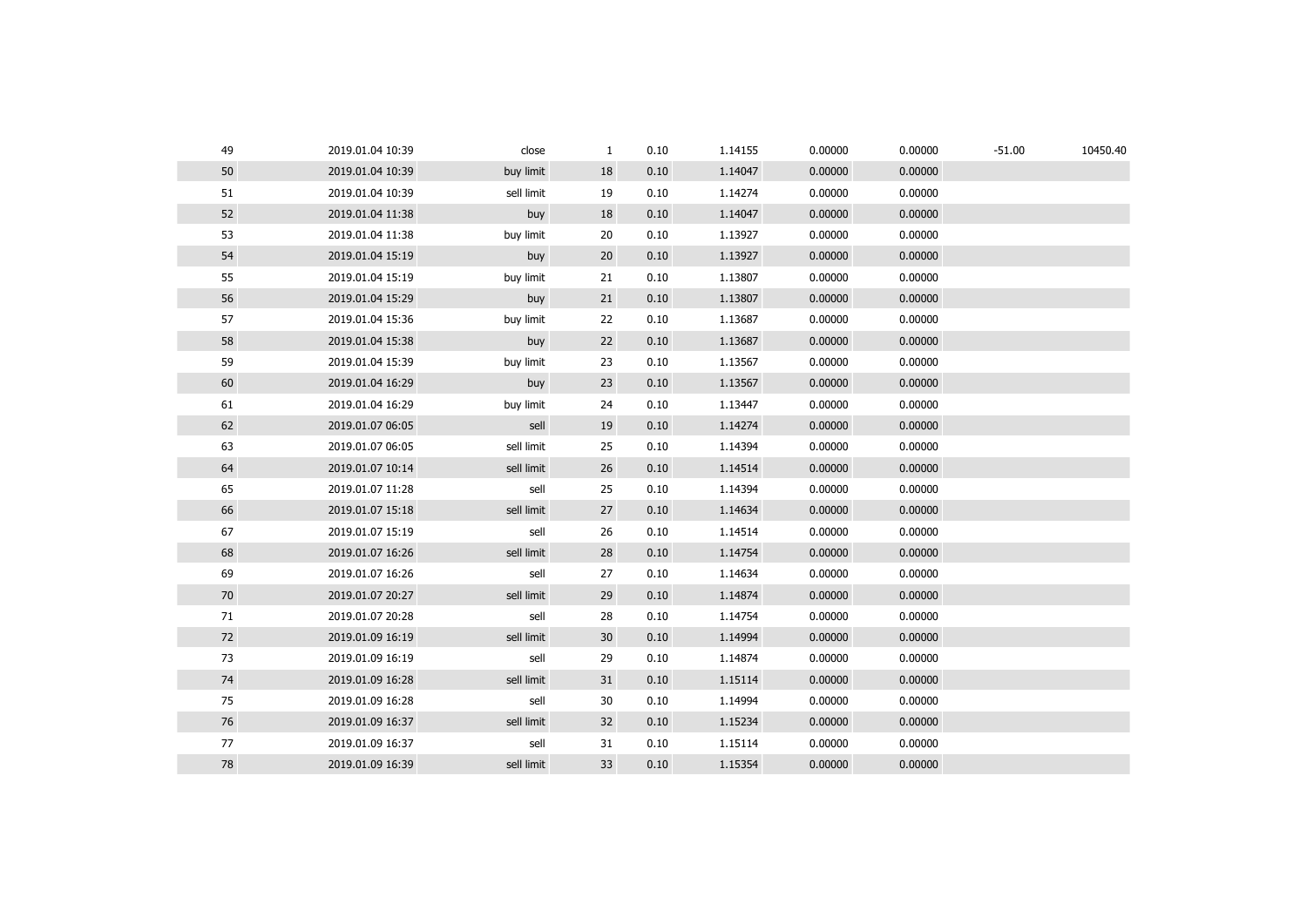| 79  | 2019.01.09 16:39 | sell       | 32 | 0.10 | 1.15234 | 0.00000 | 0.00000 |          |          |
|-----|------------------|------------|----|------|---------|---------|---------|----------|----------|
| 80  | 2019.01.09 17:04 | sell limit | 34 | 0.10 | 1.15474 | 0.00000 | 0.00000 |          |          |
| 81  | 2019.01.09 17:04 | sell       | 33 | 0.10 | 1.15354 | 0.00000 | 0.00000 |          |          |
| 82  | 2019.01.09 21:28 | sell limit | 35 | 0.10 | 1.15594 | 0.00000 | 0.00000 |          |          |
| 83  | 2019.01.09 21:29 | sell       | 34 | 0.10 | 1.15474 | 0.00000 | 0.00000 |          |          |
| 84  | 2019.01.10 03:13 | sell limit | 36 | 0.10 | 1.15714 | 0.00000 | 0.00000 |          |          |
| 85  | 2019.01.10 03:14 | sell       | 35 | 0.10 | 1.15594 | 0.00000 | 0.00000 |          |          |
| 86  | 2019.01.10 19:27 | delete     | 36 | 0.10 | 1.15714 | 0.00000 | 0.00000 |          |          |
| 87  | 2019.01.10 19:27 | close      | 35 | 0.10 | 1.15086 | 0.00000 | 0.00000 | 50.80    | 10501.20 |
| 88  | 2019.01.10 19:27 | close      | 34 | 0.10 | 1.15086 | 0.00000 | 0.00000 | 38.80    | 10540.00 |
| 89  | 2019.01.10 19:27 | close      | 33 | 0.10 | 1.15086 | 0.00000 | 0.00000 | 26.80    | 10566.80 |
| 90  | 2019.01.10 19:27 | close      | 32 | 0.10 | 1.15086 | 0.00000 | 0.00000 | 14.80    | 10581.60 |
| 91  | 2019.01.10 19:27 | close      | 31 | 0.10 | 1.15086 | 0.00000 | 0.00000 | 2.80     | 10584.40 |
| 92  | 2019.01.10 19:27 | close      | 30 | 0.10 | 1.15086 | 0.00000 | 0.00000 | $-9.20$  | 10575.20 |
| 93  | 2019.01.10 19:27 | close      | 29 | 0.10 | 1.15086 | 0.00000 | 0.00000 | $-21.20$ | 10554.00 |
| 94  | 2019.01.10 19:27 | close      | 28 | 0.10 | 1.15086 | 0.00000 | 0.00000 | $-33.20$ | 10520.80 |
| 95  | 2019.01.10 19:27 | close      | 27 | 0.10 | 1.15086 | 0.00000 | 0.00000 | $-45.20$ | 10475.60 |
| 96  | 2019.01.10 19:27 | close      | 26 | 0.10 | 1.15086 | 0.00000 | 0.00000 | $-57.20$ | 10418.40 |
| 97  | 2019.01.10 19:27 | close      | 25 | 0.10 | 1.15086 | 0.00000 | 0.00000 | $-69.20$ | 10349.20 |
| 98  | 2019.01.10 19:27 | delete     | 24 | 0.10 | 1.13447 | 0.00000 | 0.00000 |          |          |
| 99  | 2019.01.10 19:27 | close      | 23 | 0.10 | 1.15073 | 0.00000 | 0.00000 | 150.60   | 10499.80 |
| 100 | 2019.01.10 19:27 | close      | 22 | 0.10 | 1.15073 | 0.00000 | 0.00000 | 138.60   | 10638.40 |
| 101 | 2019.01.10 19:27 | close      | 21 | 0.10 | 1.15073 | 0.00000 | 0.00000 | 126.60   | 10765.00 |
| 102 | 2019.01.10 19:27 | close      | 20 | 0.10 | 1.15073 | 0.00000 | 0.00000 | 114.60   | 10879.60 |
| 103 | 2019.01.10 19:27 | close      | 19 | 0.10 | 1.15086 | 0.00000 | 0.00000 | $-81.20$ | 10798.40 |
| 104 | 2019.01.10 19:27 | close      | 18 | 0.10 | 1.15073 | 0.00000 | 0.00000 | 102.60   | 10901.00 |
| 105 | 2019.01.10 19:27 | buy limit  | 37 | 0.10 | 1.14967 | 0.00000 | 0.00000 |          |          |
| 106 | 2019.01.10 19:27 | sell limit | 38 | 0.10 | 1.15194 | 0.00000 | 0.00000 |          |          |
| 107 | 2019.01.10 20:29 | buy        | 37 | 0.10 | 1.14967 | 0.00000 | 0.00000 |          |          |
| 108 | 2019.01.10 20:29 | buy limit  | 39 | 0.10 | 1.14847 | 0.00000 | 0.00000 |          |          |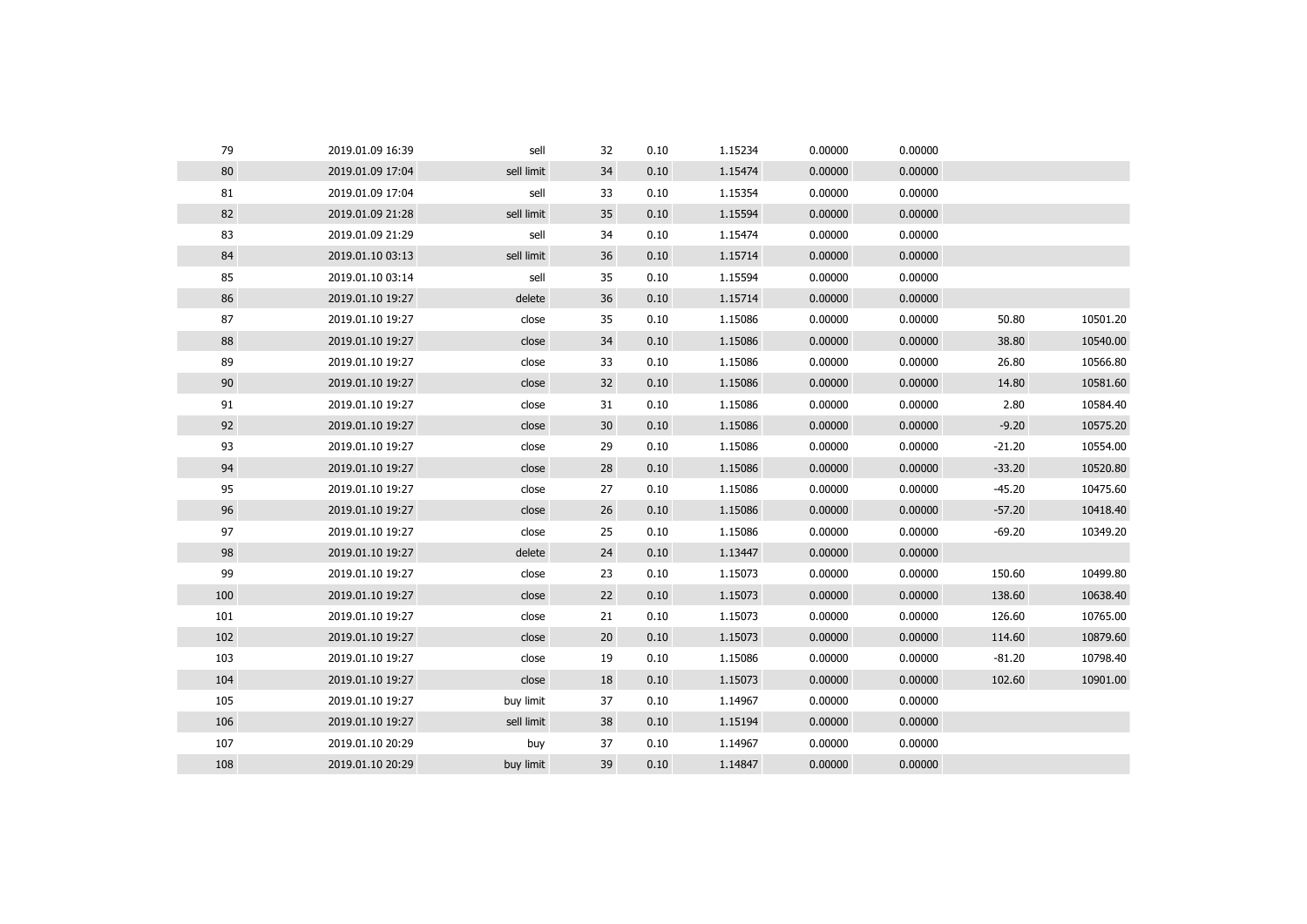| 109 | 2019.01.10 20:39 | buy        | 39 | 0.10 | 1.14847 | 0.00000 | 0.00000 |  |
|-----|------------------|------------|----|------|---------|---------|---------|--|
| 110 | 2019.01.11 03:37 | sell       | 38 | 0.10 | 1.15194 | 0.00000 | 0.00000 |  |
| 111 | 2019.01.11 03:37 | sell limit | 40 | 0.10 | 1.15314 | 0.00000 | 0.00000 |  |
| 112 | 2019.01.11 09:39 | sell limit | 41 | 0.10 | 1.15434 | 0.00000 | 0.00000 |  |
| 113 | 2019.01.11 12:29 | sell       | 40 | 0.10 | 1.15314 | 0.00000 | 0.00000 |  |
| 114 | 2019.01.11 16:29 | buy limit  | 42 | 0.10 | 1.14727 | 0.00000 | 0.00000 |  |
| 115 | 2019.01.11 16:37 | buy        | 42 | 0.10 | 1.14727 | 0.00000 | 0.00000 |  |
| 116 | 2019.01.11 16:37 | buy limit  | 43 | 0.10 | 1.14607 | 0.00000 | 0.00000 |  |
| 117 | 2019.01.11 16:39 | buy        | 43 | 0.10 | 1.14607 | 0.00000 | 0.00000 |  |
| 118 | 2019.01.11 16:39 | buy limit  | 44 | 0.10 | 1.14487 | 0.00000 | 0.00000 |  |
| 119 | 2019.01.15 11:26 | buy        | 44 | 0.10 | 1.14487 | 0.00000 | 0.00000 |  |
| 120 | 2019.01.15 11:26 | buy limit  | 45 | 0.10 | 1.14367 | 0.00000 | 0.00000 |  |
| 121 | 2019.01.15 11:36 | buy        | 45 | 0.10 | 1.14367 | 0.00000 | 0.00000 |  |
| 122 | 2019.01.15 11:36 | buy limit  | 46 | 0.10 | 1.14247 | 0.00000 | 0.00000 |  |
| 123 | 2019.01.15 11:39 | buy        | 46 | 0.10 | 1.14247 | 0.00000 | 0.00000 |  |
| 124 | 2019.01.15 11:39 | buy limit  | 47 | 0.10 | 1.14127 | 0.00000 | 0.00000 |  |
| 125 | 2019.01.15 14:39 | buy        | 47 | 0.10 | 1.14127 | 0.00000 | 0.00000 |  |
| 126 | 2019.01.15 18:28 | buy limit  | 48 | 0.10 | 1.14007 | 0.00000 | 0.00000 |  |
| 127 | 2019.01.15 18:36 | buy        | 48 | 0.10 | 1.14007 | 0.00000 | 0.00000 |  |
| 128 | 2019.01.15 18:36 | buy limit  | 49 | 0.10 | 1.13887 | 0.00000 | 0.00000 |  |
| 129 | 2019.01.15 18:39 | buy        | 49 | 0.10 | 1.13887 | 0.00000 | 0.00000 |  |
| 130 | 2019.01.15 18:39 | buy limit  | 50 | 0.10 | 1.13767 | 0.00000 | 0.00000 |  |
| 131 | 2019.01.17 09:03 | buy        | 50 | 0.10 | 1.13767 | 0.00000 | 0.00000 |  |
| 132 | 2019.01.17 09:04 | buy limit  | 51 | 0.10 | 1.13647 | 0.00000 | 0.00000 |  |
| 133 | 2019.01.18 17:37 | buy        | 51 | 0.10 | 1.13647 | 0.00000 | 0.00000 |  |
| 134 | 2019.01.18 17:38 | buy limit  | 52 | 0.10 | 1.13527 | 0.00000 | 0.00000 |  |
| 135 | 2019.01.22 08:36 | buy        | 52 | 0.10 | 1.13527 | 0.00000 | 0.00000 |  |
| 136 | 2019.01.22 08:37 | buy limit  | 53 | 0.10 | 1.13407 | 0.00000 | 0.00000 |  |
| 137 | 2019.01.22 16:03 | buy        | 53 | 0.10 | 1.13407 | 0.00000 | 0.00000 |  |
| 138 | 2019.01.22 16:03 | buy limit  | 54 | 0.10 | 1.13287 | 0.00000 | 0.00000 |  |
|     |                  |            |    |      |         |         |         |  |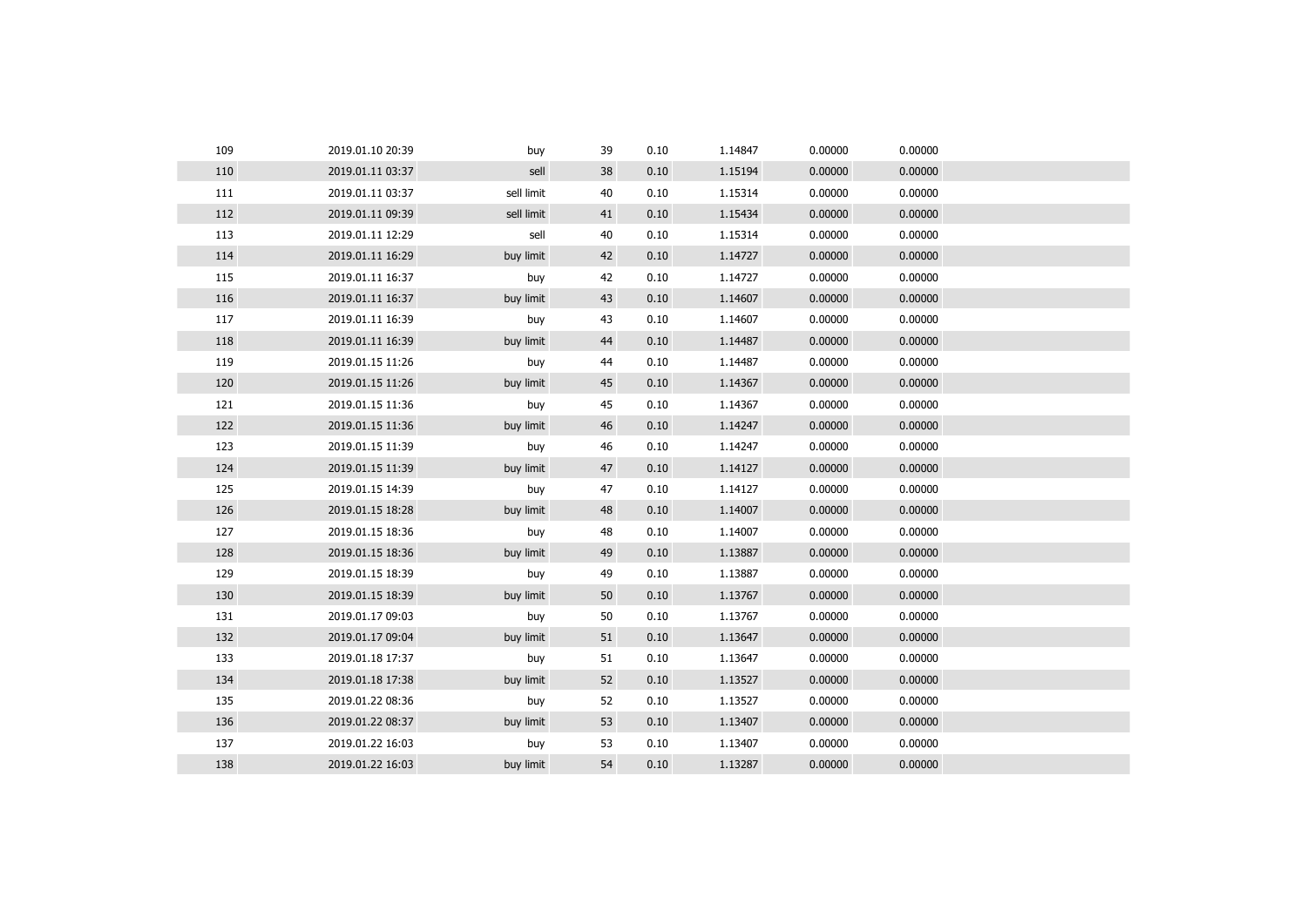| 139 | 2019.01.24 15:27 | buy       | 54 | 0.10 | 1.13287 | 0.00000 | 0.00000 |          |          |
|-----|------------------|-----------|----|------|---------|---------|---------|----------|----------|
| 140 | 2019.01.24 15:27 | buy limit | 55 | 0.10 | 1.13167 | 0.00000 | 0.00000 |          |          |
| 141 | 2019.01.24 15:37 | buy       | 55 | 0.10 | 1.13167 | 0.00000 | 0.00000 |          |          |
| 142 | 2019.01.24 15:37 | buy limit | 56 | 0.10 | 1.13047 | 0.00000 | 0.00000 |          |          |
| 143 | 2019.01.24 19:36 | buy       | 56 | 0.10 | 1.13047 | 0.00000 | 0.00000 |          |          |
| 144 | 2019.01.24 19:36 | buy limit | 57 | 0.10 | 1.12927 | 0.00000 | 0.00000 |          |          |
| 145 | 2019.01.24 20:14 | buy       | 57 | 0.10 | 1.12927 | 0.00000 | 0.00000 |          |          |
| 146 | 2019.01.24 21:38 | buy limit | 58 | 0.10 | 1.12807 | 0.00000 | 0.00000 |          |          |
| 147 | 2019.01.25 17:39 | delete    | 58 | 0.10 | 1.12807 | 0.00000 | 0.00000 |          |          |
| 148 | 2019.01.25 17:39 | close     | 57 | 0.10 | 1.14067 | 0.00000 | 0.00000 | 114.00   | 11015.00 |
| 149 | 2019.01.25 17:39 | close     | 56 | 0.10 | 1.14067 | 0.00000 | 0.00000 | 102.00   | 11117.00 |
| 150 | 2019.01.25 17:39 | close     | 55 | 0.10 | 1.14067 | 0.00000 | 0.00000 | 90.00    | 11207.00 |
| 151 | 2019.01.25 17:39 | close     | 54 | 0.10 | 1.14067 | 0.00000 | 0.00000 | 78.00    | 11285.00 |
| 152 | 2019.01.25 17:39 | close     | 53 | 0.10 | 1.14067 | 0.00000 | 0.00000 | 66.00    | 11351.00 |
| 153 | 2019.01.25 17:39 | close     | 52 | 0.10 | 1.14067 | 0.00000 | 0.00000 | 54.00    | 11405.00 |
| 154 | 2019.01.25 17:39 | close     | 51 | 0.10 | 1.14067 | 0.00000 | 0.00000 | 42.00    | 11447.00 |
| 155 | 2019.01.25 17:39 | close     | 50 | 0.10 | 1.14067 | 0.00000 | 0.00000 | 30.00    | 11477.00 |
| 156 | 2019.01.25 17:39 | close     | 49 | 0.10 | 1.14067 | 0.00000 | 0.00000 | 18.00    | 11495.00 |
| 157 | 2019.01.25 17:39 | close     | 48 | 0.10 | 1.14067 | 0.00000 | 0.00000 | 6.00     | 11501.00 |
| 158 | 2019.01.25 17:39 | close     | 47 | 0.10 | 1.14067 | 0.00000 | 0.00000 | $-6.00$  | 11495.00 |
| 159 | 2019.01.25 17:39 | close     | 46 | 0.10 | 1.14067 | 0.00000 | 0.00000 | $-18.00$ | 11477.00 |
| 160 | 2019.01.25 17:39 | close     | 45 | 0.10 | 1.14067 | 0.00000 | 0.00000 | $-30.00$ | 11447.00 |
| 161 | 2019.01.25 17:39 | close     | 44 | 0.10 | 1.14067 | 0.00000 | 0.00000 | $-42.00$ | 11405.00 |
| 162 | 2019.01.25 17:39 | close     | 43 | 0.10 | 1.14067 | 0.00000 | 0.00000 | $-54.00$ | 11351.00 |
| 163 | 2019.01.25 17:39 | close     | 42 | 0.10 | 1.14067 | 0.00000 | 0.00000 | $-66.00$ | 11285.00 |
| 164 | 2019.01.25 17:39 | delete    | 41 | 0.10 | 1.15434 | 0.00000 | 0.00000 |          |          |
| 165 | 2019.01.25 17:39 | close     | 40 | 0.10 | 1.14080 | 0.00000 | 0.00000 | 123.40   | 11408.40 |
| 166 | 2019.01.25 17:39 | close     | 39 | 0.10 | 1.14067 | 0.00000 | 0.00000 | $-78.00$ | 11330.40 |
| 167 | 2019.01.25 17:39 | close     | 38 | 0.10 | 1.14080 | 0.00000 | 0.00000 | 111.40   | 11441.80 |
| 168 | 2019.01.25 17:39 | close     | 37 | 0.10 | 1.14067 | 0.00000 | 0.00000 | $-90.00$ | 11351.80 |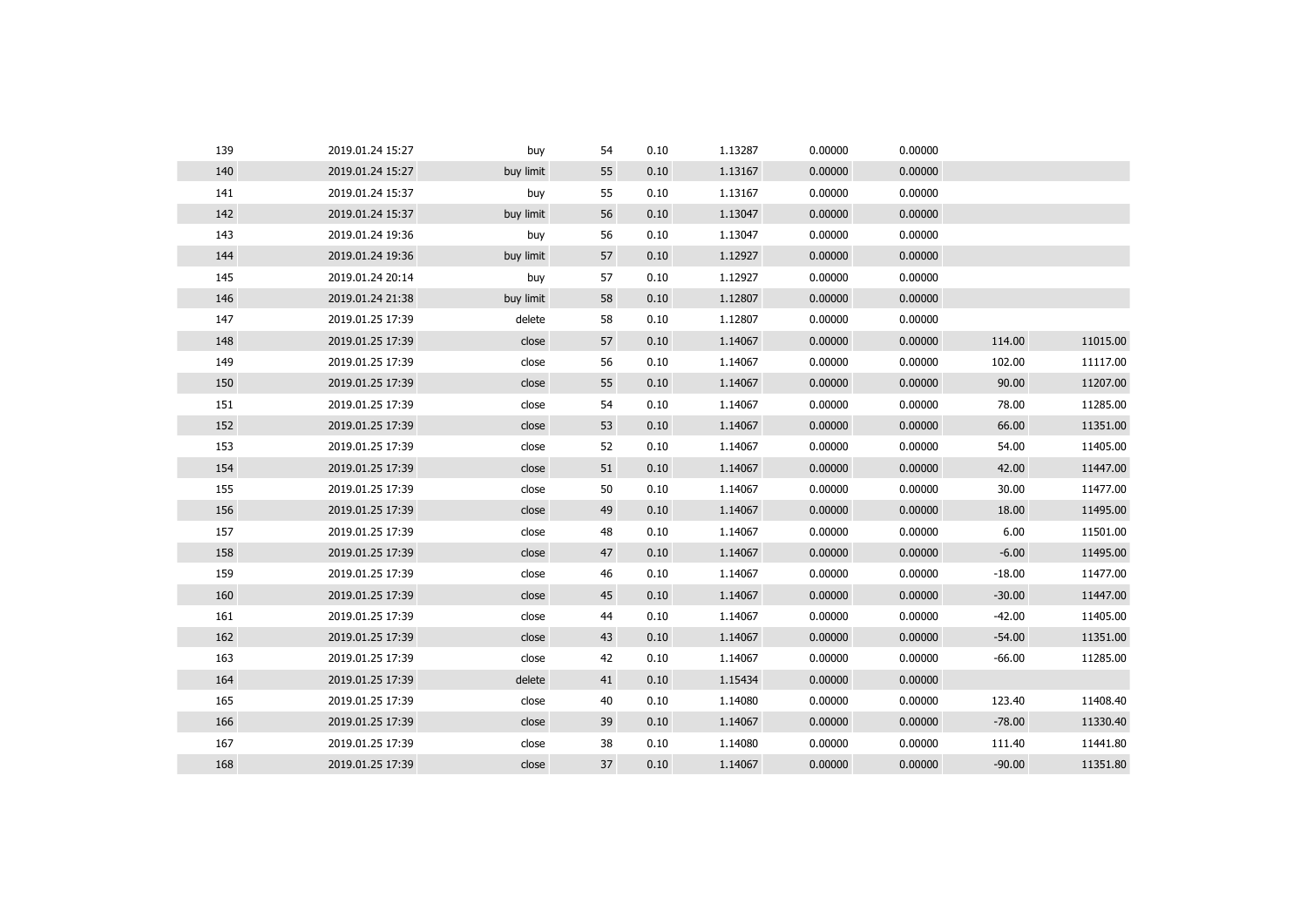| 169 | 2019.01.25 17:39 | buy limit  | 59 | 0.10 | 1.13959 | 0.00000 | 0.00000 |       |          |
|-----|------------------|------------|----|------|---------|---------|---------|-------|----------|
| 170 | 2019.01.25 17:39 | sell limit | 60 | 0.10 | 1.14186 | 0.00000 | 0.00000 |       |          |
| 171 | 2019.01.25 18:14 | buy        | 59 | 0.10 | 1.13959 | 0.00000 | 0.00000 |       |          |
| 172 | 2019.01.28 05:28 | sell       | 60 | 0.10 | 1.14186 | 0.00000 | 0.00000 |       |          |
| 173 | 2019.01.28 05:28 | sell limit | 61 | 0.10 | 1.14306 | 0.00000 | 0.00000 |       |          |
| 174 | 2019.01.28 10:28 | buy limit  | 62 | 0.10 | 1.13839 | 0.00000 | 0.00000 |       |          |
| 175 | 2019.01.28 16:39 | sell limit | 63 | 0.10 | 1.14426 | 0.00000 | 0.00000 |       |          |
| 176 | 2019.01.28 16:39 | sell       | 61 | 0.10 | 1.14306 | 0.00000 | 0.00000 |       |          |
| 177 | 2019.01.28 18:39 | sell limit | 64 | 0.10 | 1.14546 | 0.00000 | 0.00000 |       |          |
| 178 | 2019.01.28 18:39 | sell       | 63 | 0.10 | 1.14426 | 0.00000 | 0.00000 |       |          |
| 179 | 2019.01.30 21:06 | sell limit | 65 | 0.10 | 1.14666 | 0.00000 | 0.00000 |       |          |
| 180 | 2019.01.30 21:15 | sell       | 64 | 0.10 | 1.14546 | 0.00000 | 0.00000 |       |          |
| 181 | 2019.01.30 21:17 | sell limit | 66 | 0.10 | 1.14786 | 0.00000 | 0.00000 |       |          |
| 182 | 2019.01.30 21:17 | sell       | 65 | 0.10 | 1.14666 | 0.00000 | 0.00000 |       |          |
| 183 | 2019.01.30 21:28 | sell limit | 67 | 0.10 | 1.14906 | 0.00000 | 0.00000 |       |          |
| 184 | 2019.01.30 21:28 | sell       | 66 | 0.10 | 1.14786 | 0.00000 | 0.00000 |       |          |
| 185 | 2019.01.30 21:31 | sell limit | 68 | 0.10 | 1.15026 | 0.00000 | 0.00000 |       |          |
| 186 | 2019.01.30 21:31 | sell       | 67 | 0.10 | 1.14906 | 0.00000 | 0.00000 |       |          |
| 187 | 2019.01.31 04:38 | sell limit | 69 | 0.10 | 1.15146 | 0.00000 | 0.00000 |       |          |
| 188 | 2019.01.31 04:38 | sell       | 68 | 0.10 | 1.15026 | 0.00000 | 0.00000 |       |          |
| 189 | 2019.02.05 17:39 | delete     | 69 | 0.10 | 1.15146 | 0.00000 | 0.00000 |       |          |
| 190 | 2019.02.05 17:39 | close      | 68 | 0.10 | 1.14053 | 0.00000 | 0.00000 | 97.30 | 11449.10 |
| 191 | 2019.02.05 17:39 | close      | 67 | 0.10 | 1.14053 | 0.00000 | 0.00000 | 85.30 | 11534.40 |
| 192 | 2019.02.05 17:39 | close      | 66 | 0.10 | 1.14053 | 0.00000 | 0.00000 | 73.30 | 11607.70 |
| 193 | 2019.02.05 17:39 | close      | 65 | 0.10 | 1.14053 | 0.00000 | 0.00000 | 61.30 | 11669.00 |
| 194 | 2019.02.05 17:39 | close      | 64 | 0.10 | 1.14053 | 0.00000 | 0.00000 | 49.30 | 11718.30 |
| 195 | 2019.02.05 17:39 | close      | 63 | 0.10 | 1.14053 | 0.00000 | 0.00000 | 37.30 | 11755.60 |
| 196 | 2019.02.05 17:39 | delete     | 62 | 0.10 | 1.13839 | 0.00000 | 0.00000 |       |          |
| 197 | 2019.02.05 17:39 | close      | 61 | 0.10 | 1.14053 | 0.00000 | 0.00000 | 25.30 | 11780.90 |
| 198 | 2019.02.05 17:39 | close      | 60 | 0.10 | 1.14053 | 0.00000 | 0.00000 | 13.30 | 11794.20 |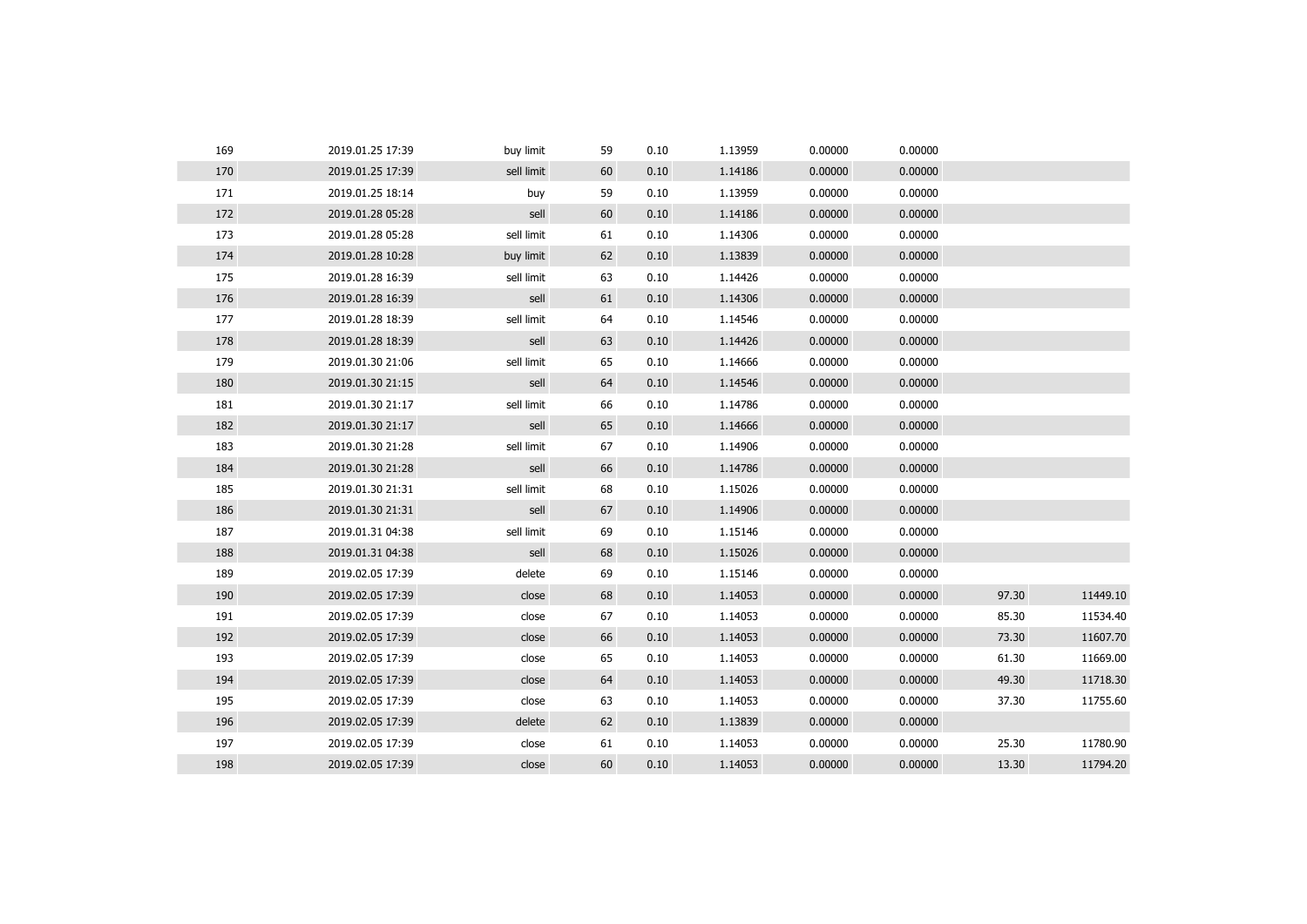| 199 | 2019.02.05 17:39 | close      | 59 | 0.10 | 1.14040 | 0.00000 | 0.00000 | 8.10 | 11802.30 |
|-----|------------------|------------|----|------|---------|---------|---------|------|----------|
| 200 | 2019.02.05 17:39 | buy limit  | 70 | 0.10 | 1.13934 | 0.00000 | 0.00000 |      |          |
| 201 | 2019.02.05 17:39 | sell limit | 71 | 0.10 | 1.14161 | 0.00000 | 0.00000 |      |          |
| 202 | 2019.02.05 20:33 | sell       | 71 | 0.10 | 1.14161 | 0.00000 | 0.00000 |      |          |
| 203 | 2019.02.05 20:33 | sell limit | 72 | 0.10 | 1.14281 | 0.00000 | 0.00000 |      |          |
| 204 | 2019.02.06 08:27 | buy        | 70 | 0.10 | 1.13934 | 0.00000 | 0.00000 |      |          |
| 205 | 2019.02.06 08:28 | buy limit  | 73 | 0.10 | 1.13814 | 0.00000 | 0.00000 |      |          |
| 206 | 2019.02.06 09:38 | buy        | 73 | 0.10 | 1.13814 | 0.00000 | 0.00000 |      |          |
| 207 | 2019.02.06 09:39 | buy limit  | 74 | 0.10 | 1.13694 | 0.00000 | 0.00000 |      |          |
| 208 | 2019.02.06 20:28 | buy        | 74 | 0.10 | 1.13694 | 0.00000 | 0.00000 |      |          |
| 209 | 2019.02.06 20:29 | buy limit  | 75 | 0.10 | 1.13574 | 0.00000 | 0.00000 |      |          |
| 210 | 2019.02.07 06:04 | buy        | 75 | 0.10 | 1.13574 | 0.00000 | 0.00000 |      |          |
| 211 | 2019.02.07 06:14 | buy limit  | 76 | 0.10 | 1.13454 | 0.00000 | 0.00000 |      |          |
| 212 | 2019.02.07 11:28 | buy        | 76 | 0.10 | 1.13454 | 0.00000 | 0.00000 |      |          |
| 213 | 2019.02.07 11:28 | buy limit  | 77 | 0.10 | 1.13334 | 0.00000 | 0.00000 |      |          |
| 214 | 2019.02.07 12:38 | buy        | 77 | 0.10 | 1.13334 | 0.00000 | 0.00000 |      |          |
| 215 | 2019.02.07 12:39 | buy limit  | 78 | 0.10 | 1.13214 | 0.00000 | 0.00000 |      |          |
| 216 | 2019.02.08 18:39 | buy        | 78 | 0.10 | 1.13214 | 0.00000 | 0.00000 |      |          |
| 217 | 2019.02.11 00:00 | buy limit  | 79 | 0.10 | 1.13094 | 0.00000 | 0.00000 |      |          |
| 218 | 2019.02.11 10:39 | buy        | 79 | 0.10 | 1.13094 | 0.00000 | 0.00000 |      |          |
| 219 | 2019.02.11 10:39 | buy limit  | 80 | 0.10 | 1.12974 | 0.00000 | 0.00000 |      |          |
| 220 | 2019.02.11 12:13 | buy        | 80 | 0.10 | 1.12974 | 0.00000 | 0.00000 |      |          |
| 221 | 2019.02.11 16:28 | buy limit  | 81 | 0.10 | 1.12854 | 0.00000 | 0.00000 |      |          |
| 222 | 2019.02.11 16:38 | buy        | 81 | 0.10 | 1.12854 | 0.00000 | 0.00000 |      |          |
| 223 | 2019.02.11 16:39 | buy limit  | 82 | 0.10 | 1.12734 | 0.00000 | 0.00000 |      |          |
| 224 | 2019.02.11 17:39 | buy        | 82 | 0.10 | 1.12734 | 0.00000 | 0.00000 |      |          |
| 225 | 2019.02.11 17:39 | buy limit  | 83 | 0.10 | 1.12614 | 0.00000 | 0.00000 |      |          |
| 226 | 2019.02.12 10:38 | buy        | 83 | 0.10 | 1.12614 | 0.00000 | 0.00000 |      |          |
| 227 | 2019.02.12 10:38 | buy limit  | 84 | 0.10 | 1.12494 | 0.00000 | 0.00000 |      |          |
| 228 | 2019.02.14 00:39 | buy        | 84 | 0.10 | 1.12494 | 0.00000 | 0.00000 |      |          |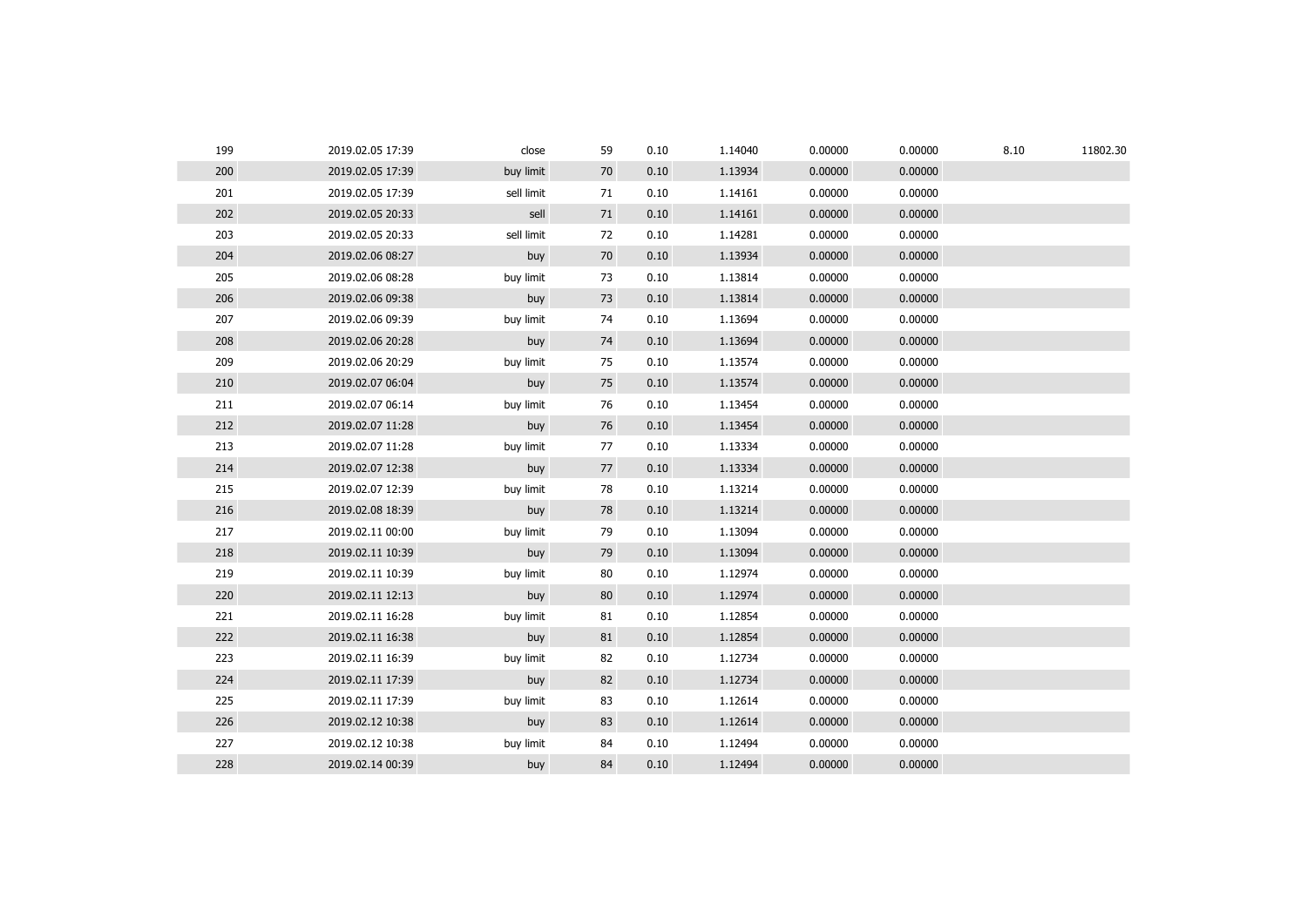| 229 | 2019.02.15 15:28 | buy limit  | 85 | 0.10 | 1.12374 | 0.00000 | 0.00000 |          |          |
|-----|------------------|------------|----|------|---------|---------|---------|----------|----------|
| 230 | 2019.02.15 15:38 | buy        | 85 | 0.10 | 1.12374 | 0.00000 | 0.00000 |          |          |
| 231 | 2019.02.15 15:38 | buy limit  | 86 | 0.10 | 1.12254 | 0.00000 | 0.00000 |          |          |
| 232 | 2019.02.19 19:28 | delete     | 86 | 0.10 | 1.12254 | 0.00000 | 0.00000 |          |          |
| 233 | 2019.02.19 19:28 | close      | 85 | 0.10 | 1.13424 | 0.00000 | 0.00000 | 105.00   | 11907.30 |
| 234 | 2019.02.19 19:28 | close      | 84 | 0.10 | 1.13424 | 0.00000 | 0.00000 | 93.00    | 12000.30 |
| 235 | 2019.02.19 19:28 | close      | 83 | 0.10 | 1.13424 | 0.00000 | 0.00000 | 81.00    | 12081.30 |
| 236 | 2019.02.19 19:28 | close      | 82 | 0.10 | 1.13424 | 0.00000 | 0.00000 | 69.00    | 12150.30 |
| 237 | 2019.02.19 19:28 | close      | 81 | 0.10 | 1.13424 | 0.00000 | 0.00000 | 57.00    | 12207.30 |
| 238 | 2019.02.19 19:28 | close      | 80 | 0.10 | 1.13424 | 0.00000 | 0.00000 | 45.00    | 12252.30 |
| 239 | 2019.02.19 19:28 | close      | 79 | 0.10 | 1.13424 | 0.00000 | 0.00000 | 33.00    | 12285.30 |
| 240 | 2019.02.19 19:28 | close      | 78 | 0.10 | 1.13424 | 0.00000 | 0.00000 | 21.00    | 12306.30 |
| 241 | 2019.02.19 19:28 | close      | 77 | 0.10 | 1.13424 | 0.00000 | 0.00000 | 9.00     | 12315.30 |
| 242 | 2019.02.19 19:28 | close      | 76 | 0.10 | 1.13424 | 0.00000 | 0.00000 | $-3.00$  | 12312.30 |
| 243 | 2019.02.19 19:28 | close      | 75 | 0.10 | 1.13424 | 0.00000 | 0.00000 | $-15.00$ | 12297.30 |
| 244 | 2019.02.19 19:28 | close      | 74 | 0.10 | 1.13424 | 0.00000 | 0.00000 | $-27.00$ | 12270.30 |
| 245 | 2019.02.19 19:28 | close      | 73 | 0.10 | 1.13424 | 0.00000 | 0.00000 | $-39.00$ | 12231.30 |
| 246 | 2019.02.19 19:28 | delete     | 72 | 0.10 | 1.14281 | 0.00000 | 0.00000 |          |          |
| 247 | 2019.02.19 19:28 | close      | 71 | 0.10 | 1.13437 | 0.00000 | 0.00000 | 72.40    | 12303.70 |
| 248 | 2019.02.19 19:28 | close      | 70 | 0.10 | 1.13424 | 0.00000 | 0.00000 | $-51.00$ | 12252.70 |
| 249 | 2019.02.19 19:28 | buy limit  | 87 | 0.10 | 1.13316 | 0.00000 | 0.00000 |          |          |
| 250 | 2019.02.19 19:28 | sell limit | 88 | 0.10 | 1.13543 | 0.00000 | 0.00000 |          |          |
| 251 | 2019.02.19 19:39 | sell       | 88 | 0.10 | 1.13543 | 0.00000 | 0.00000 |          |          |
| 252 | 2019.02.19 19:39 | sell limit | 89 | 0.10 | 1.13663 | 0.00000 | 0.00000 |          |          |
| 253 | 2019.02.20 09:14 | buy        | 87 | 0.10 | 1.13316 | 0.00000 | 0.00000 |          |          |
| 254 | 2019.02.20 13:39 | buy limit  | 90 | 0.10 | 1.13196 | 0.00000 | 0.00000 |          |          |
| 255 | 2019.02.20 18:38 | sell limit | 91 | 0.10 | 1.13783 | 0.00000 | 0.00000 |          |          |
| 256 | 2019.02.20 18:38 | sell       | 89 | 0.10 | 1.13663 | 0.00000 | 0.00000 |          |          |
| 257 | 2019.02.22 15:04 | buy        | 90 | 0.10 | 1.13196 | 0.00000 | 0.00000 |          |          |
| 258 | 2019.02.22 15:04 | buy limit  | 92 | 0.10 | 1.13076 | 0.00000 | 0.00000 |          |          |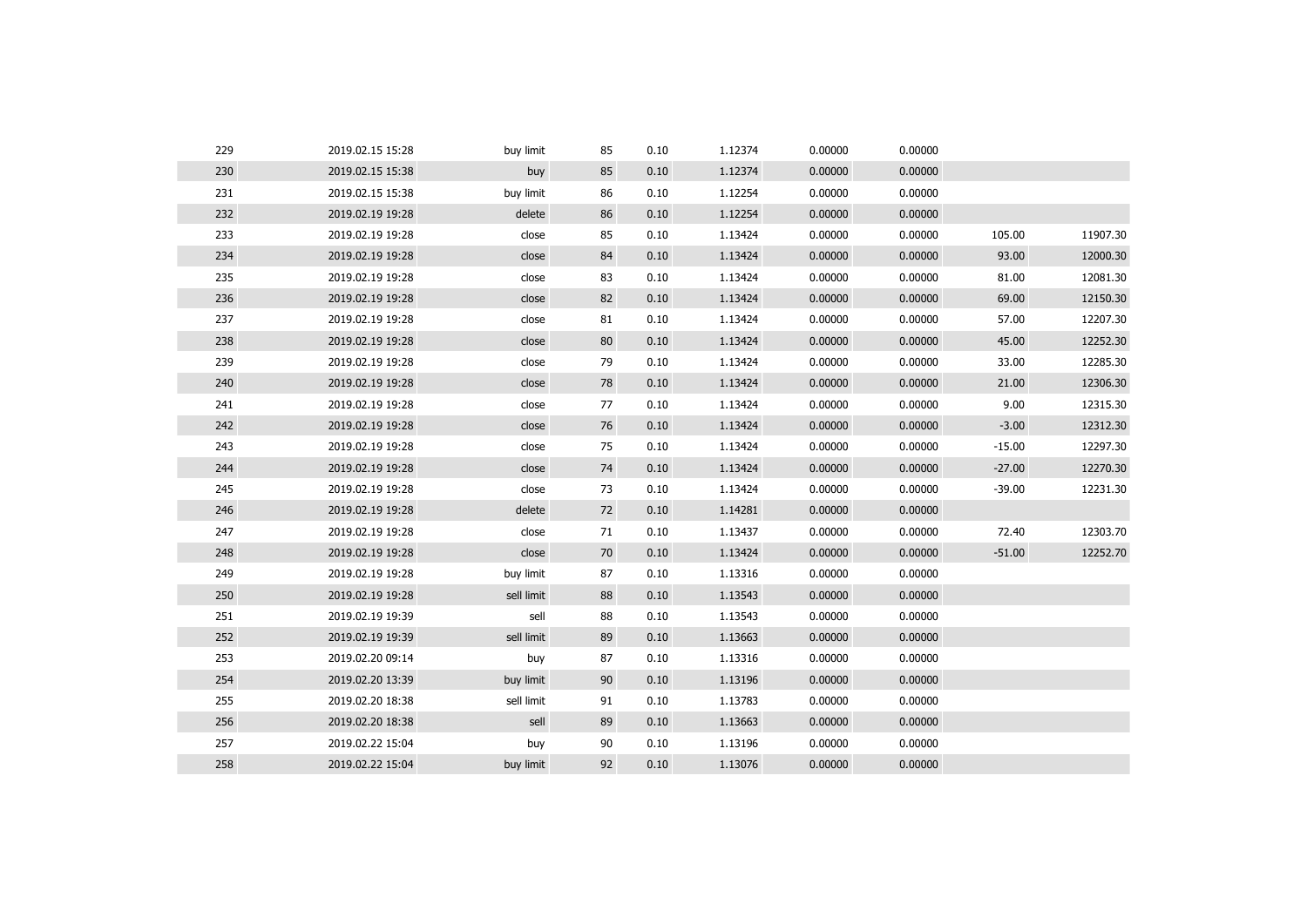| 259 | 2019.02.26 18:39 | sell limit | 93  | 0.10 | 1.13903 | 0.00000 | 0.00000 |          |          |
|-----|------------------|------------|-----|------|---------|---------|---------|----------|----------|
| 260 | 2019.02.26 18:39 | sell       | 91  | 0.10 | 1.13783 | 0.00000 | 0.00000 |          |          |
| 261 | 2019.02.26 21:26 | sell limit | 94  | 0.10 | 1.14023 | 0.00000 | 0.00000 |          |          |
| 262 | 2019.02.26 21:26 | sell       | 93  | 0.10 | 1.13903 | 0.00000 | 0.00000 |          |          |
| 263 | 2019.02.27 13:38 | sell limit | 95  | 0.10 | 1.14143 | 0.00000 | 0.00000 |          |          |
| 264 | 2019.02.27 13:39 | sell       | 94  | 0.10 | 1.14023 | 0.00000 | 0.00000 |          |          |
| 265 | 2019.02.28 13:36 | sell limit | 96  | 0.10 | 1.14263 | 0.00000 | 0.00000 |          |          |
| 266 | 2019.02.28 13:36 | sell       | 95  | 0.10 | 1.14143 | 0.00000 | 0.00000 |          |          |
| 267 | 2019.03.05 17:18 | buy        | 92  | 0.10 | 1.13076 | 0.00000 | 0.00000 |          |          |
| 268 | 2019.03.05 17:18 | buy limit  | 97  | 0.10 | 1.12956 | 0.00000 | 0.00000 |          |          |
| 269 | 2019.03.05 17:31 | delete     | 97  | 0.10 | 1.12956 | 0.00000 | 0.00000 |          |          |
| 270 | 2019.03.05 17:31 | delete     | 96  | 0.10 | 1.14263 | 0.00000 | 0.00000 |          |          |
| 271 | 2019.03.05 17:31 | close      | 95  | 0.10 | 1.12976 | 0.00000 | 0.00000 | 116.70   | 12369.40 |
| 272 | 2019.03.05 17:31 | close      | 94  | 0.10 | 1.12976 | 0.00000 | 0.00000 | 104.70   | 12474.10 |
| 273 | 2019.03.05 17:31 | close      | 93  | 0.10 | 1.12976 | 0.00000 | 0.00000 | 92.70    | 12566.80 |
| 274 | 2019.03.05 17:31 | close      | 92  | 0.10 | 1.12963 | 0.00000 | 0.00000 | $-11.30$ | 12555.50 |
| 275 | 2019.03.05 17:31 | close      | 91  | 0.10 | 1.12976 | 0.00000 | 0.00000 | 80.70    | 12636.20 |
| 276 | 2019.03.05 17:31 | close      | 90  | 0.10 | 1.12963 | 0.00000 | 0.00000 | $-23.30$ | 12612.90 |
| 277 | 2019.03.05 17:31 | close      | 89  | 0.10 | 1.12976 | 0.00000 | 0.00000 | 68.70    | 12681.60 |
| 278 | 2019.03.05 17:31 | close      | 88  | 0.10 | 1.12976 | 0.00000 | 0.00000 | 56.70    | 12738.30 |
| 279 | 2019.03.05 17:31 | close      | 87  | 0.10 | 1.12963 | 0.00000 | 0.00000 | $-35.30$ | 12703.00 |
| 280 | 2019.03.05 17:31 | buy limit  | 98  | 0.10 | 1.12857 | 0.00000 | 0.00000 |          |          |
| 281 | 2019.03.05 17:31 | sell limit | 99  | 0.10 | 1.13084 | 0.00000 | 0.00000 |          |          |
| 282 | 2019.03.05 20:39 | sell       | 99  | 0.10 | 1.13084 | 0.00000 | 0.00000 |          |          |
| 283 | 2019.03.05 20:39 | sell limit | 100 | 0.10 | 1.13204 | 0.00000 | 0.00000 |          |          |
| 284 | 2019.03.06 15:14 | buy        | 98  | 0.10 | 1.12857 | 0.00000 | 0.00000 |          |          |
| 285 | 2019.03.06 17:38 | sell limit | 101 | 0.10 | 1.13324 | 0.00000 | 0.00000 |          |          |
| 286 | 2019.03.06 17:38 | sell       | 100 | 0.10 | 1.13204 | 0.00000 | 0.00000 |          |          |
| 287 | 2019.03.07 14:36 | buy limit  | 102 | 0.10 | 1.12737 | 0.00000 | 0.00000 |          |          |
| 288 | 2019.03.07 15:16 | buy        | 102 | 0.10 | 1.12737 | 0.00000 | 0.00000 |          |          |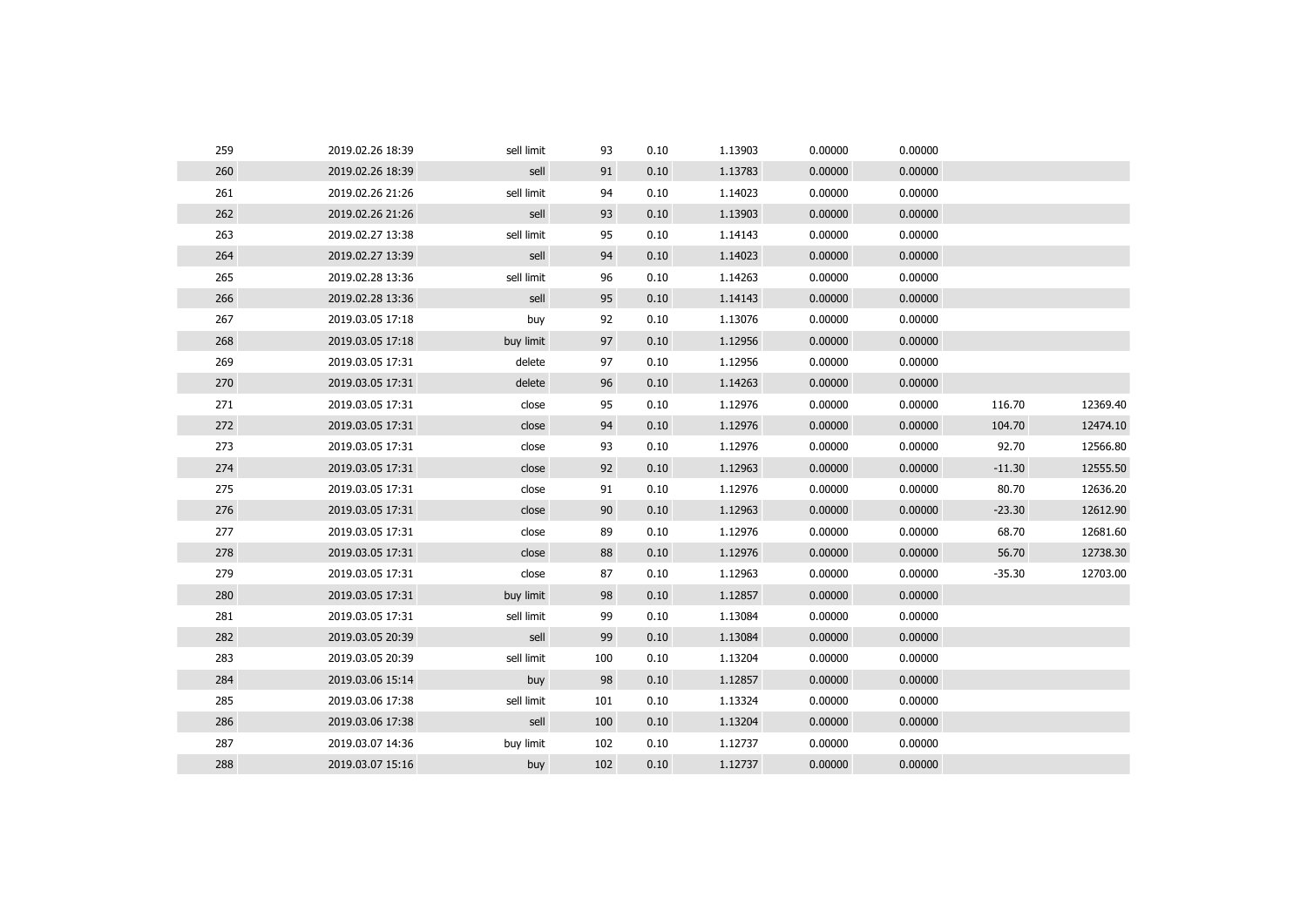| 290<br>2019.03.07 15:30<br>1.12617<br>0.00000<br>0.00000<br>buy<br>103<br>0.10<br>291<br>2019.03.07 15:30<br>0.10<br>1.12497<br>0.00000<br>0.00000<br>buy limit<br>104<br>292<br>2019.03.07 16:19<br>0.10<br>1.12497<br>0.00000<br>0.00000<br>buy<br>104<br>293<br>0.00000<br>2019.03.07 16:26<br>buy limit<br>105<br>0.10<br>1.12377<br>0.00000<br>294<br>2019.03.07 16:37<br>1.12377<br>0.00000<br>0.00000<br>buy<br>105<br>0.10<br>295<br>2019.03.07 16:37<br>buy limit<br>0.10<br>1.12257<br>0.00000<br>0.00000<br>106<br>296<br>1.12257<br>0.00000<br>0.00000<br>2019.03.07 18:19<br>buy<br>106<br>0.10<br>297<br>2019.03.07 18:19<br>1.12137<br>0.00000<br>0.00000<br>buy limit<br>107<br>0.10<br>298<br>2019.03.07 18:37<br>0.10<br>1.12137<br>0.00000<br>0.00000<br>buy<br>107<br>299<br>1.12017<br>0.00000<br>2019.03.07 18:37<br>buy limit<br>108<br>0.10<br>0.00000<br>300<br>2019.03.07 21:26<br>1.12017<br>0.00000<br>0.00000<br>buy<br>108<br>0.10<br>301<br>2019.03.07 21:27<br>109<br>0.10<br>1.11897<br>0.00000<br>0.00000<br>buy limit<br>302<br>0.00000<br>0.00000<br>2019.03.07 21:36<br>109<br>0.10<br>1.11897<br>buy<br>303<br>0.00000<br>0.00000<br>2019.03.07 21:36<br>buy limit<br>110<br>0.10<br>1.11777<br>304<br>2019.03.07 21:39<br>1.11777<br>0.00000<br>0.00000<br>buy<br>110<br>0.10<br>305<br>0.00000<br>2019.03.07 21:39<br>buy limit<br>0.10<br>1.11657<br>0.00000<br>111<br>306<br>0.00000<br>0.00000<br>2019.03.12 01:37<br>delete<br>0.10<br>1.11657<br>111<br>307<br>1.12677<br>0.00000<br>0.00000<br>90.00<br>2019.03.12 01:37<br>close<br>110<br>0.10<br>308<br>2019.03.12 01:37<br>109<br>0.10<br>1.12677<br>0.00000<br>0.00000<br>78.00<br>close<br>309<br>66.00<br>2019.03.12 01:37<br>close<br>108<br>0.10<br>1.12677<br>0.00000<br>0.00000 |          |
|------------------------------------------------------------------------------------------------------------------------------------------------------------------------------------------------------------------------------------------------------------------------------------------------------------------------------------------------------------------------------------------------------------------------------------------------------------------------------------------------------------------------------------------------------------------------------------------------------------------------------------------------------------------------------------------------------------------------------------------------------------------------------------------------------------------------------------------------------------------------------------------------------------------------------------------------------------------------------------------------------------------------------------------------------------------------------------------------------------------------------------------------------------------------------------------------------------------------------------------------------------------------------------------------------------------------------------------------------------------------------------------------------------------------------------------------------------------------------------------------------------------------------------------------------------------------------------------------------------------------------------------------------------------------------------------------------------------------------------------------------------------------------------------|----------|
|                                                                                                                                                                                                                                                                                                                                                                                                                                                                                                                                                                                                                                                                                                                                                                                                                                                                                                                                                                                                                                                                                                                                                                                                                                                                                                                                                                                                                                                                                                                                                                                                                                                                                                                                                                                          |          |
|                                                                                                                                                                                                                                                                                                                                                                                                                                                                                                                                                                                                                                                                                                                                                                                                                                                                                                                                                                                                                                                                                                                                                                                                                                                                                                                                                                                                                                                                                                                                                                                                                                                                                                                                                                                          |          |
|                                                                                                                                                                                                                                                                                                                                                                                                                                                                                                                                                                                                                                                                                                                                                                                                                                                                                                                                                                                                                                                                                                                                                                                                                                                                                                                                                                                                                                                                                                                                                                                                                                                                                                                                                                                          |          |
|                                                                                                                                                                                                                                                                                                                                                                                                                                                                                                                                                                                                                                                                                                                                                                                                                                                                                                                                                                                                                                                                                                                                                                                                                                                                                                                                                                                                                                                                                                                                                                                                                                                                                                                                                                                          |          |
|                                                                                                                                                                                                                                                                                                                                                                                                                                                                                                                                                                                                                                                                                                                                                                                                                                                                                                                                                                                                                                                                                                                                                                                                                                                                                                                                                                                                                                                                                                                                                                                                                                                                                                                                                                                          |          |
|                                                                                                                                                                                                                                                                                                                                                                                                                                                                                                                                                                                                                                                                                                                                                                                                                                                                                                                                                                                                                                                                                                                                                                                                                                                                                                                                                                                                                                                                                                                                                                                                                                                                                                                                                                                          |          |
|                                                                                                                                                                                                                                                                                                                                                                                                                                                                                                                                                                                                                                                                                                                                                                                                                                                                                                                                                                                                                                                                                                                                                                                                                                                                                                                                                                                                                                                                                                                                                                                                                                                                                                                                                                                          |          |
|                                                                                                                                                                                                                                                                                                                                                                                                                                                                                                                                                                                                                                                                                                                                                                                                                                                                                                                                                                                                                                                                                                                                                                                                                                                                                                                                                                                                                                                                                                                                                                                                                                                                                                                                                                                          |          |
|                                                                                                                                                                                                                                                                                                                                                                                                                                                                                                                                                                                                                                                                                                                                                                                                                                                                                                                                                                                                                                                                                                                                                                                                                                                                                                                                                                                                                                                                                                                                                                                                                                                                                                                                                                                          |          |
|                                                                                                                                                                                                                                                                                                                                                                                                                                                                                                                                                                                                                                                                                                                                                                                                                                                                                                                                                                                                                                                                                                                                                                                                                                                                                                                                                                                                                                                                                                                                                                                                                                                                                                                                                                                          |          |
|                                                                                                                                                                                                                                                                                                                                                                                                                                                                                                                                                                                                                                                                                                                                                                                                                                                                                                                                                                                                                                                                                                                                                                                                                                                                                                                                                                                                                                                                                                                                                                                                                                                                                                                                                                                          |          |
|                                                                                                                                                                                                                                                                                                                                                                                                                                                                                                                                                                                                                                                                                                                                                                                                                                                                                                                                                                                                                                                                                                                                                                                                                                                                                                                                                                                                                                                                                                                                                                                                                                                                                                                                                                                          |          |
|                                                                                                                                                                                                                                                                                                                                                                                                                                                                                                                                                                                                                                                                                                                                                                                                                                                                                                                                                                                                                                                                                                                                                                                                                                                                                                                                                                                                                                                                                                                                                                                                                                                                                                                                                                                          |          |
|                                                                                                                                                                                                                                                                                                                                                                                                                                                                                                                                                                                                                                                                                                                                                                                                                                                                                                                                                                                                                                                                                                                                                                                                                                                                                                                                                                                                                                                                                                                                                                                                                                                                                                                                                                                          |          |
|                                                                                                                                                                                                                                                                                                                                                                                                                                                                                                                                                                                                                                                                                                                                                                                                                                                                                                                                                                                                                                                                                                                                                                                                                                                                                                                                                                                                                                                                                                                                                                                                                                                                                                                                                                                          |          |
|                                                                                                                                                                                                                                                                                                                                                                                                                                                                                                                                                                                                                                                                                                                                                                                                                                                                                                                                                                                                                                                                                                                                                                                                                                                                                                                                                                                                                                                                                                                                                                                                                                                                                                                                                                                          |          |
|                                                                                                                                                                                                                                                                                                                                                                                                                                                                                                                                                                                                                                                                                                                                                                                                                                                                                                                                                                                                                                                                                                                                                                                                                                                                                                                                                                                                                                                                                                                                                                                                                                                                                                                                                                                          |          |
|                                                                                                                                                                                                                                                                                                                                                                                                                                                                                                                                                                                                                                                                                                                                                                                                                                                                                                                                                                                                                                                                                                                                                                                                                                                                                                                                                                                                                                                                                                                                                                                                                                                                                                                                                                                          | 12793.00 |
|                                                                                                                                                                                                                                                                                                                                                                                                                                                                                                                                                                                                                                                                                                                                                                                                                                                                                                                                                                                                                                                                                                                                                                                                                                                                                                                                                                                                                                                                                                                                                                                                                                                                                                                                                                                          | 12871.00 |
|                                                                                                                                                                                                                                                                                                                                                                                                                                                                                                                                                                                                                                                                                                                                                                                                                                                                                                                                                                                                                                                                                                                                                                                                                                                                                                                                                                                                                                                                                                                                                                                                                                                                                                                                                                                          | 12937.00 |
| 54.00<br>310<br>2019.03.12 01:37<br>1.12677<br>0.00000<br>0.00000<br>close<br>107<br>0.10                                                                                                                                                                                                                                                                                                                                                                                                                                                                                                                                                                                                                                                                                                                                                                                                                                                                                                                                                                                                                                                                                                                                                                                                                                                                                                                                                                                                                                                                                                                                                                                                                                                                                                | 12991.00 |
| 311<br>2019.03.12 01:37<br>1.12677<br>0.00000<br>42.00<br>close<br>106<br>0.10<br>0.00000                                                                                                                                                                                                                                                                                                                                                                                                                                                                                                                                                                                                                                                                                                                                                                                                                                                                                                                                                                                                                                                                                                                                                                                                                                                                                                                                                                                                                                                                                                                                                                                                                                                                                                | 13033.00 |
| 312<br>0.00000<br>30.00<br>2019.03.12 01:37<br>close<br>105<br>0.10<br>1.12677<br>0.00000                                                                                                                                                                                                                                                                                                                                                                                                                                                                                                                                                                                                                                                                                                                                                                                                                                                                                                                                                                                                                                                                                                                                                                                                                                                                                                                                                                                                                                                                                                                                                                                                                                                                                                | 13063.00 |
| 313<br>1.12677<br>0.00000<br>0.00000<br>18.00<br>2019.03.12 01:37<br>close<br>104<br>0.10                                                                                                                                                                                                                                                                                                                                                                                                                                                                                                                                                                                                                                                                                                                                                                                                                                                                                                                                                                                                                                                                                                                                                                                                                                                                                                                                                                                                                                                                                                                                                                                                                                                                                                | 13081.00 |
| 314<br>2019.03.12 01:37<br>close<br>0.10<br>1.12677<br>0.00000<br>0.00000<br>6.00<br>103                                                                                                                                                                                                                                                                                                                                                                                                                                                                                                                                                                                                                                                                                                                                                                                                                                                                                                                                                                                                                                                                                                                                                                                                                                                                                                                                                                                                                                                                                                                                                                                                                                                                                                 | 13087.00 |
| 315<br>2019.03.12 01:37<br>102<br>0.10<br>1.12677<br>0.00000<br>0.00000<br>$-6.00$<br>close                                                                                                                                                                                                                                                                                                                                                                                                                                                                                                                                                                                                                                                                                                                                                                                                                                                                                                                                                                                                                                                                                                                                                                                                                                                                                                                                                                                                                                                                                                                                                                                                                                                                                              | 13081.00 |
| 316<br>0.10<br>1.13324<br>0.00000<br>2019.03.12 01:37<br>delete<br>101<br>0.00000                                                                                                                                                                                                                                                                                                                                                                                                                                                                                                                                                                                                                                                                                                                                                                                                                                                                                                                                                                                                                                                                                                                                                                                                                                                                                                                                                                                                                                                                                                                                                                                                                                                                                                        |          |
| 317<br>close<br>100<br>1.12690<br>51.40<br>2019.03.12 01:37<br>0.10<br>0.00000<br>0.00000                                                                                                                                                                                                                                                                                                                                                                                                                                                                                                                                                                                                                                                                                                                                                                                                                                                                                                                                                                                                                                                                                                                                                                                                                                                                                                                                                                                                                                                                                                                                                                                                                                                                                                |          |
| 99<br>13171.80<br>318<br>2019.03.12 01:37<br>close<br>0.10<br>1.12690<br>0.00000<br>0.00000<br>39.40                                                                                                                                                                                                                                                                                                                                                                                                                                                                                                                                                                                                                                                                                                                                                                                                                                                                                                                                                                                                                                                                                                                                                                                                                                                                                                                                                                                                                                                                                                                                                                                                                                                                                     | 13132.40 |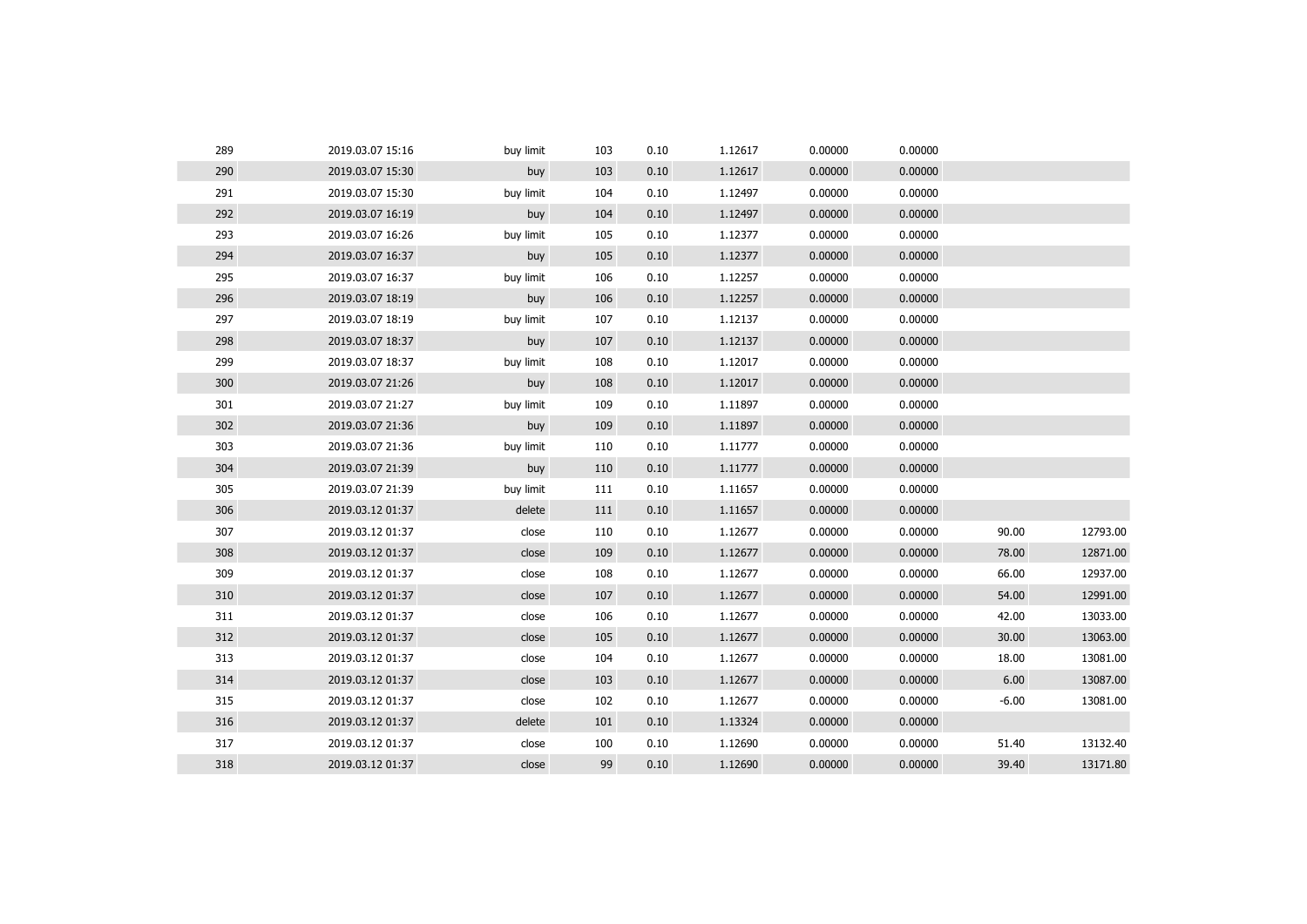| 319 | 2019.03.12 01:37 | close      | 98  | 0.10 | 1.12677 | 0.00000 | 0.00000 | $-18.00$ | 13153.80 |
|-----|------------------|------------|-----|------|---------|---------|---------|----------|----------|
| 320 | 2019.03.12 01:37 | buy limit  | 112 | 0.10 | 1.12569 | 0.00000 | 0.00000 |          |          |
| 321 | 2019.03.12 01:37 | sell limit | 113 | 0.10 | 1.12796 | 0.00000 | 0.00000 |          |          |
| 322 | 2019.03.12 02:38 | buy        | 112 | 0.10 | 1.12569 | 0.00000 | 0.00000 |          |          |
| 323 | 2019.03.12 02:38 | buy limit  | 114 | 0.10 | 1.12449 | 0.00000 | 0.00000 |          |          |
| 324 | 2019.03.12 11:38 | sell       | 113 | 0.10 | 1.12796 | 0.00000 | 0.00000 |          |          |
| 325 | 2019.03.12 11:38 | sell limit | 115 | 0.10 | 1.12916 | 0.00000 | 0.00000 |          |          |
| 326 | 2019.03.12 18:38 | sell limit | 116 | 0.10 | 1.13036 | 0.00000 | 0.00000 |          |          |
| 327 | 2019.03.12 18:39 | sell       | 115 | 0.10 | 1.12916 | 0.00000 | 0.00000 |          |          |
| 328 | 2019.03.12 22:13 | sell limit | 117 | 0.10 | 1.13156 | 0.00000 | 0.00000 |          |          |
| 329 | 2019.03.12 22:14 | sell       | 116 | 0.10 | 1.13036 | 0.00000 | 0.00000 |          |          |
| 330 | 2019.03.13 21:19 | sell limit | 118 | 0.10 | 1.13276 | 0.00000 | 0.00000 |          |          |
| 331 | 2019.03.13 21:19 | sell       | 117 | 0.10 | 1.13156 | 0.00000 | 0.00000 |          |          |
| 332 | 2019.03.13 21:37 | sell limit | 119 | 0.10 | 1.13396 | 0.00000 | 0.00000 |          |          |
| 333 | 2019.03.13 21:37 | sell       | 118 | 0.10 | 1.13276 | 0.00000 | 0.00000 |          |          |
| 334 | 2019.03.15 17:37 | sell limit | 120 | 0.10 | 1.13516 | 0.00000 | 0.00000 |          |          |
| 335 | 2019.03.15 17:37 | sell       | 119 | 0.10 | 1.13396 | 0.00000 | 0.00000 |          |          |
| 336 | 2019.03.18 13:37 | sell limit | 121 | 0.10 | 1.13636 | 0.00000 | 0.00000 |          |          |
| 337 | 2019.03.18 13:39 | sell       | 120 | 0.10 | 1.13516 | 0.00000 | 0.00000 |          |          |
| 338 | 2019.03.20 15:18 | sell limit | 122 | 0.10 | 1.13756 | 0.00000 | 0.00000 |          |          |
| 339 | 2019.03.20 15:18 | sell       | 121 | 0.10 | 1.13636 | 0.00000 | 0.00000 |          |          |
| 340 | 2019.03.20 21:01 | sell limit | 123 | 0.10 | 1.13876 | 0.00000 | 0.00000 |          |          |
| 341 | 2019.03.20 21:02 | sell       | 122 | 0.10 | 1.13756 | 0.00000 | 0.00000 |          |          |
| 342 | 2019.03.20 21:03 | sell limit | 124 | 0.10 | 1.13996 | 0.00000 | 0.00000 |          |          |
| 343 | 2019.03.20 21:03 | sell       | 123 | 0.10 | 1.13876 | 0.00000 | 0.00000 |          |          |
| 344 | 2019.03.20 21:08 | sell limit | 125 | 0.10 | 1.14116 | 0.00000 | 0.00000 |          |          |
| 345 | 2019.03.20 21:09 | sell       | 124 | 0.10 | 1.13996 | 0.00000 | 0.00000 |          |          |
| 346 | 2019.03.20 21:14 | sell limit | 126 | 0.10 | 1.14236 | 0.00000 | 0.00000 |          |          |
| 347 | 2019.03.20 21:14 | sell       | 125 | 0.10 | 1.14116 | 0.00000 | 0.00000 |          |          |
| 348 | 2019.03.20 21:16 | sell limit | 127 | 0.10 | 1.14356 | 0.00000 | 0.00000 |          |          |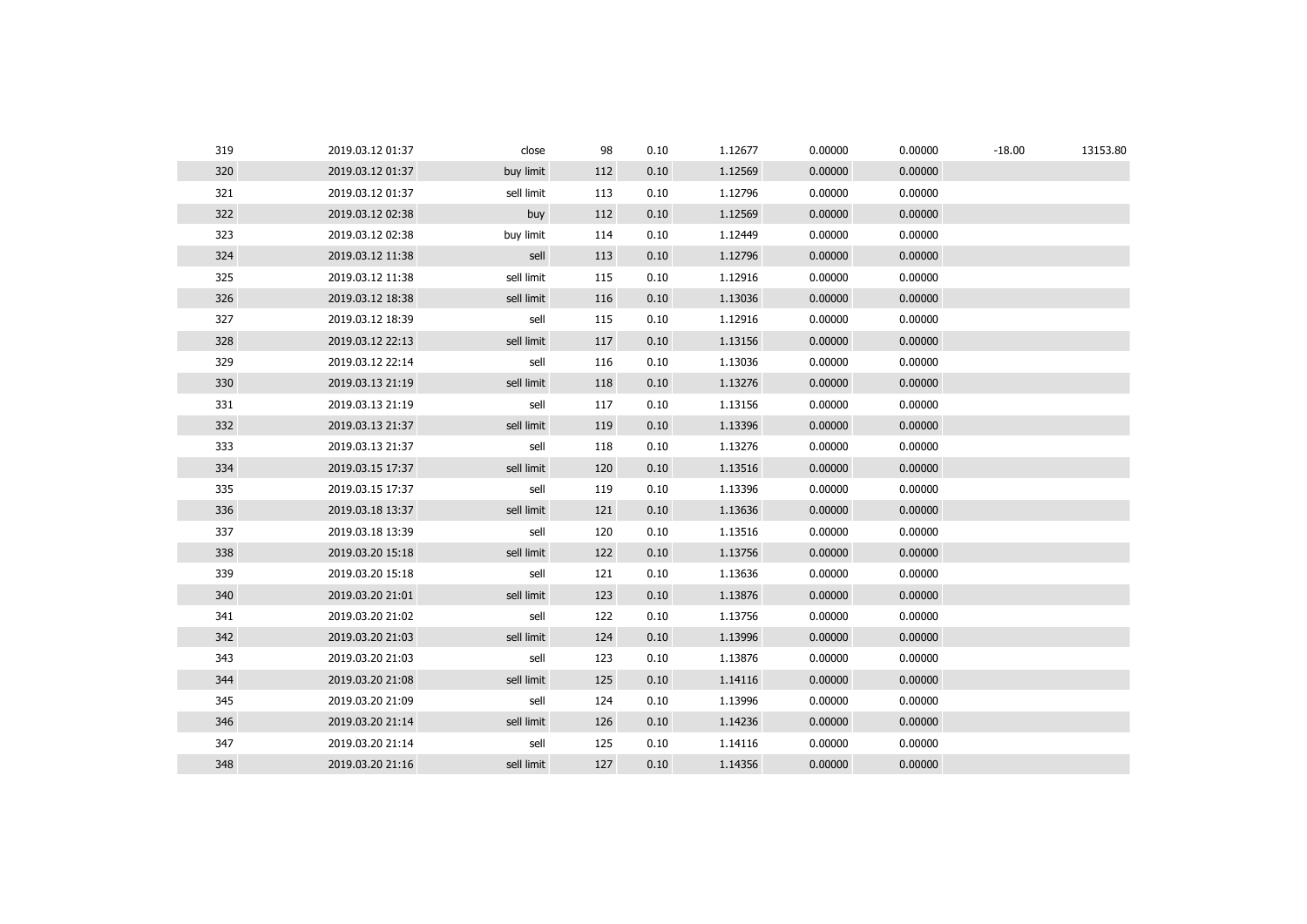| 349 | 2019.03.20 21:16 | sell       | 126 | 0.10 | 1.14236 | 0.00000 | 0.00000 |          |          |
|-----|------------------|------------|-----|------|---------|---------|---------|----------|----------|
| 350 | 2019.03.20 21:43 | sell limit | 128 | 0.10 | 1.14476 | 0.00000 | 0.00000 |          |          |
| 351 | 2019.03.20 21:44 | sell       | 127 | 0.10 | 1.14356 | 0.00000 | 0.00000 |          |          |
| 352 | 2019.03.20 22:07 | sell limit | 129 | 0.10 | 1.14596 | 0.00000 | 0.00000 |          |          |
| 353 | 2019.03.22 11:38 | delete     | 129 | 0.10 | 1.14596 | 0.00000 | 0.00000 |          |          |
| 354 | 2019.03.22 11:38 | delete     | 128 | 0.10 | 1.14476 | 0.00000 | 0.00000 |          |          |
| 355 | 2019.03.22 11:38 | close      | 127 | 0.10 | 1.13306 | 0.00000 | 0.00000 | 105.00   | 13258.80 |
| 356 | 2019.03.22 11:38 | close      | 126 | 0.10 | 1.13306 | 0.00000 | 0.00000 | 93.00    | 13351.80 |
| 357 | 2019.03.22 11:38 | close      | 125 | 0.10 | 1.13306 | 0.00000 | 0.00000 | 81.00    | 13432.80 |
| 358 | 2019.03.22 11:38 | close      | 124 | 0.10 | 1.13306 | 0.00000 | 0.00000 | 69.00    | 13501.80 |
| 359 | 2019.03.22 11:38 | close      | 123 | 0.10 | 1.13306 | 0.00000 | 0.00000 | 57.00    | 13558.80 |
| 360 | 2019.03.22 11:38 | close      | 122 | 0.10 | 1.13306 | 0.00000 | 0.00000 | 45.00    | 13603.80 |
| 361 | 2019.03.22 11:38 | close      | 121 | 0.10 | 1.13306 | 0.00000 | 0.00000 | 33.00    | 13636.80 |
| 362 | 2019.03.22 11:38 | close      | 120 | 0.10 | 1.13306 | 0.00000 | 0.00000 | 21.00    | 13657.80 |
| 363 | 2019.03.22 11:38 | close      | 119 | 0.10 | 1.13306 | 0.00000 | 0.00000 | 9.00     | 13666.80 |
| 364 | 2019.03.22 11:38 | close      | 118 | 0.10 | 1.13306 | 0.00000 | 0.00000 | $-3.00$  | 13663.80 |
| 365 | 2019.03.22 11:38 | close      | 117 | 0.10 | 1.13306 | 0.00000 | 0.00000 | $-15.00$ | 13648.80 |
| 366 | 2019.03.22 11:38 | close      | 116 | 0.10 | 1.13306 | 0.00000 | 0.00000 | $-27.00$ | 13621.80 |
| 367 | 2019.03.22 11:38 | close      | 115 | 0.10 | 1.13306 | 0.00000 | 0.00000 | $-39.00$ | 13582.80 |
| 368 | 2019.03.22 11:38 | delete     | 114 | 0.10 | 1.12449 | 0.00000 | 0.00000 |          |          |
| 369 | 2019.03.22 11:38 | close      | 113 | 0.10 | 1.13306 | 0.00000 | 0.00000 | $-51.00$ | 13531.80 |
| 370 | 2019.03.22 11:38 | close      | 112 | 0.10 | 1.13293 | 0.00000 | 0.00000 | 72.40    | 13604.20 |
| 371 | 2019.03.22 11:38 | buy limit  | 130 | 0.10 | 1.13187 | 0.00000 | 0.00000 |          |          |
| 372 | 2019.03.22 11:38 | sell limit | 131 | 0.10 | 1.13414 | 0.00000 | 0.00000 |          |          |
| 373 | 2019.03.22 11:39 | buy        | 130 | 0.10 | 1.13187 | 0.00000 | 0.00000 |          |          |
| 374 | 2019.03.22 11:44 | buy limit  | 132 | 0.10 | 1.13067 | 0.00000 | 0.00000 |          |          |
| 375 | 2019.03.22 11:45 | buy        | 132 | 0.10 | 1.13067 | 0.00000 | 0.00000 |          |          |
| 376 | 2019.03.22 11:45 | buy limit  | 133 | 0.10 | 1.12947 | 0.00000 | 0.00000 |          |          |
| 377 | 2019.03.22 11:46 | buy        | 133 | 0.10 | 1.12947 | 0.00000 | 0.00000 |          |          |
| 378 | 2019.03.22 11:46 | buy limit  | 134 | 0.10 | 1.12827 | 0.00000 | 0.00000 |          |          |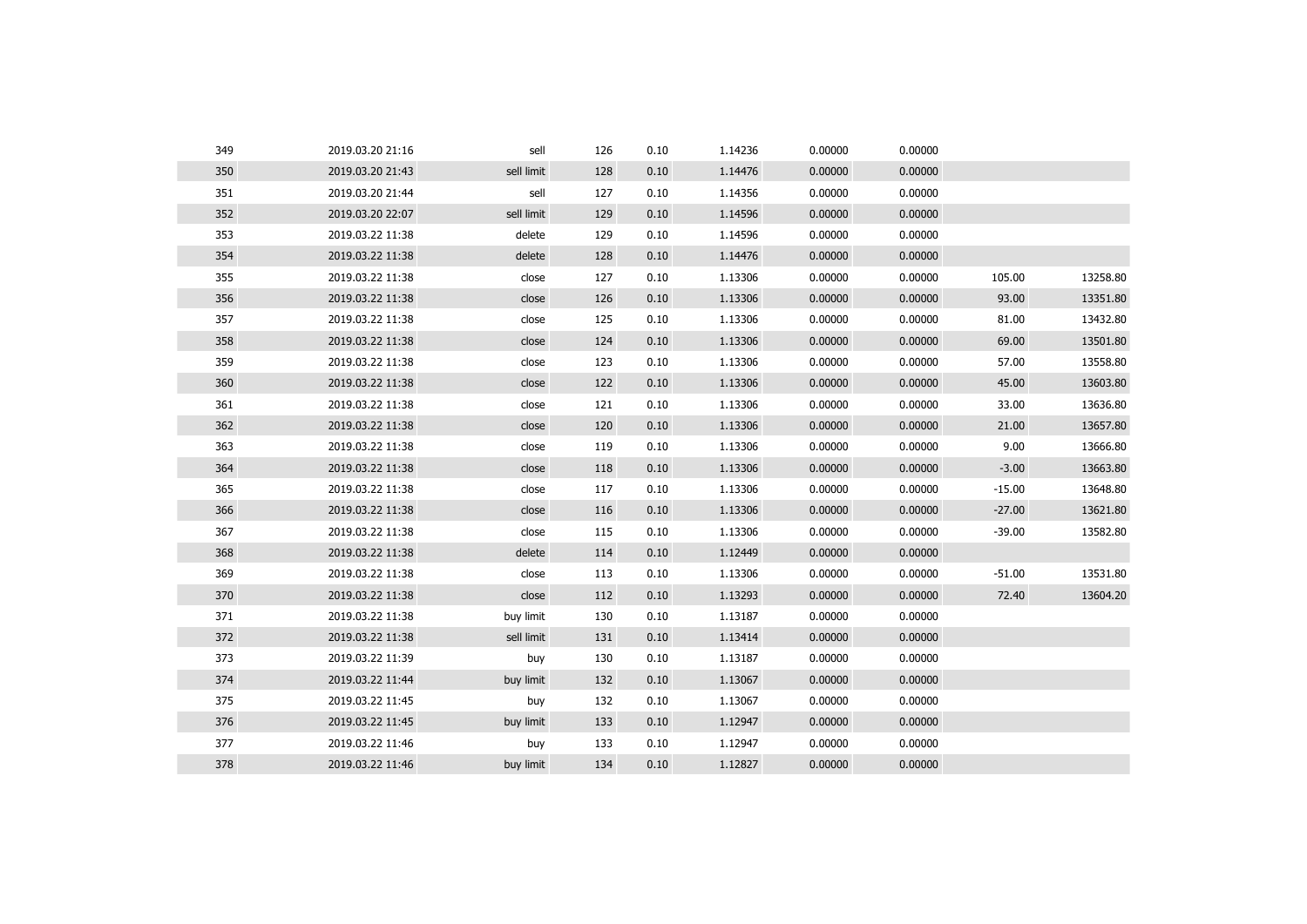| 379 | 2019.03.22 17:43 | buy       | 134 | 0.10 | 1.12827 | 0.00000 | 0.00000 |          |          |
|-----|------------------|-----------|-----|------|---------|---------|---------|----------|----------|
| 380 | 2019.03.22 17:44 | buy limit | 135 | 0.10 | 1.12707 | 0.00000 | 0.00000 |          |          |
| 381 | 2019.03.26 22:44 | buy       | 135 | 0.10 | 1.12707 | 0.00000 | 0.00000 |          |          |
| 382 | 2019.03.26 22:44 | buy limit | 136 | 0.10 | 1.12587 | 0.00000 | 0.00000 |          |          |
| 383 | 2019.03.27 04:48 | buy       | 136 | 0.10 | 1.12587 | 0.00000 | 0.00000 |          |          |
| 384 | 2019.03.27 04:48 | buy limit | 137 | 0.10 | 1.12467 | 0.00000 | 0.00000 |          |          |
| 385 | 2019.03.27 17:48 | buy       | 137 | 0.10 | 1.12467 | 0.00000 | 0.00000 |          |          |
| 386 | 2019.03.27 17:48 | buy limit | 138 | 0.10 | 1.12347 | 0.00000 | 0.00000 |          |          |
| 387 | 2019.03.28 11:06 | buy       | 138 | 0.10 | 1.12347 | 0.00000 | 0.00000 |          |          |
| 388 | 2019.03.28 14:19 | buy limit | 139 | 0.10 | 1.12227 | 0.00000 | 0.00000 |          |          |
| 389 | 2019.03.28 15:49 | buy       | 139 | 0.10 | 1.12227 | 0.00000 | 0.00000 |          |          |
| 390 | 2019.03.28 15:49 | buy limit | 140 | 0.10 | 1.12107 | 0.00000 | 0.00000 |          |          |
| 391 | 2019.03.29 13:01 | buy       | 140 | 0.10 | 1.12107 | 0.00000 | 0.00000 |          |          |
| 392 | 2019.03.29 13:06 | buy limit | 141 | 0.10 | 1.11987 | 0.00000 | 0.00000 |          |          |
| 393 | 2019.04.02 00:36 | buy       | 141 | 0.10 | 1.11987 | 0.00000 | 0.00000 |          |          |
| 394 | 2019.04.02 04:32 | buy limit | 142 | 0.10 | 1.11867 | 0.00000 | 0.00000 |          |          |
| 395 | 2019.04.02 17:32 | buy       | 142 | 0.10 | 1.11867 | 0.00000 | 0.00000 |          |          |
| 396 | 2019.04.02 17:32 | buy limit | 143 | 0.10 | 1.11747 | 0.00000 | 0.00000 |          |          |
| 397 | 2019.04.12 03:49 | delete    | 143 | 0.10 | 1.11747 | 0.00000 | 0.00000 |          |          |
| 398 | 2019.04.12 03:49 | close     | 142 | 0.10 | 1.12902 | 0.00000 | 0.00000 | 103.50   | 13707.70 |
| 399 | 2019.04.12 03:49 | close     | 141 | 0.10 | 1.12902 | 0.00000 | 0.00000 | 91.50    | 13799.20 |
| 400 | 2019.04.12 03:49 | close     | 140 | 0.10 | 1.12902 | 0.00000 | 0.00000 | 79.50    | 13878.70 |
| 401 | 2019.04.12 03:49 | close     | 139 | 0.10 | 1.12902 | 0.00000 | 0.00000 | 67.50    | 13946.20 |
| 402 | 2019.04.12 03:49 | close     | 138 | 0.10 | 1.12902 | 0.00000 | 0.00000 | 55.50    | 14001.70 |
| 403 | 2019.04.12 03:49 | close     | 137 | 0.10 | 1.12902 | 0.00000 | 0.00000 | 43.50    | 14045.20 |
| 404 | 2019.04.12 03:49 | close     | 136 | 0.10 | 1.12902 | 0.00000 | 0.00000 | 31.50    | 14076.70 |
| 405 | 2019.04.12 03:49 | close     | 135 | 0.10 | 1.12902 | 0.00000 | 0.00000 | 19.50    | 14096.20 |
| 406 | 2019.04.12 03:49 | close     | 134 | 0.10 | 1.12902 | 0.00000 | 0.00000 | 7.50     | 14103.70 |
| 407 | 2019.04.12 03:49 | close     | 133 | 0.10 | 1.12902 | 0.00000 | 0.00000 | $-4.50$  | 14099.20 |
| 408 | 2019.04.12 03:49 | close     | 132 | 0.10 | 1.12902 | 0.00000 | 0.00000 | $-16.50$ | 14082.70 |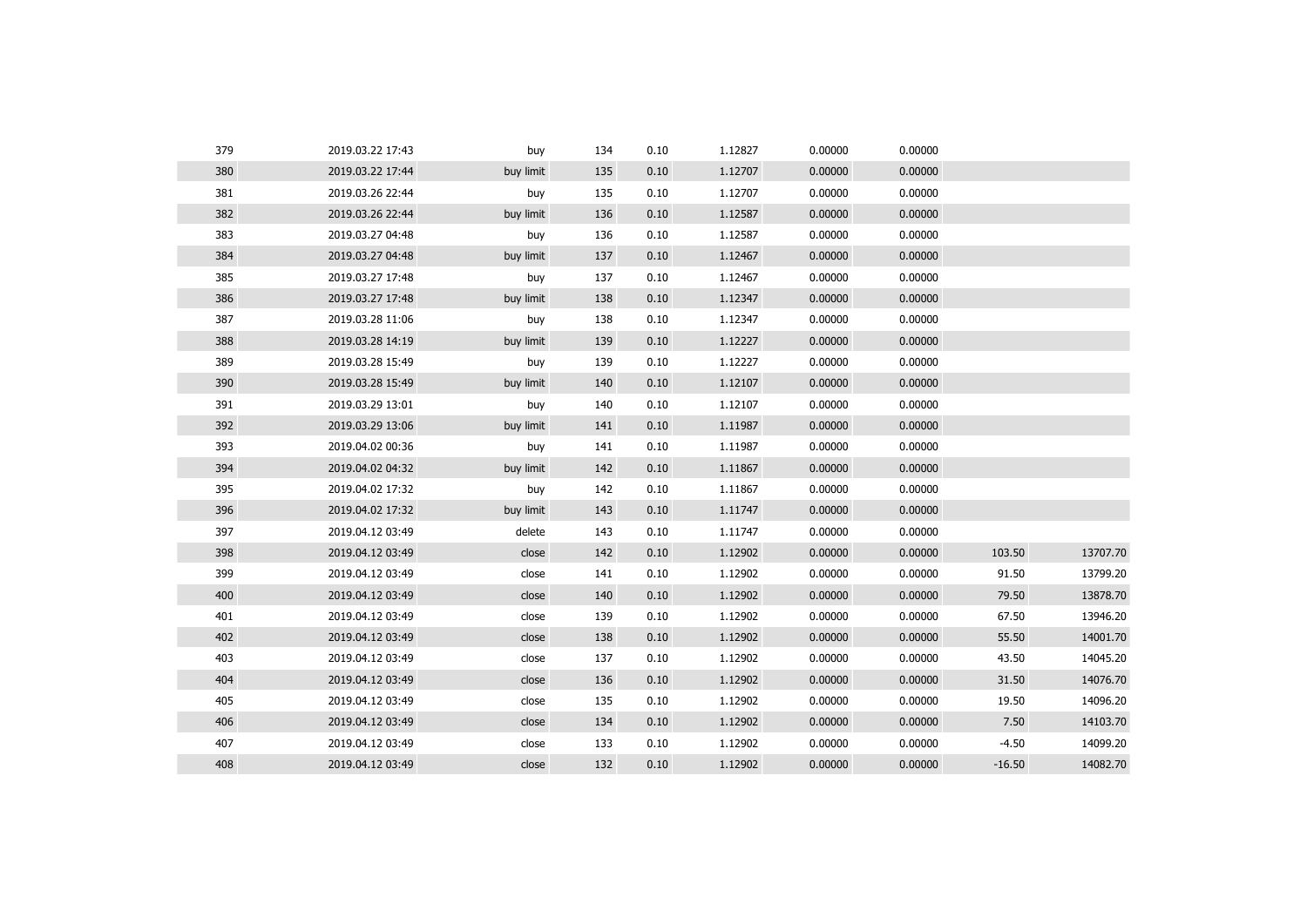| 409 | 2019.04.12 03:49 | delete     | 131 | 0.10 | 1.13414 | 0.00000 | 0.00000 |          |          |
|-----|------------------|------------|-----|------|---------|---------|---------|----------|----------|
| 410 | 2019.04.12 03:49 | close      | 130 | 0.10 | 1.12902 | 0.00000 | 0.00000 | $-28.50$ | 14054.20 |
| 411 | 2019.04.12 03:49 | buy limit  | 144 | 0.10 | 1.12794 | 0.00000 | 0.00000 |          |          |
| 412 | 2019.04.12 03:49 | sell limit | 145 | 0.10 | 1.13021 | 0.00000 | 0.00000 |          |          |
| 413 | 2019.04.12 04:18 | buy        | 144 | 0.10 | 1.12794 | 0.00000 | 0.00000 |          |          |
| 414 | 2019.04.12 04:18 | buy limit  | 146 | 0.10 | 1.12674 | 0.00000 | 0.00000 |          |          |
| 415 | 2019.04.12 11:39 | sell       | 145 | 0.10 | 1.13021 | 0.00000 | 0.00000 |          |          |
| 416 | 2019.04.12 11:39 | sell limit | 147 | 0.10 | 1.13141 | 0.00000 | 0.00000 |          |          |
| 417 | 2019.04.12 13:00 | sell limit | 148 | 0.10 | 1.13261 | 0.00000 | 0.00000 |          |          |
| 418 | 2019.04.12 13:00 | sell       | 147 | 0.10 | 1.13141 | 0.00000 | 0.00000 |          |          |
| 419 | 2019.04.18 10:46 | buy        | 146 | 0.10 | 1.12674 | 0.00000 | 0.00000 |          |          |
| 420 | 2019.04.18 10:46 | buy limit  | 149 | 0.10 | 1.12554 | 0.00000 | 0.00000 |          |          |
| 421 | 2019.04.18 11:09 | buy        | 149 | 0.10 | 1.12554 | 0.00000 | 0.00000 |          |          |
| 422 | 2019.04.18 11:09 | buy limit  | 150 | 0.10 | 1.12434 | 0.00000 | 0.00000 |          |          |
| 423 | 2019.04.18 11:16 | buy        | 150 | 0.10 | 1.12434 | 0.00000 | 0.00000 |          |          |
| 424 | 2019.04.18 15:38 | buy limit  | 151 | 0.10 | 1.12314 | 0.00000 | 0.00000 |          |          |
| 425 | 2019.04.18 19:24 | buy        | 151 | 0.10 | 1.12314 | 0.00000 | 0.00000 |          |          |
| 426 | 2019.04.18 19:48 | buy limit  | 152 | 0.10 | 1.12194 | 0.00000 | 0.00000 |          |          |
| 427 | 2019.04.23 15:49 | buy        | 152 | 0.10 | 1.12194 | 0.00000 | 0.00000 |          |          |
| 428 | 2019.04.23 15:49 | buy limit  | 153 | 0.10 | 1.12074 | 0.00000 | 0.00000 |          |          |
| 429 | 2019.04.23 16:18 | buy        | 153 | 0.10 | 1.12074 | 0.00000 | 0.00000 |          |          |
| 430 | 2019.04.23 16:18 | buy limit  | 154 | 0.10 | 1.11954 | 0.00000 | 0.00000 |          |          |
| 431 | 2019.04.23 17:31 | buy        | 154 | 0.10 | 1.11954 | 0.00000 | 0.00000 |          |          |
| 432 | 2019.04.23 17:32 | buy limit  | 155 | 0.10 | 1.11834 | 0.00000 | 0.00000 |          |          |
| 433 | 2019.04.24 16:19 | buy        | 155 | 0.10 | 1.11834 | 0.00000 | 0.00000 |          |          |
| 434 | 2019.04.24 16:19 | buy limit  | 156 | 0.10 | 1.11714 | 0.00000 | 0.00000 |          |          |
| 435 | 2019.04.24 19:19 | buy        | 156 | 0.10 | 1.11714 | 0.00000 | 0.00000 |          |          |
| 436 | 2019.04.24 19:19 | buy limit  | 157 | 0.10 | 1.11594 | 0.00000 | 0.00000 |          |          |
| 437 | 2019.04.24 19:48 | buy        | 157 | 0.10 | 1.11594 | 0.00000 | 0.00000 |          |          |
| 438 | 2019.04.24 19:49 | buy limit  | 158 | 0.10 | 1.11474 | 0.00000 | 0.00000 |          |          |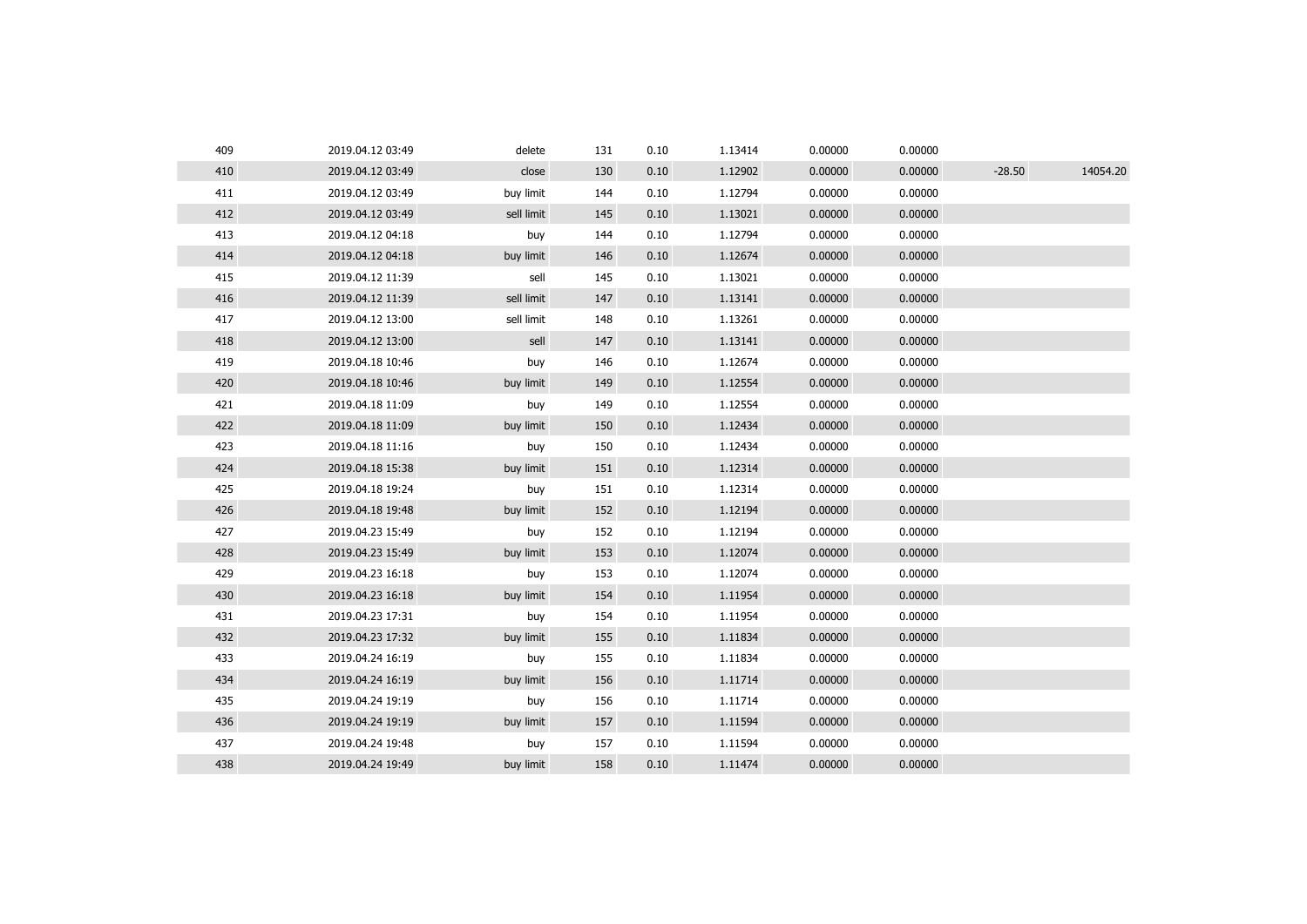| 439 | 2019.04.24 21:44 | buy        | 158 | 0.10 | 1.11474 | 0.00000 | 0.00000 |          |          |
|-----|------------------|------------|-----|------|---------|---------|---------|----------|----------|
| 440 | 2019.04.24 21:44 | buy limit  | 159 | 0.10 | 1.11354 | 0.00000 | 0.00000 |          |          |
| 441 | 2019.04.25 11:19 | buy        | 159 | 0.10 | 1.11354 | 0.00000 | 0.00000 |          |          |
| 442 | 2019.04.25 12:44 | buy limit  | 160 | 0.10 | 1.11234 | 0.00000 | 0.00000 |          |          |
| 443 | 2019.04.25 14:48 | buy        | 160 | 0.10 | 1.11234 | 0.00000 | 0.00000 |          |          |
| 444 | 2019.04.25 14:49 | buy limit  | 161 | 0.10 | 1.11114 | 0.00000 | 0.00000 |          |          |
| 445 | 2019.04.26 15:37 | buy        | 161 | 0.10 | 1.11114 | 0.00000 | 0.00000 |          |          |
| 446 | 2019.04.26 15:37 | buy limit  | 162 | 0.10 | 1.10994 | 0.00000 | 0.00000 |          |          |
| 447 | 2019.04.30 12:19 | delete     | 162 | 0.10 | 1.10994 | 0.00000 | 0.00000 |          |          |
| 448 | 2019.04.30 12:19 | close      | 161 | 0.10 | 1.12129 | 0.00000 | 0.00000 | 101.50   | 14155.70 |
| 449 | 2019.04.30 12:19 | close      | 160 | 0.10 | 1.12129 | 0.00000 | 0.00000 | 89.50    | 14245.20 |
| 450 | 2019.04.30 12:19 | close      | 159 | 0.10 | 1.12129 | 0.00000 | 0.00000 | 77.50    | 14322.70 |
| 451 | 2019.04.30 12:19 | close      | 158 | 0.10 | 1.12129 | 0.00000 | 0.00000 | 65.50    | 14388.20 |
| 452 | 2019.04.30 12:19 | close      | 157 | 0.10 | 1.12129 | 0.00000 | 0.00000 | 53.50    | 14441.70 |
| 453 | 2019.04.30 12:19 | close      | 156 | 0.10 | 1.12129 | 0.00000 | 0.00000 | 41.50    | 14483.20 |
| 454 | 2019.04.30 12:19 | close      | 155 | 0.10 | 1.12129 | 0.00000 | 0.00000 | 29.50    | 14512.70 |
| 455 | 2019.04.30 12:19 | close      | 154 | 0.10 | 1.12129 | 0.00000 | 0.00000 | 17.50    | 14530.20 |
| 456 | 2019.04.30 12:19 | close      | 153 | 0.10 | 1.12129 | 0.00000 | 0.00000 | 5.50     | 14535.70 |
| 457 | 2019.04.30 12:19 | close      | 152 | 0.10 | 1.12129 | 0.00000 | 0.00000 | $-6.50$  | 14529.20 |
| 458 | 2019.04.30 12:19 | close      | 151 | 0.10 | 1.12129 | 0.00000 | 0.00000 | $-18.50$ | 14510.70 |
| 459 | 2019.04.30 12:19 | close      | 150 | 0.10 | 1.12129 | 0.00000 | 0.00000 | $-30.50$ | 14480.20 |
| 460 | 2019.04.30 12:19 | close      | 149 | 0.10 | 1.12129 | 0.00000 | 0.00000 | $-42.50$ | 14437.70 |
| 461 | 2019.04.30 12:19 | delete     | 148 | 0.10 | 1.13261 | 0.00000 | 0.00000 |          |          |
| 462 | 2019.04.30 12:19 | close      | 147 | 0.10 | 1.12142 | 0.00000 | 0.00000 | 99.90    | 14537.60 |
| 463 | 2019.04.30 12:19 | close      | 146 | 0.10 | 1.12129 | 0.00000 | 0.00000 | $-54.50$ | 14483.10 |
| 464 | 2019.04.30 12:19 | close      | 145 | 0.10 | 1.12142 | 0.00000 | 0.00000 | 87.90    | 14571.00 |
| 465 | 2019.04.30 12:19 | close      | 144 | 0.10 | 1.12129 | 0.00000 | 0.00000 | $-66.50$ | 14504.50 |
| 466 | 2019.04.30 12:19 | buy limit  | 163 | 0.10 | 1.12021 | 0.00000 | 0.00000 |          |          |
| 467 | 2019.04.30 12:19 | sell limit | 164 | 0.10 | 1.12248 | 0.00000 | 0.00000 |          |          |
| 468 | 2019.04.30 15:48 | sell       | 164 | 0.10 | 1.12248 | 0.00000 | 0.00000 |          |          |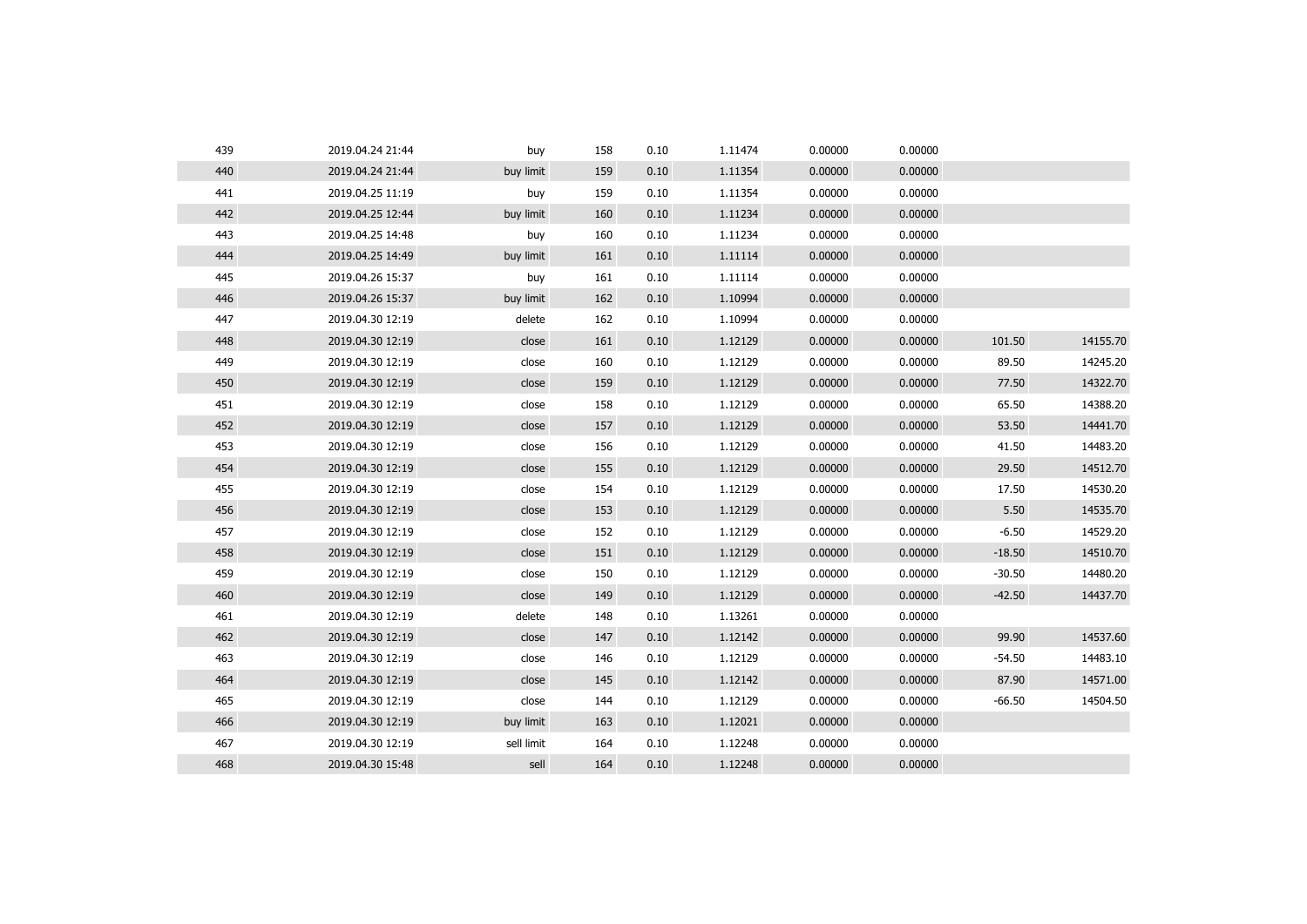| 469 | 2019.04.30 15:48 | sell limit | 165 | 0.10 | 1.12368 | 0.00000 | 0.00000 |          |          |
|-----|------------------|------------|-----|------|---------|---------|---------|----------|----------|
| 470 | 2019.04.30 18:14 | buy        | 163 | 0.10 | 1.12021 | 0.00000 | 0.00000 |          |          |
| 471 | 2019.04.30 18:14 | buy limit  | 166 | 0.10 | 1.11901 | 0.00000 | 0.00000 |          |          |
| 472 | 2019.05.01 12:30 | sell limit | 167 | 0.10 | 1.12488 | 0.00000 | 0.00000 |          |          |
| 473 | 2019.05.01 12:31 | sell       | 165 | 0.10 | 1.12368 | 0.00000 | 0.00000 |          |          |
| 474 | 2019.05.01 18:19 | sell limit | 168 | 0.10 | 1.12608 | 0.00000 | 0.00000 |          |          |
| 475 | 2019.05.01 18:19 | sell       | 167 | 0.10 | 1.12488 | 0.00000 | 0.00000 |          |          |
| 476 | 2019.05.01 21:19 | sell limit | 169 | 0.10 | 1.12728 | 0.00000 | 0.00000 |          |          |
| 477 | 2019.05.01 21:19 | sell       | 168 | 0.10 | 1.12608 | 0.00000 | 0.00000 |          |          |
| 478 | 2019.05.01 22:18 | buy        | 166 | 0.10 | 1.11901 | 0.00000 | 0.00000 |          |          |
| 479 | 2019.05.01 22:19 | buy limit  | 170 | 0.10 | 1.11781 | 0.00000 | 0.00000 |          |          |
| 480 | 2019.05.02 16:49 | buy        | 170 | 0.10 | 1.11781 | 0.00000 | 0.00000 |          |          |
| 481 | 2019.05.02 16:49 | buy limit  | 171 | 0.10 | 1.11661 | 0.00000 | 0.00000 |          |          |
| 482 | 2019.05.03 09:19 | buy        | 171 | 0.10 | 1.11661 | 0.00000 | 0.00000 |          |          |
| 483 | 2019.05.03 09:19 | buy limit  | 172 | 0.10 | 1.11541 | 0.00000 | 0.00000 |          |          |
| 484 | 2019.05.03 12:49 | buy        | 172 | 0.10 | 1.11541 | 0.00000 | 0.00000 |          |          |
| 485 | 2019.05.03 13:01 | buy limit  | 173 | 0.10 | 1.11421 | 0.00000 | 0.00000 |          |          |
| 486 | 2019.05.03 15:31 | buy        | 173 | 0.10 | 1.11421 | 0.00000 | 0.00000 |          |          |
| 487 | 2019.05.03 15:31 | buy limit  | 174 | 0.10 | 1.11301 | 0.00000 | 0.00000 |          |          |
| 488 | 2019.05.13 15:48 | delete     | 174 | 0.10 | 1.11301 | 0.00000 | 0.00000 |          |          |
| 489 | 2019.05.13 15:48 | close      | 173 | 0.10 | 1.12584 | 0.00000 | 0.00000 | 116.30   | 14620.80 |
| 490 | 2019.05.13 15:48 | close      | 172 | 0.10 | 1.12584 | 0.00000 | 0.00000 | 104.30   | 14725.10 |
| 491 | 2019.05.13 15:48 | close      | 171 | 0.10 | 1.12584 | 0.00000 | 0.00000 | 92.30    | 14817.40 |
| 492 | 2019.05.13 15:48 | close      | 170 | 0.10 | 1.12584 | 0.00000 | 0.00000 | 80.30    | 14897.70 |
| 493 | 2019.05.13 15:48 | delete     | 169 | 0.10 | 1.12728 | 0.00000 | 0.00000 |          |          |
| 494 | 2019.05.13 15:48 | close      | 168 | 0.10 | 1.12597 | 0.00000 | 0.00000 | 1.10     | 14898.80 |
| 495 | 2019.05.13 15:48 | close      | 167 | 0.10 | 1.12597 | 0.00000 | 0.00000 | $-10.90$ | 14887.90 |
| 496 | 2019.05.13 15:48 | close      | 166 | 0.10 | 1.12584 | 0.00000 | 0.00000 | 68.30    | 14956.20 |
| 497 | 2019.05.13 15:48 | close      | 165 | 0.10 | 1.12597 | 0.00000 | 0.00000 | $-22.90$ | 14933.30 |
| 498 | 2019.05.13 15:48 | close      | 164 | 0.10 | 1.12597 | 0.00000 | 0.00000 | $-34.90$ | 14898.40 |
|     |                  |            |     |      |         |         |         |          |          |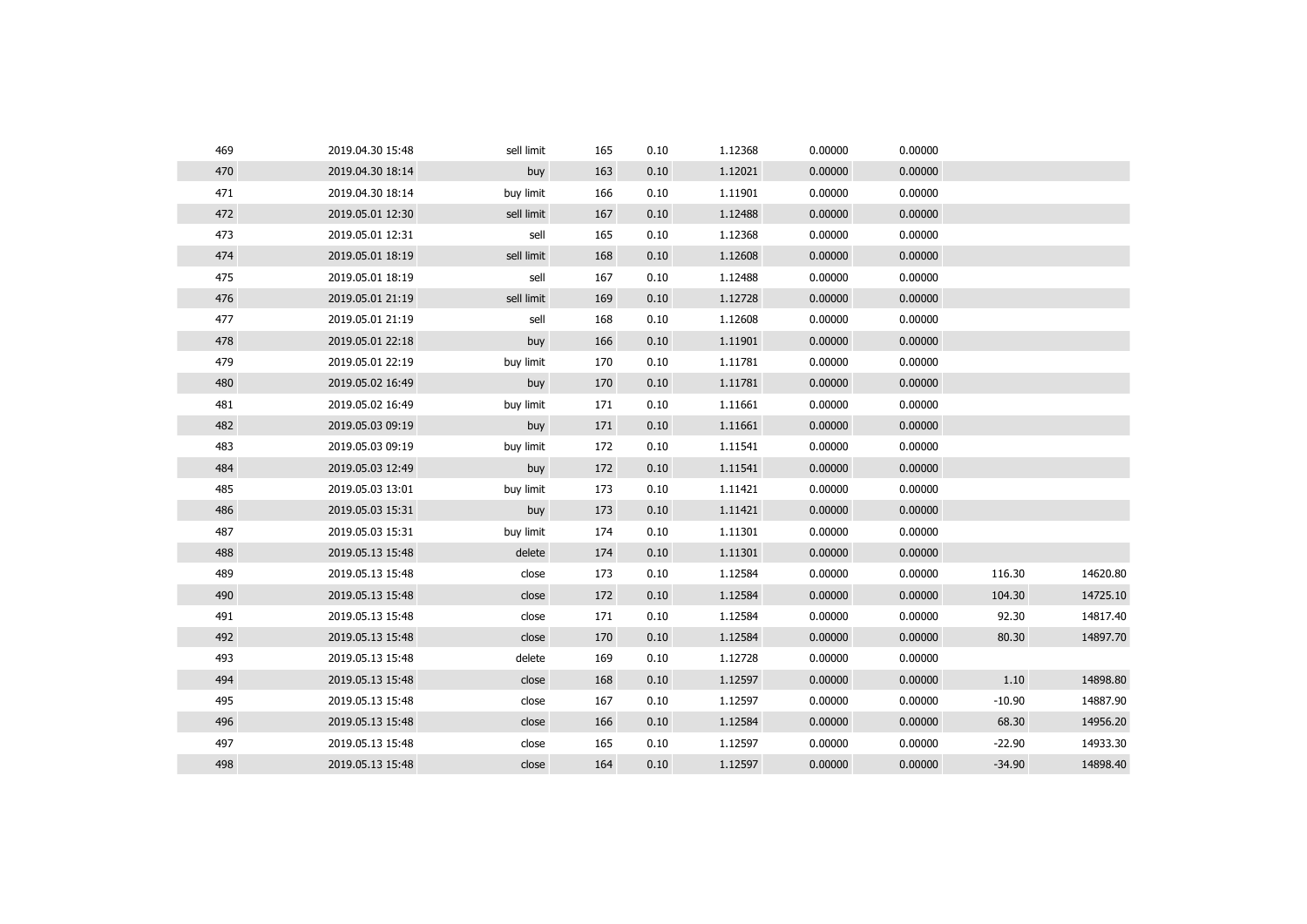| 499 | 2019.05.13 15:48 | close      | 163 | 0.10 | 1.12584 | 0.00000 | 0.00000 | 56.30  | 14954.70 |
|-----|------------------|------------|-----|------|---------|---------|---------|--------|----------|
| 500 | 2019.05.13 15:48 | buy limit  | 175 | 0.10 | 1.12476 | 0.00000 | 0.00000 |        |          |
| 501 | 2019.05.13 15:48 | sell limit | 176 | 0.10 | 1.12703 | 0.00000 | 0.00000 |        |          |
| 502 | 2019.05.13 17:44 | buy        | 175 | 0.10 | 1.12476 | 0.00000 | 0.00000 |        |          |
| 503 | 2019.05.13 17:44 | buy limit  | 177 | 0.10 | 1.12356 | 0.00000 | 0.00000 |        |          |
| 504 | 2019.05.13 18:14 | buy        | 177 | 0.10 | 1.12356 | 0.00000 | 0.00000 |        |          |
| 505 | 2019.05.13 18:14 | buy limit  | 178 | 0.10 | 1.12236 | 0.00000 | 0.00000 |        |          |
| 506 | 2019.05.13 23:44 | buy        | 178 | 0.10 | 1.12236 | 0.00000 | 0.00000 |        |          |
| 507 | 2019.05.13 23:45 | buy limit  | 179 | 0.10 | 1.12116 | 0.00000 | 0.00000 |        |          |
| 508 | 2019.05.14 15:19 | buy        | 179 | 0.10 | 1.12116 | 0.00000 | 0.00000 |        |          |
| 509 | 2019.05.14 15:19 | buy limit  | 180 | 0.10 | 1.11996 | 0.00000 | 0.00000 |        |          |
| 510 | 2019.05.15 10:19 | buy        | 180 | 0.10 | 1.11996 | 0.00000 | 0.00000 |        |          |
| 511 | 2019.05.15 10:19 | buy limit  | 181 | 0.10 | 1.11876 | 0.00000 | 0.00000 |        |          |
| 512 | 2019.05.15 14:38 | buy        | 181 | 0.10 | 1.11876 | 0.00000 | 0.00000 |        |          |
| 513 | 2019.05.15 14:39 | buy limit  | 182 | 0.10 | 1.11756 | 0.00000 | 0.00000 |        |          |
| 514 | 2019.05.16 17:18 | buy        | 182 | 0.10 | 1.11756 | 0.00000 | 0.00000 |        |          |
| 515 | 2019.05.16 17:18 | buy limit  | 183 | 0.10 | 1.11636 | 0.00000 | 0.00000 |        |          |
| 516 | 2019.05.17 12:19 | buy        | 183 | 0.10 | 1.11636 | 0.00000 | 0.00000 |        |          |
| 517 | 2019.05.17 12:19 | buy limit  | 184 | 0.10 | 1.11516 | 0.00000 | 0.00000 |        |          |
| 518 | 2019.05.20 08:25 | buy        | 184 | 0.10 | 1.11516 | 0.00000 | 0.00000 |        |          |
| 519 | 2019.05.20 08:32 | buy limit  | 185 | 0.10 | 1.11396 | 0.00000 | 0.00000 |        |          |
| 520 | 2019.05.23 09:46 | buy        | 185 | 0.10 | 1.11396 | 0.00000 | 0.00000 |        |          |
| 521 | 2019.05.23 10:01 | buy limit  | 186 | 0.10 | 1.11276 | 0.00000 | 0.00000 |        |          |
| 522 | 2019.05.23 16:13 | buy        | 186 | 0.10 | 1.11276 | 0.00000 | 0.00000 |        |          |
| 523 | 2019.05.23 16:13 | buy limit  | 187 | 0.10 | 1.11156 | 0.00000 | 0.00000 |        |          |
| 524 | 2019.05.23 16:19 | buy        | 187 | 0.10 | 1.11156 | 0.00000 | 0.00000 |        |          |
| 525 | 2019.05.23 16:19 | buy limit  | 188 | 0.10 | 1.11036 | 0.00000 | 0.00000 |        |          |
| 526 | 2019.06.03 20:13 | delete     | 188 | 0.10 | 1.11036 | 0.00000 | 0.00000 |        |          |
| 527 | 2019.06.03 20:13 | close      | 187 | 0.10 | 1.12191 | 0.00000 | 0.00000 | 103.50 | 15058.20 |
| 528 | 2019.06.03 20:13 | close      | 186 | 0.10 | 1.12191 | 0.00000 | 0.00000 | 91.50  | 15149.70 |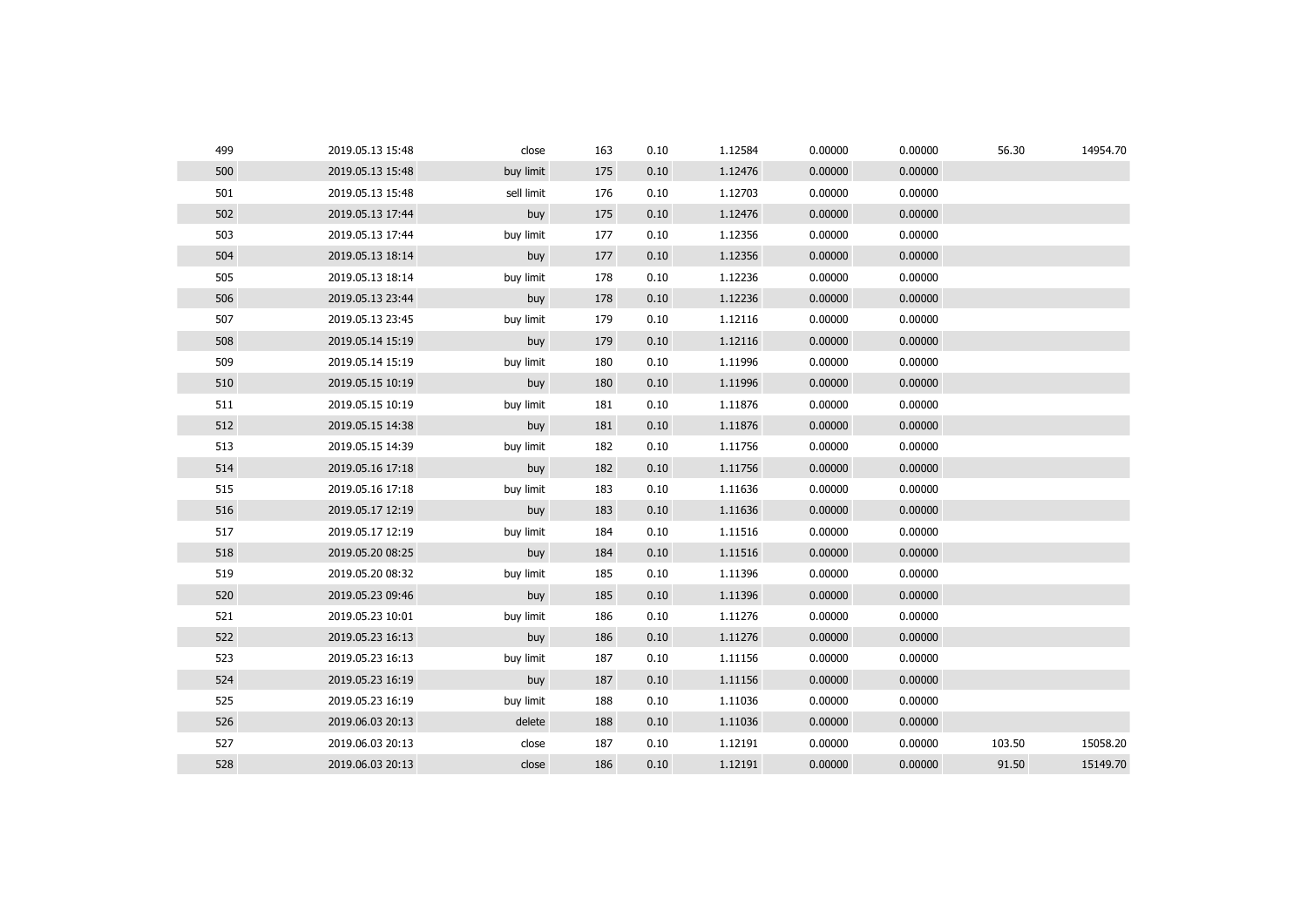| 529 | 2019.06.03 20:13 | close      | 185 | 0.10 | 1.12191 | 0.00000 | 0.00000 | 79.50    | 15229.20 |
|-----|------------------|------------|-----|------|---------|---------|---------|----------|----------|
| 530 | 2019.06.03 20:13 | close      | 184 | 0.10 | 1.12191 | 0.00000 | 0.00000 | 67.50    | 15296.70 |
| 531 | 2019.06.03 20:13 | close      | 183 | 0.10 | 1.12191 | 0.00000 | 0.00000 | 55.50    | 15352.20 |
| 532 | 2019.06.03 20:13 | close      | 182 | 0.10 | 1.12191 | 0.00000 | 0.00000 | 43.50    | 15395.70 |
| 533 | 2019.06.03 20:13 | close      | 181 | 0.10 | 1.12191 | 0.00000 | 0.00000 | 31.50    | 15427.20 |
| 534 | 2019.06.03 20:13 | close      | 180 | 0.10 | 1.12191 | 0.00000 | 0.00000 | 19.50    | 15446.70 |
| 535 | 2019.06.03 20:13 | close      | 179 | 0.10 | 1.12191 | 0.00000 | 0.00000 | 7.50     | 15454.20 |
| 536 | 2019.06.03 20:13 | close      | 178 | 0.10 | 1.12191 | 0.00000 | 0.00000 | $-4.50$  | 15449.70 |
| 537 | 2019.06.03 20:13 | close      | 177 | 0.10 | 1.12191 | 0.00000 | 0.00000 | $-16.50$ | 15433.20 |
| 538 | 2019.06.03 20:13 | delete     | 176 | 0.10 | 1.12703 | 0.00000 | 0.00000 |          |          |
| 539 | 2019.06.03 20:13 | close      | 175 | 0.10 | 1.12191 | 0.00000 | 0.00000 | $-28.50$ | 15404.70 |
| 540 | 2019.06.03 20:13 | buy limit  | 189 | 0.10 | 1.12083 | 0.00000 | 0.00000 |          |          |
| 541 | 2019.06.03 20:13 | sell limit | 190 | 0.10 | 1.12310 | 0.00000 | 0.00000 |          |          |
| 542 | 2019.06.03 20:39 | sell       | 190 | 0.10 | 1.12310 | 0.00000 | 0.00000 |          |          |
| 543 | 2019.06.03 20:39 | sell limit | 191 | 0.10 | 1.12430 | 0.00000 | 0.00000 |          |          |
| 544 | 2019.06.03 20:48 | sell limit | 192 | 0.10 | 1.12550 | 0.00000 | 0.00000 |          |          |
| 545 | 2019.06.03 20:48 | sell       | 191 | 0.10 | 1.12430 | 0.00000 | 0.00000 |          |          |
| 546 | 2019.06.03 21:48 | sell limit | 193 | 0.10 | 1.12670 | 0.00000 | 0.00000 |          |          |
| 547 | 2019.06.03 21:48 | sell       | 192 | 0.10 | 1.12550 | 0.00000 | 0.00000 |          |          |
| 548 | 2019.06.04 09:48 | sell limit | 194 | 0.10 | 1.12790 | 0.00000 | 0.00000 |          |          |
| 549 | 2019.06.04 09:48 | sell       | 193 | 0.10 | 1.12670 | 0.00000 | 0.00000 |          |          |
| 550 | 2019.06.05 11:44 | sell limit | 195 | 0.10 | 1.12910 | 0.00000 | 0.00000 |          |          |
| 551 | 2019.06.05 11:44 | sell       | 194 | 0.10 | 1.12790 | 0.00000 | 0.00000 |          |          |
| 552 | 2019.06.05 15:14 | sell limit | 196 | 0.10 | 1.13030 | 0.00000 | 0.00000 |          |          |
| 553 | 2019.06.05 15:18 | sell       | 195 | 0.10 | 1.12910 | 0.00000 | 0.00000 |          |          |
| 554 | 2019.06.05 15:19 | sell limit | 197 | 0.10 | 1.13150 | 0.00000 | 0.00000 |          |          |
| 555 | 2019.06.05 15:19 | sell       | 196 | 0.10 | 1.13030 | 0.00000 | 0.00000 |          |          |
| 556 | 2019.06.06 14:32 | buy        | 189 | 0.10 | 1.12083 | 0.00000 | 0.00000 |          |          |
| 557 | 2019.06.06 14:32 | buy limit  | 198 | 0.10 | 1.11963 | 0.00000 | 0.00000 |          |          |
| 558 | 2019.06.06 14:37 | delete     | 198 | 0.10 | 1.11963 | 0.00000 | 0.00000 |          |          |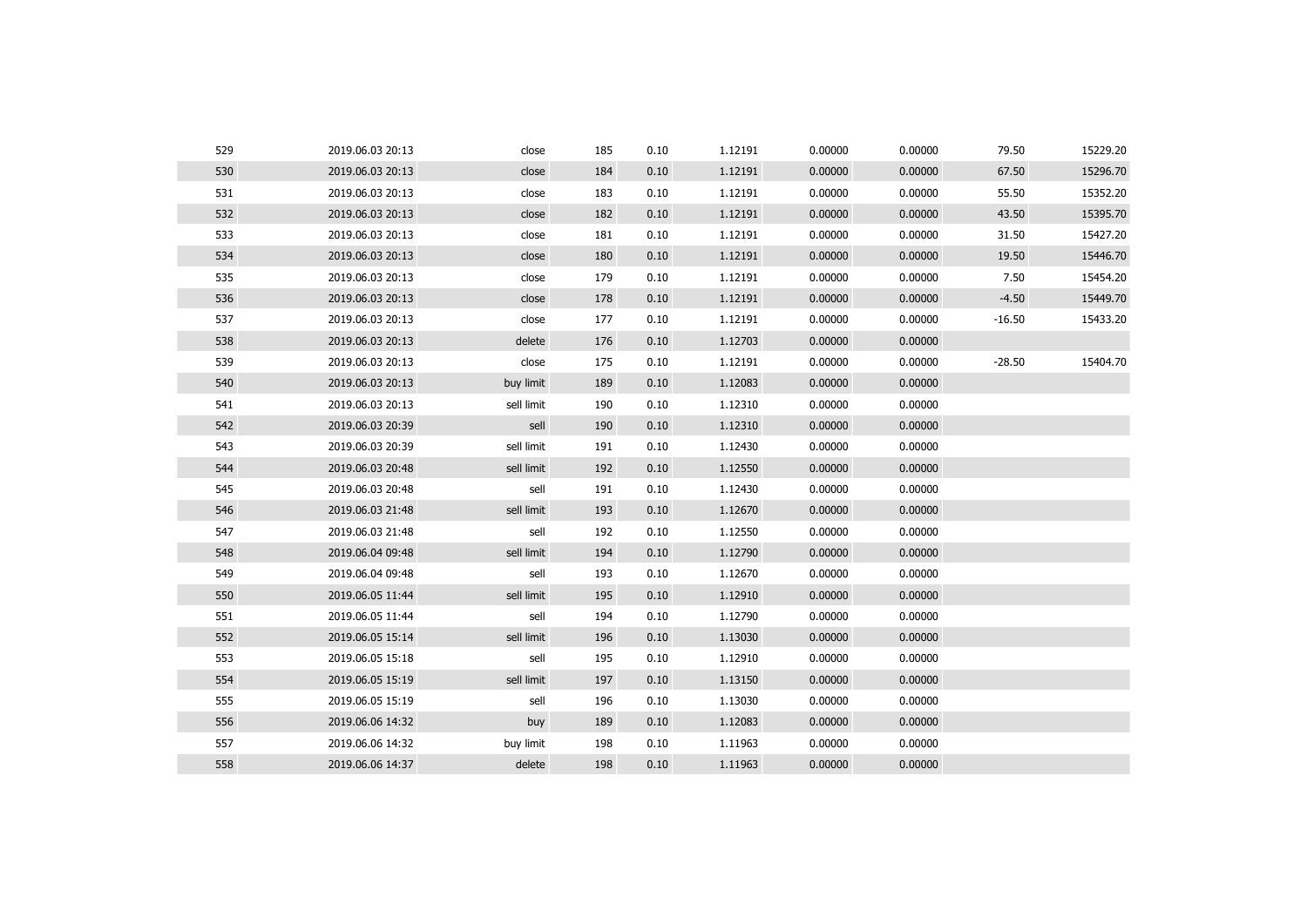| 559 | 2019.06.06 14:37 | delete     | 197 | 0.10 | 1.13150 | 0.00000 | 0.00000 |         |          |
|-----|------------------|------------|-----|------|---------|---------|---------|---------|----------|
| 560 | 2019.06.06 14:37 | close      | 196 | 0.10 | 1.12015 | 0.00000 | 0.00000 | 101.50  | 15506.20 |
| 561 | 2019.06.06 14:37 | close      | 195 | 0.10 | 1.12015 | 0.00000 | 0.00000 | 89.50   | 15595.70 |
| 562 | 2019.06.06 14:37 | close      | 194 | 0.10 | 1.12015 | 0.00000 | 0.00000 | 77.50   | 15673.20 |
| 563 | 2019.06.06 14:37 | close      | 193 | 0.10 | 1.12015 | 0.00000 | 0.00000 | 65.50   | 15738.70 |
| 564 | 2019.06.06 14:37 | close      | 192 | 0.10 | 1.12015 | 0.00000 | 0.00000 | 53.50   | 15792.20 |
| 565 | 2019.06.06 14:37 | close      | 191 | 0.10 | 1.12015 | 0.00000 | 0.00000 | 41.50   | 15833.70 |
| 566 | 2019.06.06 14:37 | close      | 190 | 0.10 | 1.12015 | 0.00000 | 0.00000 | 29.50   | 15863.20 |
| 567 | 2019.06.06 14:37 | close      | 189 | 0.10 | 1.12002 | 0.00000 | 0.00000 | $-8.10$ | 15855.10 |
| 568 | 2019.06.06 14:37 | buy limit  | 199 | 0.10 | 1.11896 | 0.00000 | 0.00000 |         |          |
| 569 | 2019.06.06 14:37 | sell limit | 200 | 0.10 | 1.12123 | 0.00000 | 0.00000 |         |          |
| 570 | 2019.06.06 14:38 | sell       | 200 | 0.10 | 1.12123 | 0.00000 | 0.00000 |         |          |
| 571 | 2019.06.06 14:38 | sell limit | 201 | 0.10 | 1.12243 | 0.00000 | 0.00000 |         |          |
| 572 | 2019.06.06 14:39 | sell limit | 202 | 0.10 | 1.12363 | 0.00000 | 0.00000 |         |          |
| 573 | 2019.06.06 14:39 | sell       | 201 | 0.10 | 1.12243 | 0.00000 | 0.00000 |         |          |
| 574 | 2019.06.06 14:43 | sell limit | 203 | 0.10 | 1.12483 | 0.00000 | 0.00000 |         |          |
| 575 | 2019.06.06 14:43 | sell       | 202 | 0.10 | 1.12363 | 0.00000 | 0.00000 |         |          |
| 576 | 2019.06.06 14:44 | sell limit | 204 | 0.10 | 1.12603 | 0.00000 | 0.00000 |         |          |
| 577 | 2019.06.06 14:44 | sell       | 203 | 0.10 | 1.12483 | 0.00000 | 0.00000 |         |          |
| 578 | 2019.06.06 14:48 | sell limit | 205 | 0.10 | 1.12723 | 0.00000 | 0.00000 |         |          |
| 579 | 2019.06.06 14:48 | sell       | 204 | 0.10 | 1.12603 | 0.00000 | 0.00000 |         |          |
| 580 | 2019.06.06 15:31 | sell limit | 206 | 0.10 | 1.12843 | 0.00000 | 0.00000 |         |          |
| 581 | 2019.06.06 15:31 | sell       | 205 | 0.10 | 1.12723 | 0.00000 | 0.00000 |         |          |
| 582 | 2019.06.06 15:37 | sell limit | 207 | 0.10 | 1.12963 | 0.00000 | 0.00000 |         |          |
| 583 | 2019.06.06 15:37 | sell       | 206 | 0.10 | 1.12843 | 0.00000 | 0.00000 |         |          |
| 584 | 2019.06.06 15:44 | sell limit | 208 | 0.10 | 1.13083 | 0.00000 | 0.00000 |         |          |
| 585 | 2019.06.06 15:44 | sell       | 207 | 0.10 | 1.12963 | 0.00000 | 0.00000 |         |          |
| 586 | 2019.06.06 15:46 | sell limit | 209 | 0.10 | 1.13203 | 0.00000 | 0.00000 |         |          |
| 587 | 2019.06.07 15:44 | sell       | 208 | 0.10 | 1.13083 | 0.00000 | 0.00000 |         |          |
| 588 | 2019.06.07 15:49 | sell limit | 210 | 0.10 | 1.13323 | 0.00000 | 0.00000 |         |          |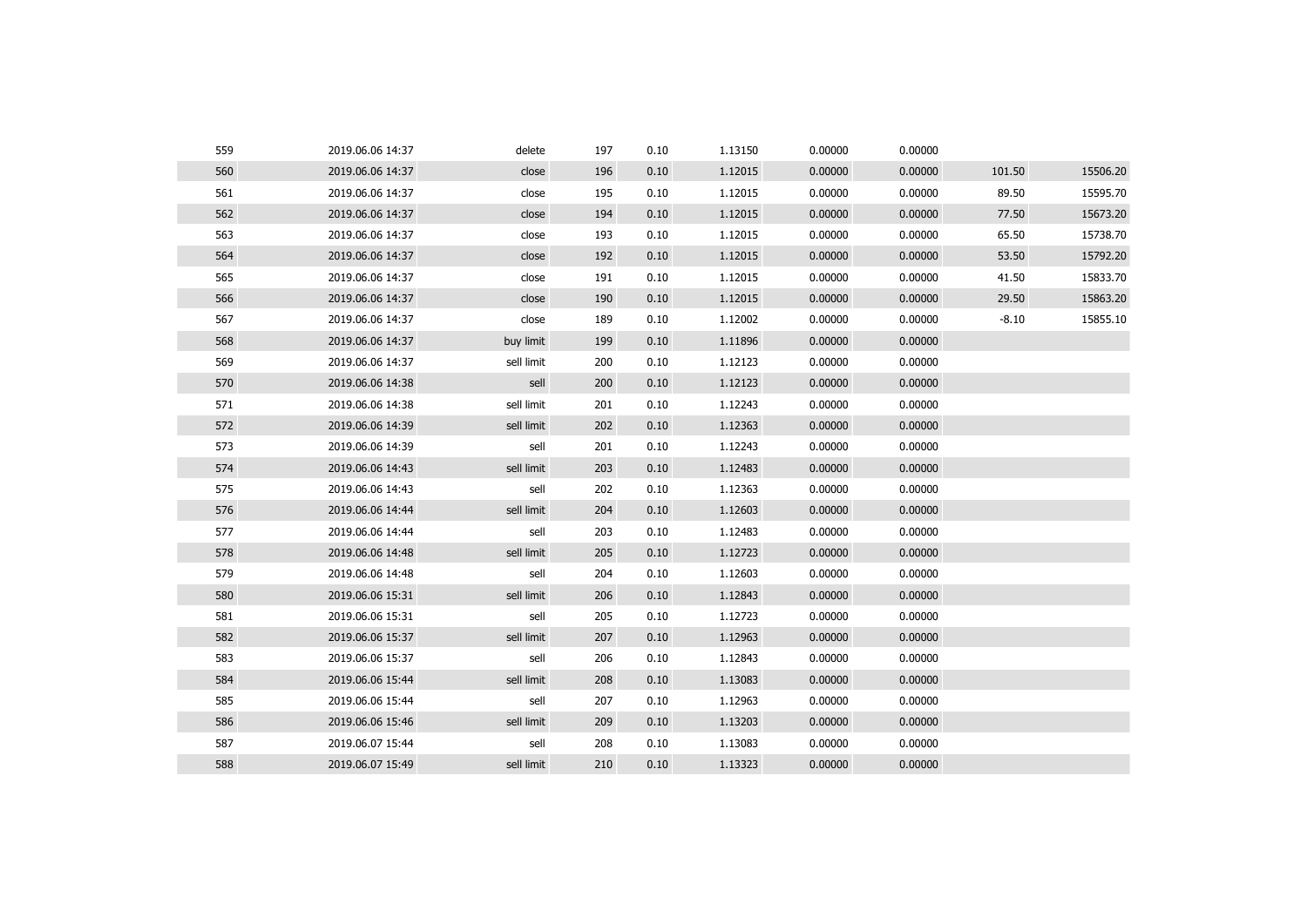| 589 | 2019.06.07 15:49 | sell       | 209 | 0.10 | 1.13203 | 0.00000 | 0.00000 |          |          |
|-----|------------------|------------|-----|------|---------|---------|---------|----------|----------|
| 590 | 2019.06.07 17:14 | sell limit | 211 | 0.10 | 1.13443 | 0.00000 | 0.00000 |          |          |
| 591 | 2019.06.07 17:14 | sell       | 210 | 0.10 | 1.13323 | 0.00000 | 0.00000 |          |          |
| 592 | 2019.06.07 17:31 | sell limit | 212 | 0.10 | 1.13563 | 0.00000 | 0.00000 |          |          |
| 593 | 2019.06.07 17:32 | sell       | 211 | 0.10 | 1.13443 | 0.00000 | 0.00000 |          |          |
| 594 | 2019.06.14 15:44 | delete     | 212 | 0.10 | 1.13563 | 0.00000 | 0.00000 |          |          |
| 595 | 2019.06.14 15:44 | close      | 211 | 0.10 | 1.12408 | 0.00000 | 0.00000 | 103.50   | 15958.60 |
| 596 | 2019.06.14 15:44 | close      | 210 | 0.10 | 1.12408 | 0.00000 | 0.00000 | 91.50    | 16050.10 |
| 597 | 2019.06.14 15:44 | close      | 209 | 0.10 | 1.12408 | 0.00000 | 0.00000 | 79.50    | 16129.60 |
| 598 | 2019.06.14 15:44 | close      | 208 | 0.10 | 1.12408 | 0.00000 | 0.00000 | 67.50    | 16197.10 |
| 599 | 2019.06.14 15:44 | close      | 207 | 0.10 | 1.12408 | 0.00000 | 0.00000 | 55.50    | 16252.60 |
| 600 | 2019.06.14 15:44 | close      | 206 | 0.10 | 1.12408 | 0.00000 | 0.00000 | 43.50    | 16296.10 |
| 601 | 2019.06.14 15:44 | close      | 205 | 0.10 | 1.12408 | 0.00000 | 0.00000 | 31.50    | 16327.60 |
| 602 | 2019.06.14 15:44 | close      | 204 | 0.10 | 1.12408 | 0.00000 | 0.00000 | 19.50    | 16347.10 |
| 603 | 2019.06.14 15:44 | close      | 203 | 0.10 | 1.12408 | 0.00000 | 0.00000 | 7.50     | 16354.60 |
| 604 | 2019.06.14 15:44 | close      | 202 | 0.10 | 1.12408 | 0.00000 | 0.00000 | $-4.50$  | 16350.10 |
| 605 | 2019.06.14 15:44 | close      | 201 | 0.10 | 1.12408 | 0.00000 | 0.00000 | $-16.50$ | 16333.60 |
| 606 | 2019.06.14 15:44 | close      | 200 | 0.10 | 1.12408 | 0.00000 | 0.00000 | $-28.50$ | 16305.10 |
| 607 | 2019.06.14 15:44 | delete     | 199 | 0.10 | 1.11896 | 0.00000 | 0.00000 |          |          |
| 608 | 2019.06.14 15:44 | buy limit  | 213 | 0.10 | 1.12289 | 0.00000 | 0.00000 |          |          |
| 609 | 2019.06.14 15:44 | sell limit | 214 | 0.10 | 1.12516 | 0.00000 | 0.00000 |          |          |
| 610 | 2019.06.14 17:19 | buy        | 213 | 0.10 | 1.12289 | 0.00000 | 0.00000 |          |          |
| 611 | 2019.06.14 17:44 | buy limit  | 215 | 0.10 | 1.12169 | 0.00000 | 0.00000 |          |          |
| 612 | 2019.06.14 18:48 | buy        | 215 | 0.10 | 1.12169 | 0.00000 | 0.00000 |          |          |
| 613 | 2019.06.14 18:48 | buy limit  | 216 | 0.10 | 1.12049 | 0.00000 | 0.00000 |          |          |
| 614 | 2019.06.14 20:01 | buy        | 216 | 0.10 | 1.12049 | 0.00000 | 0.00000 |          |          |
| 615 | 2019.06.14 20:02 | buy limit  | 217 | 0.10 | 1.11929 | 0.00000 | 0.00000 |          |          |
| 616 | 2019.06.18 11:19 | buy        | 217 | 0.10 | 1.11929 | 0.00000 | 0.00000 |          |          |
| 617 | 2019.06.18 11:19 | buy limit  | 218 | 0.10 | 1.11809 | 0.00000 | 0.00000 |          |          |
| 618 | 2019.06.19 21:19 | sell       | 214 | 0.10 | 1.12516 | 0.00000 | 0.00000 |          |          |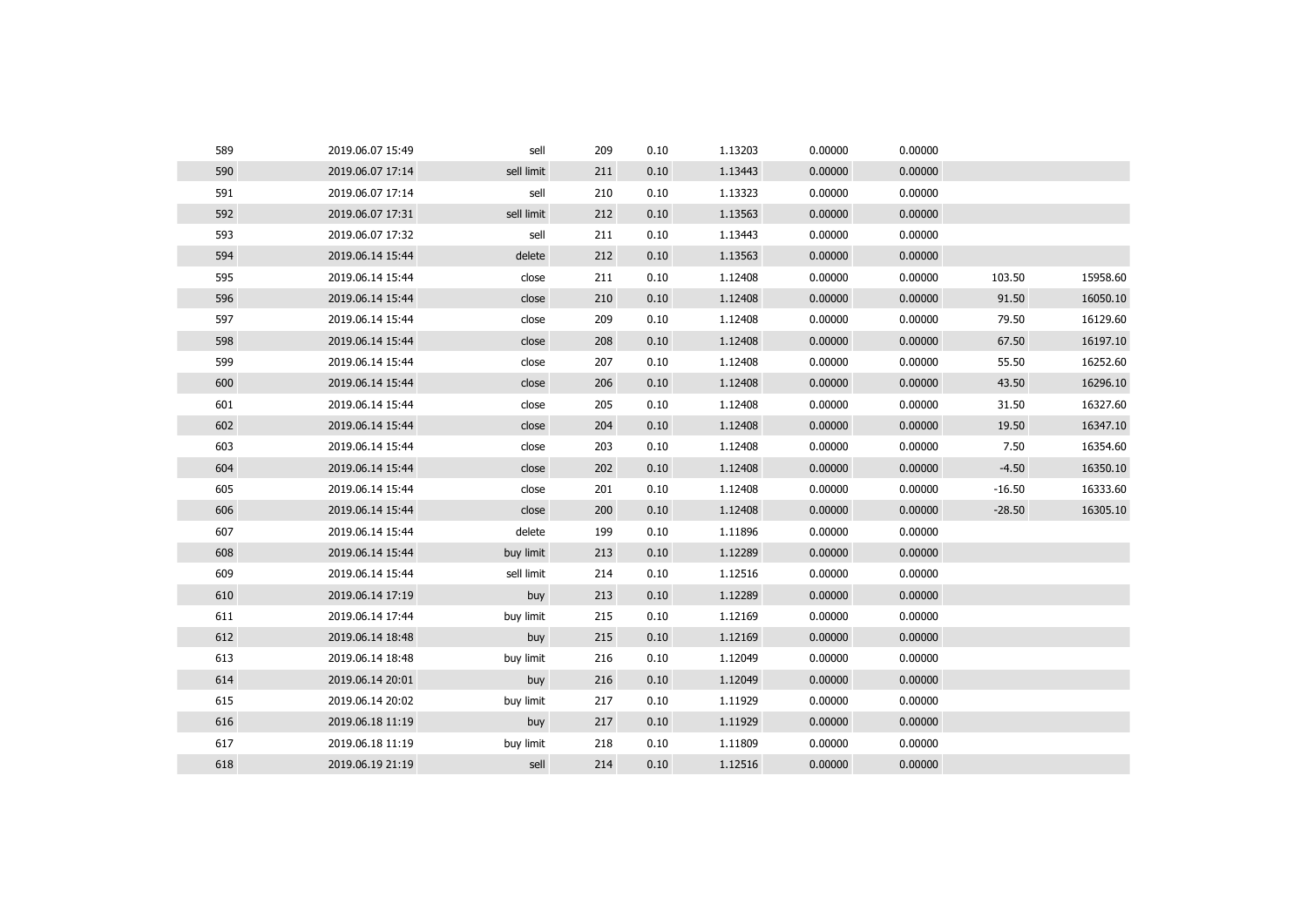| 619 | 2019.06.19 21:19 | sell limit | 219 | 0.10 | 1.12636 | 0.00000 | 0.00000 |       |          |
|-----|------------------|------------|-----|------|---------|---------|---------|-------|----------|
| 620 | 2019.06.20 04:18 | sell limit | 220 | 0.10 | 1.12756 | 0.00000 | 0.00000 |       |          |
| 621 | 2019.06.20 04:18 | sell       | 219 | 0.10 | 1.12636 | 0.00000 | 0.00000 |       |          |
| 622 | 2019.06.20 09:13 | sell limit | 221 | 0.10 | 1.12876 | 0.00000 | 0.00000 |       |          |
| 623 | 2019.06.20 09:14 | sell       | 220 | 0.10 | 1.12756 | 0.00000 | 0.00000 |       |          |
| 624 | 2019.06.20 10:19 | sell limit | 222 | 0.10 | 1.12996 | 0.00000 | 0.00000 |       |          |
| 625 | 2019.06.20 10:19 | sell       | 221 | 0.10 | 1.12876 | 0.00000 | 0.00000 |       |          |
| 626 | 2019.06.20 11:02 | sell limit | 223 | 0.10 | 1.13116 | 0.00000 | 0.00000 |       |          |
| 627 | 2019.06.20 11:06 | sell       | 222 | 0.10 | 1.12996 | 0.00000 | 0.00000 |       |          |
| 628 | 2019.06.20 14:18 | sell limit | 224 | 0.10 | 1.13236 | 0.00000 | 0.00000 |       |          |
| 629 | 2019.06.20 14:18 | sell       | 223 | 0.10 | 1.13116 | 0.00000 | 0.00000 |       |          |
| 630 | 2019.06.21 15:48 | sell limit | 225 | 0.10 | 1.13356 | 0.00000 | 0.00000 |       |          |
| 631 | 2019.06.21 15:48 | sell       | 224 | 0.10 | 1.13236 | 0.00000 | 0.00000 |       |          |
| 632 | 2019.06.21 19:01 | sell limit | 226 | 0.10 | 1.13476 | 0.00000 | 0.00000 |       |          |
| 633 | 2019.06.21 19:01 | sell       | 225 | 0.10 | 1.13356 | 0.00000 | 0.00000 |       |          |
| 634 | 2019.06.21 20:09 | sell limit | 227 | 0.10 | 1.13596 | 0.00000 | 0.00000 |       |          |
| 635 | 2019.06.21 20:09 | sell       | 226 | 0.10 | 1.13476 | 0.00000 | 0.00000 |       |          |
| 636 | 2019.06.21 20:14 | sell limit | 228 | 0.10 | 1.13716 | 0.00000 | 0.00000 |       |          |
| 637 | 2019.06.21 20:18 | sell       | 227 | 0.10 | 1.13596 | 0.00000 | 0.00000 |       |          |
| 638 | 2019.06.21 22:13 | sell limit | 229 | 0.10 | 1.13836 | 0.00000 | 0.00000 |       |          |
| 639 | 2019.06.21 22:14 | sell       | 228 | 0.10 | 1.13716 | 0.00000 | 0.00000 |       |          |
| 640 | 2019.06.24 02:49 | sell limit | 230 | 0.10 | 1.13956 | 0.00000 | 0.00000 |       |          |
| 641 | 2019.06.24 02:49 | sell       | 229 | 0.10 | 1.13836 | 0.00000 | 0.00000 |       |          |
| 642 | 2019.06.24 14:14 | sell limit | 231 | 0.10 | 1.14076 | 0.00000 | 0.00000 |       |          |
| 643 | 2019.06.24 14:15 | sell       | 230 | 0.10 | 1.13956 | 0.00000 | 0.00000 |       |          |
| 644 | 2019.06.25 04:19 | sell limit | 232 | 0.10 | 1.14196 | 0.00000 | 0.00000 |       |          |
| 645 | 2019.06.25 04:19 | sell       | 231 | 0.10 | 1.14076 | 0.00000 | 0.00000 |       |          |
| 646 | 2019.07.01 08:09 | delete     | 232 | 0.10 | 1.14196 | 0.00000 | 0.00000 |       |          |
| 647 | 2019.07.01 08:09 | close      | 231 | 0.10 | 1.13315 | 0.00000 | 0.00000 | 76.10 | 16381.20 |
| 648 | 2019.07.01 08:09 | close      | 230 | 0.10 | 1.13315 | 0.00000 | 0.00000 | 64.10 | 16445.30 |
|     |                  |            |     |      |         |         |         |       |          |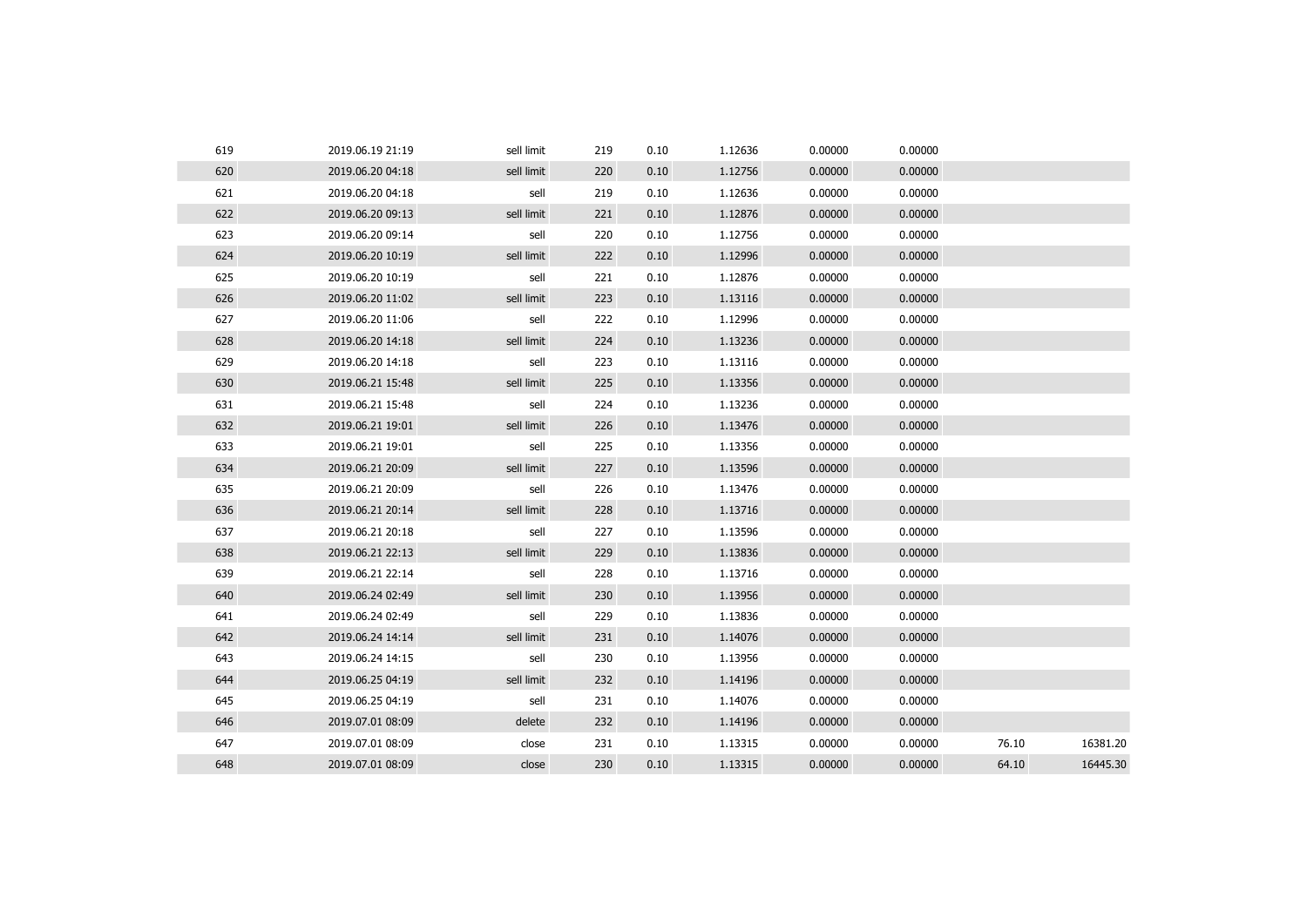| 649 | 2019.07.01 08:09 | close      | 229 | 0.10 | 1.13315 | 0.00000 | 0.00000 | 52.10    | 16497.40 |
|-----|------------------|------------|-----|------|---------|---------|---------|----------|----------|
| 650 | 2019.07.01 08:09 | close      | 228 | 0.10 | 1.13315 | 0.00000 | 0.00000 | 40.10    | 16537.50 |
| 651 | 2019.07.01 08:09 | close      | 227 | 0.10 | 1.13315 | 0.00000 | 0.00000 | 28.10    | 16565.60 |
| 652 | 2019.07.01 08:09 | close      | 226 | 0.10 | 1.13315 | 0.00000 | 0.00000 | 16.10    | 16581.70 |
| 653 | 2019.07.01 08:09 | close      | 225 | 0.10 | 1.13315 | 0.00000 | 0.00000 | 4.10     | 16585.80 |
| 654 | 2019.07.01 08:09 | close      | 224 | 0.10 | 1.13315 | 0.00000 | 0.00000 | $-7.90$  | 16577.90 |
| 655 | 2019.07.01 08:09 | close      | 223 | 0.10 | 1.13315 | 0.00000 | 0.00000 | $-19.90$ | 16558.00 |
| 656 | 2019.07.01 08:09 | close      | 222 | 0.10 | 1.13315 | 0.00000 | 0.00000 | $-31.90$ | 16526.10 |
| 657 | 2019.07.01 08:09 | close      | 221 | 0.10 | 1.13315 | 0.00000 | 0.00000 | $-43.90$ | 16482.20 |
| 658 | 2019.07.01 08:09 | close      | 220 | 0.10 | 1.13315 | 0.00000 | 0.00000 | $-55.90$ | 16426.30 |
| 659 | 2019.07.01 08:09 | close      | 219 | 0.10 | 1.13315 | 0.00000 | 0.00000 | $-67.90$ | 16358.40 |
| 660 | 2019.07.01 08:09 | delete     | 218 | 0.10 | 1.11809 | 0.00000 | 0.00000 |          |          |
| 661 | 2019.07.01 08:09 | close      | 217 | 0.10 | 1.13302 | 0.00000 | 0.00000 | 137.30   | 16495.70 |
| 662 | 2019.07.01 08:09 | close      | 216 | 0.10 | 1.13302 | 0.00000 | 0.00000 | 125.30   | 16621.00 |
| 663 | 2019.07.01 08:09 | close      | 215 | 0.10 | 1.13302 | 0.00000 | 0.00000 | 113.30   | 16734.30 |
| 664 | 2019.07.01 08:09 | close      | 214 | 0.10 | 1.13315 | 0.00000 | 0.00000 | $-79.90$ | 16654.40 |
| 665 | 2019.07.01 08:09 | close      | 213 | 0.10 | 1.13302 | 0.00000 | 0.00000 | 101.30   | 16755.70 |
| 666 | 2019.07.01 08:09 | buy limit  | 233 | 0.10 | 1.13194 | 0.00000 | 0.00000 |          |          |
| 667 | 2019.07.01 08:09 | sell limit | 234 | 0.10 | 1.13421 | 0.00000 | 0.00000 |          |          |
| 668 | 2019.07.01 10:09 | buy        | 233 | 0.10 | 1.13194 | 0.00000 | 0.00000 |          |          |
| 669 | 2019.07.01 10:09 | buy limit  | 235 | 0.10 | 1.13074 | 0.00000 | 0.00000 |          |          |
| 670 | 2019.07.01 14:04 | sell       | 234 | 0.10 | 1.13421 | 0.00000 | 0.00000 |          |          |
| 671 | 2019.07.01 14:04 | sell limit | 236 | 0.10 | 1.13541 | 0.00000 | 0.00000 |          |          |
| 672 | 2019.07.01 14:15 | sell limit | 237 | 0.10 | 1.13661 | 0.00000 | 0.00000 |          |          |
| 673 | 2019.07.01 14:15 | sell       | 236 | 0.10 | 1.13541 | 0.00000 | 0.00000 |          |          |
| 674 | 2019.07.01 18:39 | buy        | 235 | 0.10 | 1.13074 | 0.00000 | 0.00000 |          |          |
| 675 | 2019.07.01 18:39 | buy limit  | 238 | 0.10 | 1.12954 | 0.00000 | 0.00000 |          |          |
| 676 | 2019.07.01 19:39 | buy        | 238 | 0.10 | 1.12954 | 0.00000 | 0.00000 |          |          |
| 677 | 2019.07.01 19:39 | buy limit  | 239 | 0.10 | 1.12834 | 0.00000 | 0.00000 |          |          |
| 678 | 2019.07.01 20:39 | buy        | 239 | 0.10 | 1.12834 | 0.00000 | 0.00000 |          |          |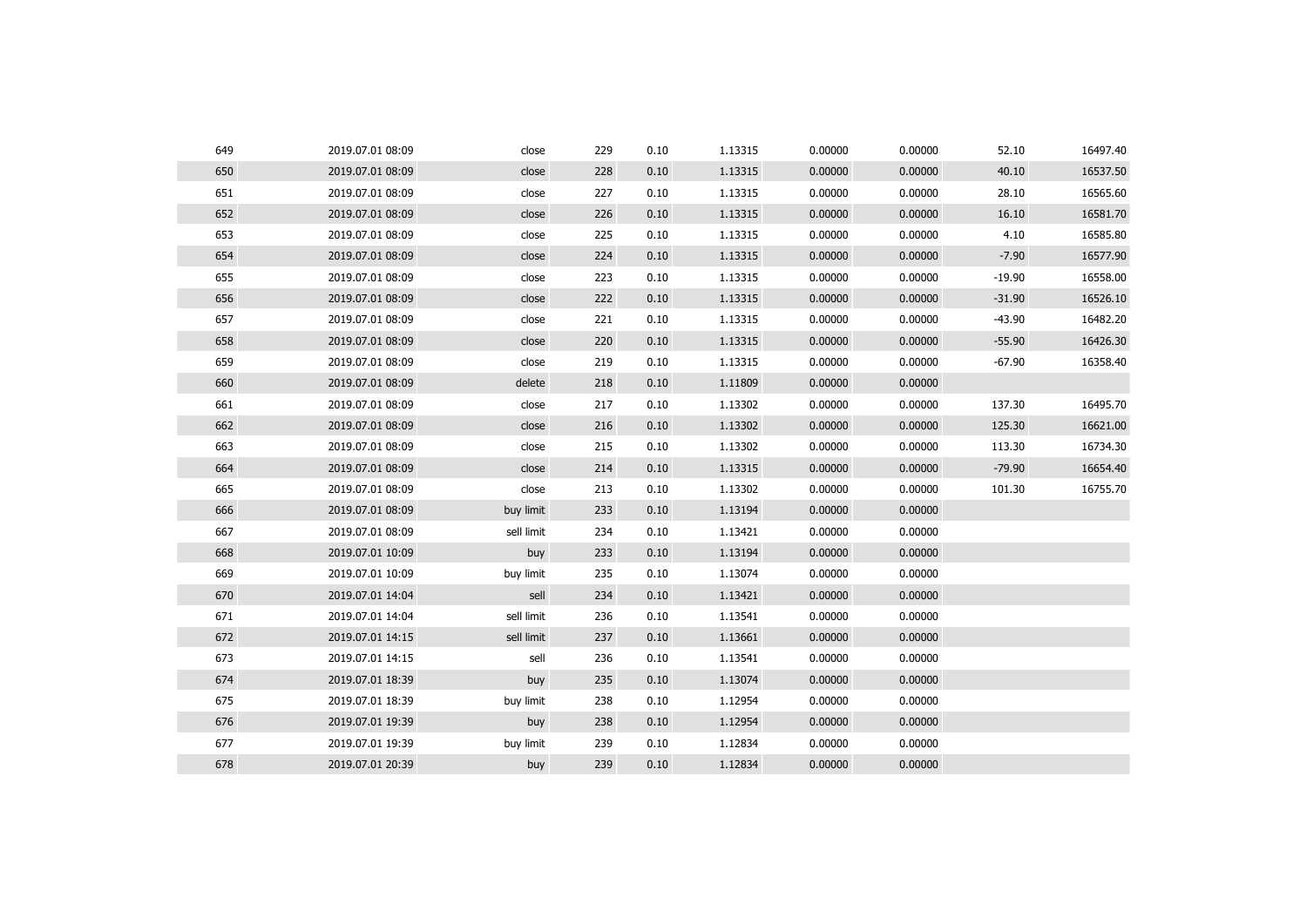| 679 | 2019.07.01 20:39 | buy limit | 240 | 0.10 | 1.12714 | 0.00000 | 0.00000 |  |
|-----|------------------|-----------|-----|------|---------|---------|---------|--|
| 680 | 2019.07.03 10:12 | buy       | 240 | 0.10 | 1.12714 | 0.00000 | 0.00000 |  |
| 681 | 2019.07.03 10:12 | buy limit | 241 | 0.10 | 1.12594 | 0.00000 | 0.00000 |  |
| 682 | 2019.07.05 12:37 | buy       | 241 | 0.10 | 1.12594 | 0.00000 | 0.00000 |  |
| 683 | 2019.07.05 12:37 | buy limit | 242 | 0.10 | 1.12474 | 0.00000 | 0.00000 |  |
| 684 | 2019.07.05 15:37 | buy       | 242 | 0.10 | 1.12474 | 0.00000 | 0.00000 |  |
| 685 | 2019.07.05 15:37 | buy limit | 243 | 0.10 | 1.12354 | 0.00000 | 0.00000 |  |
| 686 | 2019.07.05 15:39 | buy       | 243 | 0.10 | 1.12354 | 0.00000 | 0.00000 |  |
| 687 | 2019.07.05 15:39 | buy limit | 244 | 0.10 | 1.12234 | 0.00000 | 0.00000 |  |
| 688 | 2019.07.05 16:37 | buy       | 244 | 0.10 | 1.12234 | 0.00000 | 0.00000 |  |
| 689 | 2019.07.05 16:39 | buy limit | 245 | 0.10 | 1.12114 | 0.00000 | 0.00000 |  |
| 690 | 2019.07.05 17:16 | buy       | 245 | 0.10 | 1.12114 | 0.00000 | 0.00000 |  |
| 691 | 2019.07.05 17:18 | buy limit | 246 | 0.10 | 1.11994 | 0.00000 | 0.00000 |  |
| 692 | 2019.07.09 11:52 | buy       | 246 | 0.10 | 1.11994 | 0.00000 | 0.00000 |  |
| 693 | 2019.07.09 11:52 | buy limit | 247 | 0.10 | 1.11874 | 0.00000 | 0.00000 |  |
| 694 | 2019.07.23 09:45 | buy       | 247 | 0.10 | 1.11874 | 0.00000 | 0.00000 |  |
| 695 | 2019.07.23 09:45 | buy limit | 248 | 0.10 | 1.11754 | 0.00000 | 0.00000 |  |
| 696 | 2019.07.23 14:54 | buy       | 248 | 0.10 | 1.11754 | 0.00000 | 0.00000 |  |
| 697 | 2019.07.23 14:54 | buy limit | 249 | 0.10 | 1.11634 | 0.00000 | 0.00000 |  |
| 698 | 2019.07.23 16:36 | buy       | 249 | 0.10 | 1.11634 | 0.00000 | 0.00000 |  |
| 699 | 2019.07.23 16:36 | buy limit | 250 | 0.10 | 1.11514 | 0.00000 | 0.00000 |  |
| 700 | 2019.07.23 17:54 | buy       | 250 | 0.10 | 1.11514 | 0.00000 | 0.00000 |  |
| 701 | 2019.07.23 17:57 | buy limit | 251 | 0.10 | 1.11394 | 0.00000 | 0.00000 |  |
| 702 | 2019.07.24 10:31 | buy       | 251 | 0.10 | 1.11394 | 0.00000 | 0.00000 |  |
| 703 | 2019.07.24 10:31 | buy limit | 252 | 0.10 | 1.11274 | 0.00000 | 0.00000 |  |
| 704 | 2019.07.24 10:38 | buy       | 252 | 0.10 | 1.11274 | 0.00000 | 0.00000 |  |
| 705 | 2019.07.25 10:39 | buy limit | 253 | 0.10 | 1.11154 | 0.00000 | 0.00000 |  |
| 706 | 2019.07.25 14:54 | buy       | 253 | 0.10 | 1.11154 | 0.00000 | 0.00000 |  |
| 707 | 2019.07.25 14:54 | buy limit | 254 | 0.10 | 1.11034 | 0.00000 | 0.00000 |  |
| 708 | 2019.07.25 15:33 | buy       | 254 | 0.10 | 1.11034 | 0.00000 | 0.00000 |  |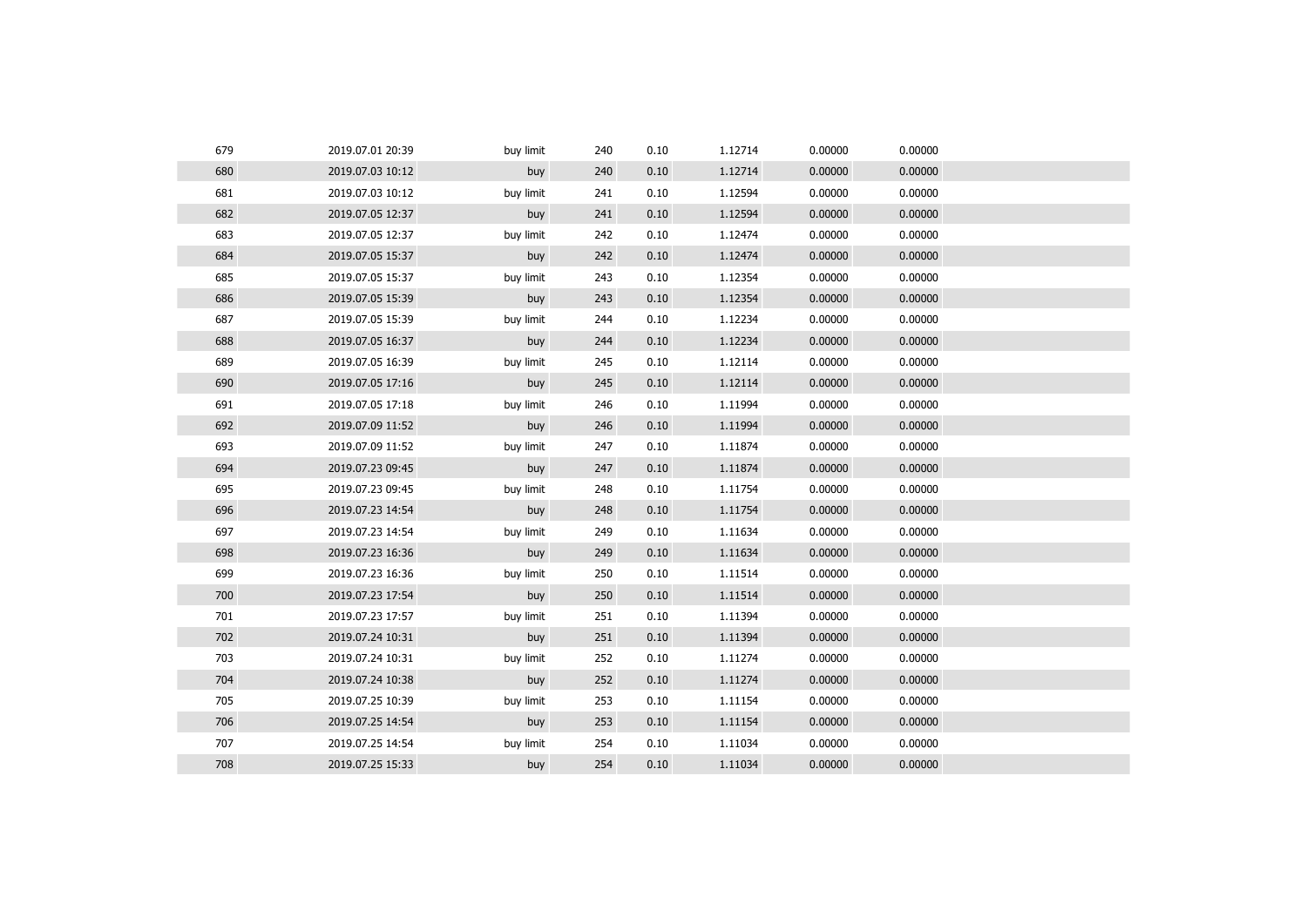| 709 | 2019.07.25 15:33 | buy limit | 255 | 0.10 | 1.10914 | 0.00000 | 0.00000 |          |          |
|-----|------------------|-----------|-----|------|---------|---------|---------|----------|----------|
| 710 | 2019.07.31 21:09 | buy       | 255 | 0.10 | 1.10914 | 0.00000 | 0.00000 |          |          |
| 711 | 2019.07.31 21:09 | buy limit | 256 | 0.10 | 1.10794 | 0.00000 | 0.00000 |          |          |
| 712 | 2019.07.31 21:39 | buy       | 256 | 0.10 | 1.10794 | 0.00000 | 0.00000 |          |          |
| 713 | 2019.07.31 21:49 | buy limit | 257 | 0.10 | 1.10674 | 0.00000 | 0.00000 |          |          |
| 714 | 2019.07.31 21:52 | buy       | 257 | 0.10 | 1.10674 | 0.00000 | 0.00000 |          |          |
| 715 | 2019.07.31 21:53 | buy limit | 258 | 0.10 | 1.10554 | 0.00000 | 0.00000 |          |          |
| 716 | 2019.08.01 03:24 | buy       | 258 | 0.10 | 1.10554 | 0.00000 | 0.00000 |          |          |
| 717 | 2019.08.01 03:24 | buy limit | 259 | 0.10 | 1.10434 | 0.00000 | 0.00000 |          |          |
| 718 | 2019.08.01 03:52 | buy       | 259 | 0.10 | 1.10434 | 0.00000 | 0.00000 |          |          |
| 719 | 2019.08.01 03:52 | buy limit | 260 | 0.10 | 1.10314 | 0.00000 | 0.00000 |          |          |
| 720 | 2019.08.01 13:24 | buy       | 260 | 0.10 | 1.10314 | 0.00000 | 0.00000 |          |          |
| 721 | 2019.08.01 13:24 | buy limit | 261 | 0.10 | 1.10194 | 0.00000 | 0.00000 |          |          |
| 722 | 2019.08.05 15:12 | delete    | 261 | 0.10 | 1.10194 | 0.00000 | 0.00000 |          |          |
| 723 | 2019.08.05 15:12 | close     | 260 | 0.10 | 1.11801 | 0.00000 | 0.00000 | 148.70   | 16904.40 |
| 724 | 2019.08.05 15:12 | close     | 259 | 0.10 | 1.11801 | 0.00000 | 0.00000 | 136.70   | 17041.10 |
| 725 | 2019.08.05 15:12 | close     | 258 | 0.10 | 1.11801 | 0.00000 | 0.00000 | 124.70   | 17165.80 |
| 726 | 2019.08.05 15:12 | close     | 257 | 0.10 | 1.11801 | 0.00000 | 0.00000 | 112.70   | 17278.50 |
| 727 | 2019.08.05 15:12 | close     | 256 | 0.10 | 1.11801 | 0.00000 | 0.00000 | 100.70   | 17379.20 |
| 728 | 2019.08.05 15:12 | close     | 255 | 0.10 | 1.11801 | 0.00000 | 0.00000 | 88.70    | 17467.90 |
| 729 | 2019.08.05 15:12 | close     | 254 | 0.10 | 1.11801 | 0.00000 | 0.00000 | 76.70    | 17544.60 |
| 730 | 2019.08.05 15:12 | close     | 253 | 0.10 | 1.11801 | 0.00000 | 0.00000 | 64.70    | 17609.30 |
| 731 | 2019.08.05 15:12 | close     | 252 | 0.10 | 1.11801 | 0.00000 | 0.00000 | 52.70    | 17662.00 |
| 732 | 2019.08.05 15:12 | close     | 251 | 0.10 | 1.11801 | 0.00000 | 0.00000 | 40.70    | 17702.70 |
| 733 | 2019.08.05 15:12 | close     | 250 | 0.10 | 1.11801 | 0.00000 | 0.00000 | 28.70    | 17731.40 |
| 734 | 2019.08.05 15:12 | close     | 249 | 0.10 | 1.11801 | 0.00000 | 0.00000 | 16.70    | 17748.10 |
| 735 | 2019.08.05 15:12 | close     | 248 | 0.10 | 1.11801 | 0.00000 | 0.00000 | 4.70     | 17752.80 |
| 736 | 2019.08.05 15:12 | close     | 247 | 0.10 | 1.11801 | 0.00000 | 0.00000 | $-7.30$  | 17745.50 |
| 737 | 2019.08.05 15:12 | close     | 246 | 0.10 | 1.11801 | 0.00000 | 0.00000 | $-19.30$ | 17726.20 |
| 738 | 2019.08.05 15:12 | close     | 245 | 0.10 | 1.11801 | 0.00000 | 0.00000 | $-31.30$ | 17694.90 |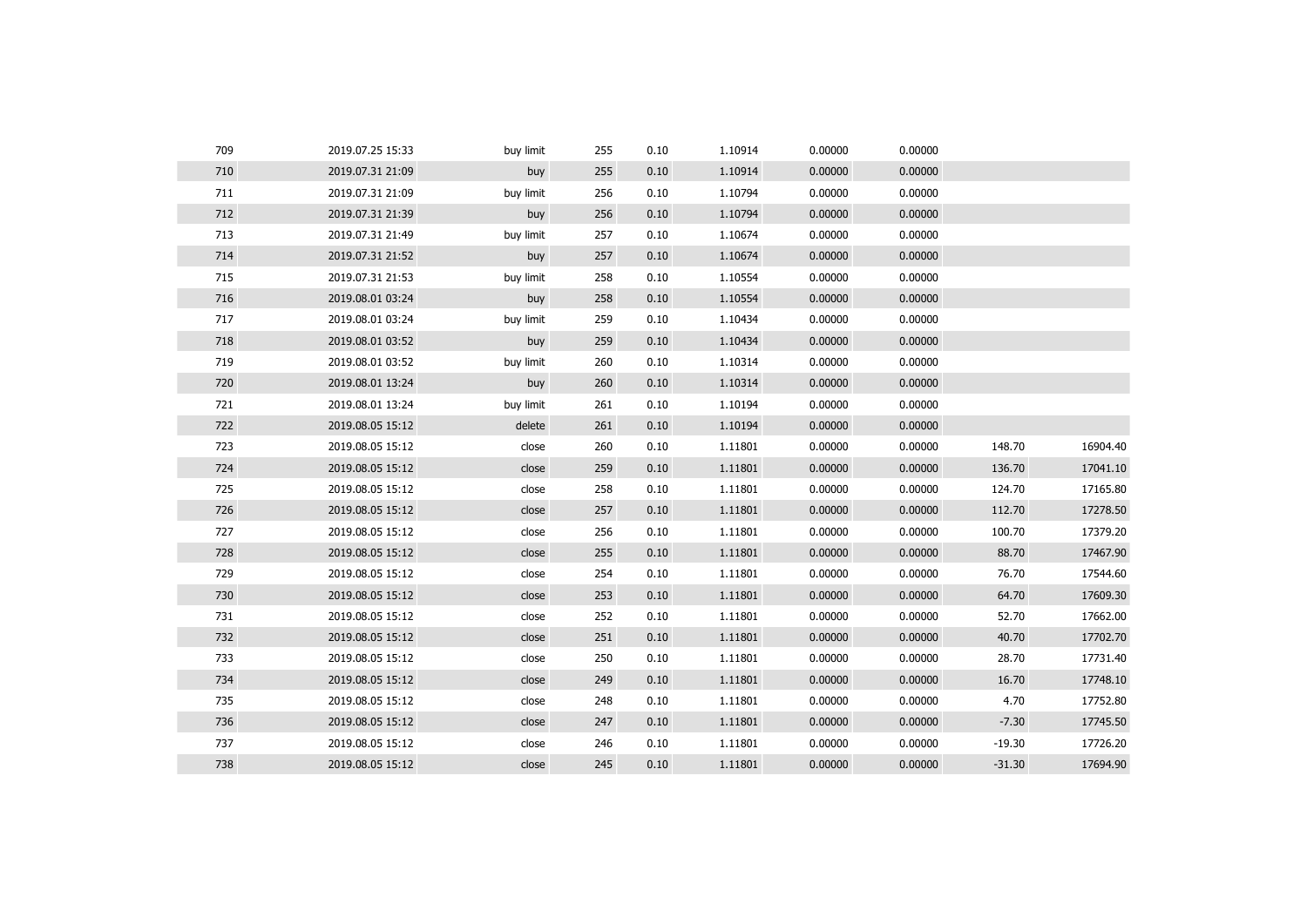| 739 | 2019.08.05 15:12 | close      | 244 | 0.10 | 1.11801 | 0.00000 | 0.00000 | $-43.30$  | 17651.60 |
|-----|------------------|------------|-----|------|---------|---------|---------|-----------|----------|
| 740 | 2019.08.05 15:12 | close      | 243 | 0.10 | 1.11801 | 0.00000 | 0.00000 | $-55.30$  | 17596.30 |
| 741 | 2019.08.05 15:12 | close      | 242 | 0.10 | 1.11801 | 0.00000 | 0.00000 | $-67.30$  | 17529.00 |
| 742 | 2019.08.05 15:12 | close      | 241 | 0.10 | 1.11801 | 0.00000 | 0.00000 | $-79.30$  | 17449.70 |
| 743 | 2019.08.05 15:12 | close      | 240 | 0.10 | 1.11801 | 0.00000 | 0.00000 | $-91.30$  | 17358.40 |
| 744 | 2019.08.05 15:12 | close      | 239 | 0.10 | 1.11801 | 0.00000 | 0.00000 | $-103.30$ | 17255.10 |
| 745 | 2019.08.05 15:12 | close      | 238 | 0.10 | 1.11801 | 0.00000 | 0.00000 | $-115.30$ | 17139.80 |
| 746 | 2019.08.05 15:12 | delete     | 237 | 0.10 | 1.13661 | 0.00000 | 0.00000 |           |          |
| 747 | 2019.08.05 15:12 | close      | 236 | 0.10 | 1.11814 | 0.00000 | 0.00000 | 172.70    | 17312.50 |
| 748 | 2019.08.05 15:12 | close      | 235 | 0.10 | 1.11801 | 0.00000 | 0.00000 | $-127.30$ | 17185.20 |
| 749 | 2019.08.05 15:12 | close      | 234 | 0.10 | 1.11814 | 0.00000 | 0.00000 | 160.70    | 17345.90 |
| 750 | 2019.08.05 15:12 | close      | 233 | 0.10 | 1.11801 | 0.00000 | 0.00000 | $-139.30$ | 17206.60 |
| 751 | 2019.08.05 15:12 | buy limit  | 262 | 0.10 | 1.11693 | 0.00000 | 0.00000 |           |          |
| 752 | 2019.08.05 15:12 | sell limit | 263 | 0.10 | 1.11920 | 0.00000 | 0.00000 |           |          |
| 753 | 2019.08.05 17:12 | sell       | 263 | 0.10 | 1.11920 | 0.00000 | 0.00000 |           |          |
| 754 | 2019.08.05 17:12 | sell limit | 264 | 0.10 | 1.12040 | 0.00000 | 0.00000 |           |          |
| 755 | 2019.08.05 19:43 | sell limit | 265 | 0.10 | 1.12160 | 0.00000 | 0.00000 |           |          |
| 756 | 2019.08.05 19:46 | sell       | 264 | 0.10 | 1.12040 | 0.00000 | 0.00000 |           |          |
| 757 | 2019.08.06 01:03 | sell limit | 266 | 0.10 | 1.12280 | 0.00000 | 0.00000 |           |          |
| 758 | 2019.08.06 01:03 | sell       | 265 | 0.10 | 1.12160 | 0.00000 | 0.00000 |           |          |
| 759 | 2019.08.06 02:03 | sell limit | 267 | 0.10 | 1.12400 | 0.00000 | 0.00000 |           |          |
| 760 | 2019.08.06 02:06 | sell       | 266 | 0.10 | 1.12280 | 0.00000 | 0.00000 |           |          |
| 761 | 2019.08.06 02:42 | sell limit | 268 | 0.10 | 1.12520 | 0.00000 | 0.00000 |           |          |
| 762 | 2019.08.06 02:42 | sell       | 267 | 0.10 | 1.12400 | 0.00000 | 0.00000 |           |          |
| 763 | 2019.08.06 16:43 | buy        | 262 | 0.10 | 1.11693 | 0.00000 | 0.00000 |           |          |
| 764 | 2019.08.06 16:43 | buy limit  | 269 | 0.10 | 1.11573 | 0.00000 | 0.00000 |           |          |
| 765 | 2019.08.14 16:58 | buy        | 269 | 0.10 | 1.11573 | 0.00000 | 0.00000 |           |          |
| 766 | 2019.08.14 16:58 | buy limit  | 270 | 0.10 | 1.11453 | 0.00000 | 0.00000 |           |          |
| 767 | 2019.08.14 17:13 | buy        | 270 | 0.10 | 1.11453 | 0.00000 | 0.00000 |           |          |
| 768 | 2019.08.14 17:13 | buy limit  | 271 | 0.10 | 1.11333 | 0.00000 | 0.00000 |           |          |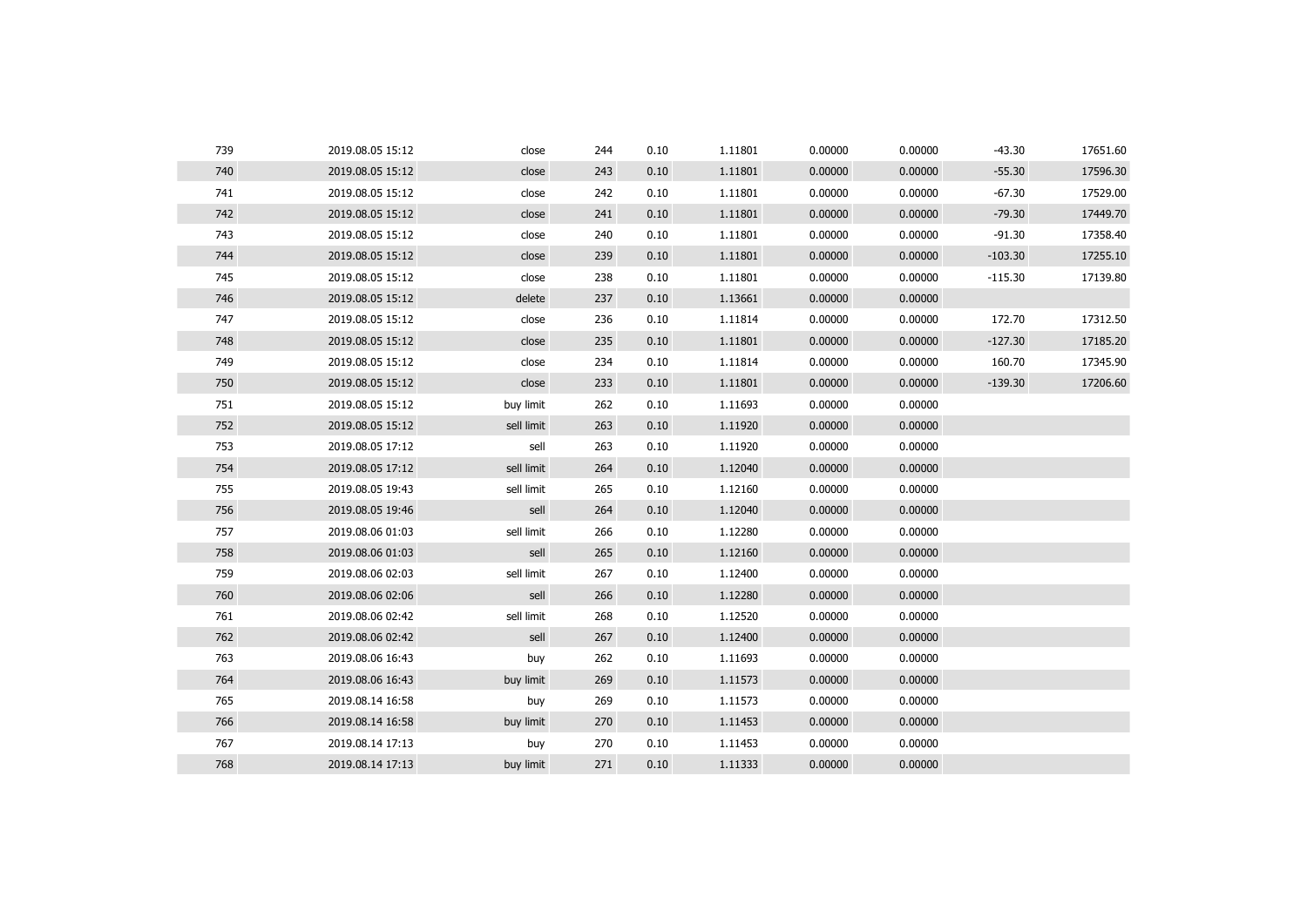| 769 | 2019.08.14 21:38 | buy       | 271 | 0.10 | 1.11333 | 0.00000 | 0.00000 |          |          |
|-----|------------------|-----------|-----|------|---------|---------|---------|----------|----------|
| 770 | 2019.08.14 21:38 | buy limit | 272 | 0.10 | 1.11213 | 0.00000 | 0.00000 |          |          |
| 771 | 2019.08.15 16:48 | buy       | 272 | 0.10 | 1.11213 | 0.00000 | 0.00000 |          |          |
| 772 | 2019.08.15 16:48 | buy limit | 273 | 0.10 | 1.11093 | 0.00000 | 0.00000 |          |          |
| 773 | 2019.08.15 16:55 | buy       | 273 | 0.10 | 1.11093 | 0.00000 | 0.00000 |          |          |
| 774 | 2019.08.15 16:55 | buy limit | 274 | 0.10 | 1.10973 | 0.00000 | 0.00000 |          |          |
| 775 | 2019.08.15 17:22 | buy       | 274 | 0.10 | 1.10973 | 0.00000 | 0.00000 |          |          |
| 776 | 2019.08.15 17:22 | buy limit | 275 | 0.10 | 1.10853 | 0.00000 | 0.00000 |          |          |
| 777 | 2019.08.16 11:01 | buy       | 275 | 0.10 | 1.10853 | 0.00000 | 0.00000 |          |          |
| 778 | 2019.08.16 11:02 | buy limit | 276 | 0.10 | 1.10733 | 0.00000 | 0.00000 |          |          |
| 779 | 2019.08.16 15:28 | buy       | 276 | 0.10 | 1.10733 | 0.00000 | 0.00000 |          |          |
| 780 | 2019.08.16 15:33 | buy limit | 277 | 0.10 | 1.10613 | 0.00000 | 0.00000 |          |          |
| 781 | 2019.08.23 07:18 | buy       | 277 | 0.10 | 1.10613 | 0.00000 | 0.00000 |          |          |
| 782 | 2019.08.23 12:42 | buy limit | 278 | 0.10 | 1.10493 | 0.00000 | 0.00000 |          |          |
| 783 | 2019.08.23 17:52 | delete    | 278 | 0.10 | 1.10493 | 0.00000 | 0.00000 |          |          |
| 784 | 2019.08.23 17:52 | close     | 277 | 0.10 | 1.11059 | 0.00000 | 0.00000 | 44.60    | 17251.20 |
| 785 | 2019.08.23 17:52 | close     | 276 | 0.10 | 1.11059 | 0.00000 | 0.00000 | 32.60    | 17283.80 |
| 786 | 2019.08.23 17:52 | close     | 275 | 0.10 | 1.11059 | 0.00000 | 0.00000 | 20.60    | 17304.40 |
| 787 | 2019.08.23 17:52 | close     | 274 | 0.10 | 1.11059 | 0.00000 | 0.00000 | 8.60     | 17313.00 |
| 788 | 2019.08.23 17:52 | close     | 273 | 0.10 | 1.11059 | 0.00000 | 0.00000 | $-3.40$  | 17309.60 |
| 789 | 2019.08.23 17:52 | close     | 272 | 0.10 | 1.11059 | 0.00000 | 0.00000 | $-15.40$ | 17294.20 |
| 790 | 2019.08.23 17:52 | close     | 271 | 0.10 | 1.11059 | 0.00000 | 0.00000 | $-27.40$ | 17266.80 |
| 791 | 2019.08.23 17:52 | close     | 270 | 0.10 | 1.11059 | 0.00000 | 0.00000 | $-39.40$ | 17227.40 |
| 792 | 2019.08.23 17:52 | close     | 269 | 0.10 | 1.11059 | 0.00000 | 0.00000 | $-51.40$ | 17176.00 |
| 793 | 2019.08.23 17:52 | delete    | 268 | 0.10 | 1.12520 | 0.00000 | 0.00000 |          |          |
| 794 | 2019.08.23 17:52 | close     | 267 | 0.10 | 1.11072 | 0.00000 | 0.00000 | 132.80   | 17308.80 |
| 795 | 2019.08.23 17:52 | close     | 266 | 0.10 | 1.11072 | 0.00000 | 0.00000 | 120.80   | 17429.60 |
| 796 | 2019.08.23 17:52 | close     | 265 | 0.10 | 1.11072 | 0.00000 | 0.00000 | 108.80   | 17538.40 |
| 797 | 2019.08.23 17:52 | close     | 264 | 0.10 | 1.11072 | 0.00000 | 0.00000 | 96.80    | 17635.20 |
| 798 | 2019.08.23 17:52 | close     | 263 | 0.10 | 1.11072 | 0.00000 | 0.00000 | 84.80    | 17720.00 |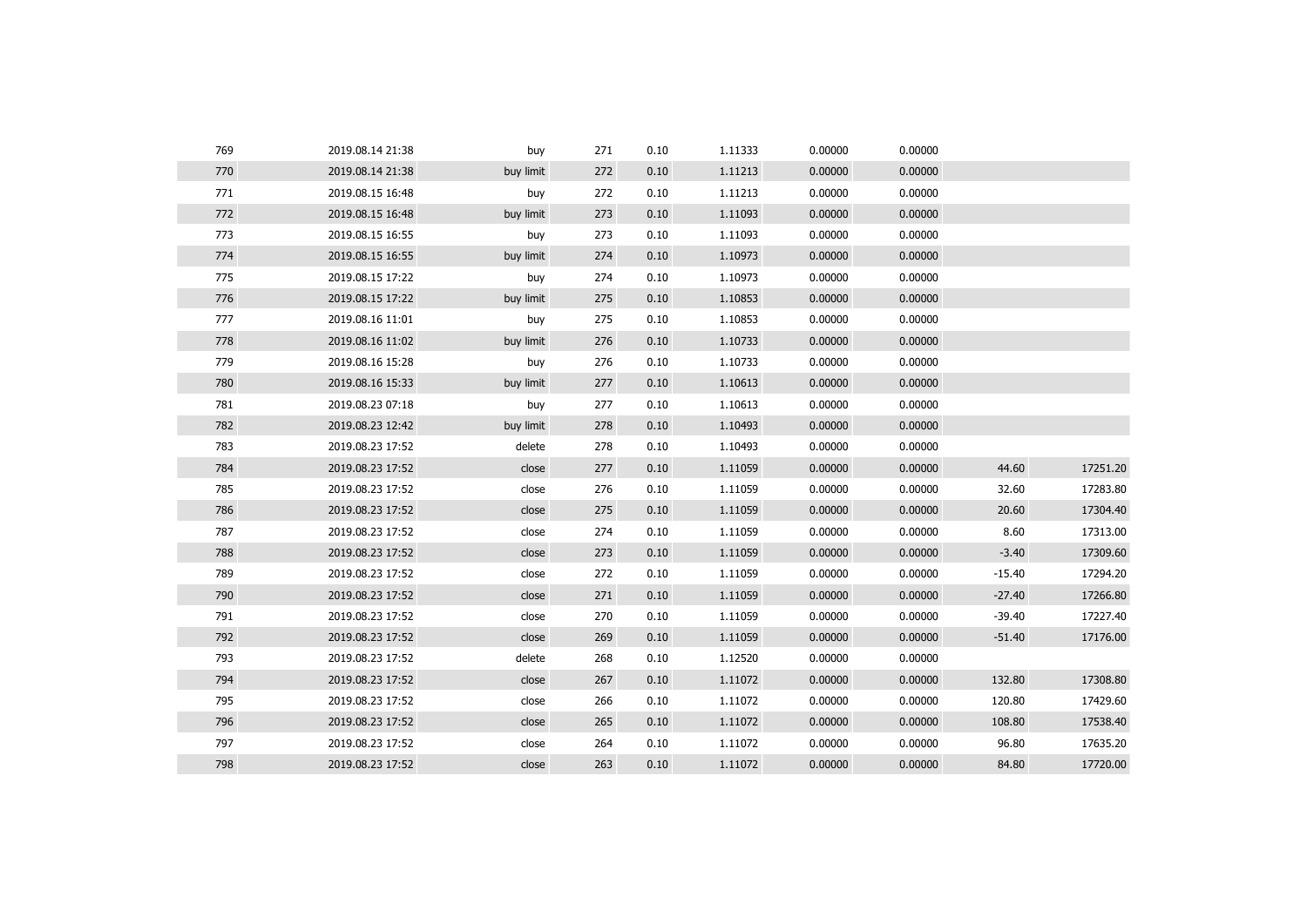| 799 | 2019.08.23 17:52 | close      | 262 | 0.10 | 1.11059 | 0.00000 | 0.00000 | $-63.40$ | 17656.60 |
|-----|------------------|------------|-----|------|---------|---------|---------|----------|----------|
| 800 | 2019.08.23 17:52 | buy limit  | 279 | 0.10 | 1.10951 | 0.00000 | 0.00000 |          |          |
| 801 | 2019.08.23 17:52 | sell limit | 280 | 0.10 | 1.11178 | 0.00000 | 0.00000 |          |          |
| 802 | 2019.08.23 18:06 | sell       | 280 | 0.10 | 1.11178 | 0.00000 | 0.00000 |          |          |
| 803 | 2019.08.23 18:06 | sell limit | 281 | 0.10 | 1.11298 | 0.00000 | 0.00000 |          |          |
| 804 | 2019.08.23 18:13 | sell limit | 282 | 0.10 | 1.11418 | 0.00000 | 0.00000 |          |          |
| 805 | 2019.08.23 18:13 | sell       | 281 | 0.10 | 1.11298 | 0.00000 | 0.00000 |          |          |
| 806 | 2019.08.23 18:27 | sell limit | 283 | 0.10 | 1.11538 | 0.00000 | 0.00000 |          |          |
| 807 | 2019.08.23 18:27 | sell       | 282 | 0.10 | 1.11418 | 0.00000 | 0.00000 |          |          |
| 808 | 2019.08.26 01:03 | sell limit | 284 | 0.10 | 1.11658 | 0.00000 | 0.00000 |          |          |
| 809 | 2019.08.26 01:03 | sell       | 283 | 0.10 | 1.11538 | 0.00000 | 0.00000 |          |          |
| 810 | 2019.08.26 23:00 | buy        | 279 | 0.10 | 1.10951 | 0.00000 | 0.00000 |          |          |
| 811 | 2019.08.26 23:01 | buy limit  | 285 | 0.10 | 1.10831 | 0.00000 | 0.00000 |          |          |
| 812 | 2019.08.28 11:33 | buy        | 285 | 0.10 | 1.10831 | 0.00000 | 0.00000 |          |          |
| 813 | 2019.08.28 15:02 | buy limit  | 286 | 0.10 | 1.10711 | 0.00000 | 0.00000 |          |          |
| 814 | 2019.08.29 12:08 | buy        | 286 | 0.10 | 1.10711 | 0.00000 | 0.00000 |          |          |
| 815 | 2019.08.29 12:08 | buy limit  | 287 | 0.10 | 1.10591 | 0.00000 | 0.00000 |          |          |
| 816 | 2019.08.29 16:13 | buy        | 287 | 0.10 | 1.10591 | 0.00000 | 0.00000 |          |          |
| 817 | 2019.08.29 16:13 | buy limit  | 288 | 0.10 | 1.10471 | 0.00000 | 0.00000 |          |          |
| 818 | 2019.08.29 20:03 | buy        | 288 | 0.10 | 1.10471 | 0.00000 | 0.00000 |          |          |
| 819 | 2019.08.29 20:03 | buy limit  | 289 | 0.10 | 1.10351 | 0.00000 | 0.00000 |          |          |
| 820 | 2019.08.30 10:18 | buy        | 289 | 0.10 | 1.10351 | 0.00000 | 0.00000 |          |          |
| 821 | 2019.08.30 10:18 | buy limit  | 290 | 0.10 | 1.10231 | 0.00000 | 0.00000 |          |          |
| 822 | 2019.08.30 17:57 | buy        | 290 | 0.10 | 1.10231 | 0.00000 | 0.00000 |          |          |
| 823 | 2019.08.30 17:57 | buy limit  | 291 | 0.10 | 1.10111 | 0.00000 | 0.00000 |          |          |
| 824 | 2019.08.30 17:58 | buy        | 291 | 0.10 | 1.10111 | 0.00000 | 0.00000 |          |          |
| 825 | 2019.08.30 17:58 | buy limit  | 292 | 0.10 | 1.09991 | 0.00000 | 0.00000 |          |          |
| 826 | 2019.08.30 18:07 | buy        | 292 | 0.10 | 1.09991 | 0.00000 | 0.00000 |          |          |
| 827 | 2019.08.30 18:07 | buy limit  | 293 | 0.10 | 1.09871 | 0.00000 | 0.00000 |          |          |
| 828 | 2019.08.30 18:08 | buy        | 293 | 0.10 | 1.09871 | 0.00000 | 0.00000 |          |          |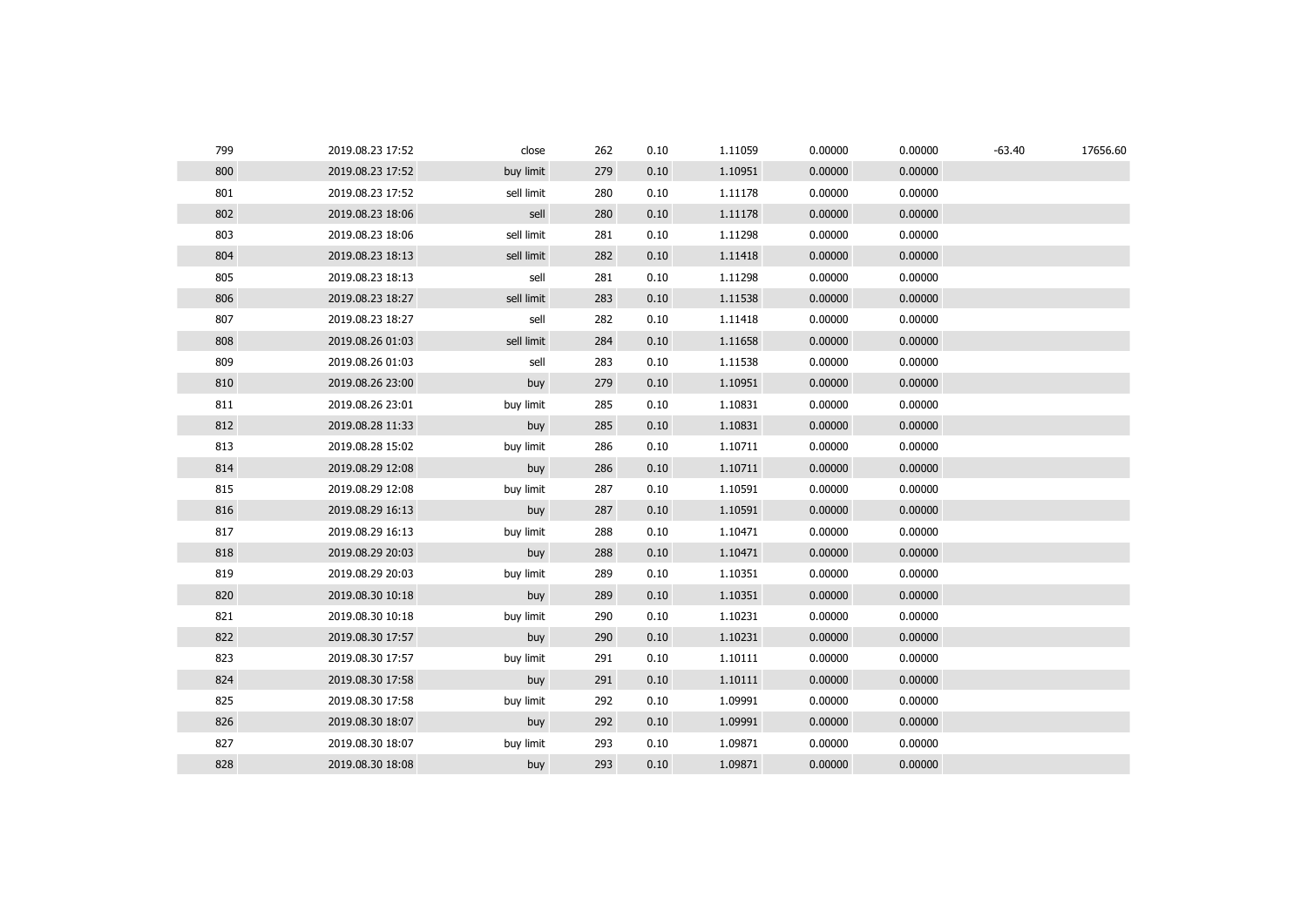| 829 | 2019.08.30 18:08 | buy limit | 294 | 0.10 | 1.09751 | 0.00000 | 0.00000 |          |          |
|-----|------------------|-----------|-----|------|---------|---------|---------|----------|----------|
| 830 | 2019.08.30 20:25 | buy       | 294 | 0.10 | 1.09751 | 0.00000 | 0.00000 |          |          |
| 831 | 2019.08.30 20:25 | buy limit | 295 | 0.10 | 1.09631 | 0.00000 | 0.00000 |          |          |
| 832 | 2019.09.02 12:37 | buy       | 295 | 0.10 | 1.09631 | 0.00000 | 0.00000 |          |          |
| 833 | 2019.09.02 12:37 | buy limit | 296 | 0.10 | 1.09511 | 0.00000 | 0.00000 |          |          |
| 834 | 2019.09.03 04:01 | buy       | 296 | 0.10 | 1.09511 | 0.00000 | 0.00000 |          |          |
| 835 | 2019.09.03 04:01 | buy limit | 297 | 0.10 | 1.09391 | 0.00000 | 0.00000 |          |          |
| 836 | 2019.09.03 04:27 | buy       | 297 | 0.10 | 1.09391 | 0.00000 | 0.00000 |          |          |
| 837 | 2019.09.03 04:28 | buy limit | 298 | 0.10 | 1.09271 | 0.00000 | 0.00000 |          |          |
| 838 | 2019.09.03 13:33 | buy       | 298 | 0.10 | 1.09271 | 0.00000 | 0.00000 |          |          |
| 839 | 2019.09.03 13:33 | buy limit | 299 | 0.10 | 1.09151 | 0.00000 | 0.00000 |          |          |
| 840 | 2019.09.04 11:57 | delete    | 299 | 0.10 | 1.09151 | 0.00000 | 0.00000 |          |          |
| 841 | 2019.09.04 11:57 | close     | 298 | 0.10 | 1.10072 | 0.00000 | 0.00000 | 80.10    | 17736.70 |
| 842 | 2019.09.04 11:57 | close     | 297 | 0.10 | 1.10072 | 0.00000 | 0.00000 | 68.10    | 17804.80 |
| 843 | 2019.09.04 11:57 | close     | 296 | 0.10 | 1.10072 | 0.00000 | 0.00000 | 56.10    | 17860.90 |
| 844 | 2019.09.04 11:57 | close     | 295 | 0.10 | 1.10072 | 0.00000 | 0.00000 | 44.10    | 17905.00 |
| 845 | 2019.09.04 11:57 | close     | 294 | 0.10 | 1.10072 | 0.00000 | 0.00000 | 32.10    | 17937.10 |
| 846 | 2019.09.04 11:57 | close     | 293 | 0.10 | 1.10072 | 0.00000 | 0.00000 | 20.10    | 17957.20 |
| 847 | 2019.09.04 11:57 | close     | 292 | 0.10 | 1.10072 | 0.00000 | 0.00000 | 8.10     | 17965.30 |
| 848 | 2019.09.04 11:57 | close     | 291 | 0.10 | 1.10072 | 0.00000 | 0.00000 | $-3.90$  | 17961.40 |
| 849 | 2019.09.04 11:57 | close     | 290 | 0.10 | 1.10072 | 0.00000 | 0.00000 | $-15.90$ | 17945.50 |
| 850 | 2019.09.04 11:57 | close     | 289 | 0.10 | 1.10072 | 0.00000 | 0.00000 | $-27.90$ | 17917.60 |
| 851 | 2019.09.04 11:57 | close     | 288 | 0.10 | 1.10072 | 0.00000 | 0.00000 | $-39.90$ | 17877.70 |
| 852 | 2019.09.04 11:57 | close     | 287 | 0.10 | 1.10072 | 0.00000 | 0.00000 | $-51.90$ | 17825.80 |
| 853 | 2019.09.04 11:57 | close     | 286 | 0.10 | 1.10072 | 0.00000 | 0.00000 | $-63.90$ | 17761.90 |
| 854 | 2019.09.04 11:57 | close     | 285 | 0.10 | 1.10072 | 0.00000 | 0.00000 | $-75.90$ | 17686.00 |
| 855 | 2019.09.04 11:57 | delete    | 284 | 0.10 | 1.11658 | 0.00000 | 0.00000 |          |          |
| 856 | 2019.09.04 11:57 | close     | 283 | 0.10 | 1.10085 | 0.00000 | 0.00000 | 145.30   | 17831.30 |
| 857 | 2019.09.04 11:57 | close     | 282 | 0.10 | 1.10085 | 0.00000 | 0.00000 | 133.30   | 17964.60 |
| 858 | 2019.09.04 11:57 | close     | 281 | 0.10 | 1.10085 | 0.00000 | 0.00000 | 121.30   | 18085.90 |
|     |                  |           |     |      |         |         |         |          |          |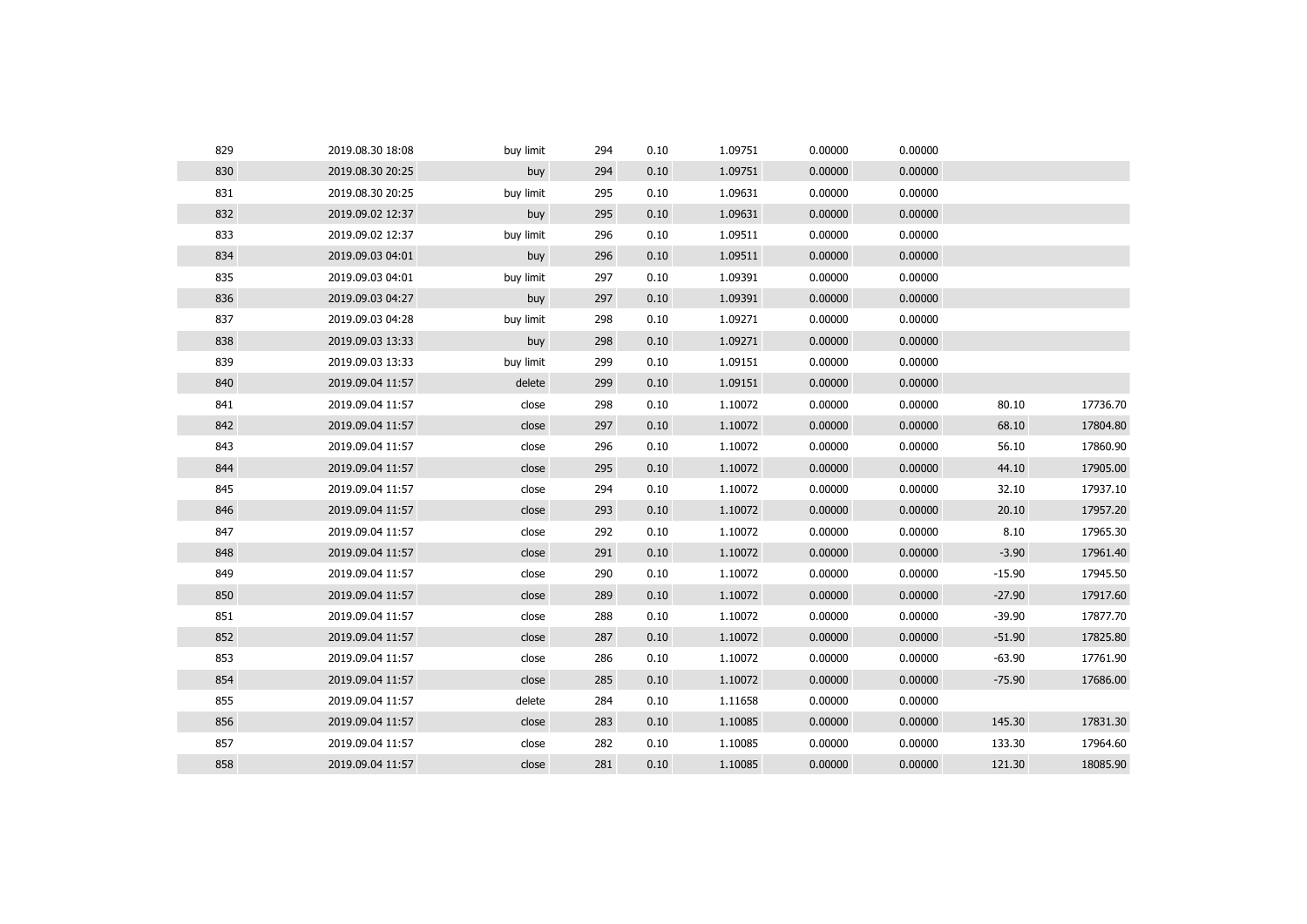| 859 | 2019.09.04 11:57 | close      | 280 | 0.10 | 1.10085 | 0.00000 | 0.00000 | 109.30   | 18195.20 |
|-----|------------------|------------|-----|------|---------|---------|---------|----------|----------|
| 860 | 2019.09.04 11:57 | close      | 279 | 0.10 | 1.10072 | 0.00000 | 0.00000 | $-87.90$ | 18107.30 |
| 861 | 2019.09.04 11:57 | buy limit  | 300 | 0.10 | 1.09966 | 0.00000 | 0.00000 |          |          |
| 862 | 2019.09.04 11:57 | sell limit | 301 | 0.10 | 1.10193 | 0.00000 | 0.00000 |          |          |
| 863 | 2019.09.04 12:57 | sell       | 301 | 0.10 | 1.10193 | 0.00000 | 0.00000 |          |          |
| 864 | 2019.09.04 12:57 | sell limit | 302 | 0.10 | 1.10313 | 0.00000 | 0.00000 |          |          |
| 865 | 2019.09.04 17:23 | sell limit | 303 | 0.10 | 1.10433 | 0.00000 | 0.00000 |          |          |
| 866 | 2019.09.04 17:23 | sell       | 302 | 0.10 | 1.10313 | 0.00000 | 0.00000 |          |          |
| 867 | 2019.09.05 11:23 | sell limit | 304 | 0.10 | 1.10553 | 0.00000 | 0.00000 |          |          |
| 868 | 2019.09.05 11:23 | sell       | 303 | 0.10 | 1.10433 | 0.00000 | 0.00000 |          |          |
| 869 | 2019.09.05 13:43 | sell limit | 305 | 0.10 | 1.10673 | 0.00000 | 0.00000 |          |          |
| 870 | 2019.09.05 13:57 | sell       | 304 | 0.10 | 1.10553 | 0.00000 | 0.00000 |          |          |
| 871 | 2019.09.05 16:20 | sell limit | 306 | 0.10 | 1.10793 | 0.00000 | 0.00000 |          |          |
| 872 | 2019.09.05 16:20 | sell       | 305 | 0.10 | 1.10673 | 0.00000 | 0.00000 |          |          |
| 873 | 2019.09.05 16:56 | sell limit | 307 | 0.10 | 1.10913 | 0.00000 | 0.00000 |          |          |
| 874 | 2019.09.05 16:56 | sell       | 306 | 0.10 | 1.10793 | 0.00000 | 0.00000 |          |          |
| 875 | 2019.09.11 16:12 | buy        | 300 | 0.10 | 1.09966 | 0.00000 | 0.00000 |          |          |
| 876 | 2019.09.11 16:12 | buy limit  | 308 | 0.10 | 1.09846 | 0.00000 | 0.00000 |          |          |
| 877 | 2019.09.12 14:50 | buy        | 308 | 0.10 | 1.09846 | 0.00000 | 0.00000 |          |          |
| 878 | 2019.09.12 14:50 | buy limit  | 309 | 0.10 | 1.09726 | 0.00000 | 0.00000 |          |          |
| 879 | 2019.09.12 14:52 | buy        | 309 | 0.10 | 1.09726 | 0.00000 | 0.00000 |          |          |
| 880 | 2019.09.12 14:52 | buy limit  | 310 | 0.10 | 1.09606 | 0.00000 | 0.00000 |          |          |
| 881 | 2019.09.12 14:53 | delete     | 310 | 0.10 | 1.09606 | 0.00000 | 0.00000 |          |          |
| 882 | 2019.09.12 14:53 | close      | 309 | 0.10 | 1.09614 | 0.00000 | 0.00000 | $-11.20$ | 18096.10 |
| 883 | 2019.09.12 14:53 | close      | 308 | 0.10 | 1.09614 | 0.00000 | 0.00000 | $-23.20$ | 18072.90 |
| 884 | 2019.09.12 14:53 | delete     | 307 | 0.10 | 1.10913 | 0.00000 | 0.00000 |          |          |
| 885 | 2019.09.12 14:53 | close      | 306 | 0.10 | 1.09627 | 0.00000 | 0.00000 | 116.60   | 18189.50 |
| 886 | 2019.09.12 14:53 | close      | 305 | 0.10 | 1.09627 | 0.00000 | 0.00000 | 104.60   | 18294.10 |
| 887 | 2019.09.12 14:53 | close      | 304 | 0.10 | 1.09627 | 0.00000 | 0.00000 | 92.60    | 18386.70 |
| 888 | 2019.09.12 14:53 | close      | 303 | 0.10 | 1.09627 | 0.00000 | 0.00000 | 80.60    | 18467.30 |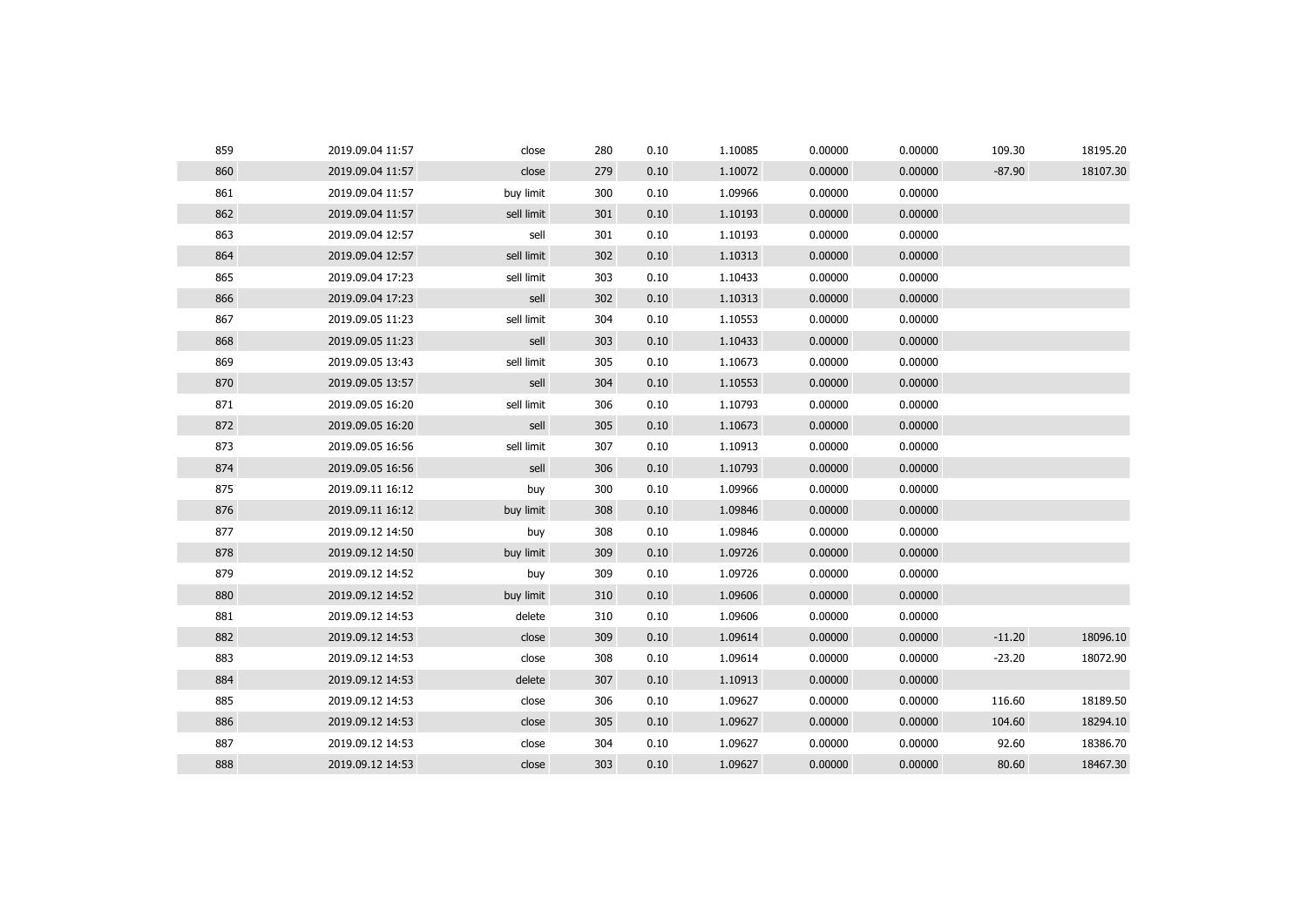| 889 | 2019.09.12 14:53 | close      | 302 | 0.10 | 1.09627 | 0.00000 | 0.00000 | 68.60    | 18535.90 |
|-----|------------------|------------|-----|------|---------|---------|---------|----------|----------|
| 890 | 2019.09.12 14:53 | close      | 301 | 0.10 | 1.09627 | 0.00000 | 0.00000 | 56.60    | 18592.50 |
| 891 | 2019.09.12 14:53 | close      | 300 | 0.10 | 1.09614 | 0.00000 | 0.00000 | $-35.20$ | 18557.30 |
| 892 | 2019.09.12 14:53 | buy limit  | 311 | 0.10 | 1.09506 | 0.00000 | 0.00000 |          |          |
| 893 | 2019.09.12 14:53 | sell limit | 312 | 0.10 | 1.09733 | 0.00000 | 0.00000 |          |          |
| 894 | 2019.09.12 14:55 | sell       | 312 | 0.10 | 1.09733 | 0.00000 | 0.00000 |          |          |
| 895 | 2019.09.12 14:55 | sell limit | 313 | 0.10 | 1.09853 | 0.00000 | 0.00000 |          |          |
| 896 | 2019.09.12 15:33 | buy        | 311 | 0.10 | 1.09506 | 0.00000 | 0.00000 |          |          |
| 897 | 2019.09.12 15:33 | buy limit  | 314 | 0.10 | 1.09386 | 0.00000 | 0.00000 |          |          |
| 898 | 2019.09.12 15:42 | buy        | 314 | 0.10 | 1.09386 | 0.00000 | 0.00000 |          |          |
| 899 | 2019.09.12 15:42 | buy limit  | 315 | 0.10 | 1.09266 | 0.00000 | 0.00000 |          |          |
| 900 | 2019.09.12 16:27 | sell limit | 316 | 0.10 | 1.09973 | 0.00000 | 0.00000 |          |          |
| 901 | 2019.09.12 16:27 | sell       | 313 | 0.10 | 1.09853 | 0.00000 | 0.00000 |          |          |
| 902 | 2019.09.12 16:40 | sell limit | 317 | 0.10 | 1.10093 | 0.00000 | 0.00000 |          |          |
| 903 | 2019.09.12 16:41 | sell       | 316 | 0.10 | 1.09973 | 0.00000 | 0.00000 |          |          |
| 904 | 2019.09.12 16:42 | sell limit | 318 | 0.10 | 1.10213 | 0.00000 | 0.00000 |          |          |
| 905 | 2019.09.12 16:42 | sell       | 317 | 0.10 | 1.10093 | 0.00000 | 0.00000 |          |          |
| 906 | 2019.09.12 16:45 | sell limit | 319 | 0.10 | 1.10333 | 0.00000 | 0.00000 |          |          |
| 907 | 2019.09.12 16:45 | sell       | 318 | 0.10 | 1.10213 | 0.00000 | 0.00000 |          |          |
| 908 | 2019.09.12 16:46 | sell limit | 320 | 0.10 | 1.10453 | 0.00000 | 0.00000 |          |          |
| 909 | 2019.09.12 16:46 | sell       | 319 | 0.10 | 1.10333 | 0.00000 | 0.00000 |          |          |
| 910 | 2019.09.12 16:47 | sell limit | 321 | 0.10 | 1.10573 | 0.00000 | 0.00000 |          |          |
| 911 | 2019.09.12 16:47 | sell       | 320 | 0.10 | 1.10453 | 0.00000 | 0.00000 |          |          |
| 912 | 2019.09.12 17:11 | sell limit | 322 | 0.10 | 1.10693 | 0.00000 | 0.00000 |          |          |
| 913 | 2019.09.12 17:11 | sell       | 321 | 0.10 | 1.10573 | 0.00000 | 0.00000 |          |          |
| 914 | 2019.09.12 18:51 | sell limit | 323 | 0.10 | 1.10813 | 0.00000 | 0.00000 |          |          |
| 915 | 2019.09.12 18:51 | sell       | 322 | 0.10 | 1.10693 | 0.00000 | 0.00000 |          |          |
| 916 | 2019.09.12 20:11 | sell limit | 324 | 0.10 | 1.10933 | 0.00000 | 0.00000 |          |          |
| 917 | 2019.09.12 20:12 | sell       | 323 | 0.10 | 1.10813 | 0.00000 | 0.00000 |          |          |
| 918 | 2019.09.13 09:57 | sell limit | 325 | 0.10 | 1.11053 | 0.00000 | 0.00000 |          |          |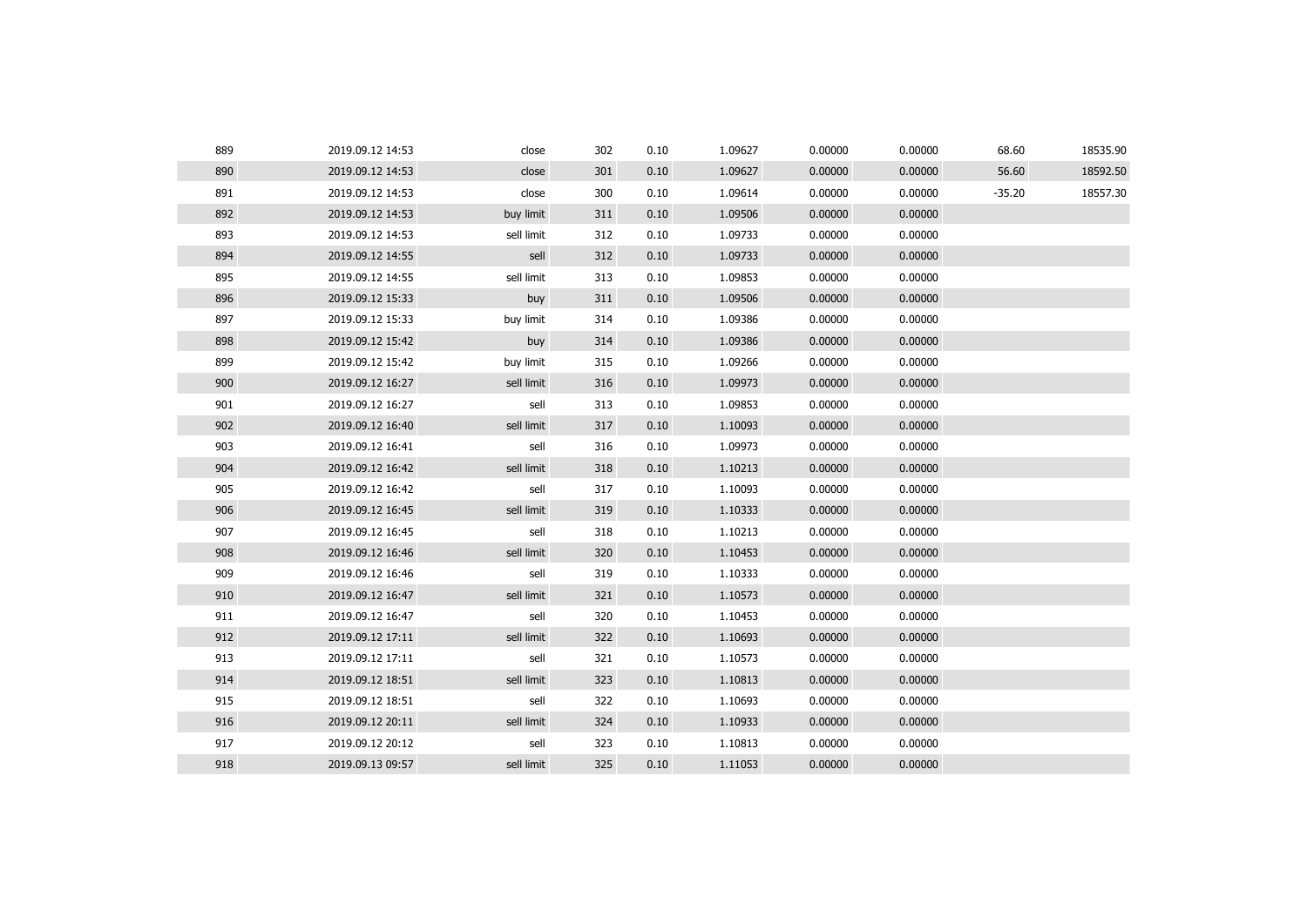| 919 | 2019.09.13 09:57 | sell       | 324 | 0.10 | 1.10933 | 0.00000 | 0.00000 |          |          |
|-----|------------------|------------|-----|------|---------|---------|---------|----------|----------|
| 920 | 2019.09.13 10:08 | sell limit | 326 | 0.10 | 1.11173 | 0.00000 | 0.00000 |          |          |
| 921 | 2019.09.13 10:08 | sell       | 325 | 0.10 | 1.11053 | 0.00000 | 0.00000 |          |          |
| 922 | 2019.09.16 16:58 | delete     | 326 | 0.10 | 1.11173 | 0.00000 | 0.00000 |          |          |
| 923 | 2019.09.16 16:58 | close      | 325 | 0.10 | 1.10129 | 0.00000 | 0.00000 | 92.40    | 18649.70 |
| 924 | 2019.09.16 16:58 | close      | 324 | 0.10 | 1.10129 | 0.00000 | 0.00000 | 80.40    | 18730.10 |
| 925 | 2019.09.16 16:58 | close      | 323 | 0.10 | 1.10129 | 0.00000 | 0.00000 | 68.40    | 18798.50 |
| 926 | 2019.09.16 16:58 | close      | 322 | 0.10 | 1.10129 | 0.00000 | 0.00000 | 56.40    | 18854.90 |
| 927 | 2019.09.16 16:58 | close      | 321 | 0.10 | 1.10129 | 0.00000 | 0.00000 | 44.40    | 18899.30 |
| 928 | 2019.09.16 16:58 | close      | 320 | 0.10 | 1.10129 | 0.00000 | 0.00000 | 32.40    | 18931.70 |
| 929 | 2019.09.16 16:58 | close      | 319 | 0.10 | 1.10129 | 0.00000 | 0.00000 | 20.40    | 18952.10 |
| 930 | 2019.09.16 16:58 | close      | 318 | 0.10 | 1.10129 | 0.00000 | 0.00000 | 8.40     | 18960.50 |
| 931 | 2019.09.16 16:58 | close      | 317 | 0.10 | 1.10129 | 0.00000 | 0.00000 | $-3.60$  | 18956.90 |
| 932 | 2019.09.16 16:58 | close      | 316 | 0.10 | 1.10129 | 0.00000 | 0.00000 | $-15.60$ | 18941.30 |
| 933 | 2019.09.16 16:58 | delete     | 315 | 0.10 | 1.09266 | 0.00000 | 0.00000 |          |          |
| 934 | 2019.09.16 16:58 | close      | 314 | 0.10 | 1.10116 | 0.00000 | 0.00000 | 73.00    | 19014.30 |
| 935 | 2019.09.16 16:58 | close      | 313 | 0.10 | 1.10129 | 0.00000 | 0.00000 | $-27.60$ | 18986.70 |
| 936 | 2019.09.16 16:58 | close      | 312 | 0.10 | 1.10129 | 0.00000 | 0.00000 | $-39.60$ | 18947.10 |
| 937 | 2019.09.16 16:58 | close      | 311 | 0.10 | 1.10116 | 0.00000 | 0.00000 | 61.00    | 19008.10 |
| 938 | 2019.09.16 16:58 | buy limit  | 327 | 0.10 | 1.10010 | 0.00000 | 0.00000 |          |          |
| 939 | 2019.09.16 16:58 | sell limit | 328 | 0.10 | 1.10237 | 0.00000 | 0.00000 |          |          |
| 940 | 2019.09.16 17:53 | buy        | 327 | 0.10 | 1.10010 | 0.00000 | 0.00000 |          |          |
| 941 | 2019.09.16 17:54 | buy limit  | 329 | 0.10 | 1.09890 | 0.00000 | 0.00000 |          |          |
| 942 | 2019.09.17 13:58 | sell       | 328 | 0.10 | 1.10237 | 0.00000 | 0.00000 |          |          |
| 943 | 2019.09.17 13:58 | sell limit | 330 | 0.10 | 1.10357 | 0.00000 | 0.00000 |          |          |
| 944 | 2019.09.17 16:18 | sell limit | 331 | 0.10 | 1.10477 | 0.00000 | 0.00000 |          |          |
| 945 | 2019.09.17 16:18 | sell       | 330 | 0.10 | 1.10357 | 0.00000 | 0.00000 |          |          |
| 946 | 2019.09.17 17:48 | sell limit | 332 | 0.10 | 1.10597 | 0.00000 | 0.00000 |          |          |
| 947 | 2019.09.17 17:48 | sell       | 331 | 0.10 | 1.10477 | 0.00000 | 0.00000 |          |          |
| 948 | 2019.09.17 18:38 | sell limit | 333 | 0.10 | 1.10717 | 0.00000 | 0.00000 |          |          |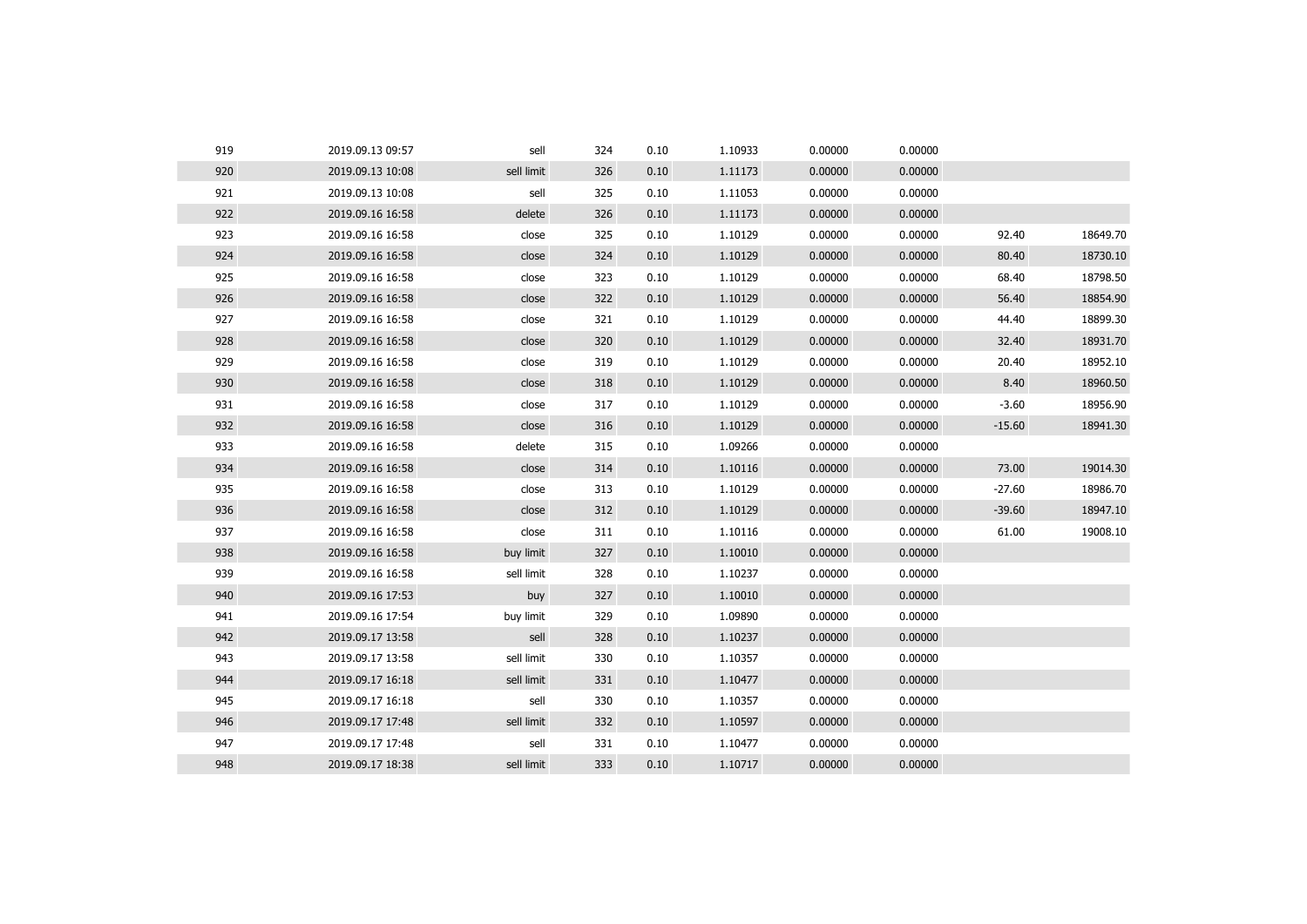| 949 | 2019.09.17 18:41 | sell       | 332 | 0.10 | 1.10597 | 0.00000 | 0.00000 |          |          |
|-----|------------------|------------|-----|------|---------|---------|---------|----------|----------|
| 950 | 2019.09.17 20:28 | sell limit | 334 | 0.10 | 1.10837 | 0.00000 | 0.00000 |          |          |
| 951 | 2019.09.17 20:35 | sell       | 333 | 0.10 | 1.10717 | 0.00000 | 0.00000 |          |          |
| 952 | 2019.09.23 10:31 | buy        | 329 | 0.10 | 1.09890 | 0.00000 | 0.00000 |          |          |
| 953 | 2019.09.23 10:31 | buy limit  | 335 | 0.10 | 1.09770 | 0.00000 | 0.00000 |          |          |
| 954 | 2019.09.23 10:32 | buy        | 335 | 0.10 | 1.09770 | 0.00000 | 0.00000 |          |          |
| 955 | 2019.09.23 10:32 | buy limit  | 336 | 0.10 | 1.09650 | 0.00000 | 0.00000 |          |          |
| 956 | 2019.09.25 17:23 | buy        | 336 | 0.10 | 1.09650 | 0.00000 | 0.00000 |          |          |
| 957 | 2019.09.25 17:23 | buy limit  | 337 | 0.10 | 1.09530 | 0.00000 | 0.00000 |          |          |
| 958 | 2019.09.25 18:17 | buy        | 337 | 0.10 | 1.09530 | 0.00000 | 0.00000 |          |          |
| 959 | 2019.09.25 18:17 | buy limit  | 338 | 0.10 | 1.09410 | 0.00000 | 0.00000 |          |          |
| 960 | 2019.09.25 19:35 | buy        | 338 | 0.10 | 1.09410 | 0.00000 | 0.00000 |          |          |
| 961 | 2019.09.25 19:35 | buy limit  | 339 | 0.10 | 1.09290 | 0.00000 | 0.00000 |          |          |
| 962 | 2019.09.26 13:07 | buy        | 339 | 0.10 | 1.09290 | 0.00000 | 0.00000 |          |          |
| 963 | 2019.09.26 13:07 | buy limit  | 340 | 0.10 | 1.09170 | 0.00000 | 0.00000 |          |          |
| 964 | 2019.09.26 22:33 | buy        | 340 | 0.10 | 1.09170 | 0.00000 | 0.00000 |          |          |
| 965 | 2019.09.26 22:33 | buy limit  | 341 | 0.10 | 1.09050 | 0.00000 | 0.00000 |          |          |
| 966 | 2019.09.27 03:36 | buy        | 341 | 0.10 | 1.09050 | 0.00000 | 0.00000 |          |          |
| 967 | 2019.09.27 18:06 | close      | 341 | 0.10 | 1.09488 | 0.00000 | 0.00000 | 43.80    | 19051.90 |
| 968 | 2019.09.27 18:06 | close      | 340 | 0.10 | 1.09488 | 0.00000 | 0.00000 | 31.80    | 19083.70 |
| 969 | 2019.09.27 18:06 | close      | 339 | 0.10 | 1.09488 | 0.00000 | 0.00000 | 19.80    | 19103.50 |
| 970 | 2019.09.27 18:06 | close      | 338 | 0.10 | 1.09488 | 0.00000 | 0.00000 | 7.80     | 19111.30 |
| 971 | 2019.09.27 18:06 | close      | 337 | 0.10 | 1.09488 | 0.00000 | 0.00000 | $-4.20$  | 19107.10 |
| 972 | 2019.09.27 18:06 | close      | 336 | 0.10 | 1.09488 | 0.00000 | 0.00000 | $-16.20$ | 19090.90 |
| 973 | 2019.09.27 18:06 | close      | 335 | 0.10 | 1.09488 | 0.00000 | 0.00000 | $-28.20$ | 19062.70 |
| 974 | 2019.09.27 18:06 | delete     | 334 | 0.10 | 1.10837 | 0.00000 | 0.00000 |          |          |
| 975 | 2019.09.27 18:06 | close      | 333 | 0.10 | 1.09501 | 0.00000 | 0.00000 | 121.60   | 19184.30 |
| 976 | 2019.09.27 18:06 | close      | 332 | 0.10 | 1.09501 | 0.00000 | 0.00000 | 109.60   | 19293.90 |
| 977 | 2019.09.27 18:06 | close      | 331 | 0.10 | 1.09501 | 0.00000 | 0.00000 | 97.60    | 19391.50 |
| 978 | 2019.09.27 18:06 | close      | 330 | 0.10 | 1.09501 | 0.00000 | 0.00000 | 85.60    | 19477.10 |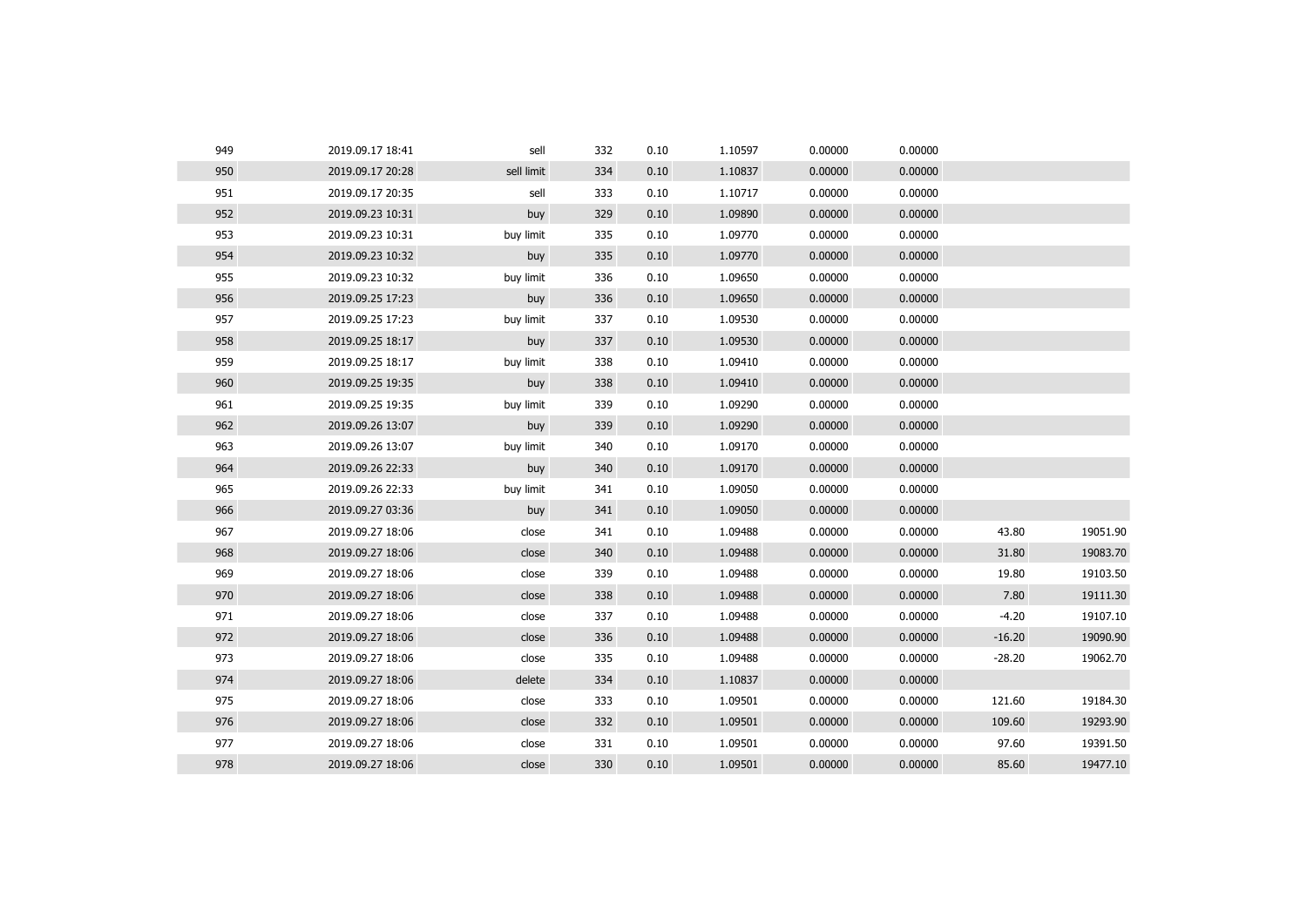| 979  | 2019.09.27 18:06 | close      | 329 | 0.10 | 1.09488 | 0.00000 | 0.00000 | $-40.20$ | 19436.90 |
|------|------------------|------------|-----|------|---------|---------|---------|----------|----------|
| 980  | 2019.09.27 18:06 | close      | 328 | 0.10 | 1.09501 | 0.00000 | 0.00000 | 73.60    | 19510.50 |
| 981  | 2019.09.27 18:06 | close      | 327 | 0.10 | 1.09488 | 0.00000 | 0.00000 | $-52.20$ | 19458.30 |
| 982  | 2019.09.27 18:06 | buy limit  | 342 | 0.10 | 1.09382 | 0.00000 | 0.00000 |          |          |
| 983  | 2019.09.27 18:06 | sell limit | 343 | 0.10 | 1.09609 | 0.00000 | 0.00000 |          |          |
| 984  | 2019.09.27 19:11 | buy        | 342 | 0.10 | 1.09382 | 0.00000 | 0.00000 |          |          |
| 985  | 2019.09.27 19:12 | buy limit  | 344 | 0.10 | 1.09262 | 0.00000 | 0.00000 |          |          |
| 986  | 2019.09.30 12:28 | buy        | 344 | 0.10 | 1.09262 | 0.00000 | 0.00000 |          |          |
| 987  | 2019.09.30 12:28 | buy limit  | 345 | 0.10 | 1.09142 | 0.00000 | 0.00000 |          |          |
| 988  | 2019.09.30 14:17 | buy        | 345 | 0.10 | 1.09142 | 0.00000 | 0.00000 |          |          |
| 989  | 2019.09.30 14:18 | buy limit  | 346 | 0.10 | 1.09022 | 0.00000 | 0.00000 |          |          |
| 990  | 2019.09.30 15:10 | buy        | 346 | 0.10 | 1.09022 | 0.00000 | 0.00000 |          |          |
| 991  | 2019.09.30 15:10 | buy limit  | 347 | 0.10 | 1.08902 | 0.00000 | 0.00000 |          |          |
| 992  | 2019.09.30 15:12 | buy        | 347 | 0.10 | 1.08902 | 0.00000 | 0.00000 |          |          |
| 993  | 2019.09.30 15:12 | buy limit  | 348 | 0.10 | 1.08782 | 0.00000 | 0.00000 |          |          |
| 994  | 2019.10.02 20:38 | sell       | 343 | 0.10 | 1.09609 | 0.00000 | 0.00000 |          |          |
| 995  | 2019.10.02 20:38 | sell limit | 349 | 0.10 | 1.09729 | 0.00000 | 0.00000 |          |          |
| 996  | 2019.10.03 11:38 | sell limit | 350 | 0.10 | 1.09849 | 0.00000 | 0.00000 |          |          |
| 997  | 2019.10.03 17:00 | sell       | 349 | 0.10 | 1.09729 | 0.00000 | 0.00000 |          |          |
| 998  | 2019.10.03 17:01 | sell limit | 351 | 0.10 | 1.09969 | 0.00000 | 0.00000 |          |          |
| 999  | 2019.10.03 17:01 | sell       | 350 | 0.10 | 1.09849 | 0.00000 | 0.00000 |          |          |
| 1000 | 2019.10.03 17:10 | sell limit | 352 | 0.10 | 1.10089 | 0.00000 | 0.00000 |          |          |
| 1001 | 2019.10.03 17:10 | sell       | 351 | 0.10 | 1.09969 | 0.00000 | 0.00000 |          |          |
| 1002 | 2019.10.10 09:58 | sell limit | 353 | 0.10 | 1.10209 | 0.00000 | 0.00000 |          |          |
| 1003 | 2019.10.10 10:06 | sell       | 352 | 0.10 | 1.10089 | 0.00000 | 0.00000 |          |          |
| 1004 | 2019.10.10 12:36 | sell limit | 354 | 0.10 | 1.10329 | 0.00000 | 0.00000 |          |          |
| 1005 | 2019.10.10 12:37 | sell       | 353 | 0.10 | 1.10209 | 0.00000 | 0.00000 |          |          |
| 1006 | 2019.10.10 12:56 | sell limit | 355 | 0.10 | 1.10449 | 0.00000 | 0.00000 |          |          |
| 1007 | 2019.10.10 14:31 | sell       | 354 | 0.10 | 1.10329 | 0.00000 | 0.00000 |          |          |
| 1008 | 2019.10.11 14:19 | sell limit | 356 | 0.10 | 1.10569 | 0.00000 | 0.00000 |          |          |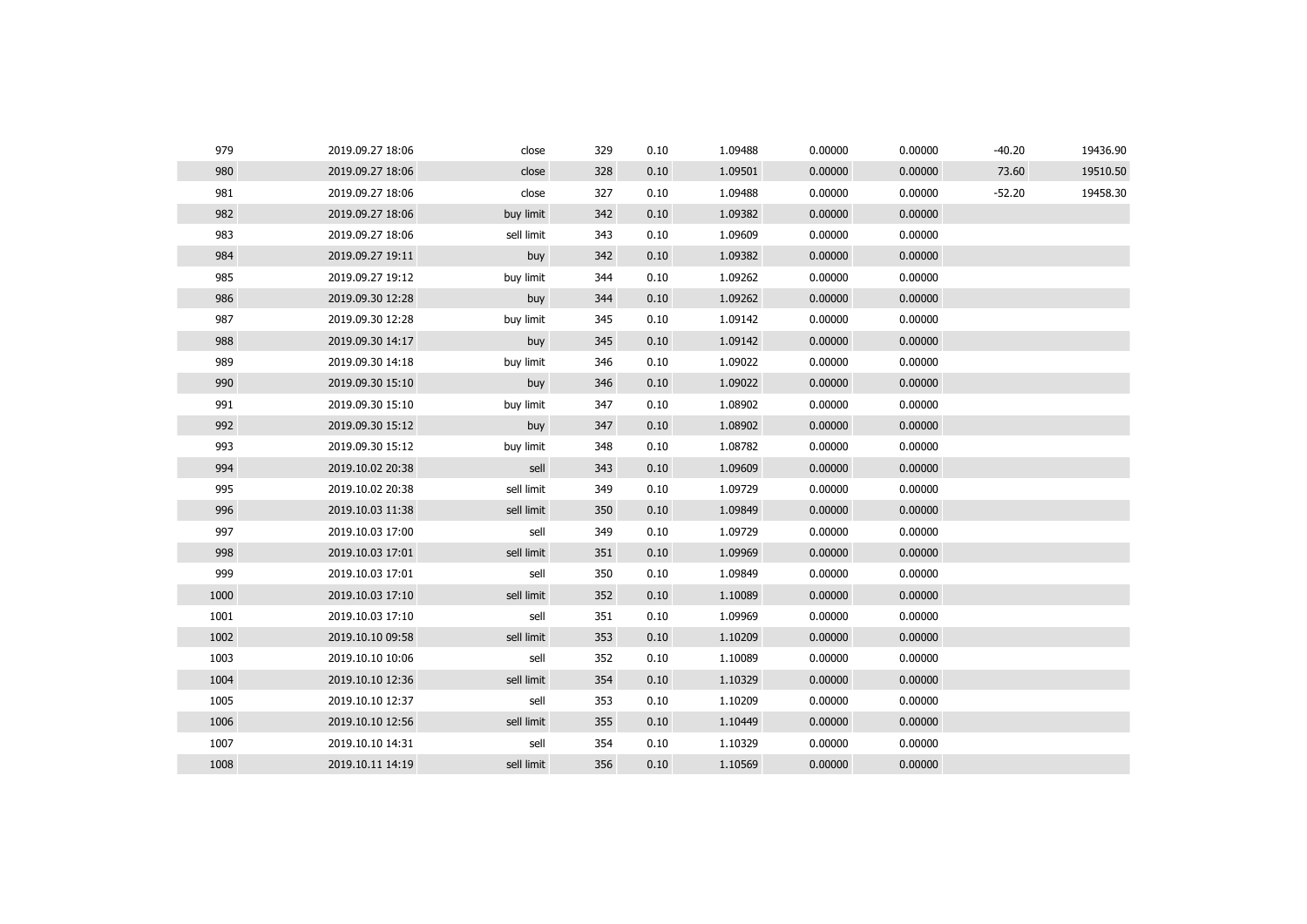| 1009 | 2019.10.11 14:19 | sell       | 355 | 0.10 | 1.10449 | 0.00000 | 0.00000 |          |          |
|------|------------------|------------|-----|------|---------|---------|---------|----------|----------|
| 1010 | 2019.10.11 14:23 | sell limit | 357 | 0.10 | 1.10689 | 0.00000 | 0.00000 |          |          |
| 1011 | 2019.10.11 14:23 | sell       | 356 | 0.10 | 1.10569 | 0.00000 | 0.00000 |          |          |
| 1012 | 2019.10.14 09:56 | delete     | 357 | 0.10 | 1.10689 | 0.00000 | 0.00000 |          |          |
| 1013 | 2019.10.14 09:56 | close      | 356 | 0.10 | 1.10131 | 0.00000 | 0.00000 | 43.80    | 19502.10 |
| 1014 | 2019.10.14 09:56 | close      | 355 | 0.10 | 1.10131 | 0.00000 | 0.00000 | 31.80    | 19533.90 |
| 1015 | 2019.10.14 09:56 | close      | 354 | 0.10 | 1.10131 | 0.00000 | 0.00000 | 19.80    | 19553.70 |
| 1016 | 2019.10.14 09:56 | close      | 353 | 0.10 | 1.10131 | 0.00000 | 0.00000 | 7.80     | 19561.50 |
| 1017 | 2019.10.14 09:56 | close      | 352 | 0.10 | 1.10131 | 0.00000 | 0.00000 | $-4.20$  | 19557.30 |
| 1018 | 2019.10.14 09:56 | close      | 351 | 0.10 | 1.10131 | 0.00000 | 0.00000 | $-16.20$ | 19541.10 |
| 1019 | 2019.10.14 09:56 | close      | 350 | 0.10 | 1.10131 | 0.00000 | 0.00000 | $-28.20$ | 19512.90 |
| 1020 | 2019.10.14 09:56 | close      | 349 | 0.10 | 1.10131 | 0.00000 | 0.00000 | $-40.20$ | 19472.70 |
| 1021 | 2019.10.14 09:56 | delete     | 348 | 0.10 | 1.08782 | 0.00000 | 0.00000 |          |          |
| 1022 | 2019.10.14 09:56 | close      | 347 | 0.10 | 1.10118 | 0.00000 | 0.00000 | 121.60   | 19594.30 |
| 1023 | 2019.10.14 09:56 | close      | 346 | 0.10 | 1.10118 | 0.00000 | 0.00000 | 109.60   | 19703.90 |
| 1024 | 2019.10.14 09:56 | close      | 345 | 0.10 | 1.10118 | 0.00000 | 0.00000 | 97.60    | 19801.50 |
| 1025 | 2019.10.14 09:56 | close      | 344 | 0.10 | 1.10118 | 0.00000 | 0.00000 | 85.60    | 19887.10 |
| 1026 | 2019.10.14 09:56 | close      | 343 | 0.10 | 1.10131 | 0.00000 | 0.00000 | $-52.20$ | 19834.90 |
| 1027 | 2019.10.14 09:56 | close      | 342 | 0.10 | 1.10118 | 0.00000 | 0.00000 | 73.60    | 19908.50 |
| 1028 | 2019.10.14 09:56 | buy limit  | 358 | 0.10 | 1.10012 | 0.00000 | 0.00000 |          |          |
| 1029 | 2019.10.14 09:56 | sell limit | 359 | 0.10 | 1.10239 | 0.00000 | 0.00000 |          |          |
| 1030 | 2019.10.14 10:03 | sell       | 359 | 0.10 | 1.10239 | 0.00000 | 0.00000 |          |          |
| 1031 | 2019.10.14 10:03 | sell limit | 360 | 0.10 | 1.10359 | 0.00000 | 0.00000 |          |          |
| 1032 | 2019.10.14 12:19 | sell limit | 361 | 0.10 | 1.10479 | 0.00000 | 0.00000 |          |          |
| 1033 | 2019.10.14 12:20 | sell       | 360 | 0.10 | 1.10359 | 0.00000 | 0.00000 |          |          |
| 1034 | 2019.10.15 15:22 | buy        | 358 | 0.10 | 1.10012 | 0.00000 | 0.00000 |          |          |
| 1035 | 2019.10.15 15:23 | buy limit  | 362 | 0.10 | 1.09892 | 0.00000 | 0.00000 |          |          |
| 1036 | 2019.10.16 09:16 | sell limit | 363 | 0.10 | 1.10599 | 0.00000 | 0.00000 |          |          |
| 1037 | 2019.10.16 09:16 | sell       | 361 | 0.10 | 1.10479 | 0.00000 | 0.00000 |          |          |
| 1038 | 2019.10.16 18:27 | sell limit | 364 | 0.10 | 1.10719 | 0.00000 | 0.00000 |          |          |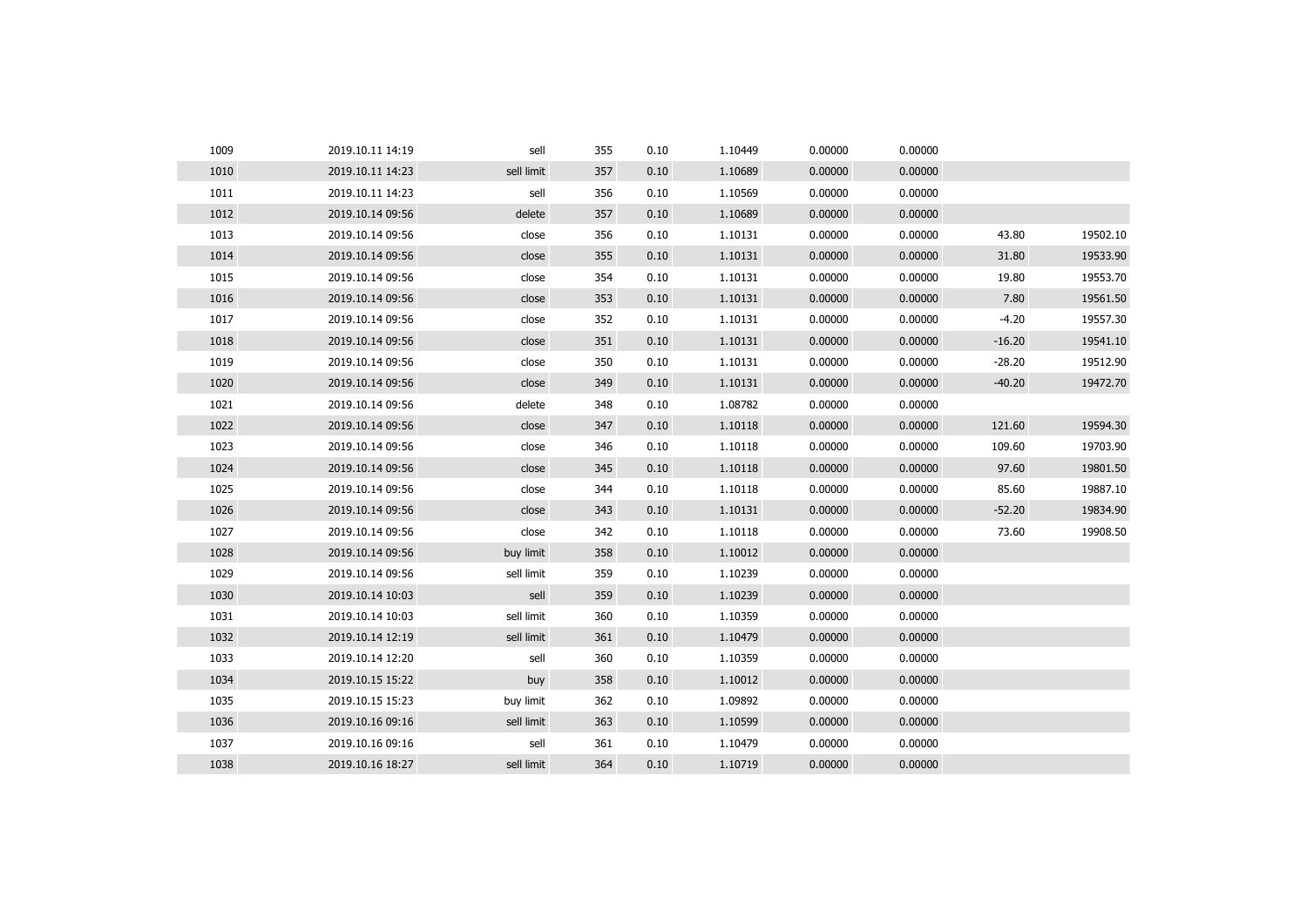| 1039 | 2019.10.16 18:27 | sell       | 363 | 0.10 | 1.10599 | 0.00000 | 0.00000 |         |          |
|------|------------------|------------|-----|------|---------|---------|---------|---------|----------|
| 1040 | 2019.10.16 18:48 | sell limit | 365 | 0.10 | 1.10839 | 0.00000 | 0.00000 |         |          |
| 1041 | 2019.10.16 18:48 | sell       | 364 | 0.10 | 1.10719 | 0.00000 | 0.00000 |         |          |
| 1042 | 2019.10.16 19:43 | sell limit | 366 | 0.10 | 1.10959 | 0.00000 | 0.00000 |         |          |
| 1043 | 2019.10.16 19:48 | sell       | 365 | 0.10 | 1.10839 | 0.00000 | 0.00000 |         |          |
| 1044 | 2019.10.17 12:22 | sell limit | 367 | 0.10 | 1.11079 | 0.00000 | 0.00000 |         |          |
| 1045 | 2019.10.17 12:23 | sell       | 366 | 0.10 | 1.10959 | 0.00000 | 0.00000 |         |          |
| 1046 | 2019.10.17 12:34 | sell limit | 368 | 0.10 | 1.11199 | 0.00000 | 0.00000 |         |          |
| 1047 | 2019.10.17 12:34 | sell       | 367 | 0.10 | 1.11079 | 0.00000 | 0.00000 |         |          |
| 1048 | 2019.10.17 12:36 | sell limit | 369 | 0.10 | 1.11319 | 0.00000 | 0.00000 |         |          |
| 1049 | 2019.10.17 12:36 | sell       | 368 | 0.10 | 1.11199 | 0.00000 | 0.00000 |         |          |
| 1050 | 2019.10.17 12:38 | sell limit | 370 | 0.10 | 1.11439 | 0.00000 | 0.00000 |         |          |
| 1051 | 2019.10.17 12:38 | sell       | 369 | 0.10 | 1.11319 | 0.00000 | 0.00000 |         |          |
| 1052 | 2019.10.18 14:32 | sell limit | 371 | 0.10 | 1.11559 | 0.00000 | 0.00000 |         |          |
| 1053 | 2019.10.18 14:33 | sell       | 370 | 0.10 | 1.11439 | 0.00000 | 0.00000 |         |          |
| 1054 | 2019.10.18 18:38 | sell limit | 372 | 0.10 | 1.11679 | 0.00000 | 0.00000 |         |          |
| 1055 | 2019.10.18 18:38 | sell       | 371 | 0.10 | 1.11559 | 0.00000 | 0.00000 |         |          |
| 1056 | 2019.10.18 23:52 | sell limit | 373 | 0.10 | 1.11799 | 0.00000 | 0.00000 |         |          |
| 1057 | 2019.10.18 23:53 | sell       | 372 | 0.10 | 1.11679 | 0.00000 | 0.00000 |         |          |
| 1058 | 2019.11.05 18:08 | delete     | 373 | 0.10 | 1.11799 | 0.00000 | 0.00000 |         |          |
| 1059 | 2019.11.05 18:08 | close      | 372 | 0.10 | 1.10661 | 0.00000 | 0.00000 | 101.80  | 20010.30 |
| 1060 | 2019.11.05 18:08 | close      | 371 | 0.10 | 1.10661 | 0.00000 | 0.00000 | 89.80   | 20100.10 |
| 1061 | 2019.11.05 18:08 | close      | 370 | 0.10 | 1.10661 | 0.00000 | 0.00000 | 77.80   | 20177.90 |
| 1062 | 2019.11.05 18:08 | close      | 369 | 0.10 | 1.10661 | 0.00000 | 0.00000 | 65.80   | 20243.70 |
| 1063 | 2019.11.05 18:08 | close      | 368 | 0.10 | 1.10661 | 0.00000 | 0.00000 | 53.80   | 20297.50 |
| 1064 | 2019.11.05 18:08 | close      | 367 | 0.10 | 1.10661 | 0.00000 | 0.00000 | 41.80   | 20339.30 |
| 1065 | 2019.11.05 18:08 | close      | 366 | 0.10 | 1.10661 | 0.00000 | 0.00000 | 29.80   | 20369.10 |
| 1066 | 2019.11.05 18:08 | close      | 365 | 0.10 | 1.10661 | 0.00000 | 0.00000 | 17.80   | 20386.90 |
| 1067 | 2019.11.05 18:08 | close      | 364 | 0.10 | 1.10661 | 0.00000 | 0.00000 | 5.80    | 20392.70 |
| 1068 | 2019.11.05 18:08 | close      | 363 | 0.10 | 1.10661 | 0.00000 | 0.00000 | $-6.20$ | 20386.50 |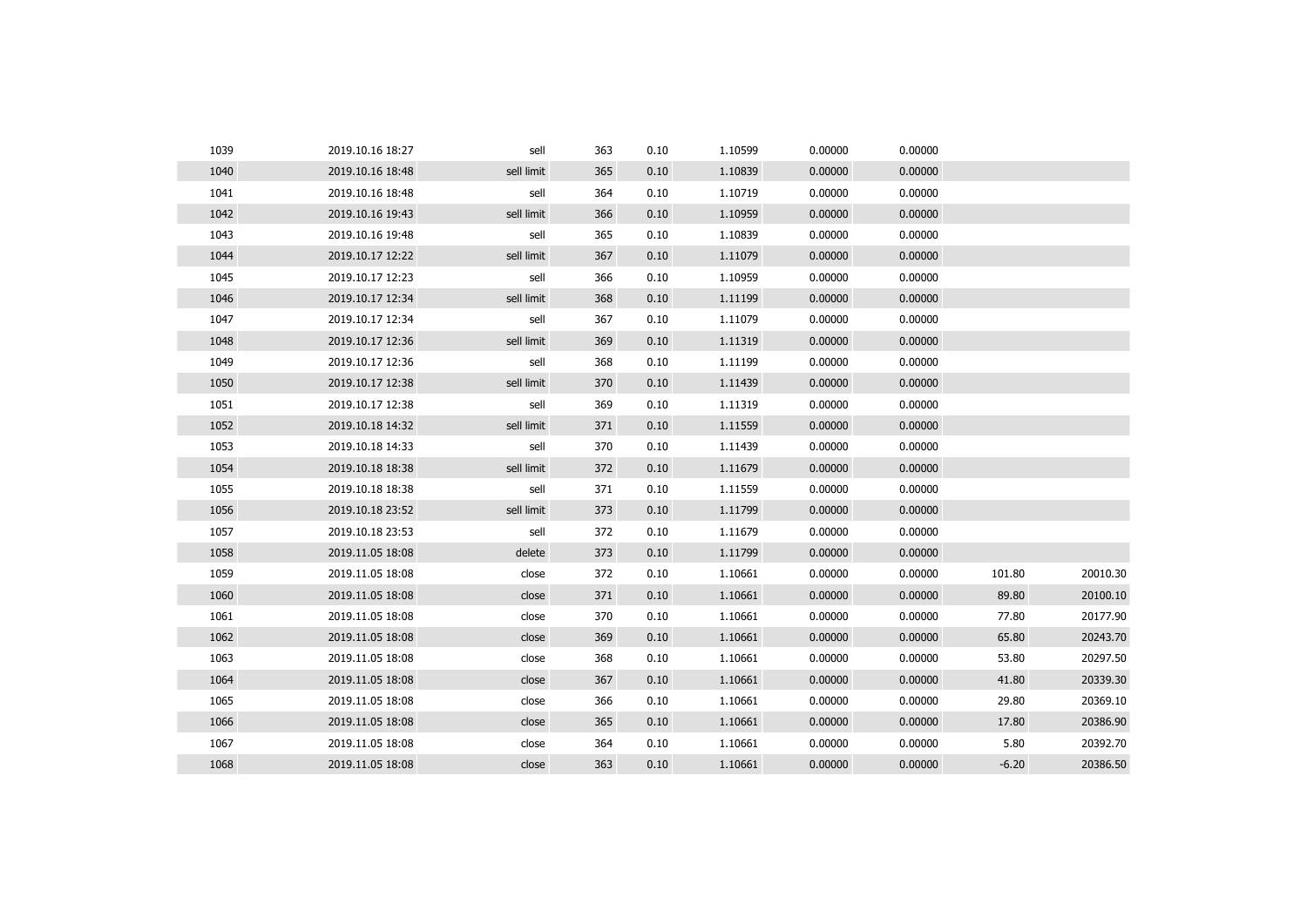| 1069 | 2019.11.05 18:08 | delete     | 362 | 0.10 | 1.09892 | 0.00000 | 0.00000 |          |          |
|------|------------------|------------|-----|------|---------|---------|---------|----------|----------|
| 1070 | 2019.11.05 18:08 | close      | 361 | 0.10 | 1.10661 | 0.00000 | 0.00000 | $-18.20$ | 20368.30 |
| 1071 | 2019.11.05 18:08 | close      | 360 | 0.10 | 1.10661 | 0.00000 | 0.00000 | $-30.20$ | 20338.10 |
| 1072 | 2019.11.05 18:08 | close      | 359 | 0.10 | 1.10661 | 0.00000 | 0.00000 | $-42.20$ | 20295.90 |
| 1073 | 2019.11.05 18:08 | close      | 358 | 0.10 | 1.10648 | 0.00000 | 0.00000 | 63.60    | 20359.50 |
| 1074 | 2019.11.05 18:08 | buy limit  | 374 | 0.10 | 1.10540 | 0.00000 | 0.00000 |          |          |
| 1075 | 2019.11.05 18:08 | sell limit | 375 | 0.10 | 1.10767 | 0.00000 | 0.00000 |          |          |
| 1076 | 2019.11.06 05:03 | sell       | 375 | 0.10 | 1.10767 | 0.00000 | 0.00000 |          |          |
| 1077 | 2019.11.06 05:03 | sell limit | 376 | 0.10 | 1.10887 | 0.00000 | 0.00000 |          |          |
| 1078 | 2019.11.06 10:56 | sell limit | 377 | 0.10 | 1.11007 | 0.00000 | 0.00000 |          |          |
| 1079 | 2019.11.06 10:57 | sell       | 376 | 0.10 | 1.10887 | 0.00000 | 0.00000 |          |          |
| 1080 | 2019.11.07 17:03 | buy        | 374 | 0.10 | 1.10540 | 0.00000 | 0.00000 |          |          |
| 1081 | 2019.11.07 17:03 | buy limit  | 378 | 0.10 | 1.10420 | 0.00000 | 0.00000 |          |          |
| 1082 | 2019.11.07 17:55 | buy        | 378 | 0.10 | 1.10420 | 0.00000 | 0.00000 |          |          |
| 1083 | 2019.11.07 17:55 | buy limit  | 379 | 0.10 | 1.10300 | 0.00000 | 0.00000 |          |          |
| 1084 | 2019.11.08 13:17 | buy        | 379 | 0.10 | 1.10300 | 0.00000 | 0.00000 |          |          |
| 1085 | 2019.11.08 13:18 | buy limit  | 380 | 0.10 | 1.10180 | 0.00000 | 0.00000 |          |          |
| 1086 | 2019.11.08 18:05 | buy        | 380 | 0.10 | 1.10180 | 0.00000 | 0.00000 |          |          |
| 1087 | 2019.11.08 18:06 | buy limit  | 381 | 0.10 | 1.10060 | 0.00000 | 0.00000 |          |          |
| 1088 | 2019.11.12 17:37 | buy        | 381 | 0.10 | 1.10060 | 0.00000 | 0.00000 |          |          |
| 1089 | 2019.11.12 17:37 | buy limit  | 382 | 0.10 | 1.09940 | 0.00000 | 0.00000 |          |          |
| 1090 | 2019.11.14 13:09 | buy        | 382 | 0.10 | 1.09940 | 0.00000 | 0.00000 |          |          |
| 1091 | 2019.11.14 13:09 | buy limit  | 383 | 0.10 | 1.09820 | 0.00000 | 0.00000 |          |          |
| 1092 | 2019.11.29 15:12 | buy        | 383 | 0.10 | 1.09820 | 0.00000 | 0.00000 |          |          |
| 1093 | 2019.11.29 15:12 | buy limit  | 384 | 0.10 | 1.09700 | 0.00000 | 0.00000 |          |          |
| 1094 | 2019.12.02 18:25 | delete     | 384 | 0.10 | 1.09700 | 0.00000 | 0.00000 |          |          |
| 1095 | 2019.12.02 18:25 | close      | 383 | 0.10 | 1.10827 | 0.00000 | 0.00000 | 100.70   | 20460.20 |
| 1096 | 2019.12.02 18:25 | close      | 382 | 0.10 | 1.10827 | 0.00000 | 0.00000 | 88.70    | 20548.90 |
| 1097 | 2019.12.02 18:25 | close      | 381 | 0.10 | 1.10827 | 0.00000 | 0.00000 | 76.70    | 20625.60 |
| 1098 | 2019.12.02 18:25 | close      | 380 | 0.10 | 1.10827 | 0.00000 | 0.00000 | 64.70    | 20690.30 |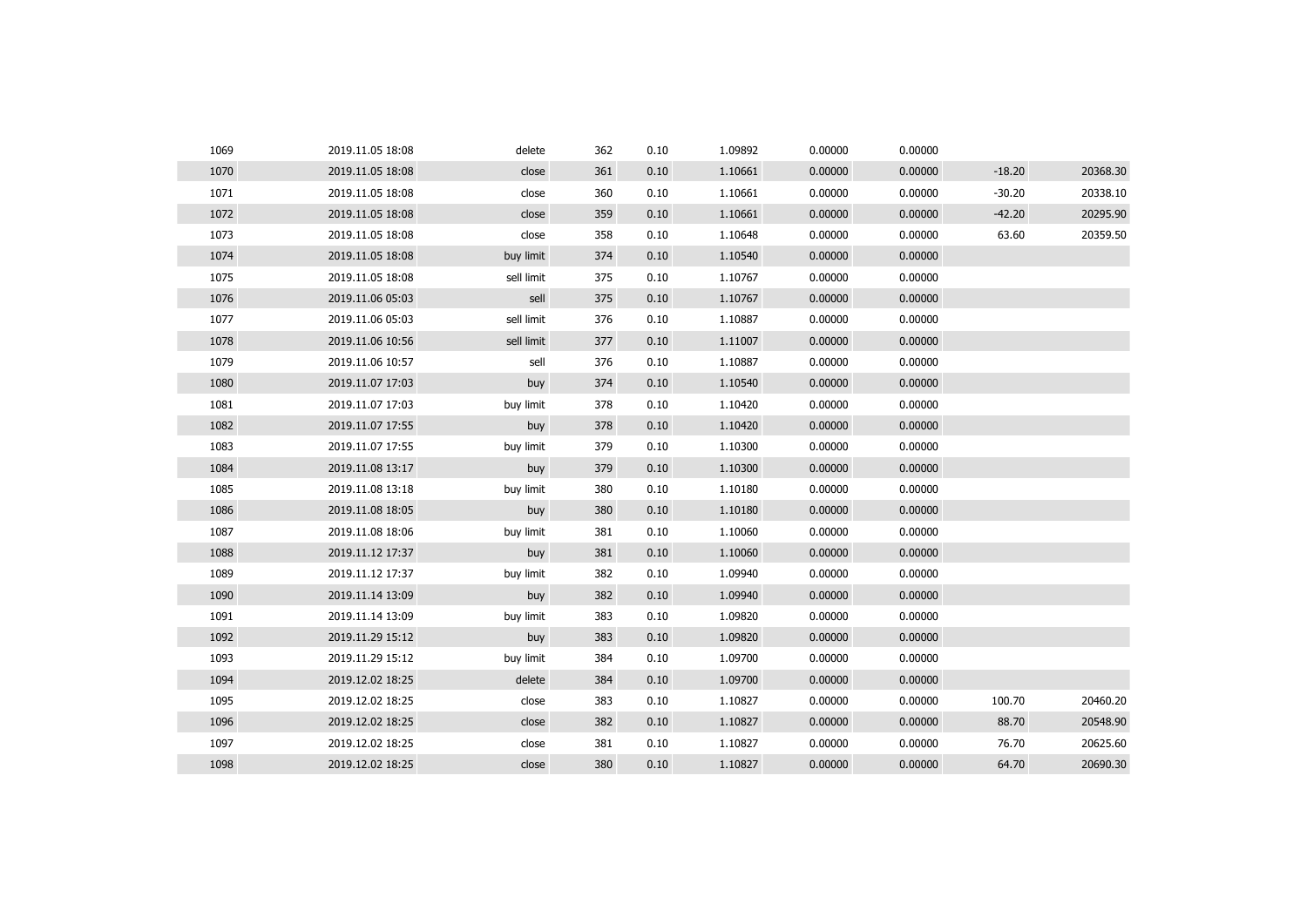| 1099 | 2019.12.02 18:25 | close      | 379 | 0.10 | 1.10827 | 0.00000 | 0.00000 | 52.70   | 20743.00 |
|------|------------------|------------|-----|------|---------|---------|---------|---------|----------|
| 1100 | 2019.12.02 18:25 | close      | 378 | 0.10 | 1.10827 | 0.00000 | 0.00000 | 40.70   | 20783.70 |
| 1101 | 2019.12.02 18:25 | delete     | 377 | 0.10 | 1.11007 | 0.00000 | 0.00000 |         |          |
| 1102 | 2019.12.02 18:25 | close      | 376 | 0.10 | 1.10840 | 0.00000 | 0.00000 | 4.70    | 20788.40 |
| 1103 | 2019.12.02 18:25 | close      | 375 | 0.10 | 1.10840 | 0.00000 | 0.00000 | $-7.30$ | 20781.10 |
| 1104 | 2019.12.02 18:25 | close      | 374 | 0.10 | 1.10827 | 0.00000 | 0.00000 | 28.70   | 20809.80 |
| 1105 | 2019.12.02 18:25 | buy limit  | 385 | 0.10 | 1.10719 | 0.00000 | 0.00000 |         |          |
| 1106 | 2019.12.02 18:25 | sell limit | 386 | 0.10 | 1.10946 | 0.00000 | 0.00000 |         |          |
| 1107 | 2019.12.02 19:18 | buy        | 385 | 0.10 | 1.10719 | 0.00000 | 0.00000 |         |          |
| 1108 | 2019.12.02 19:45 | buy limit  | 387 | 0.10 | 1.10599 | 0.00000 | 0.00000 |         |          |
| 1109 | 2019.12.04 15:40 | sell       | 386 | 0.10 | 1.10946 | 0.00000 | 0.00000 |         |          |
| 1110 | 2019.12.04 15:40 | sell limit | 388 | 0.10 | 1.11066 | 0.00000 | 0.00000 |         |          |
| 1111 | 2019.12.04 15:58 | sell limit | 389 | 0.10 | 1.11186 | 0.00000 | 0.00000 |         |          |
| 1112 | 2019.12.04 15:58 | sell       | 388 | 0.10 | 1.11066 | 0.00000 | 0.00000 |         |          |
| 1113 | 2019.12.06 16:58 | buy        | 387 | 0.10 | 1.10599 | 0.00000 | 0.00000 |         |          |
| 1114 | 2019.12.06 16:58 | buy limit  | 390 | 0.10 | 1.10479 | 0.00000 | 0.00000 |         |          |
| 1115 | 2019.12.06 17:43 | buy        | 390 | 0.10 | 1.10479 | 0.00000 | 0.00000 |         |          |
| 1116 | 2019.12.06 17:43 | buy limit  | 391 | 0.10 | 1.10359 | 0.00000 | 0.00000 |         |          |
| 1117 | 2019.12.11 21:43 | sell limit | 392 | 0.10 | 1.11306 | 0.00000 | 0.00000 |         |          |
| 1118 | 2019.12.11 21:43 | sell       | 389 | 0.10 | 1.11186 | 0.00000 | 0.00000 |         |          |
| 1119 | 2019.12.11 21:48 | sell limit | 393 | 0.10 | 1.11426 | 0.00000 | 0.00000 |         |          |
| 1120 | 2019.12.11 21:48 | sell       | 392 | 0.10 | 1.11306 | 0.00000 | 0.00000 |         |          |
| 1121 | 2019.12.11 22:08 | sell limit | 394 | 0.10 | 1.11546 | 0.00000 | 0.00000 |         |          |
| 1122 | 2019.12.11 22:08 | sell       | 393 | 0.10 | 1.11426 | 0.00000 | 0.00000 |         |          |
| 1123 | 2019.12.13 00:02 | sell limit | 395 | 0.10 | 1.11666 | 0.00000 | 0.00000 |         |          |
| 1124 | 2019.12.13 00:02 | sell       | 394 | 0.10 | 1.11546 | 0.00000 | 0.00000 |         |          |
| 1125 | 2019.12.13 00:03 | sell limit | 396 | 0.10 | 1.11786 | 0.00000 | 0.00000 |         |          |
| 1126 | 2019.12.13 00:03 | sell       | 395 | 0.10 | 1.11666 | 0.00000 | 0.00000 |         |          |
| 1127 | 2019.12.13 00:23 | sell limit | 397 | 0.10 | 1.11906 | 0.00000 | 0.00000 |         |          |
| 1128 | 2019.12.13 00:23 | sell       | 396 | 0.10 | 1.11786 | 0.00000 | 0.00000 |         |          |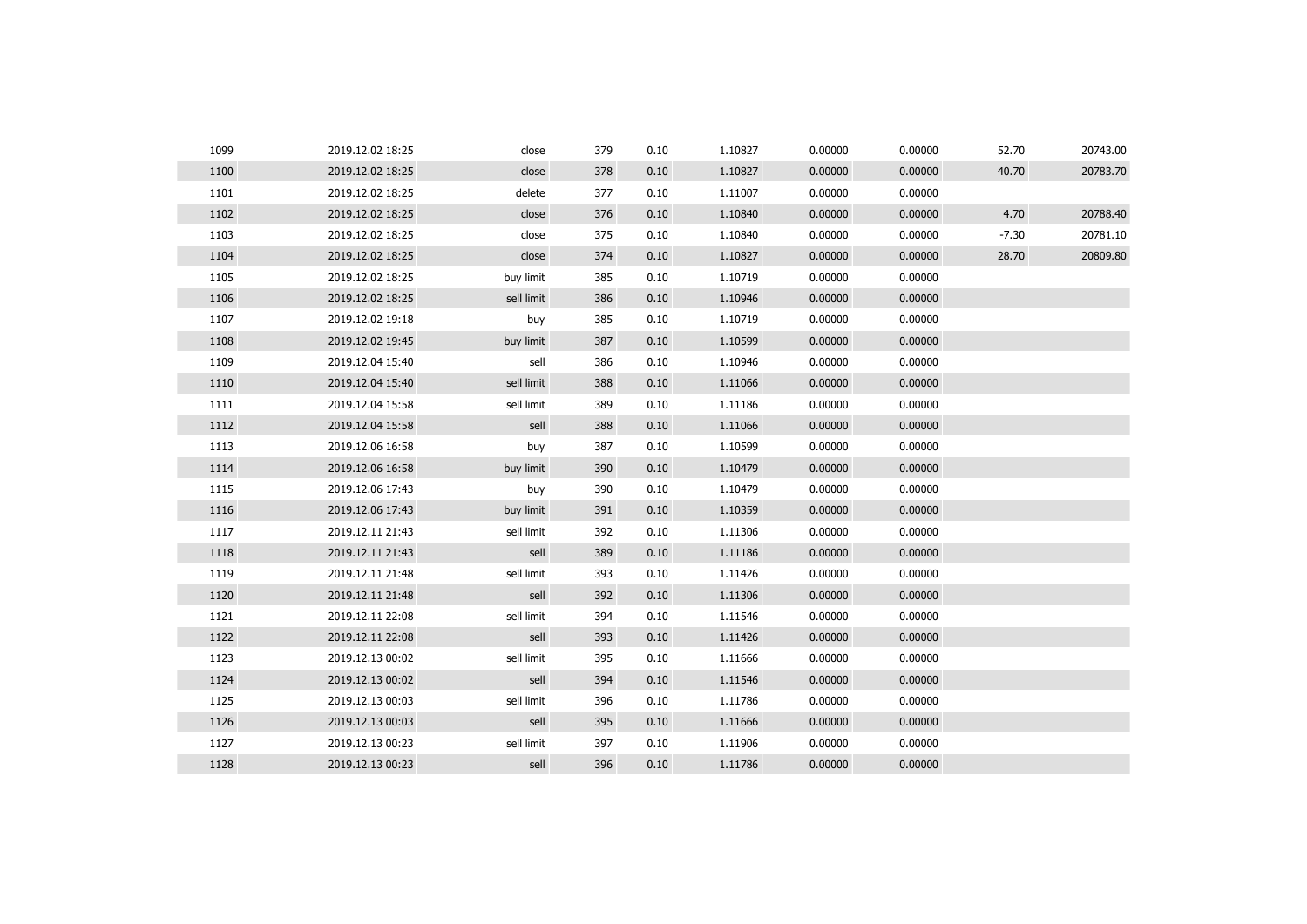| 1129 | 2019.12.13 00:28 | sell limit | 398 | 0.10 | 1.12026 | 0.00000 | 0.00000 |          |          |
|------|------------------|------------|-----|------|---------|---------|---------|----------|----------|
| 1130 | 2019.12.13 00:28 | sell       | 397 | 0.10 | 1.11906 | 0.00000 | 0.00000 |          |          |
| 1131 | 2019.12.19 17:23 | delete     | 398 | 0.10 | 1.12026 | 0.00000 | 0.00000 |          |          |
| 1132 | 2019.12.19 17:23 | close      | 397 | 0.10 | 1.11083 | 0.00000 | 0.00000 | 82.30    | 20892.10 |
| 1133 | 2019.12.19 17:23 | close      | 396 | 0.10 | 1.11083 | 0.00000 | 0.00000 | 70.30    | 20962.40 |
| 1134 | 2019.12.19 17:23 | close      | 395 | 0.10 | 1.11083 | 0.00000 | 0.00000 | 58.30    | 21020.70 |
| 1135 | 2019.12.19 17:23 | close      | 394 | 0.10 | 1.11083 | 0.00000 | 0.00000 | 46.30    | 21067.00 |
| 1136 | 2019.12.19 17:23 | close      | 393 | 0.10 | 1.11083 | 0.00000 | 0.00000 | 34.30    | 21101.30 |
| 1137 | 2019.12.19 17:23 | close      | 392 | 0.10 | 1.11083 | 0.00000 | 0.00000 | 22.30    | 21123.60 |
| 1138 | 2019.12.19 17:23 | delete     | 391 | 0.10 | 1.10359 | 0.00000 | 0.00000 |          |          |
| 1139 | 2019.12.19 17:23 | close      | 390 | 0.10 | 1.11070 | 0.00000 | 0.00000 | 59.10    | 21182.70 |
| 1140 | 2019.12.19 17:23 | close      | 389 | 0.10 | 1.11083 | 0.00000 | 0.00000 | 10.30    | 21193.00 |
| 1141 | 2019.12.19 17:23 | close      | 388 | 0.10 | 1.11083 | 0.00000 | 0.00000 | $-1.70$  | 21191.30 |
| 1142 | 2019.12.19 17:23 | close      | 387 | 0.10 | 1.11070 | 0.00000 | 0.00000 | 47.10    | 21238.40 |
| 1143 | 2019.12.19 17:23 | close      | 386 | 0.10 | 1.11083 | 0.00000 | 0.00000 | $-13.70$ | 21224.70 |
| 1144 | 2019.12.19 17:23 | close      | 385 | 0.10 | 1.11070 | 0.00000 | 0.00000 | 35.10    | 21259.80 |
| 1145 | 2019.12.19 17:23 | buy limit  | 399 | 0.10 | 1.10962 | 0.00000 | 0.00000 |          |          |
| 1146 | 2019.12.19 17:23 | sell limit | 400 | 0.10 | 1.11189 | 0.00000 | 0.00000 |          |          |
| 1147 | 2019.12.19 18:06 | sell       | 400 | 0.10 | 1.11189 | 0.00000 | 0.00000 |          |          |
| 1148 | 2019.12.19 18:06 | sell limit | 401 | 0.10 | 1.11309 | 0.00000 | 0.00000 |          |          |
| 1149 | 2019.12.20 13:18 | buy        | 399 | 0.10 | 1.10962 | 0.00000 | 0.00000 |          |          |
| 1150 | 2019.12.20 13:18 | buy limit  | 402 | 0.10 | 1.10842 | 0.00000 | 0.00000 |          |          |
| 1151 | 2019.12.20 16:22 | buy        | 402 | 0.10 | 1.10842 | 0.00000 | 0.00000 |          |          |
| 1152 | 2019.12.20 16:22 | buy limit  | 403 | 0.10 | 1.10722 | 0.00000 | 0.00000 |          |          |
| 1153 | 2019.12.20 19:50 | buy        | 403 | 0.10 | 1.10722 | 0.00000 | 0.00000 |          |          |
| 1154 | 2019.12.20 19:56 | buy limit  | 404 | 0.10 | 1.10602 | 0.00000 | 0.00000 |          |          |
| 1155 | 2019.12.27 10:00 | sell limit | 405 | 0.10 | 1.11429 | 0.00000 | 0.00000 |          |          |
| 1156 | 2019.12.27 10:00 | sell       | 401 | 0.10 | 1.11309 | 0.00000 | 0.00000 |          |          |
| 1157 | 2019.12.27 12:53 | sell limit | 406 | 0.10 | 1.11549 | 0.00000 | 0.00000 |          |          |
| 1158 | 2019.12.27 12:53 | sell       | 405 | 0.10 | 1.11429 | 0.00000 | 0.00000 |          |          |
|      |                  |            |     |      |         |         |         |          |          |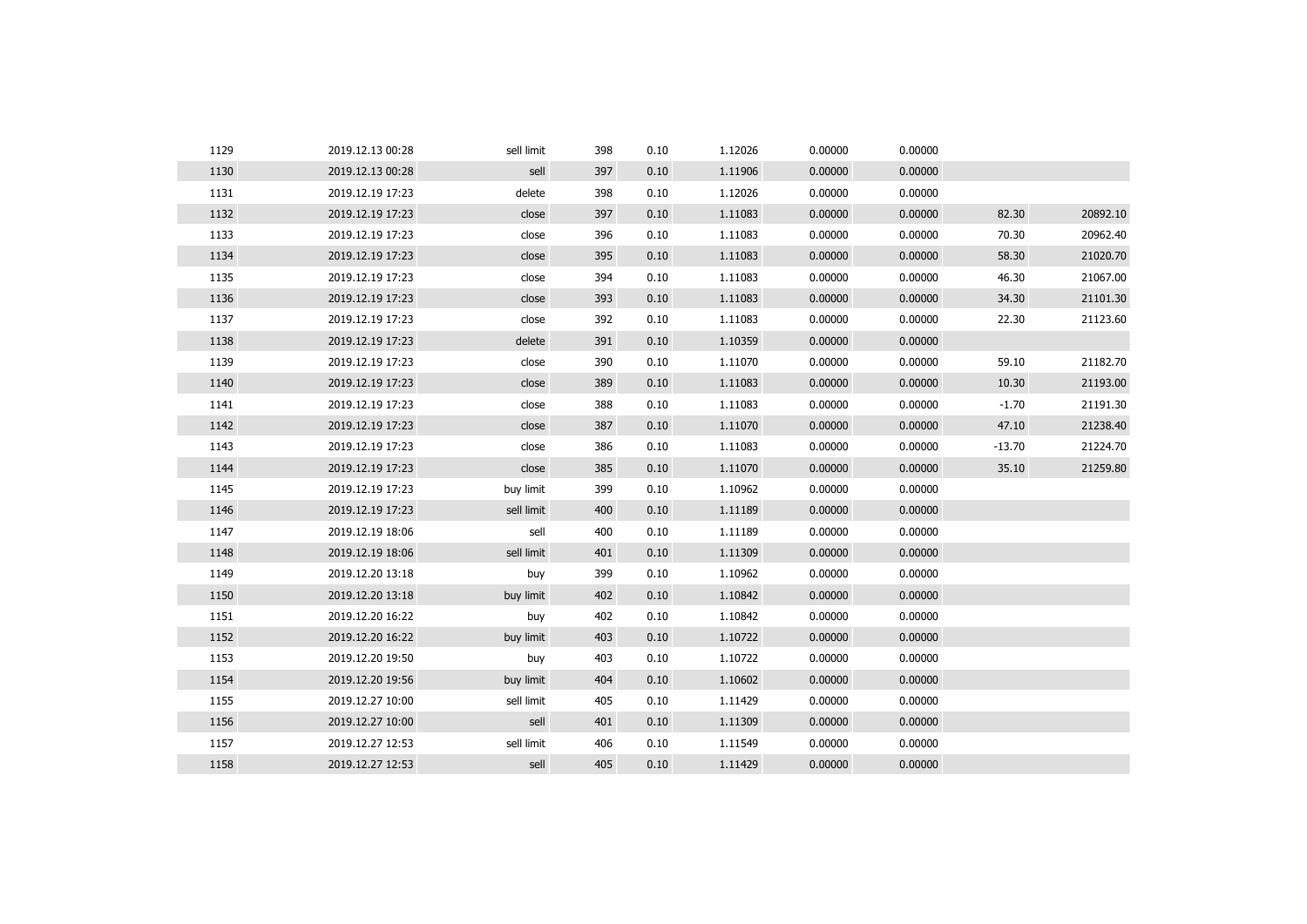| 1159 | 2019.12.27 15:22 | sell limit | 407 | 0.10 | 1.11669 | 0.00000 | 0.00000 |          |          |
|------|------------------|------------|-----|------|---------|---------|---------|----------|----------|
| 1160 | 2019.12.27 15:22 | sell       | 406 | 0.10 | 1.11549 | 0.00000 | 0.00000 |          |          |
| 1161 | 2019.12.27 17:13 | sell limit | 408 | 0.10 | 1.11789 | 0.00000 | 0.00000 |          |          |
| 1162 | 2019.12.27 17:13 | sell       | 407 | 0.10 | 1.11669 | 0.00000 | 0.00000 |          |          |
| 1163 | 2019.12.27 19:40 | sell limit | 409 | 0.10 | 1.11909 | 0.00000 | 0.00000 |          |          |
| 1164 | 2019.12.27 19:40 | sell       | 408 | 0.10 | 1.11789 | 0.00000 | 0.00000 |          |          |
| 1165 | 2019.12.30 03:16 | sell limit | 410 | 0.10 | 1.12029 | 0.00000 | 0.00000 |          |          |
| 1166 | 2019.12.30 03:17 | sell       | 409 | 0.10 | 1.11909 | 0.00000 | 0.00000 |          |          |
| 1167 | 2019.12.30 04:37 | sell limit | 411 | 0.10 | 1.12149 | 0.00000 | 0.00000 |          |          |
| 1168 | 2019.12.30 04:38 | sell       | 410 | 0.10 | 1.12029 | 0.00000 | 0.00000 |          |          |
| 1169 | 2019.12.30 18:07 | sell limit | 412 | 0.10 | 1.12269 | 0.00000 | 0.00000 |          |          |
| 1170 | 2019.12.30 18:10 | sell       | 411 | 0.10 | 1.12149 | 0.00000 | 0.00000 |          |          |
| 1171 | 2019.12.31 13:48 | sell limit | 413 | 0.10 | 1.12389 | 0.00000 | 0.00000 |          |          |
| 1172 | 2019.12.31 13:48 | sell       | 412 | 0.10 | 1.12269 | 0.00000 | 0.00000 |          |          |
| 1173 | 2020.01.03 11:17 | delete     | 413 | 0.10 | 1.12389 | 0.00000 | 0.00000 |          |          |
| 1174 | 2020.01.03 11:17 | close      | 412 | 0.10 | 1.11460 | 0.00000 | 0.00000 | 80.90    | 21340.70 |
| 1175 | 2020.01.03 11:17 | close      | 411 | 0.10 | 1.11460 | 0.00000 | 0.00000 | 68.90    | 21409.60 |
| 1176 | 2020.01.03 11:17 | close      | 410 | 0.10 | 1.11460 | 0.00000 | 0.00000 | 56.90    | 21466.50 |
| 1177 | 2020.01.03 11:17 | close      | 409 | 0.10 | 1.11460 | 0.00000 | 0.00000 | 44.90    | 21511.40 |
| 1178 | 2020.01.03 11:17 | close      | 408 | 0.10 | 1.11460 | 0.00000 | 0.00000 | 32.90    | 21544.30 |
| 1179 | 2020.01.03 11:17 | close      | 407 | 0.10 | 1.11460 | 0.00000 | 0.00000 | 20.90    | 21565.20 |
| 1180 | 2020.01.03 11:17 | close      | 406 | 0.10 | 1.11460 | 0.00000 | 0.00000 | 8.90     | 21574.10 |
| 1181 | 2020.01.03 11:17 | close      | 405 | 0.10 | 1.11460 | 0.00000 | 0.00000 | $-3.10$  | 21571.00 |
| 1182 | 2020.01.03 11:17 | delete     | 404 | 0.10 | 1.10602 | 0.00000 | 0.00000 |          |          |
| 1183 | 2020.01.03 11:17 | close      | 403 | 0.10 | 1.11447 | 0.00000 | 0.00000 | 72.50    | 21643.50 |
| 1184 | 2020.01.03 11:17 | close      | 402 | 0.10 | 1.11447 | 0.00000 | 0.00000 | 60.50    | 21704.00 |
| 1185 | 2020.01.03 11:17 | close      | 401 | 0.10 | 1.11460 | 0.00000 | 0.00000 | $-15.10$ | 21688.90 |
| 1186 | 2020.01.03 11:17 | close      | 400 | 0.10 | 1.11460 | 0.00000 | 0.00000 | $-27.10$ | 21661.80 |
| 1187 | 2020.01.03 11:17 | close      | 399 | 0.10 | 1.11447 | 0.00000 | 0.00000 | 48.50    | 21710.30 |
| 1188 | 2020.01.03 11:17 | buy limit  | 414 | 0.10 | 1.11341 | 0.00000 | 0.00000 |          |          |
|      |                  |            |     |      |         |         |         |          |          |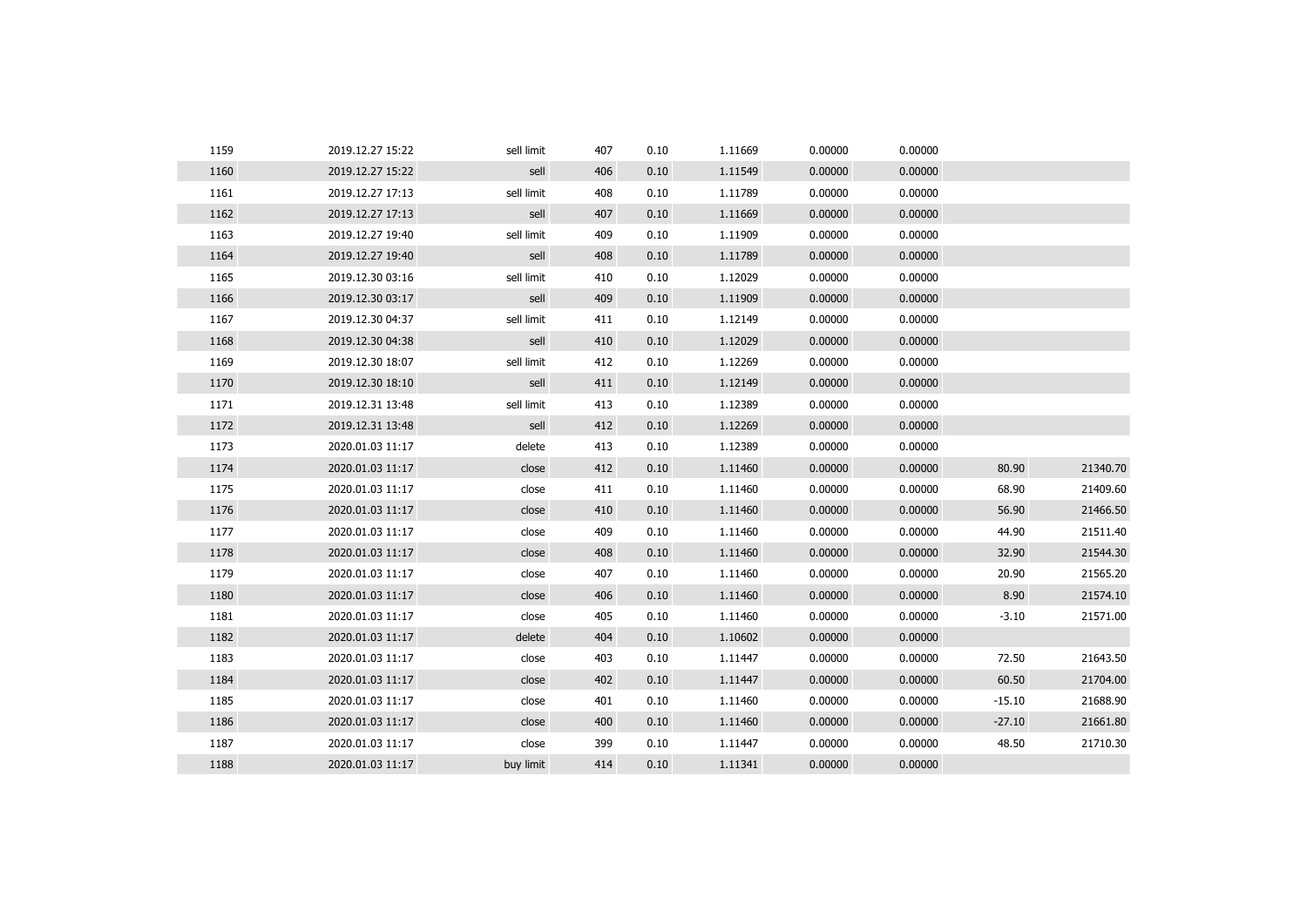| 1189 | 2020.01.03 11:17 | sell limit | 415 | 0.10 | 1.11568 | 0.00000 | 0.00000 |  |
|------|------------------|------------|-----|------|---------|---------|---------|--|
| 1190 | 2020.01.03 12:12 | buy        | 414 | 0.10 | 1.11341 | 0.00000 | 0.00000 |  |
| 1191 | 2020.01.03 12:12 | buy limit  | 416 | 0.10 | 1.11221 | 0.00000 | 0.00000 |  |
| 1192 | 2020.01.03 17:00 | sell       | 415 | 0.10 | 1.11568 | 0.00000 | 0.00000 |  |
| 1193 | 2020.01.03 17:00 | sell limit | 417 | 0.10 | 1.11688 | 0.00000 | 0.00000 |  |
| 1194 | 2020.01.03 18:17 | sell limit | 418 | 0.10 | 1.11808 | 0.00000 | 0.00000 |  |
| 1195 | 2020.01.03 18:17 | sell       | 417 | 0.10 | 1.11688 | 0.00000 | 0.00000 |  |
| 1196 | 2020.01.06 11:03 | sell limit | 419 | 0.10 | 1.11928 | 0.00000 | 0.00000 |  |
| 1197 | 2020.01.06 11:33 | sell       | 418 | 0.10 | 1.11808 | 0.00000 | 0.00000 |  |
| 1198 | 2020.01.06 11:58 | sell limit | 420 | 0.10 | 1.12048 | 0.00000 | 0.00000 |  |
| 1199 | 2020.01.06 12:00 | sell       | 419 | 0.10 | 1.11928 | 0.00000 | 0.00000 |  |
| 1200 | 2020.01.06 13:16 | sell limit | 421 | 0.10 | 1.12168 | 0.00000 | 0.00000 |  |
| 1201 | 2020.01.08 13:23 | buy        | 416 | 0.10 | 1.11221 | 0.00000 | 0.00000 |  |
| 1202 | 2020.01.08 13:23 | buy limit  | 422 | 0.10 | 1.11101 | 0.00000 | 0.00000 |  |
| 1203 | 2020.01.08 18:27 | buy        | 422 | 0.10 | 1.11101 | 0.00000 | 0.00000 |  |
| 1204 | 2020.01.08 18:27 | buy limit  | 423 | 0.10 | 1.10981 | 0.00000 | 0.00000 |  |
| 1205 | 2020.01.09 12:00 | buy        | 423 | 0.10 | 1.10981 | 0.00000 | 0.00000 |  |
| 1206 | 2020.01.09 12:00 | buy limit  | 424 | 0.10 | 1.10861 | 0.00000 | 0.00000 |  |
| 1207 | 2020.01.10 13:02 | buy        | 424 | 0.10 | 1.10861 | 0.00000 | 0.00000 |  |
| 1208 | 2020.01.10 13:02 | buy limit  | 425 | 0.10 | 1.10741 | 0.00000 | 0.00000 |  |
| 1209 | 2020.01.22 16:58 | buy        | 425 | 0.10 | 1.10741 | 0.00000 | 0.00000 |  |
| 1210 | 2020.01.22 16:58 | buy limit  | 426 | 0.10 | 1.10621 | 0.00000 | 0.00000 |  |
| 1211 | 2020.01.23 16:20 | buy        | 426 | 0.10 | 1.10621 | 0.00000 | 0.00000 |  |
| 1212 | 2020.01.23 16:20 | buy limit  | 427 | 0.10 | 1.10501 | 0.00000 | 0.00000 |  |
| 1213 | 2020.01.23 17:28 | buy        | 427 | 0.10 | 1.10501 | 0.00000 | 0.00000 |  |
| 1214 | 2020.01.23 17:28 | buy limit  | 428 | 0.10 | 1.10381 | 0.00000 | 0.00000 |  |
| 1215 | 2020.01.23 18:07 | buy        | 428 | 0.10 | 1.10381 | 0.00000 | 0.00000 |  |
| 1216 | 2020.01.23 18:10 | buy limit  | 429 | 0.10 | 1.10261 | 0.00000 | 0.00000 |  |
| 1217 | 2020.01.24 17:31 | buy        | 429 | 0.10 | 1.10261 | 0.00000 | 0.00000 |  |
| 1218 | 2020.01.24 17:32 | buy limit  | 430 | 0.10 | 1.10141 | 0.00000 | 0.00000 |  |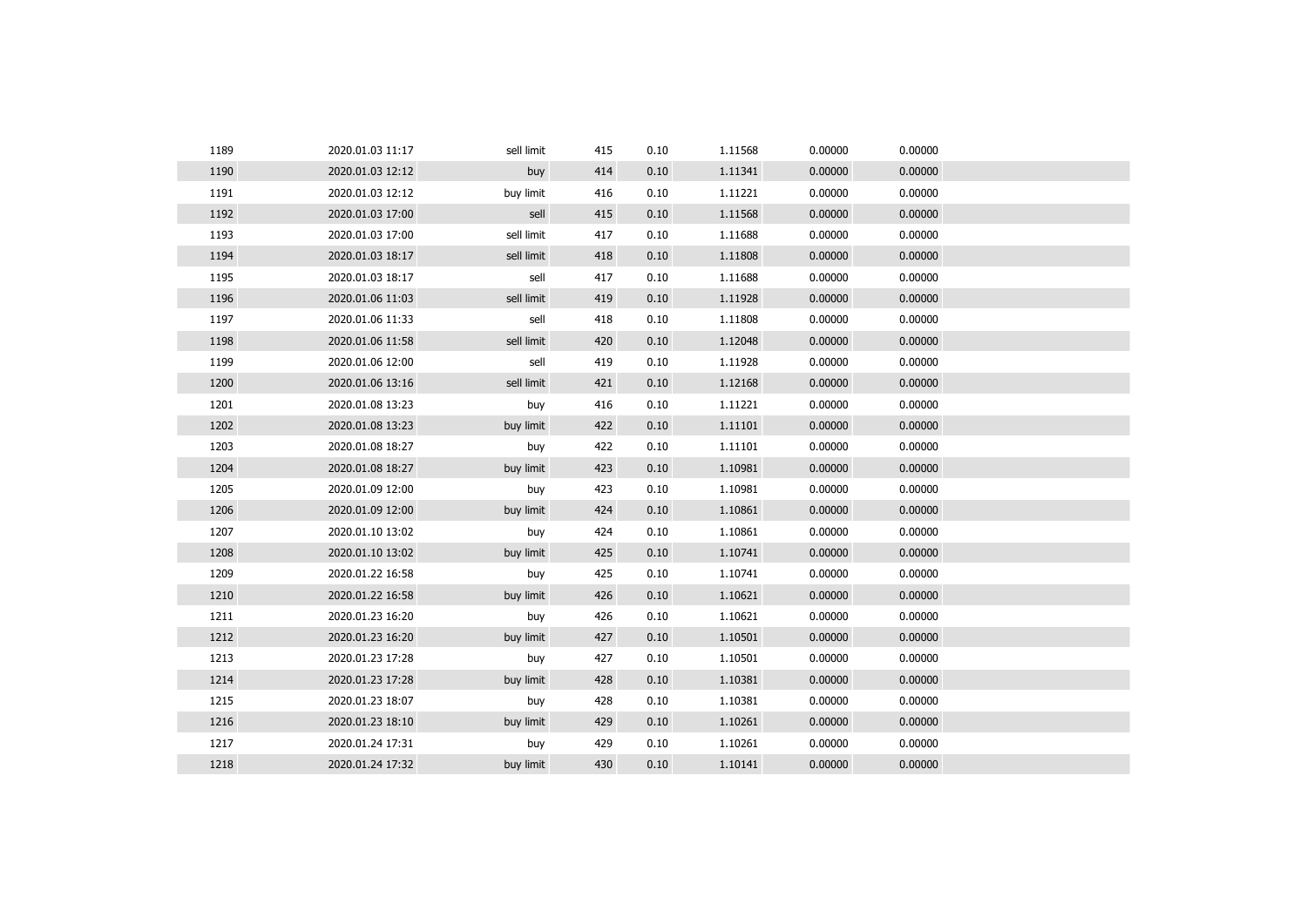| 1219 | 2020.01.27 17:45 | buy        | 430 | 0.10 | 1.10141 | 0.00000 | 0.00000 |          |          |
|------|------------------|------------|-----|------|---------|---------|---------|----------|----------|
| 1220 | 2020.01.27 17:45 | buy limit  | 431 | 0.10 | 1.10021 | 0.00000 | 0.00000 |          |          |
| 1221 | 2020.01.28 16:27 | buy        | 431 | 0.10 | 1.10021 | 0.00000 | 0.00000 |          |          |
| 1222 | 2020.01.28 16:27 | buy limit  | 432 | 0.10 | 1.09901 | 0.00000 | 0.00000 |          |          |
| 1223 | 2020.01.31 17:55 | delete     | 432 | 0.10 | 1.09901 | 0.00000 | 0.00000 |          |          |
| 1224 | 2020.01.31 17:55 | close      | 431 | 0.10 | 1.10717 | 0.00000 | 0.00000 | 69.60    | 21779.90 |
| 1225 | 2020.01.31 17:55 | close      | 430 | 0.10 | 1.10717 | 0.00000 | 0.00000 | 57.60    | 21837.50 |
| 1226 | 2020.01.31 17:55 | close      | 429 | 0.10 | 1.10717 | 0.00000 | 0.00000 | 45.60    | 21883.10 |
| 1227 | 2020.01.31 17:55 | close      | 428 | 0.10 | 1.10717 | 0.00000 | 0.00000 | 33.60    | 21916.70 |
| 1228 | 2020.01.31 17:55 | close      | 427 | 0.10 | 1.10717 | 0.00000 | 0.00000 | 21.60    | 21938.30 |
| 1229 | 2020.01.31 17:55 | close      | 426 | 0.10 | 1.10717 | 0.00000 | 0.00000 | 9.60     | 21947.90 |
| 1230 | 2020.01.31 17:55 | close      | 425 | 0.10 | 1.10717 | 0.00000 | 0.00000 | $-2.40$  | 21945.50 |
| 1231 | 2020.01.31 17:55 | close      | 424 | 0.10 | 1.10717 | 0.00000 | 0.00000 | $-14.40$ | 21931.10 |
| 1232 | 2020.01.31 17:55 | close      | 423 | 0.10 | 1.10717 | 0.00000 | 0.00000 | $-26.40$ | 21904.70 |
| 1233 | 2020.01.31 17:55 | close      | 422 | 0.10 | 1.10717 | 0.00000 | 0.00000 | $-38.40$ | 21866.30 |
| 1234 | 2020.01.31 17:55 | delete     | 421 | 0.10 | 1.12168 | 0.00000 | 0.00000 |          |          |
| 1235 | 2020.01.31 17:55 | delete     | 420 | 0.10 | 1.12048 | 0.00000 | 0.00000 |          |          |
| 1236 | 2020.01.31 17:55 | close      | 419 | 0.10 | 1.10730 | 0.00000 | 0.00000 | 119.80   | 21986.10 |
| 1237 | 2020.01.31 17:55 | close      | 418 | 0.10 | 1.10730 | 0.00000 | 0.00000 | 107.80   | 22093.90 |
| 1238 | 2020.01.31 17:55 | close      | 417 | 0.10 | 1.10730 | 0.00000 | 0.00000 | 95.80    | 22189.70 |
| 1239 | 2020.01.31 17:55 | close      | 416 | 0.10 | 1.10717 | 0.00000 | 0.00000 | $-50.40$ | 22139.30 |
| 1240 | 2020.01.31 17:55 | close      | 415 | 0.10 | 1.10730 | 0.00000 | 0.00000 | 83.80    | 22223.10 |
| 1241 | 2020.01.31 17:55 | close      | 414 | 0.10 | 1.10717 | 0.00000 | 0.00000 | $-62.40$ | 22160.70 |
| 1242 | 2020.01.31 17:55 | buy limit  | 433 | 0.10 | 1.10611 | 0.00000 | 0.00000 |          |          |
| 1243 | 2020.01.31 17:55 | sell limit | 434 | 0.10 | 1.10838 | 0.00000 | 0.00000 |          |          |
| 1244 | 2020.01.31 18:02 | sell       | 434 | 0.10 | 1.10838 | 0.00000 | 0.00000 |          |          |
| 1245 | 2020.01.31 18:02 | sell limit | 435 | 0.10 | 1.10958 | 0.00000 | 0.00000 |          |          |
| 1246 | 2020.02.03 11:22 | buy        | 433 | 0.10 | 1.10611 | 0.00000 | 0.00000 |          |          |
| 1247 | 2020.02.03 11:23 | buy limit  | 436 | 0.10 | 1.10491 | 0.00000 | 0.00000 |          |          |
| 1248 | 2020.02.03 16:46 | buy        | 436 | 0.10 | 1.10491 | 0.00000 | 0.00000 |          |          |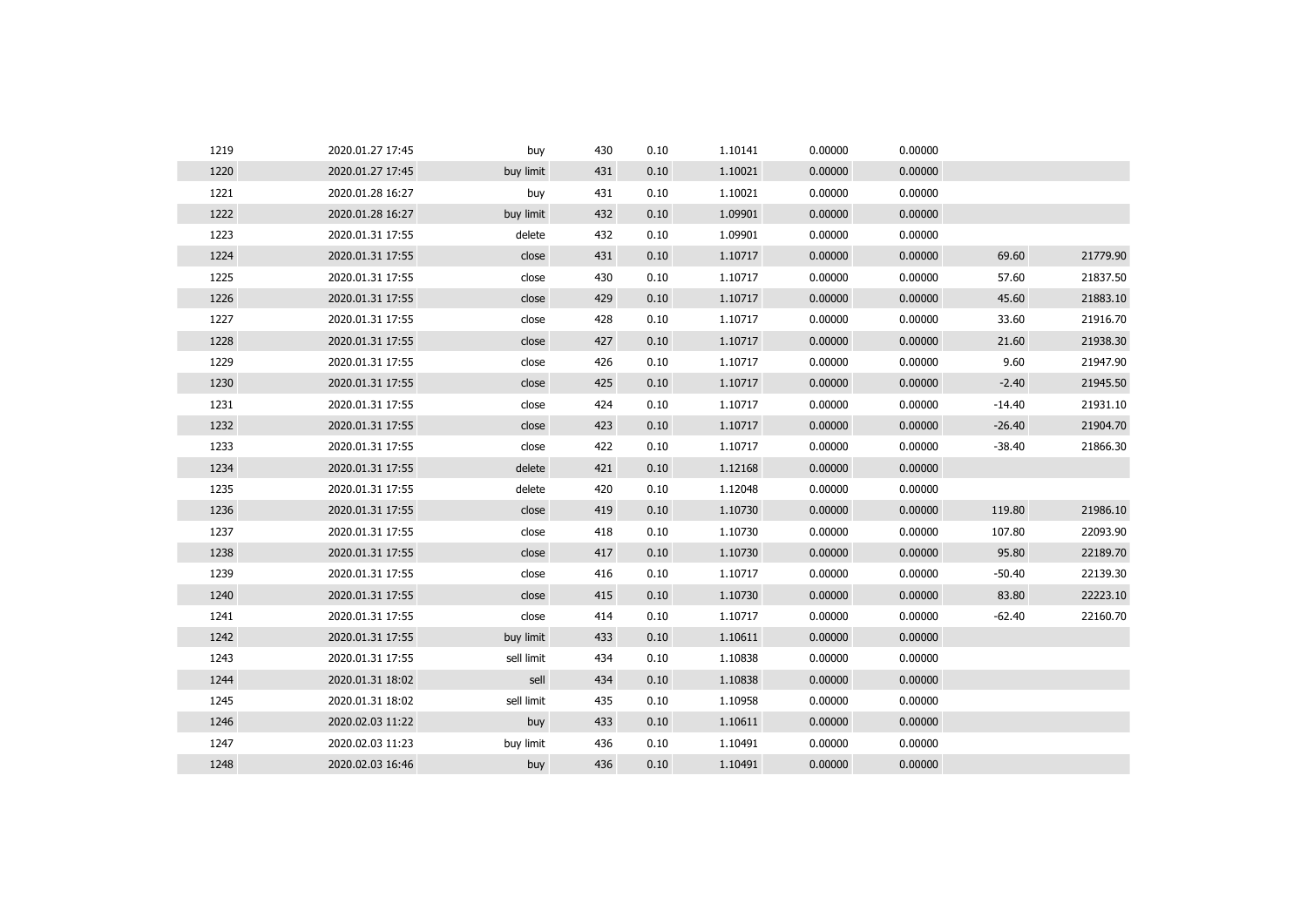| 1249 | 2020.02.03 16:46 | buy limit | 437 | 0.10 | 1.10371 | 0.00000 | 0.00000 |  |
|------|------------------|-----------|-----|------|---------|---------|---------|--|
| 1250 | 2020.02.03 17:03 | buy       | 437 | 0.10 | 1.10371 | 0.00000 | 0.00000 |  |
| 1251 | 2020.02.03 17:03 | buy limit | 438 | 0.10 | 1.10251 | 0.00000 | 0.00000 |  |
| 1252 | 2020.02.05 11:42 | buy       | 438 | 0.10 | 1.10251 | 0.00000 | 0.00000 |  |
| 1253 | 2020.02.05 11:46 | buy limit | 439 | 0.10 | 1.10131 | 0.00000 | 0.00000 |  |
| 1254 | 2020.02.05 15:33 | buy       | 439 | 0.10 | 1.10131 | 0.00000 | 0.00000 |  |
| 1255 | 2020.02.05 15:38 | buy limit | 440 | 0.10 | 1.10011 | 0.00000 | 0.00000 |  |
| 1256 | 2020.02.05 16:43 | buy       | 440 | 0.10 | 1.10011 | 0.00000 | 0.00000 |  |
| 1257 | 2020.02.05 17:03 | buy limit | 441 | 0.10 | 1.09891 | 0.00000 | 0.00000 |  |
| 1258 | 2020.02.06 16:59 | buy       | 441 | 0.10 | 1.09891 | 0.00000 | 0.00000 |  |
| 1259 | 2020.02.06 17:00 | buy limit | 442 | 0.10 | 1.09771 | 0.00000 | 0.00000 |  |
| 1260 | 2020.02.06 17:32 | buy       | 442 | 0.10 | 1.09771 | 0.00000 | 0.00000 |  |
| 1261 | 2020.02.06 17:32 | buy limit | 443 | 0.10 | 1.09651 | 0.00000 | 0.00000 |  |
| 1262 | 2020.02.07 10:09 | buy       | 443 | 0.10 | 1.09651 | 0.00000 | 0.00000 |  |
| 1263 | 2020.02.07 10:09 | buy limit | 444 | 0.10 | 1.09531 | 0.00000 | 0.00000 |  |
| 1264 | 2020.02.07 12:13 | buy       | 444 | 0.10 | 1.09531 | 0.00000 | 0.00000 |  |
| 1265 | 2020.02.07 12:13 | buy limit | 445 | 0.10 | 1.09411 | 0.00000 | 0.00000 |  |
| 1266 | 2020.02.10 15:52 | buy       | 445 | 0.10 | 1.09411 | 0.00000 | 0.00000 |  |
| 1267 | 2020.02.10 15:52 | buy limit | 446 | 0.10 | 1.09291 | 0.00000 | 0.00000 |  |
| 1268 | 2020.02.10 16:08 | buy       | 446 | 0.10 | 1.09291 | 0.00000 | 0.00000 |  |
| 1269 | 2020.02.10 16:13 | buy limit | 447 | 0.10 | 1.09171 | 0.00000 | 0.00000 |  |
| 1270 | 2020.02.10 18:18 | buy       | 447 | 0.10 | 1.09171 | 0.00000 | 0.00000 |  |
| 1271 | 2020.02.10 18:18 | buy limit | 448 | 0.10 | 1.09051 | 0.00000 | 0.00000 |  |
| 1272 | 2020.02.11 15:03 | buy       | 448 | 0.10 | 1.09051 | 0.00000 | 0.00000 |  |
| 1273 | 2020.02.11 15:03 | buy limit | 449 | 0.10 | 1.08931 | 0.00000 | 0.00000 |  |
| 1274 | 2020.02.11 15:36 | buy       | 449 | 0.10 | 1.08931 | 0.00000 | 0.00000 |  |
| 1275 | 2020.02.11 15:36 | buy limit | 450 | 0.10 | 1.08811 | 0.00000 | 0.00000 |  |
| 1276 | 2020.02.12 19:13 | buy       | 450 | 0.10 | 1.08811 | 0.00000 | 0.00000 |  |
| 1277 | 2020.02.12 19:13 | buy limit | 451 | 0.10 | 1.08691 | 0.00000 | 0.00000 |  |
| 1278 | 2020.02.12 21:22 | buy       | 451 | 0.10 | 1.08691 | 0.00000 | 0.00000 |  |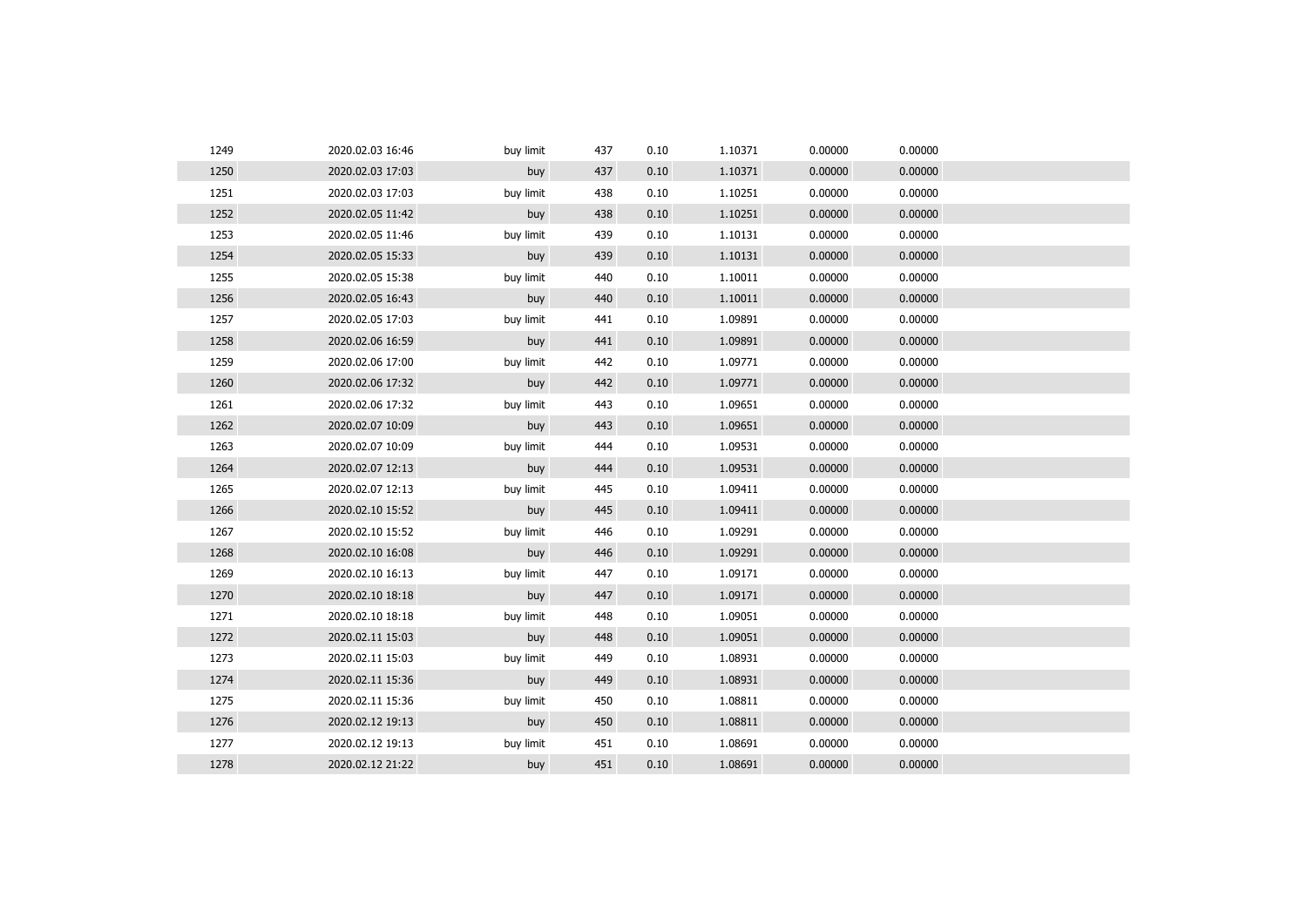| 1279 | 2020.02.12 21:22 | buy limit | 452 | 0.10 | 1.08571 | 0.00000 | 0.00000 |         |          |
|------|------------------|-----------|-----|------|---------|---------|---------|---------|----------|
| 1280 | 2020.02.13 13:58 | buy       | 452 | 0.10 | 1.08571 | 0.00000 | 0.00000 |         |          |
| 1281 | 2020.02.13 14:03 | buy limit | 453 | 0.10 | 1.08451 | 0.00000 | 0.00000 |         |          |
| 1282 | 2020.02.13 17:17 | buy       | 453 | 0.10 | 1.08451 | 0.00000 | 0.00000 |         |          |
| 1283 | 2020.02.13 17:18 | buy limit | 454 | 0.10 | 1.08331 | 0.00000 | 0.00000 |         |          |
| 1284 | 2020.02.14 02:11 | buy       | 454 | 0.10 | 1.08331 | 0.00000 | 0.00000 |         |          |
| 1285 | 2020.02.14 02:11 | buy limit | 455 | 0.10 | 1.08211 | 0.00000 | 0.00000 |         |          |
| 1286 | 2020.02.18 14:22 | buy       | 455 | 0.10 | 1.08211 | 0.00000 | 0.00000 |         |          |
| 1287 | 2020.02.18 14:22 | buy limit | 456 | 0.10 | 1.08091 | 0.00000 | 0.00000 |         |          |
| 1288 | 2020.02.18 15:31 | buy       | 456 | 0.10 | 1.08091 | 0.00000 | 0.00000 |         |          |
| 1289 | 2020.02.18 15:31 | buy limit | 457 | 0.10 | 1.07971 | 0.00000 | 0.00000 |         |          |
| 1290 | 2020.02.18 15:35 | buy       | 457 | 0.10 | 1.07971 | 0.00000 | 0.00000 |         |          |
| 1291 | 2020.02.18 15:35 | buy limit | 458 | 0.10 | 1.07851 | 0.00000 | 0.00000 |         |          |
| 1292 | 2020.02.19 16:55 | buy       | 458 | 0.10 | 1.07851 | 0.00000 | 0.00000 |         |          |
| 1293 | 2020.02.19 16:56 | buy limit | 459 | 0.10 | 1.07731 | 0.00000 | 0.00000 |         |          |
| 1294 | 2020.02.27 10:26 | delete    | 459 | 0.10 | 1.07731 | 0.00000 | 0.00000 |         |          |
| 1295 | 2020.02.27 10:26 | close     | 458 | 0.10 | 1.09358 | 0.00000 | 0.00000 | 150.70  | 22311.40 |
| 1296 | 2020.02.27 10:26 | close     | 457 | 0.10 | 1.09358 | 0.00000 | 0.00000 | 138.70  | 22450.10 |
| 1297 | 2020.02.27 10:26 | close     | 456 | 0.10 | 1.09358 | 0.00000 | 0.00000 | 126.70  | 22576.80 |
| 1298 | 2020.02.27 10:26 | close     | 455 | 0.10 | 1.09358 | 0.00000 | 0.00000 | 114.70  | 22691.50 |
| 1299 | 2020.02.27 10:26 | close     | 454 | 0.10 | 1.09358 | 0.00000 | 0.00000 | 102.70  | 22794.20 |
| 1300 | 2020.02.27 10:26 | close     | 453 | 0.10 | 1.09358 | 0.00000 | 0.00000 | 90.70   | 22884.90 |
| 1301 | 2020.02.27 10:26 | close     | 452 | 0.10 | 1.09358 | 0.00000 | 0.00000 | 78.70   | 22963.60 |
| 1302 | 2020.02.27 10:26 | close     | 451 | 0.10 | 1.09358 | 0.00000 | 0.00000 | 66.70   | 23030.30 |
| 1303 | 2020.02.27 10:26 | close     | 450 | 0.10 | 1.09358 | 0.00000 | 0.00000 | 54.70   | 23085.00 |
| 1304 | 2020.02.27 10:26 | close     | 449 | 0.10 | 1.09358 | 0.00000 | 0.00000 | 42.70   | 23127.70 |
| 1305 | 2020.02.27 10:26 | close     | 448 | 0.10 | 1.09358 | 0.00000 | 0.00000 | 30.70   | 23158.40 |
| 1306 | 2020.02.27 10:26 | close     | 447 | 0.10 | 1.09358 | 0.00000 | 0.00000 | 18.70   | 23177.10 |
| 1307 | 2020.02.27 10:26 | close     | 446 | 0.10 | 1.09358 | 0.00000 | 0.00000 | 6.70    | 23183.80 |
| 1308 | 2020.02.27 10:26 | close     | 445 | 0.10 | 1.09358 | 0.00000 | 0.00000 | $-5.30$ | 23178.50 |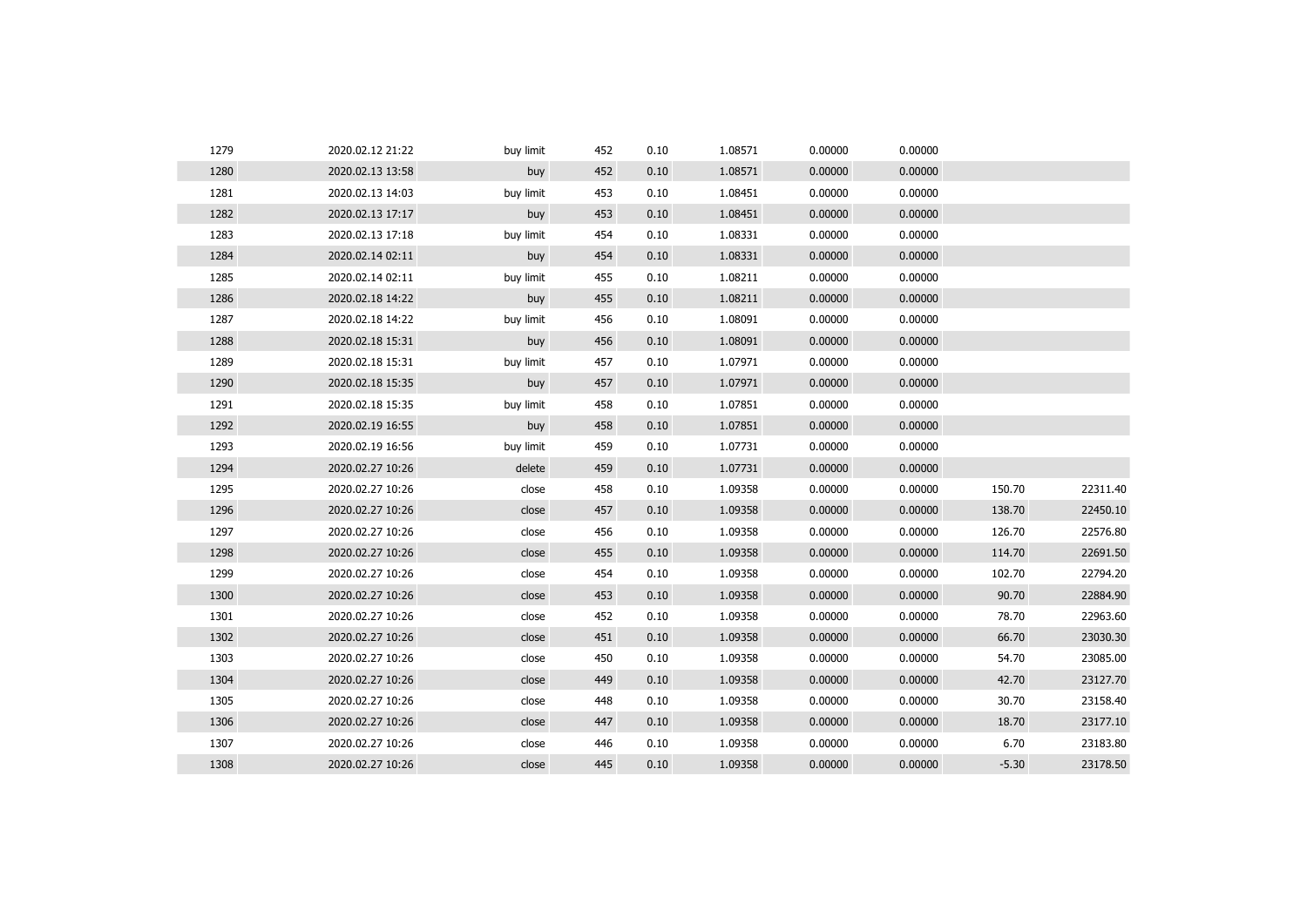| 1309 | 2020.02.27 10:26 | close      | 444 | 0.10 | 1.09358 | 0.00000 | 0.00000 | $-17.30$  | 23161.20 |
|------|------------------|------------|-----|------|---------|---------|---------|-----------|----------|
| 1310 | 2020.02.27 10:26 | close      | 443 | 0.10 | 1.09358 | 0.00000 | 0.00000 | $-29.30$  | 23131.90 |
| 1311 | 2020.02.27 10:26 | close      | 442 | 0.10 | 1.09358 | 0.00000 | 0.00000 | $-41.30$  | 23090.60 |
| 1312 | 2020.02.27 10:26 | close      | 441 | 0.10 | 1.09358 | 0.00000 | 0.00000 | $-53.30$  | 23037.30 |
| 1313 | 2020.02.27 10:26 | close      | 440 | 0.10 | 1.09358 | 0.00000 | 0.00000 | $-65.30$  | 22972.00 |
| 1314 | 2020.02.27 10:26 | close      | 439 | 0.10 | 1.09358 | 0.00000 | 0.00000 | $-77.30$  | 22894.70 |
| 1315 | 2020.02.27 10:26 | close      | 438 | 0.10 | 1.09358 | 0.00000 | 0.00000 | $-89.30$  | 22805.40 |
| 1316 | 2020.02.27 10:26 | close      | 437 | 0.10 | 1.09358 | 0.00000 | 0.00000 | $-101.30$ | 22704.10 |
| 1317 | 2020.02.27 10:26 | close      | 436 | 0.10 | 1.09358 | 0.00000 | 0.00000 | $-113.30$ | 22590.80 |
| 1318 | 2020.02.27 10:26 | delete     | 435 | 0.10 | 1.10958 | 0.00000 | 0.00000 |           |          |
| 1319 | 2020.02.27 10:26 | close      | 434 | 0.10 | 1.09371 | 0.00000 | 0.00000 | 146.70    | 22737.50 |
| 1320 | 2020.02.27 10:26 | close      | 433 | 0.10 | 1.09358 | 0.00000 | 0.00000 | $-125.30$ | 22612.20 |
| 1321 | 2020.02.27 10:26 | buy limit  | 460 | 0.10 | 1.09250 | 0.00000 | 0.00000 |           |          |
| 1322 | 2020.02.27 10:26 | sell limit | 461 | 0.10 | 1.09477 | 0.00000 | 0.00000 |           |          |
| 1323 | 2020.02.27 14:30 | sell       | 461 | 0.10 | 1.09477 | 0.00000 | 0.00000 |           |          |
| 1324 | 2020.02.27 14:30 | sell limit | 462 | 0.10 | 1.09597 | 0.00000 | 0.00000 |           |          |
| 1325 | 2020.02.27 14:42 | sell limit | 463 | 0.10 | 1.09717 | 0.00000 | 0.00000 |           |          |
| 1326 | 2020.02.27 14:42 | sell       | 462 | 0.10 | 1.09597 | 0.00000 | 0.00000 |           |          |
| 1327 | 2020.02.27 15:47 | sell limit | 464 | 0.10 | 1.09837 | 0.00000 | 0.00000 |           |          |
| 1328 | 2020.02.27 15:48 | sell       | 463 | 0.10 | 1.09717 | 0.00000 | 0.00000 |           |          |
| 1329 | 2020.02.27 16:45 | sell limit | 465 | 0.10 | 1.09957 | 0.00000 | 0.00000 |           |          |
| 1330 | 2020.02.27 16:45 | sell       | 464 | 0.10 | 1.09837 | 0.00000 | 0.00000 |           |          |
| 1331 | 2020.02.27 17:15 | sell limit | 466 | 0.10 | 1.10077 | 0.00000 | 0.00000 |           |          |
| 1332 | 2020.02.27 17:15 | sell       | 465 | 0.10 | 1.09957 | 0.00000 | 0.00000 |           |          |
| 1333 | 2020.02.28 08:03 | sell limit | 467 | 0.10 | 1.10197 | 0.00000 | 0.00000 |           |          |
| 1334 | 2020.02.28 10:07 | sell       | 466 | 0.10 | 1.10077 | 0.00000 | 0.00000 |           |          |
| 1335 | 2020.02.28 10:13 | sell limit | 468 | 0.10 | 1.10317 | 0.00000 | 0.00000 |           |          |
| 1336 | 2020.02.28 10:16 | sell       | 467 | 0.10 | 1.10197 | 0.00000 | 0.00000 |           |          |
| 1337 | 2020.02.28 10:58 | sell limit | 469 | 0.10 | 1.10437 | 0.00000 | 0.00000 |           |          |
| 1338 | 2020.02.28 10:59 | sell       | 468 | 0.10 | 1.10317 | 0.00000 | 0.00000 |           |          |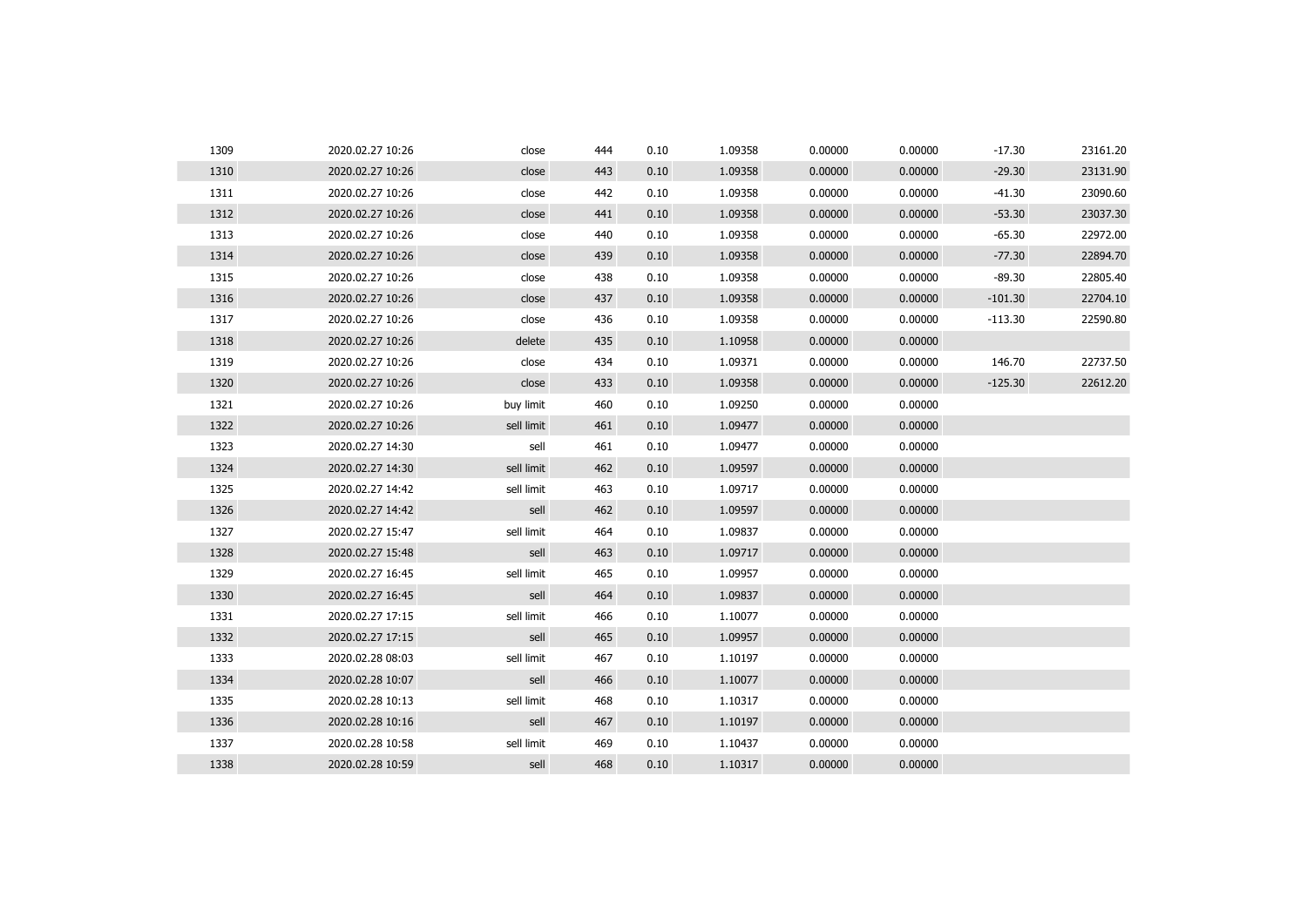| 1339 | 2020.02.28 11:12 | sell limit | 470 | 0.10 | 1.10557 | 0.00000 | 0.00000 |  |
|------|------------------|------------|-----|------|---------|---------|---------|--|
| 1340 | 2020.02.28 11:13 | sell       | 469 | 0.10 | 1.10437 | 0.00000 | 0.00000 |  |
| 1341 | 2020.03.02 01:01 | sell limit | 471 | 0.10 | 1.10677 | 0.00000 | 0.00000 |  |
| 1342 | 2020.03.02 01:01 | sell       | 470 | 0.10 | 1.10557 | 0.00000 | 0.00000 |  |
| 1343 | 2020.03.02 01:08 | sell limit | 472 | 0.10 | 1.10797 | 0.00000 | 0.00000 |  |
| 1344 | 2020.03.02 01:08 | sell       | 471 | 0.10 | 1.10677 | 0.00000 | 0.00000 |  |
| 1345 | 2020.03.02 10:07 | sell limit | 473 | 0.10 | 1.10917 | 0.00000 | 0.00000 |  |
| 1346 | 2020.03.02 10:07 | sell       | 472 | 0.10 | 1.10797 | 0.00000 | 0.00000 |  |
| 1347 | 2020.03.02 10:43 | sell limit | 474 | 0.10 | 1.11037 | 0.00000 | 0.00000 |  |
| 1348 | 2020.03.02 10:43 | sell       | 473 | 0.10 | 1.10917 | 0.00000 | 0.00000 |  |
| 1349 | 2020.03.02 13:47 | sell limit | 475 | 0.10 | 1.11157 | 0.00000 | 0.00000 |  |
| 1350 | 2020.03.02 13:47 | sell       | 474 | 0.10 | 1.11037 | 0.00000 | 0.00000 |  |
| 1351 | 2020.03.02 13:57 | sell limit | 476 | 0.10 | 1.11277 | 0.00000 | 0.00000 |  |
| 1352 | 2020.03.02 13:57 | sell       | 475 | 0.10 | 1.11157 | 0.00000 | 0.00000 |  |
| 1353 | 2020.03.02 14:08 | sell limit | 477 | 0.10 | 1.11397 | 0.00000 | 0.00000 |  |
| 1354 | 2020.03.02 15:20 | sell       | 476 | 0.10 | 1.11277 | 0.00000 | 0.00000 |  |
| 1355 | 2020.03.02 15:35 | sell limit | 478 | 0.10 | 1.11517 | 0.00000 | 0.00000 |  |
| 1356 | 2020.03.02 15:35 | sell       | 477 | 0.10 | 1.11397 | 0.00000 | 0.00000 |  |
| 1357 | 2020.03.02 15:37 | sell limit | 479 | 0.10 | 1.11637 | 0.00000 | 0.00000 |  |
| 1358 | 2020.03.02 15:37 | sell       | 478 | 0.10 | 1.11517 | 0.00000 | 0.00000 |  |
| 1359 | 2020.03.02 15:41 | sell limit | 480 | 0.10 | 1.11757 | 0.00000 | 0.00000 |  |
| 1360 | 2020.03.02 15:41 | sell       | 479 | 0.10 | 1.11637 | 0.00000 | 0.00000 |  |
| 1361 | 2020.03.02 19:12 | sell limit | 481 | 0.10 | 1.11877 | 0.00000 | 0.00000 |  |
| 1362 | 2020.03.02 19:12 | sell       | 480 | 0.10 | 1.11757 | 0.00000 | 0.00000 |  |
| 1363 | 2020.03.03 17:15 | sell limit | 482 | 0.10 | 1.11997 | 0.00000 | 0.00000 |  |
| 1364 | 2020.03.03 17:15 | sell       | 481 | 0.10 | 1.11877 | 0.00000 | 0.00000 |  |
| 1365 | 2020.03.03 17:16 | sell limit | 483 | 0.10 | 1.12117 | 0.00000 | 0.00000 |  |
| 1366 | 2020.03.03 17:16 | sell       | 482 | 0.10 | 1.11997 | 0.00000 | 0.00000 |  |
| 1367 | 2020.03.03 17:20 | sell limit | 484 | 0.10 | 1.12237 | 0.00000 | 0.00000 |  |
| 1368 | 2020.03.03 17:21 | sell       | 483 | 0.10 | 1.12117 | 0.00000 | 0.00000 |  |
|      |                  |            |     |      |         |         |         |  |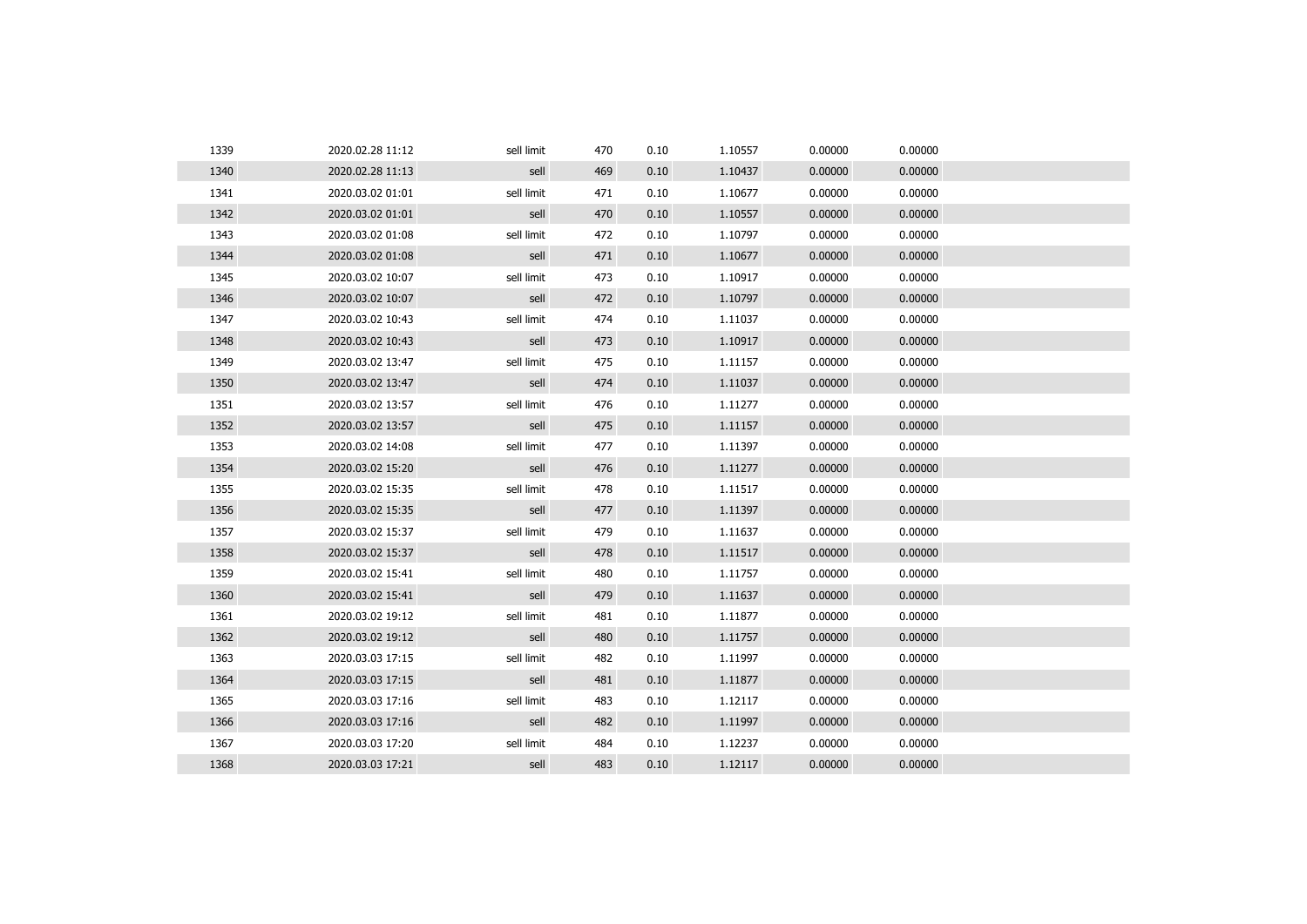| 1369 | 2020.03.05 22:33 | sell limit | 485 | 0.10 | 1.12357 | 0.00000 | 0.00000 |  |
|------|------------------|------------|-----|------|---------|---------|---------|--|
| 1370 | 2020.03.05 22:33 | sell       | 484 | 0.10 | 1.12237 | 0.00000 | 0.00000 |  |
| 1371 | 2020.03.05 23:15 | sell limit | 486 | 0.10 | 1.12477 | 0.00000 | 0.00000 |  |
| 1372 | 2020.03.05 23:16 | sell       | 485 | 0.10 | 1.12357 | 0.00000 | 0.00000 |  |
| 1373 | 2020.03.06 04:13 | sell limit | 487 | 0.10 | 1.12597 | 0.00000 | 0.00000 |  |
| 1374 | 2020.03.06 04:13 | sell       | 486 | 0.10 | 1.12477 | 0.00000 | 0.00000 |  |
| 1375 | 2020.03.06 10:32 | sell limit | 488 | 0.10 | 1.12717 | 0.00000 | 0.00000 |  |
| 1376 | 2020.03.06 10:32 | sell       | 487 | 0.10 | 1.12597 | 0.00000 | 0.00000 |  |
| 1377 | 2020.03.06 10:37 | sell limit | 489 | 0.10 | 1.12837 | 0.00000 | 0.00000 |  |
| 1378 | 2020.03.06 10:37 | sell       | 488 | 0.10 | 1.12717 | 0.00000 | 0.00000 |  |
| 1379 | 2020.03.06 11:41 | sell limit | 490 | 0.10 | 1.12957 | 0.00000 | 0.00000 |  |
| 1380 | 2020.03.06 11:41 | sell       | 489 | 0.10 | 1.12837 | 0.00000 | 0.00000 |  |
| 1381 | 2020.03.06 11:58 | sell limit | 491 | 0.10 | 1.13077 | 0.00000 | 0.00000 |  |
| 1382 | 2020.03.06 12:02 | sell       | 490 | 0.10 | 1.12957 | 0.00000 | 0.00000 |  |
| 1383 | 2020.03.06 12:08 | sell limit | 492 | 0.10 | 1.13197 | 0.00000 | 0.00000 |  |
| 1384 | 2020.03.06 12:08 | sell       | 491 | 0.10 | 1.13077 | 0.00000 | 0.00000 |  |
| 1385 | 2020.03.06 12:27 | sell limit | 493 | 0.10 | 1.13317 | 0.00000 | 0.00000 |  |
| 1386 | 2020.03.06 12:27 | sell       | 492 | 0.10 | 1.13197 | 0.00000 | 0.00000 |  |
| 1387 | 2020.03.06 13:15 | sell limit | 494 | 0.10 | 1.13437 | 0.00000 | 0.00000 |  |
| 1388 | 2020.03.06 13:15 | sell       | 493 | 0.10 | 1.13317 | 0.00000 | 0.00000 |  |
| 1389 | 2020.03.06 16:17 | sell limit | 495 | 0.10 | 1.13557 | 0.00000 | 0.00000 |  |
| 1390 | 2020.03.06 16:18 | sell       | 494 | 0.10 | 1.13437 | 0.00000 | 0.00000 |  |
| 1391 | 2020.03.09 00:57 | sell limit | 496 | 0.10 | 1.13677 | 0.00000 | 0.00000 |  |
| 1392 | 2020.03.09 01:33 | sell       | 495 | 0.10 | 1.13557 | 0.00000 | 0.00000 |  |
| 1393 | 2020.03.09 01:41 | sell limit | 497 | 0.10 | 1.13797 | 0.00000 | 0.00000 |  |
| 1394 | 2020.03.09 01:41 | sell       | 496 | 0.10 | 1.13677 | 0.00000 | 0.00000 |  |
| 1395 | 2020.03.09 01:43 | sell limit | 498 | 0.10 | 1.13917 | 0.00000 | 0.00000 |  |
| 1396 | 2020.03.09 01:43 | sell       | 497 | 0.10 | 1.13797 | 0.00000 | 0.00000 |  |
| 1397 | 2020.03.09 01:50 | sell limit | 499 | 0.10 | 1.14037 | 0.00000 | 0.00000 |  |
| 1398 | 2020.03.09 01:50 | sell       | 498 | 0.10 | 1.13917 | 0.00000 | 0.00000 |  |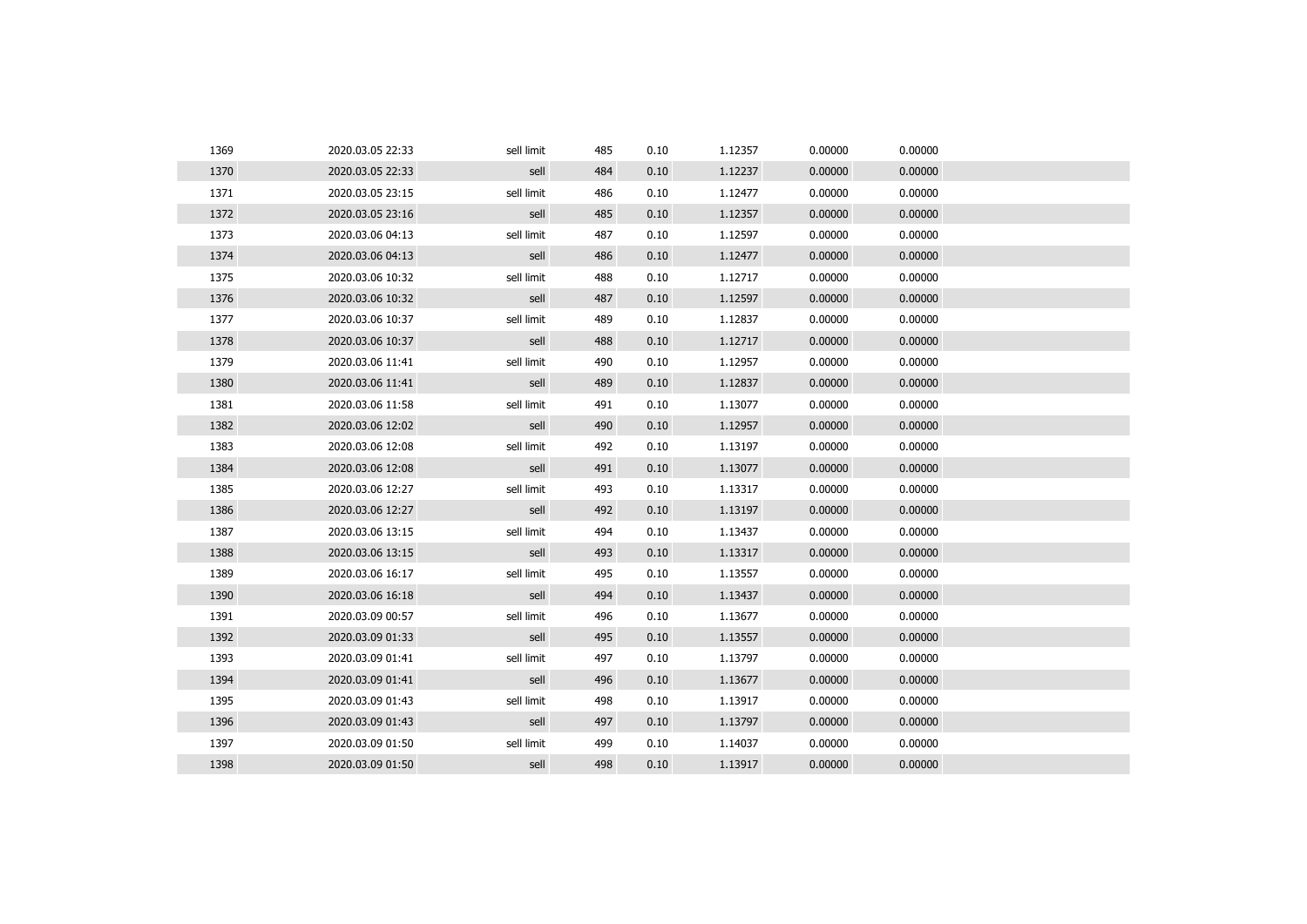| 1399 | 2020.03.09 04:45 | sell limit | 500 | 0.10 | 1.14157 | 0.00000 | 0.00000 |        |          |
|------|------------------|------------|-----|------|---------|---------|---------|--------|----------|
| 1400 | 2020.03.09 04:45 | sell       | 499 | 0.10 | 1.14037 | 0.00000 | 0.00000 |        |          |
| 1401 | 2020.03.09 04:46 | sell limit | 501 | 0.10 | 1.14277 | 0.00000 | 0.00000 |        |          |
| 1402 | 2020.03.09 04:46 | sell       | 500 | 0.10 | 1.14157 | 0.00000 | 0.00000 |        |          |
| 1403 | 2020.03.09 04:46 | sell limit | 502 | 0.10 | 1.14397 | 0.00000 | 0.00000 |        |          |
| 1404 | 2020.03.09 04:47 | sell       | 501 | 0.10 | 1.14277 | 0.00000 | 0.00000 |        |          |
| 1405 | 2020.03.09 04:47 | sell limit | 503 | 0.10 | 1.14517 | 0.00000 | 0.00000 |        |          |
| 1406 | 2020.03.09 04:47 | sell       | 502 | 0.10 | 1.14397 | 0.00000 | 0.00000 |        |          |
| 1407 | 2020.03.09 04:48 | sell limit | 504 | 0.10 | 1.14637 | 0.00000 | 0.00000 |        |          |
| 1408 | 2020.03.09 04:48 | sell       | 503 | 0.10 | 1.14517 | 0.00000 | 0.00000 |        |          |
| 1409 | 2020.03.09 04:48 | sell limit | 505 | 0.10 | 1.14757 | 0.00000 | 0.00000 |        |          |
| 1410 | 2020.03.09 04:50 | sell       | 504 | 0.10 | 1.14637 | 0.00000 | 0.00000 |        |          |
| 1411 | 2020.03.09 04:50 | sell limit | 506 | 0.10 | 1.14877 | 0.00000 | 0.00000 |        |          |
| 1412 | 2020.03.09 04:50 | sell       | 505 | 0.10 | 1.14757 | 0.00000 | 0.00000 |        |          |
| 1413 | 2020.03.09 04:51 | sell limit | 507 | 0.10 | 1.14997 | 0.00000 | 0.00000 |        |          |
| 1414 | 2020.03.09 04:51 | sell       | 506 | 0.10 | 1.14877 | 0.00000 | 0.00000 |        |          |
| 1415 | 2020.03.12 15:43 | delete     | 507 | 0.10 | 1.14997 | 0.00000 | 0.00000 |        |          |
| 1416 | 2020.03.12 15:43 | close      | 506 | 0.10 | 1.12079 | 0.00000 | 0.00000 | 279.80 | 22892.00 |
| 1417 | 2020.03.12 15:43 | close      | 505 | 0.10 | 1.12079 | 0.00000 | 0.00000 | 267.80 | 23159.80 |
| 1418 | 2020.03.12 15:43 | close      | 504 | 0.10 | 1.12079 | 0.00000 | 0.00000 | 255.80 | 23415.60 |
| 1419 | 2020.03.12 15:43 | close      | 503 | 0.10 | 1.12079 | 0.00000 | 0.00000 | 243.80 | 23659.40 |
| 1420 | 2020.03.12 15:43 | close      | 502 | 0.10 | 1.12079 | 0.00000 | 0.00000 | 231.80 | 23891.20 |
| 1421 | 2020.03.12 15:43 | close      | 501 | 0.10 | 1.12079 | 0.00000 | 0.00000 | 219.80 | 24111.00 |
| 1422 | 2020.03.12 15:43 | close      | 500 | 0.10 | 1.12079 | 0.00000 | 0.00000 | 207.80 | 24318.80 |
| 1423 | 2020.03.12 15:43 | close      | 499 | 0.10 | 1.12079 | 0.00000 | 0.00000 | 195.80 | 24514.60 |
| 1424 | 2020.03.12 15:43 | close      | 498 | 0.10 | 1.12079 | 0.00000 | 0.00000 | 183.80 | 24698.40 |
| 1425 | 2020.03.12 15:43 | close      | 497 | 0.10 | 1.12079 | 0.00000 | 0.00000 | 171.80 | 24870.20 |
| 1426 | 2020.03.12 15:43 | close      | 496 | 0.10 | 1.12079 | 0.00000 | 0.00000 | 159.80 | 25030.00 |
| 1427 | 2020.03.12 15:43 | close      | 495 | 0.10 | 1.12079 | 0.00000 | 0.00000 | 147.80 | 25177.80 |
| 1428 | 2020.03.12 15:43 | close      | 494 | 0.10 | 1.12079 | 0.00000 | 0.00000 | 135.80 | 25313.60 |
|      |                  |            |     |      |         |         |         |        |          |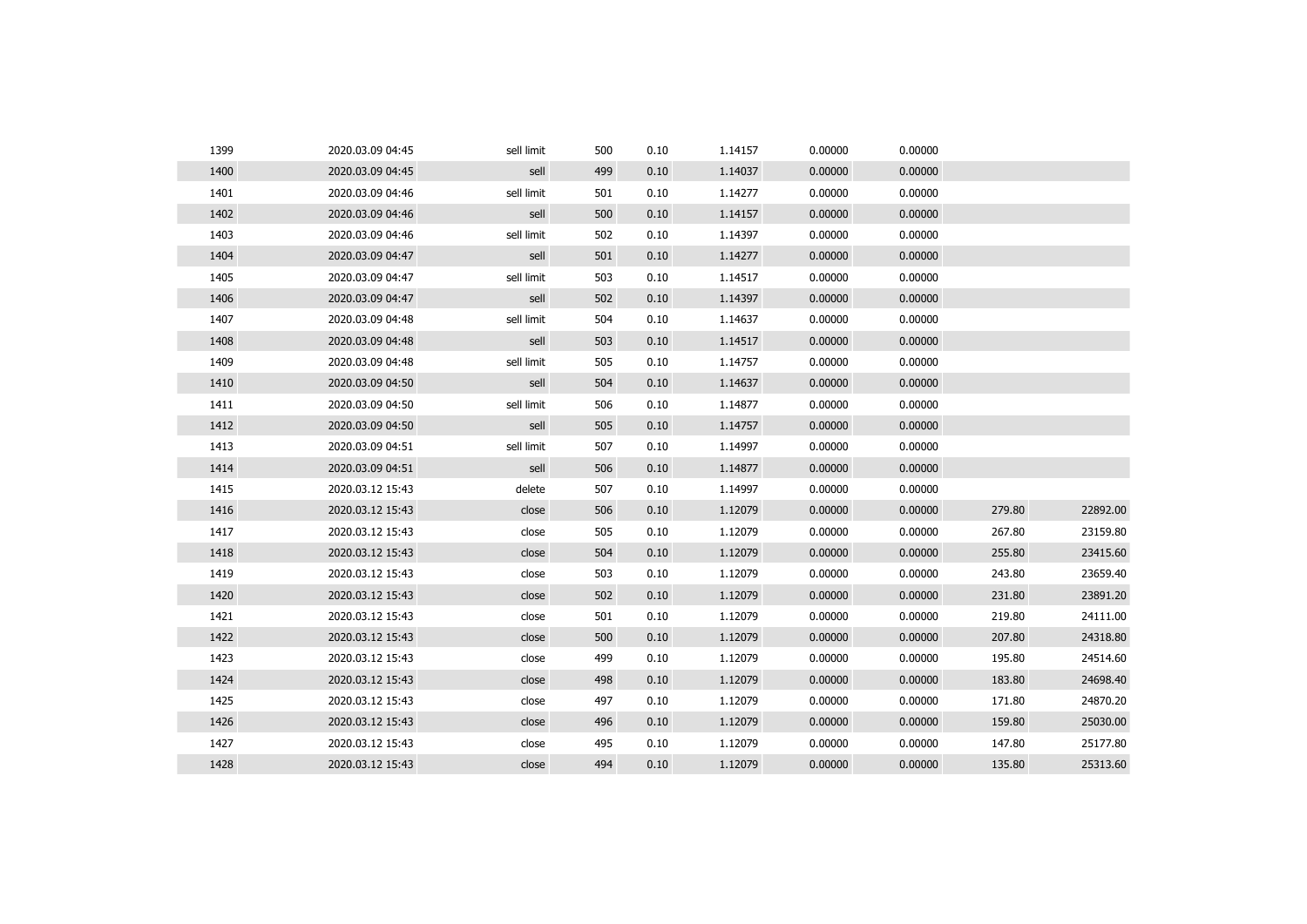| 1429 | 2020.03.12 15:43 | close | 493 | 0.10 | 1.12079 | 0.00000 | 0.00000 | 123.80    | 25437.40 |
|------|------------------|-------|-----|------|---------|---------|---------|-----------|----------|
| 1430 | 2020.03.12 15:43 | close | 492 | 0.10 | 1.12079 | 0.00000 | 0.00000 | 111.80    | 25549.20 |
| 1431 | 2020.03.12 15:43 | close | 491 | 0.10 | 1.12079 | 0.00000 | 0.00000 | 99.80     | 25649.00 |
| 1432 | 2020.03.12 15:43 | close | 490 | 0.10 | 1.12079 | 0.00000 | 0.00000 | 87.80     | 25736.80 |
| 1433 | 2020.03.12 15:43 | close | 489 | 0.10 | 1.12079 | 0.00000 | 0.00000 | 75.80     | 25812.60 |
| 1434 | 2020.03.12 15:43 | close | 488 | 0.10 | 1.12079 | 0.00000 | 0.00000 | 63.80     | 25876.40 |
| 1435 | 2020.03.12 15:43 | close | 487 | 0.10 | 1.12079 | 0.00000 | 0.00000 | 51.80     | 25928.20 |
| 1436 | 2020.03.12 15:43 | close | 486 | 0.10 | 1.12079 | 0.00000 | 0.00000 | 39.80     | 25968.00 |
| 1437 | 2020.03.12 15:43 | close | 485 | 0.10 | 1.12079 | 0.00000 | 0.00000 | 27.80     | 25995.80 |
| 1438 | 2020.03.12 15:43 | close | 484 | 0.10 | 1.12079 | 0.00000 | 0.00000 | 15.80     | 26011.60 |
| 1439 | 2020.03.12 15:43 | close | 483 | 0.10 | 1.12079 | 0.00000 | 0.00000 | 3.80      | 26015.40 |
| 1440 | 2020.03.12 15:43 | close | 482 | 0.10 | 1.12079 | 0.00000 | 0.00000 | $-8.20$   | 26007.20 |
| 1441 | 2020.03.12 15:43 | close | 481 | 0.10 | 1.12079 | 0.00000 | 0.00000 | $-20.20$  | 25987.00 |
| 1442 | 2020.03.12 15:43 | close | 480 | 0.10 | 1.12079 | 0.00000 | 0.00000 | $-32.20$  | 25954.80 |
| 1443 | 2020.03.12 15:43 | close | 479 | 0.10 | 1.12079 | 0.00000 | 0.00000 | $-44.20$  | 25910.60 |
| 1444 | 2020.03.12 15:43 | close | 478 | 0.10 | 1.12079 | 0.00000 | 0.00000 | $-56.20$  | 25854.40 |
| 1445 | 2020.03.12 15:43 | close | 477 | 0.10 | 1.12079 | 0.00000 | 0.00000 | $-68.20$  | 25786.20 |
| 1446 | 2020.03.12 15:43 | close | 476 | 0.10 | 1.12079 | 0.00000 | 0.00000 | $-80.20$  | 25706.00 |
| 1447 | 2020.03.12 15:43 | close | 475 | 0.10 | 1.12079 | 0.00000 | 0.00000 | $-92.20$  | 25613.80 |
| 1448 | 2020.03.12 15:43 | close | 474 | 0.10 | 1.12079 | 0.00000 | 0.00000 | $-104.20$ | 25509.60 |
| 1449 | 2020.03.12 15:43 | close | 473 | 0.10 | 1.12079 | 0.00000 | 0.00000 | $-116.20$ | 25393.40 |
| 1450 | 2020.03.12 15:43 | close | 472 | 0.10 | 1.12079 | 0.00000 | 0.00000 | $-128.20$ | 25265.20 |
| 1451 | 2020.03.12 15:43 | close | 471 | 0.10 | 1.12079 | 0.00000 | 0.00000 | $-140.20$ | 25125.00 |
| 1452 | 2020.03.12 15:43 | close | 470 | 0.10 | 1.12079 | 0.00000 | 0.00000 | $-152.20$ | 24972.80 |
| 1453 | 2020.03.12 15:43 | close | 469 | 0.10 | 1.12079 | 0.00000 | 0.00000 | $-164.20$ | 24808.60 |
| 1454 | 2020.03.12 15:43 | close | 468 | 0.10 | 1.12079 | 0.00000 | 0.00000 | $-176.20$ | 24632.40 |
| 1455 | 2020.03.12 15:43 | close | 467 | 0.10 | 1.12079 | 0.00000 | 0.00000 | $-188.20$ | 24444.20 |
| 1456 | 2020.03.12 15:43 | close | 466 | 0.10 | 1.12079 | 0.00000 | 0.00000 | $-200.20$ | 24244.00 |
| 1457 | 2020.03.12 15:43 | close | 465 | 0.10 | 1.12079 | 0.00000 | 0.00000 | $-212.20$ | 24031.80 |
| 1458 | 2020.03.12 15:43 | close | 464 | 0.10 | 1.12079 | 0.00000 | 0.00000 | $-224.20$ | 23807.60 |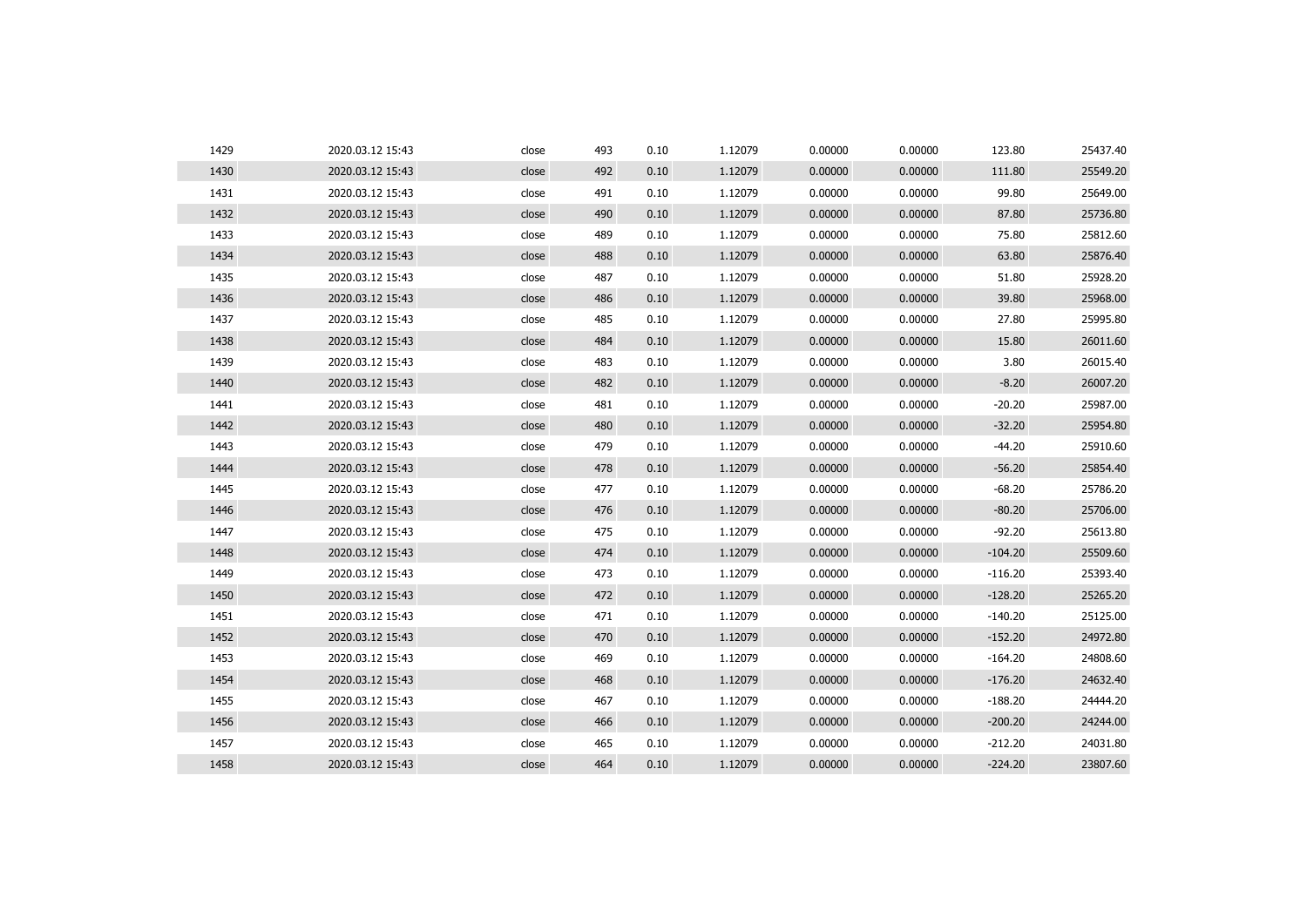| 1459 | 2020.03.12 15:43 | close      | 463 | 0.10 | 1.12079 | 0.00000 | 0.00000 | $-236.20$ | 23571.40 |
|------|------------------|------------|-----|------|---------|---------|---------|-----------|----------|
| 1460 | 2020.03.12 15:43 | close      | 462 | 0.10 | 1.12079 | 0.00000 | 0.00000 | $-248.20$ | 23323.20 |
| 1461 | 2020.03.12 15:43 | close      | 461 | 0.10 | 1.12079 | 0.00000 | 0.00000 | $-260.20$ | 23063.00 |
| 1462 | 2020.03.12 15:43 | delete     | 460 | 0.10 | 1.09250 | 0.00000 | 0.00000 |           |          |
| 1463 | 2020.03.12 15:43 | buy limit  | 508 | 0.10 | 1.11958 | 0.00000 | 0.00000 |           |          |
| 1464 | 2020.03.12 15:43 | sell limit | 509 | 0.10 | 1.12185 | 0.00000 | 0.00000 |           |          |
| 1465 | 2020.03.12 15:45 | sell       | 509 | 0.10 | 1.12185 | 0.00000 | 0.00000 |           |          |
| 1466 | 2020.03.12 15:45 | sell limit | 510 | 0.10 | 1.12305 | 0.00000 | 0.00000 |           |          |
| 1467 | 2020.03.12 15:46 | sell limit | 511 | 0.10 | 1.12425 | 0.00000 | 0.00000 |           |          |
| 1468 | 2020.03.12 15:46 | sell       | 510 | 0.10 | 1.12305 | 0.00000 | 0.00000 |           |          |
| 1469 | 2020.03.12 15:47 | sell limit | 512 | 0.10 | 1.12545 | 0.00000 | 0.00000 |           |          |
| 1470 | 2020.03.12 15:47 | sell       | 511 | 0.10 | 1.12425 | 0.00000 | 0.00000 |           |          |
| 1471 | 2020.03.12 15:47 | sell limit | 513 | 0.10 | 1.12665 | 0.00000 | 0.00000 |           |          |
| 1472 | 2020.03.12 15:47 | sell       | 512 | 0.10 | 1.12545 | 0.00000 | 0.00000 |           |          |
| 1473 | 2020.03.12 15:48 | sell limit | 514 | 0.10 | 1.12785 | 0.00000 | 0.00000 |           |          |
| 1474 | 2020.03.12 15:48 | sell       | 513 | 0.10 | 1.12665 | 0.00000 | 0.00000 |           |          |
| 1475 | 2020.03.12 15:48 | sell limit | 515 | 0.10 | 1.12905 | 0.00000 | 0.00000 |           |          |
| 1476 | 2020.03.12 15:48 | sell       | 514 | 0.10 | 1.12785 | 0.00000 | 0.00000 |           |          |
| 1477 | 2020.03.12 15:50 | sell limit | 516 | 0.10 | 1.13025 | 0.00000 | 0.00000 |           |          |
| 1478 | 2020.03.12 15:50 | sell       | 515 | 0.10 | 1.12905 | 0.00000 | 0.00000 |           |          |
| 1479 | 2020.03.12 17:05 | buy        | 508 | 0.10 | 1.11958 | 0.00000 | 0.00000 |           |          |
| 1480 | 2020.03.12 17:05 | buy limit  | 517 | 0.10 | 1.11838 | 0.00000 | 0.00000 |           |          |
| 1481 | 2020.03.12 17:06 | delete     | 517 | 0.10 | 1.11838 | 0.00000 | 0.00000 |           |          |
| 1482 | 2020.03.12 17:06 | delete     | 516 | 0.10 | 1.13025 | 0.00000 | 0.00000 |           |          |
| 1483 | 2020.03.12 17:06 | close      | 515 | 0.10 | 1.11890 | 0.00000 | 0.00000 | 101.50    | 23164.50 |
| 1484 | 2020.03.12 17:06 | close      | 514 | 0.10 | 1.11890 | 0.00000 | 0.00000 | 89.50     | 23254.00 |
| 1485 | 2020.03.12 17:06 | close      | 513 | 0.10 | 1.11890 | 0.00000 | 0.00000 | 77.50     | 23331.50 |
| 1486 | 2020.03.12 17:06 | close      | 512 | 0.10 | 1.11890 | 0.00000 | 0.00000 | 65.50     | 23397.00 |
| 1487 | 2020.03.12 17:06 | close      | 511 | 0.10 | 1.11890 | 0.00000 | 0.00000 | 53.50     | 23450.50 |
| 1488 | 2020.03.12 17:06 | close      | 510 | 0.10 | 1.11890 | 0.00000 | 0.00000 | 41.50     | 23492.00 |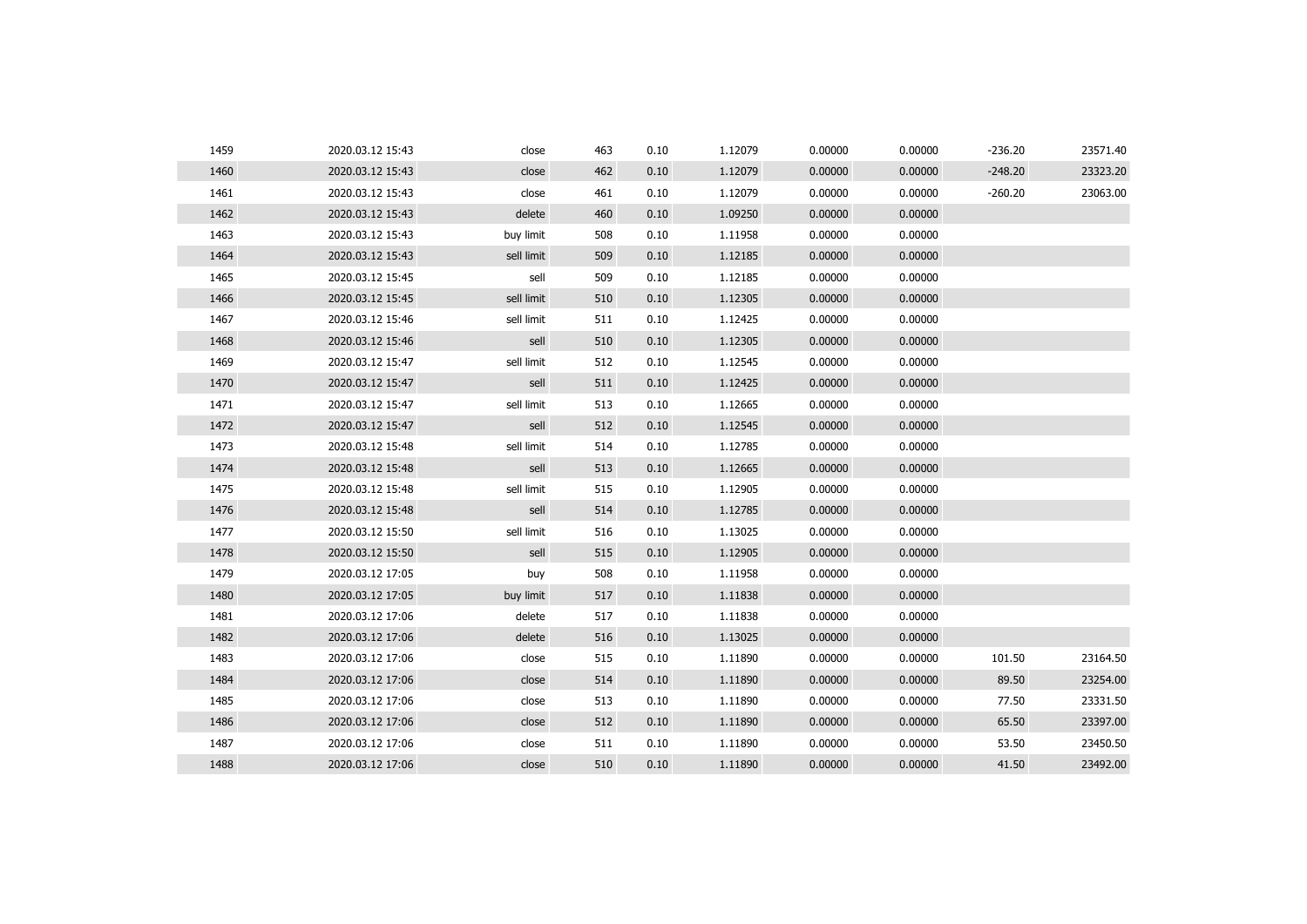| 1489 | 2020.03.12 17:06 | close      | 509 | 0.10 | 1.11890 | 0.00000 | 0.00000 | 29.50   | 23521.50 |
|------|------------------|------------|-----|------|---------|---------|---------|---------|----------|
| 1490 | 2020.03.12 17:06 | close      | 508 | 0.10 | 1.11877 | 0.00000 | 0.00000 | $-8.10$ | 23513.40 |
| 1491 | 2020.03.12 17:06 | buy limit  | 518 | 0.10 | 1.11771 | 0.00000 | 0.00000 |         |          |
| 1492 | 2020.03.12 17:06 | sell limit | 519 | 0.10 | 1.11998 | 0.00000 | 0.00000 |         |          |
| 1493 | 2020.03.12 17:08 | buy        | 518 | 0.10 | 1.11771 | 0.00000 | 0.00000 |         |          |
| 1494 | 2020.03.12 17:08 | buy limit  | 520 | 0.10 | 1.11651 | 0.00000 | 0.00000 |         |          |
| 1495 | 2020.03.12 17:10 | buy        | 520 | 0.10 | 1.11651 | 0.00000 | 0.00000 |         |          |
| 1496 | 2020.03.12 17:10 | buy limit  | 521 | 0.10 | 1.11531 | 0.00000 | 0.00000 |         |          |
| 1497 | 2020.03.12 17:12 | buy        | 521 | 0.10 | 1.11531 | 0.00000 | 0.00000 |         |          |
| 1498 | 2020.03.12 17:12 | buy limit  | 522 | 0.10 | 1.11411 | 0.00000 | 0.00000 |         |          |
| 1499 | 2020.03.12 17:13 | buy        | 522 | 0.10 | 1.11411 | 0.00000 | 0.00000 |         |          |
| 1500 | 2020.03.12 17:13 | buy limit  | 523 | 0.10 | 1.11291 | 0.00000 | 0.00000 |         |          |
| 1501 | 2020.03.12 18:08 | buy        | 523 | 0.10 | 1.11291 | 0.00000 | 0.00000 |         |          |
| 1502 | 2020.03.12 18:08 | buy limit  | 524 | 0.10 | 1.11171 | 0.00000 | 0.00000 |         |          |
| 1503 | 2020.03.12 18:12 | buy        | 524 | 0.10 | 1.11171 | 0.00000 | 0.00000 |         |          |
| 1504 | 2020.03.12 18:12 | buy limit  | 525 | 0.10 | 1.11051 | 0.00000 | 0.00000 |         |          |
| 1505 | 2020.03.12 18:38 | buy        | 525 | 0.10 | 1.11051 | 0.00000 | 0.00000 |         |          |
| 1506 | 2020.03.12 18:38 | buy limit  | 526 | 0.10 | 1.10931 | 0.00000 | 0.00000 |         |          |
| 1507 | 2020.03.12 18:43 | buy        | 526 | 0.10 | 1.10931 | 0.00000 | 0.00000 |         |          |
| 1508 | 2020.03.12 18:43 | buy limit  | 527 | 0.10 | 1.10811 | 0.00000 | 0.00000 |         |          |
| 1509 | 2020.03.12 18:58 | buy        | 527 | 0.10 | 1.10811 | 0.00000 | 0.00000 |         |          |
| 1510 | 2020.03.12 19:00 | buy limit  | 528 | 0.10 | 1.10691 | 0.00000 | 0.00000 |         |          |
| 1511 | 2020.03.12 19:02 | buy        | 528 | 0.10 | 1.10691 | 0.00000 | 0.00000 |         |          |
| 1512 | 2020.03.12 19:02 | buy limit  | 529 | 0.10 | 1.10571 | 0.00000 | 0.00000 |         |          |
| 1513 | 2020.03.12 19:03 | buy        | 529 | 0.10 | 1.10571 | 0.00000 | 0.00000 |         |          |
| 1514 | 2020.03.12 19:03 | buy limit  | 530 | 0.10 | 1.10451 | 0.00000 | 0.00000 |         |          |
| 1515 | 2020.03.12 19:58 | delete     | 530 | 0.10 | 1.10451 | 0.00000 | 0.00000 |         |          |
| 1516 | 2020.03.12 19:58 | close      | 529 | 0.10 | 1.11581 | 0.00000 | 0.00000 | 101.00  | 23614.40 |
| 1517 | 2020.03.12 19:58 | close      | 528 | 0.10 | 1.11581 | 0.00000 | 0.00000 | 89.00   | 23703.40 |
| 1518 | 2020.03.12 19:58 | close      | 527 | 0.10 | 1.11581 | 0.00000 | 0.00000 | 77.00   | 23780.40 |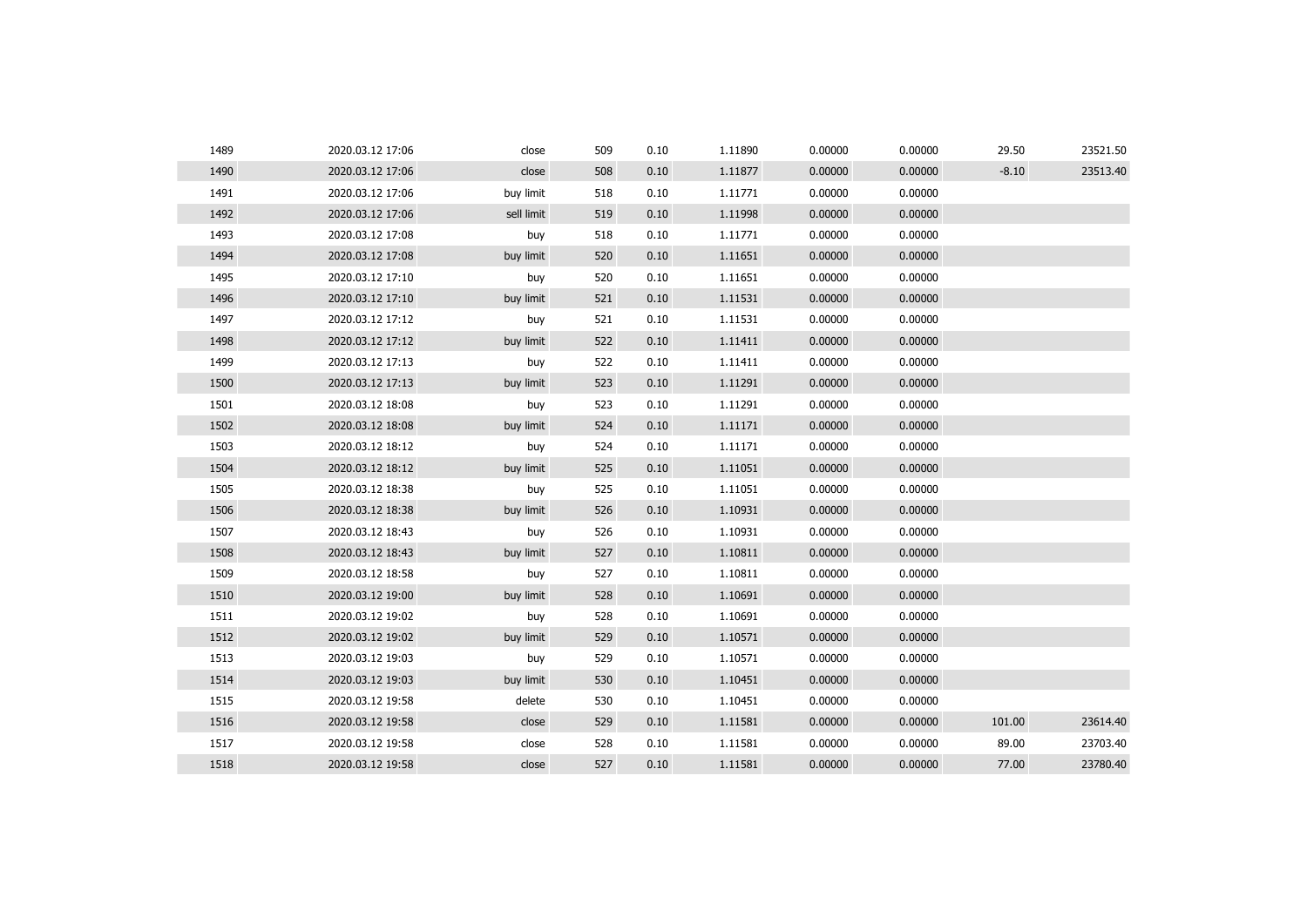| 1519 | 2020.03.12 19:58 | close      | 526 | 0.10 | 1.11581 | 0.00000 | 0.00000 | 65.00    | 23845.40 |
|------|------------------|------------|-----|------|---------|---------|---------|----------|----------|
| 1520 | 2020.03.12 19:58 | close      | 525 | 0.10 | 1.11581 | 0.00000 | 0.00000 | 53.00    | 23898.40 |
| 1521 | 2020.03.12 19:58 | close      | 524 | 0.10 | 1.11581 | 0.00000 | 0.00000 | 41.00    | 23939.40 |
| 1522 | 2020.03.12 19:58 | close      | 523 | 0.10 | 1.11581 | 0.00000 | 0.00000 | 29.00    | 23968.40 |
| 1523 | 2020.03.12 19:58 | close      | 522 | 0.10 | 1.11581 | 0.00000 | 0.00000 | 17.00    | 23985.40 |
| 1524 | 2020.03.12 19:58 | close      | 521 | 0.10 | 1.11581 | 0.00000 | 0.00000 | 5.00     | 23990.40 |
| 1525 | 2020.03.12 19:58 | close      | 520 | 0.10 | 1.11581 | 0.00000 | 0.00000 | $-7.00$  | 23983.40 |
| 1526 | 2020.03.12 19:58 | delete     | 519 | 0.10 | 1.11998 | 0.00000 | 0.00000 |          |          |
| 1527 | 2020.03.12 19:58 | close      | 518 | 0.10 | 1.11581 | 0.00000 | 0.00000 | $-19.00$ | 23964.40 |
| 1528 | 2020.03.12 19:58 | buy limit  | 531 | 0.10 | 1.11475 | 0.00000 | 0.00000 |          |          |
| 1529 | 2020.03.12 19:58 | sell limit | 532 | 0.10 | 1.11702 | 0.00000 | 0.00000 |          |          |
| 1530 | 2020.03.12 19:59 | buy        | 531 | 0.10 | 1.11475 | 0.00000 | 0.00000 |          |          |
| 1531 | 2020.03.12 19:59 | buy limit  | 533 | 0.10 | 1.11355 | 0.00000 | 0.00000 |          |          |
| 1532 | 2020.03.12 20:12 | sell       | 532 | 0.10 | 1.11702 | 0.00000 | 0.00000 |          |          |
| 1533 | 2020.03.12 20:12 | sell limit | 534 | 0.10 | 1.11822 | 0.00000 | 0.00000 |          |          |
| 1534 | 2020.03.12 20:13 | sell limit | 535 | 0.10 | 1.11942 | 0.00000 | 0.00000 |          |          |
| 1535 | 2020.03.12 20:13 | sell       | 534 | 0.10 | 1.11822 | 0.00000 | 0.00000 |          |          |
| 1536 | 2020.03.12 20:33 | sell limit | 536 | 0.10 | 1.12062 | 0.00000 | 0.00000 |          |          |
| 1537 | 2020.03.12 20:33 | sell       | 535 | 0.10 | 1.11942 | 0.00000 | 0.00000 |          |          |
| 1538 | 2020.03.12 21:07 | sell limit | 537 | 0.10 | 1.12182 | 0.00000 | 0.00000 |          |          |
| 1539 | 2020.03.12 21:07 | sell       | 536 | 0.10 | 1.12062 | 0.00000 | 0.00000 |          |          |
| 1540 | 2020.03.12 23:13 | sell limit | 538 | 0.10 | 1.12302 | 0.00000 | 0.00000 |          |          |
| 1541 | 2020.03.12 23:15 | sell       | 537 | 0.10 | 1.12182 | 0.00000 | 0.00000 |          |          |
| 1542 | 2020.03.13 15:50 | buy        | 533 | 0.10 | 1.11355 | 0.00000 | 0.00000 |          |          |
| 1543 | 2020.03.13 15:50 | buy limit  | 539 | 0.10 | 1.11235 | 0.00000 | 0.00000 |          |          |
| 1544 | 2020.03.13 15:54 | buy        | 539 | 0.10 | 1.11235 | 0.00000 | 0.00000 |          |          |
| 1545 | 2020.03.13 15:54 | buy limit  | 540 | 0.10 | 1.11115 | 0.00000 | 0.00000 |          |          |
| 1546 | 2020.03.13 15:57 | buy        | 540 | 0.10 | 1.11115 | 0.00000 | 0.00000 |          |          |
| 1547 | 2020.03.13 15:57 | buy limit  | 541 | 0.10 | 1.10995 | 0.00000 | 0.00000 |          |          |
| 1548 | 2020.03.13 17:48 | buy        | 541 | 0.10 | 1.10995 | 0.00000 | 0.00000 |          |          |
|      |                  |            |     |      |         |         |         |          |          |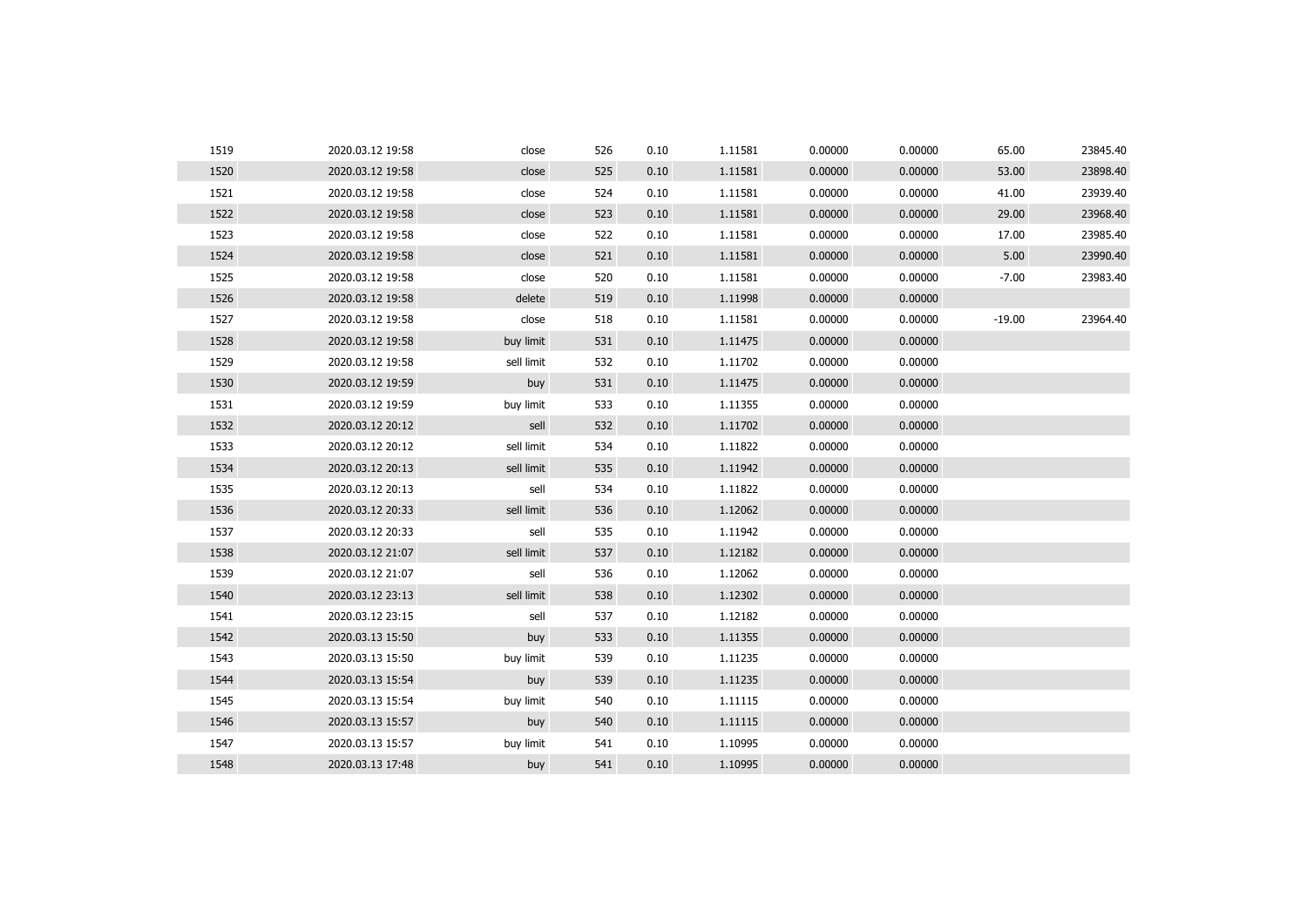| 1549 | 2020.03.13 17:57 | buy limit  | 542 | 0.10 | 1.10875 | 0.00000 | 0.00000 |          |          |
|------|------------------|------------|-----|------|---------|---------|---------|----------|----------|
| 1550 | 2020.03.13 18:57 | buy        | 542 | 0.10 | 1.10875 | 0.00000 | 0.00000 |          |          |
| 1551 | 2020.03.13 18:57 | buy limit  | 543 | 0.10 | 1.10755 | 0.00000 | 0.00000 |          |          |
| 1552 | 2020.03.13 18:58 | buy        | 543 | 0.10 | 1.10755 | 0.00000 | 0.00000 |          |          |
| 1553 | 2020.03.13 18:58 | buy limit  | 544 | 0.10 | 1.10635 | 0.00000 | 0.00000 |          |          |
| 1554 | 2020.03.13 19:00 | buy        | 544 | 0.10 | 1.10635 | 0.00000 | 0.00000 |          |          |
| 1555 | 2020.03.13 19:00 | buy limit  | 545 | 0.10 | 1.10515 | 0.00000 | 0.00000 |          |          |
| 1556 | 2020.03.13 22:59 | delete     | 545 | 0.10 | 1.10515 | 0.00000 | 0.00000 |          |          |
| 1557 | 2020.03.13 22:59 | close      | 544 | 0.10 | 1.11100 | 0.00000 | 0.00000 | 46.50    | 24010.90 |
| 1558 | 2020.03.13 22:59 | close      | 543 | 0.10 | 1.11100 | 0.00000 | 0.00000 | 34.50    | 24045.40 |
| 1559 | 2020.03.13 22:59 | close      | 542 | 0.10 | 1.11100 | 0.00000 | 0.00000 | 22.50    | 24067.90 |
| 1560 | 2020.03.13 22:59 | close      | 541 | 0.10 | 1.11100 | 0.00000 | 0.00000 | 10.50    | 24078.40 |
| 1561 | 2020.03.13 22:59 | close      | 540 | 0.10 | 1.11100 | 0.00000 | 0.00000 | $-1.50$  | 24076.90 |
| 1562 | 2020.03.13 22:59 | close      | 539 | 0.10 | 1.11100 | 0.00000 | 0.00000 | $-13.50$ | 24063.40 |
| 1563 | 2020.03.13 22:59 | delete     | 538 | 0.10 | 1.12302 | 0.00000 | 0.00000 |          |          |
| 1564 | 2020.03.13 22:59 | close      | 537 | 0.10 | 1.11113 | 0.00000 | 0.00000 | 106.90   | 24170.30 |
| 1565 | 2020.03.13 22:59 | close      | 536 | 0.10 | 1.11113 | 0.00000 | 0.00000 | 94.90    | 24265.20 |
| 1566 | 2020.03.13 22:59 | close      | 535 | 0.10 | 1.11113 | 0.00000 | 0.00000 | 82.90    | 24348.10 |
| 1567 | 2020.03.13 22:59 | close      | 534 | 0.10 | 1.11113 | 0.00000 | 0.00000 | 70.90    | 24419.00 |
| 1568 | 2020.03.13 22:59 | close      | 533 | 0.10 | 1.11100 | 0.00000 | 0.00000 | $-25.50$ | 24393.50 |
| 1569 | 2020.03.13 22:59 | close      | 532 | 0.10 | 1.11113 | 0.00000 | 0.00000 | 58.90    | 24452.40 |
| 1570 | 2020.03.13 22:59 | close      | 531 | 0.10 | 1.11100 | 0.00000 | 0.00000 | $-37.50$ | 24414.90 |
| 1571 | 2020.03.13 22:59 | buy limit  | 546 | 0.10 | 1.10994 | 0.00000 | 0.00000 |          |          |
| 1572 | 2020.03.13 22:59 | sell limit | 547 | 0.10 | 1.11221 | 0.00000 | 0.00000 |          |          |
| 1573 | 2020.03.13 23:03 | buy        | 546 | 0.10 | 1.10994 | 0.00000 | 0.00000 |          |          |
| 1574 | 2020.03.13 23:03 | buy limit  | 548 | 0.10 | 1.10874 | 0.00000 | 0.00000 |          |          |
| 1575 | 2020.03.13 23:13 | buy        | 548 | 0.10 | 1.10874 | 0.00000 | 0.00000 |          |          |
| 1576 | 2020.03.13 23:13 | buy limit  | 549 | 0.10 | 1.10754 | 0.00000 | 0.00000 |          |          |
| 1577 | 2020.03.16 00:00 | buy        | 549 | 0.10 | 1.10754 | 0.00000 | 0.00000 |          |          |
| 1578 | 2020.03.16 00:00 | buy limit  | 550 | 0.10 | 1.10634 | 0.00000 | 0.00000 |          |          |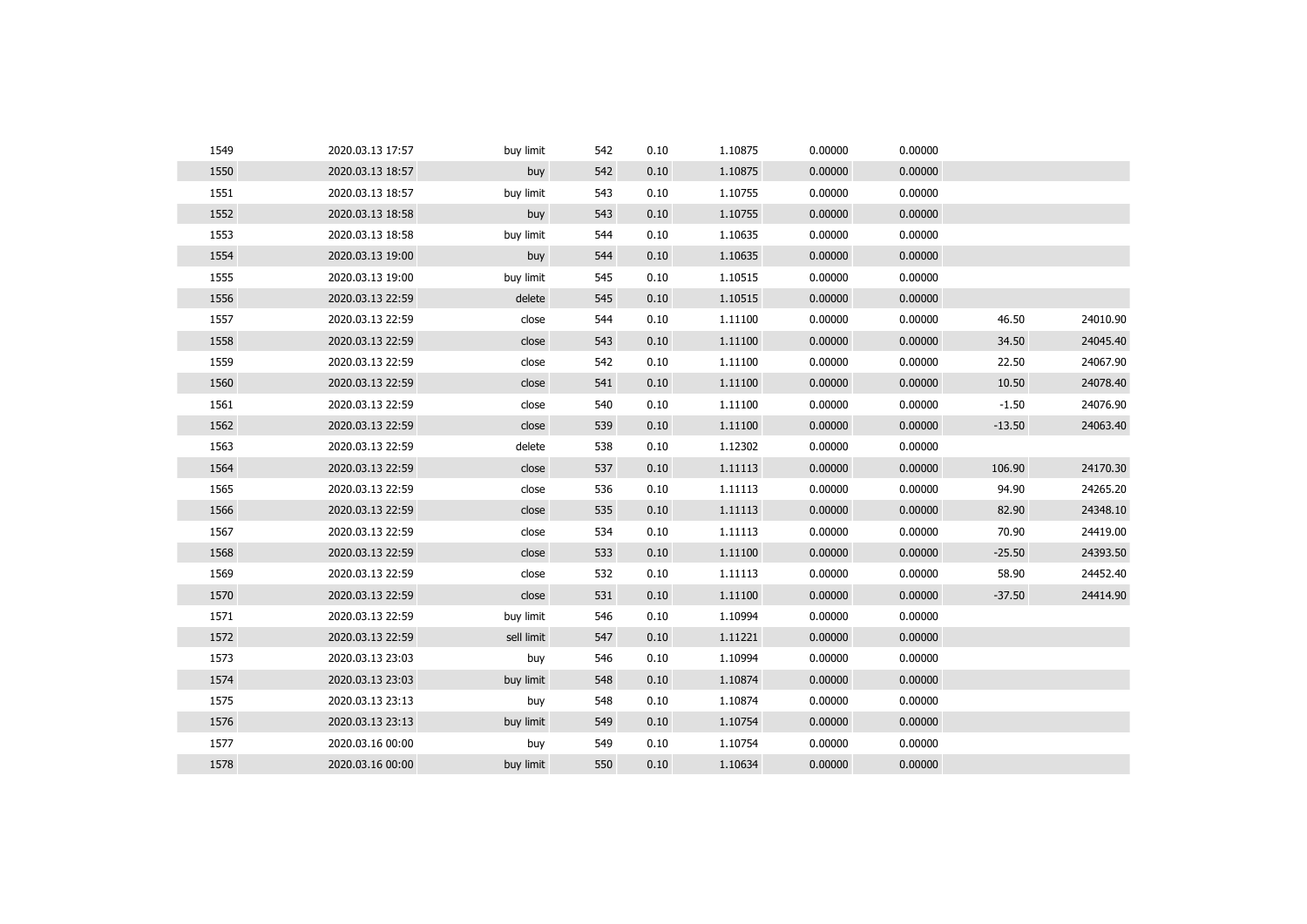| 1579 | 2020.03.16 00:01 | sell       | 547 | 0.10 | 1.11221 | 0.00000 | 0.00000 |         |          |
|------|------------------|------------|-----|------|---------|---------|---------|---------|----------|
| 1580 | 2020.03.16 00:01 | sell limit | 551 | 0.10 | 1.11341 | 0.00000 | 0.00000 |         |          |
| 1581 | 2020.03.16 00:03 | sell       | 551 | 0.10 | 1.11341 | 0.00000 | 0.00000 |         |          |
| 1582 | 2020.03.16 00:03 | sell limit | 552 | 0.10 | 1.11461 | 0.00000 | 0.00000 |         |          |
| 1583 | 2020.03.16 00:05 | sell limit | 553 | 0.10 | 1.11581 | 0.00000 | 0.00000 |         |          |
| 1584 | 2020.03.16 00:05 | sell       | 552 | 0.10 | 1.11461 | 0.00000 | 0.00000 |         |          |
| 1585 | 2020.03.16 00:06 | sell       | 553 | 0.10 | 1.11581 | 0.00000 | 0.00000 |         |          |
| 1586 | 2020.03.16 00:06 | sell limit | 554 | 0.10 | 1.11701 | 0.00000 | 0.00000 |         |          |
| 1587 | 2020.03.16 00:06 | sell       | 554 | 0.10 | 1.11701 | 0.00000 | 0.00000 |         |          |
| 1588 | 2020.03.16 00:06 | sell limit | 555 | 0.10 | 1.11821 | 0.00000 | 0.00000 |         |          |
| 1589 | 2020.03.16 00:24 | sell       | 555 | 0.10 | 1.11821 | 0.00000 | 0.00000 |         |          |
| 1590 | 2020.03.16 00:24 | sell limit | 556 | 0.10 | 1.11941 | 0.00000 | 0.00000 |         |          |
| 1591 | 2020.03.16 00:57 | sell limit | 557 | 0.10 | 1.12061 | 0.00000 | 0.00000 |         |          |
| 1592 | 2020.03.16 00:57 | sell       | 556 | 0.10 | 1.11941 | 0.00000 | 0.00000 |         |          |
| 1593 | 2020.03.16 04:18 | delete     | 557 | 0.10 | 1.12061 | 0.00000 | 0.00000 |         |          |
| 1594 | 2020.03.16 04:18 | close      | 556 | 0.10 | 1.10976 | 0.00000 | 0.00000 | 96.50   | 24511.40 |
| 1595 | 2020.03.16 04:18 | close      | 555 | 0.10 | 1.10976 | 0.00000 | 0.00000 | 84.50   | 24595.90 |
| 1596 | 2020.03.16 04:18 | close      | 554 | 0.10 | 1.10976 | 0.00000 | 0.00000 | 72.50   | 24668.40 |
| 1597 | 2020.03.16 04:18 | close      | 553 | 0.10 | 1.10976 | 0.00000 | 0.00000 | 60.50   | 24728.90 |
| 1598 | 2020.03.16 04:18 | close      | 552 | 0.10 | 1.10976 | 0.00000 | 0.00000 | 48.50   | 24777.40 |
| 1599 | 2020.03.16 04:18 | close      | 551 | 0.10 | 1.10976 | 0.00000 | 0.00000 | 36.50   | 24813.90 |
| 1600 | 2020.03.16 04:18 | delete     | 550 | 0.10 | 1.10634 | 0.00000 | 0.00000 |         |          |
| 1601 | 2020.03.16 04:18 | close      | 549 | 0.10 | 1.10963 | 0.00000 | 0.00000 | 20.90   | 24834.80 |
| 1602 | 2020.03.16 04:18 | close      | 548 | 0.10 | 1.10963 | 0.00000 | 0.00000 | 8.90    | 24843.70 |
| 1603 | 2020.03.16 04:18 | close      | 547 | 0.10 | 1.10976 | 0.00000 | 0.00000 | 24.50   | 24868.20 |
| 1604 | 2020.03.16 04:18 | close      | 546 | 0.10 | 1.10963 | 0.00000 | 0.00000 | $-3.10$ | 24865.10 |
| 1605 | 2020.03.16 04:18 | buy limit  | 558 | 0.10 | 1.10855 | 0.00000 | 0.00000 |         |          |
| 1606 | 2020.03.16 04:18 | sell limit | 559 | 0.10 | 1.11082 | 0.00000 | 0.00000 |         |          |
| 1607 | 2020.03.16 04:26 | sell       | 559 | 0.10 | 1.11082 | 0.00000 | 0.00000 |         |          |
| 1608 | 2020.03.16 04:26 | sell limit | 560 | 0.10 | 1.11202 | 0.00000 | 0.00000 |         |          |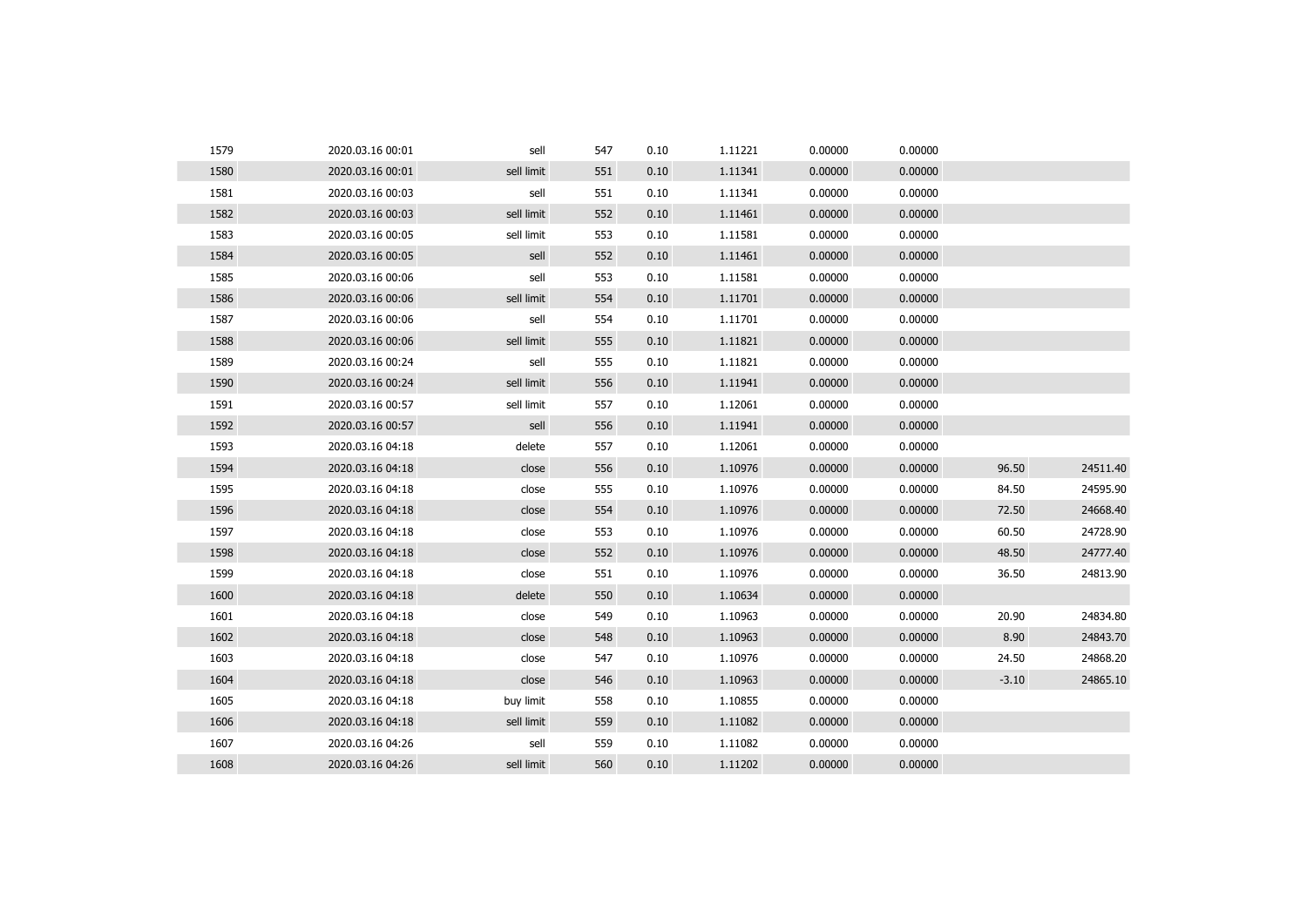| 1609 | 2020.03.16 06:48 | sell limit | 561 | 0.10 | 1.11322 | 0.00000 | 0.00000 |        |          |
|------|------------------|------------|-----|------|---------|---------|---------|--------|----------|
| 1610 | 2020.03.16 06:49 | sell       | 560 | 0.10 | 1.11202 | 0.00000 | 0.00000 |        |          |
| 1611 | 2020.03.16 07:58 | sell limit | 562 | 0.10 | 1.11442 | 0.00000 | 0.00000 |        |          |
| 1612 | 2020.03.16 07:58 | sell       | 561 | 0.10 | 1.11322 | 0.00000 | 0.00000 |        |          |
| 1613 | 2020.03.16 09:34 | sell limit | 563 | 0.10 | 1.11562 | 0.00000 | 0.00000 |        |          |
| 1614 | 2020.03.16 09:34 | sell       | 562 | 0.10 | 1.11442 | 0.00000 | 0.00000 |        |          |
| 1615 | 2020.03.16 10:24 | sell limit | 564 | 0.10 | 1.11682 | 0.00000 | 0.00000 |        |          |
| 1616 | 2020.03.16 10:24 | sell       | 563 | 0.10 | 1.11562 | 0.00000 | 0.00000 |        |          |
| 1617 | 2020.03.16 10:38 | sell limit | 565 | 0.10 | 1.11802 | 0.00000 | 0.00000 |        |          |
| 1618 | 2020.03.16 10:38 | sell       | 564 | 0.10 | 1.11682 | 0.00000 | 0.00000 |        |          |
| 1619 | 2020.03.16 10:50 | sell limit | 566 | 0.10 | 1.11922 | 0.00000 | 0.00000 |        |          |
| 1620 | 2020.03.16 10:50 | sell       | 565 | 0.10 | 1.11802 | 0.00000 | 0.00000 |        |          |
| 1621 | 2020.03.16 11:11 | sell limit | 567 | 0.10 | 1.12042 | 0.00000 | 0.00000 |        |          |
| 1622 | 2020.03.16 11:11 | sell       | 566 | 0.10 | 1.11922 | 0.00000 | 0.00000 |        |          |
| 1623 | 2020.03.16 11:28 | sell limit | 568 | 0.10 | 1.12162 | 0.00000 | 0.00000 |        |          |
| 1624 | 2020.03.16 11:28 | sell       | 567 | 0.10 | 1.12042 | 0.00000 | 0.00000 |        |          |
| 1625 | 2020.03.16 11:35 | sell limit | 569 | 0.10 | 1.12282 | 0.00000 | 0.00000 |        |          |
| 1626 | 2020.03.16 11:36 | sell       | 568 | 0.10 | 1.12162 | 0.00000 | 0.00000 |        |          |
| 1627 | 2020.03.16 11:58 | sell limit | 570 | 0.10 | 1.12402 | 0.00000 | 0.00000 |        |          |
| 1628 | 2020.03.16 11:58 | sell       | 569 | 0.10 | 1.12282 | 0.00000 | 0.00000 |        |          |
| 1629 | 2020.03.16 16:29 | delete     | 570 | 0.10 | 1.12402 | 0.00000 | 0.00000 |        |          |
| 1630 | 2020.03.16 16:29 | close      | 569 | 0.10 | 1.11272 | 0.00000 | 0.00000 | 101.00 | 24966.10 |
| 1631 | 2020.03.16 16:29 | close      | 568 | 0.10 | 1.11272 | 0.00000 | 0.00000 | 89.00  | 25055.10 |
| 1632 | 2020.03.16 16:29 | close      | 567 | 0.10 | 1.11272 | 0.00000 | 0.00000 | 77.00  | 25132.10 |
| 1633 | 2020.03.16 16:29 | close      | 566 | 0.10 | 1.11272 | 0.00000 | 0.00000 | 65.00  | 25197.10 |
| 1634 | 2020.03.16 16:29 | close      | 565 | 0.10 | 1.11272 | 0.00000 | 0.00000 | 53.00  | 25250.10 |
| 1635 | 2020.03.16 16:29 | close      | 564 | 0.10 | 1.11272 | 0.00000 | 0.00000 | 41.00  | 25291.10 |
| 1636 | 2020.03.16 16:29 | close      | 563 | 0.10 | 1.11272 | 0.00000 | 0.00000 | 29.00  | 25320.10 |
| 1637 | 2020.03.16 16:29 | close      | 562 | 0.10 | 1.11272 | 0.00000 | 0.00000 | 17.00  | 25337.10 |
| 1638 | 2020.03.16 16:29 | close      | 561 | 0.10 | 1.11272 | 0.00000 | 0.00000 | 5.00   | 25342.10 |
|      |                  |            |     |      |         |         |         |        |          |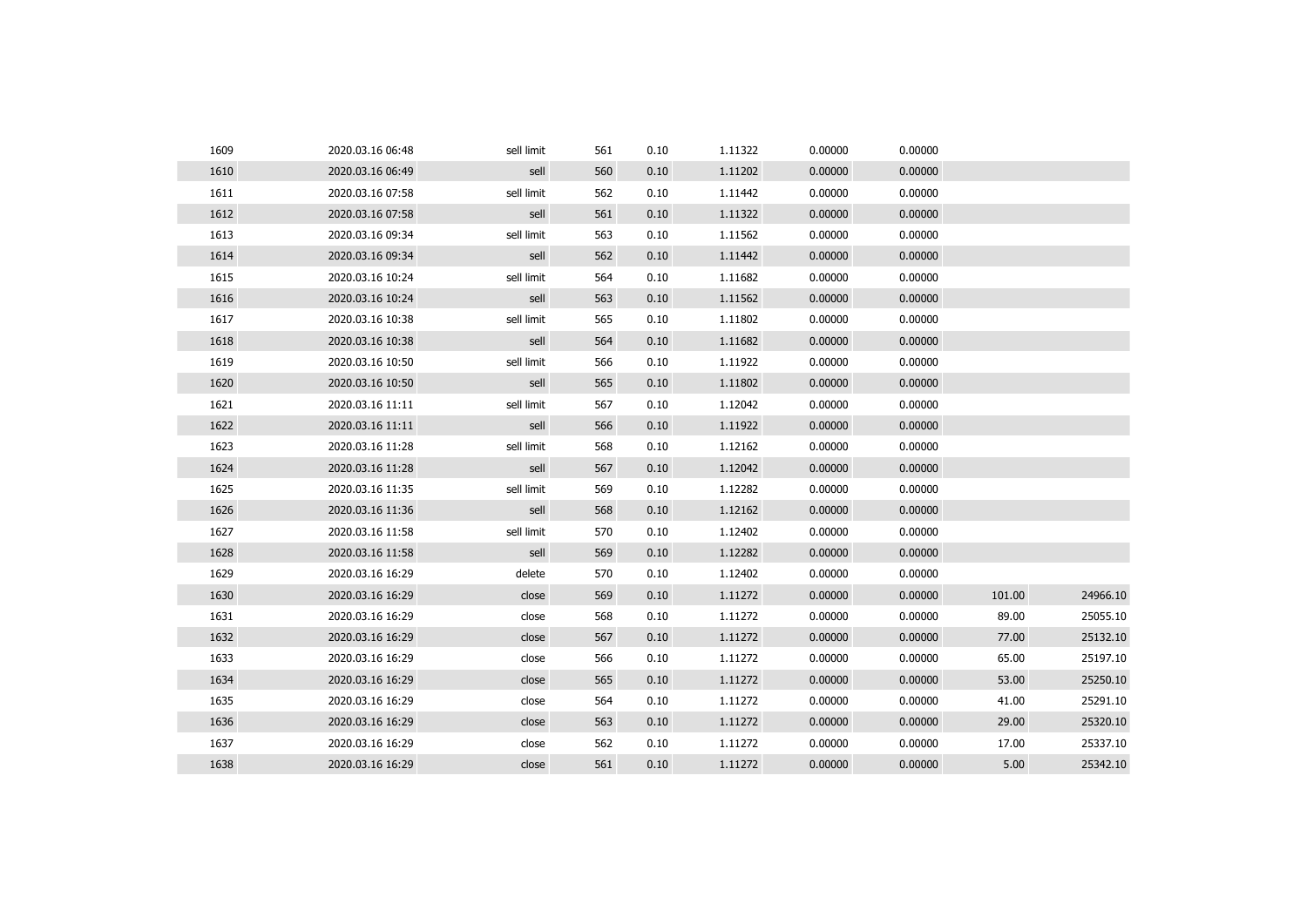| 1639 | 2020.03.16 16:29 | close      | 560 | 0.10 | 1.11272 | 0.00000 | 0.00000 | $-7.00$  | 25335.10 |
|------|------------------|------------|-----|------|---------|---------|---------|----------|----------|
| 1640 | 2020.03.16 16:29 | close      | 559 | 0.10 | 1.11272 | 0.00000 | 0.00000 | $-19.00$ | 25316.10 |
| 1641 | 2020.03.16 16:29 | delete     | 558 | 0.10 | 1.10855 | 0.00000 | 0.00000 |          |          |
| 1642 | 2020.03.16 16:29 | buy limit  | 571 | 0.10 | 1.11151 | 0.00000 | 0.00000 |          |          |
| 1643 | 2020.03.16 16:29 | sell limit | 572 | 0.10 | 1.11378 | 0.00000 | 0.00000 |          |          |
| 1644 | 2020.03.16 16:32 | buy        | 571 | 0.10 | 1.11151 | 0.00000 | 0.00000 |          |          |
| 1645 | 2020.03.16 16:32 | buy limit  | 573 | 0.10 | 1.11031 | 0.00000 | 0.00000 |          |          |
| 1646 | 2020.03.16 16:35 | sell       | 572 | 0.10 | 1.11378 | 0.00000 | 0.00000 |          |          |
| 1647 | 2020.03.16 16:35 | sell limit | 574 | 0.10 | 1.11498 | 0.00000 | 0.00000 |          |          |
| 1648 | 2020.03.16 16:43 | sell limit | 575 | 0.10 | 1.11618 | 0.00000 | 0.00000 |          |          |
| 1649 | 2020.03.16 16:43 | sell       | 574 | 0.10 | 1.11498 | 0.00000 | 0.00000 |          |          |
| 1650 | 2020.03.16 17:59 | buy        | 573 | 0.10 | 1.11031 | 0.00000 | 0.00000 |          |          |
| 1651 | 2020.03.16 17:59 | buy limit  | 576 | 0.10 | 1.10911 | 0.00000 | 0.00000 |          |          |
| 1652 | 2020.03.16 19:59 | sell limit | 577 | 0.10 | 1.11738 | 0.00000 | 0.00000 |          |          |
| 1653 | 2020.03.16 19:59 | sell       | 575 | 0.10 | 1.11618 | 0.00000 | 0.00000 |          |          |
| 1654 | 2020.03.16 20:45 | sell limit | 578 | 0.10 | 1.11858 | 0.00000 | 0.00000 |          |          |
| 1655 | 2020.03.16 20:45 | sell       | 577 | 0.10 | 1.11738 | 0.00000 | 0.00000 |          |          |
| 1656 | 2020.03.16 23:27 | sell limit | 579 | 0.10 | 1.11978 | 0.00000 | 0.00000 |          |          |
| 1657 | 2020.03.16 23:27 | sell       | 578 | 0.10 | 1.11858 | 0.00000 | 0.00000 |          |          |
| 1658 | 2020.03.17 13:01 | buy        | 576 | 0.10 | 1.10911 | 0.00000 | 0.00000 |          |          |
| 1659 | 2020.03.17 13:03 | buy limit  | 580 | 0.10 | 1.10791 | 0.00000 | 0.00000 |          |          |
| 1660 | 2020.03.17 13:08 | buy        | 580 | 0.10 | 1.10791 | 0.00000 | 0.00000 |          |          |
| 1661 | 2020.03.17 13:08 | buy limit  | 581 | 0.10 | 1.10671 | 0.00000 | 0.00000 |          |          |
| 1662 | 2020.03.17 13:24 | buy        | 581 | 0.10 | 1.10671 | 0.00000 | 0.00000 |          |          |
| 1663 | 2020.03.17 13:24 | buy limit  | 582 | 0.10 | 1.10551 | 0.00000 | 0.00000 |          |          |
| 1664 | 2020.03.17 13:31 | buy        | 582 | 0.10 | 1.10551 | 0.00000 | 0.00000 |          |          |
| 1665 | 2020.03.17 13:31 | buy limit  | 583 | 0.10 | 1.10431 | 0.00000 | 0.00000 |          |          |
| 1666 | 2020.03.17 13:46 | buy        | 583 | 0.10 | 1.10431 | 0.00000 | 0.00000 |          |          |
| 1667 | 2020.03.17 13:46 | buy limit  | 584 | 0.10 | 1.10311 | 0.00000 | 0.00000 |          |          |
| 1668 | 2020.03.17 13:47 | buy        | 584 | 0.10 | 1.10311 | 0.00000 | 0.00000 |          |          |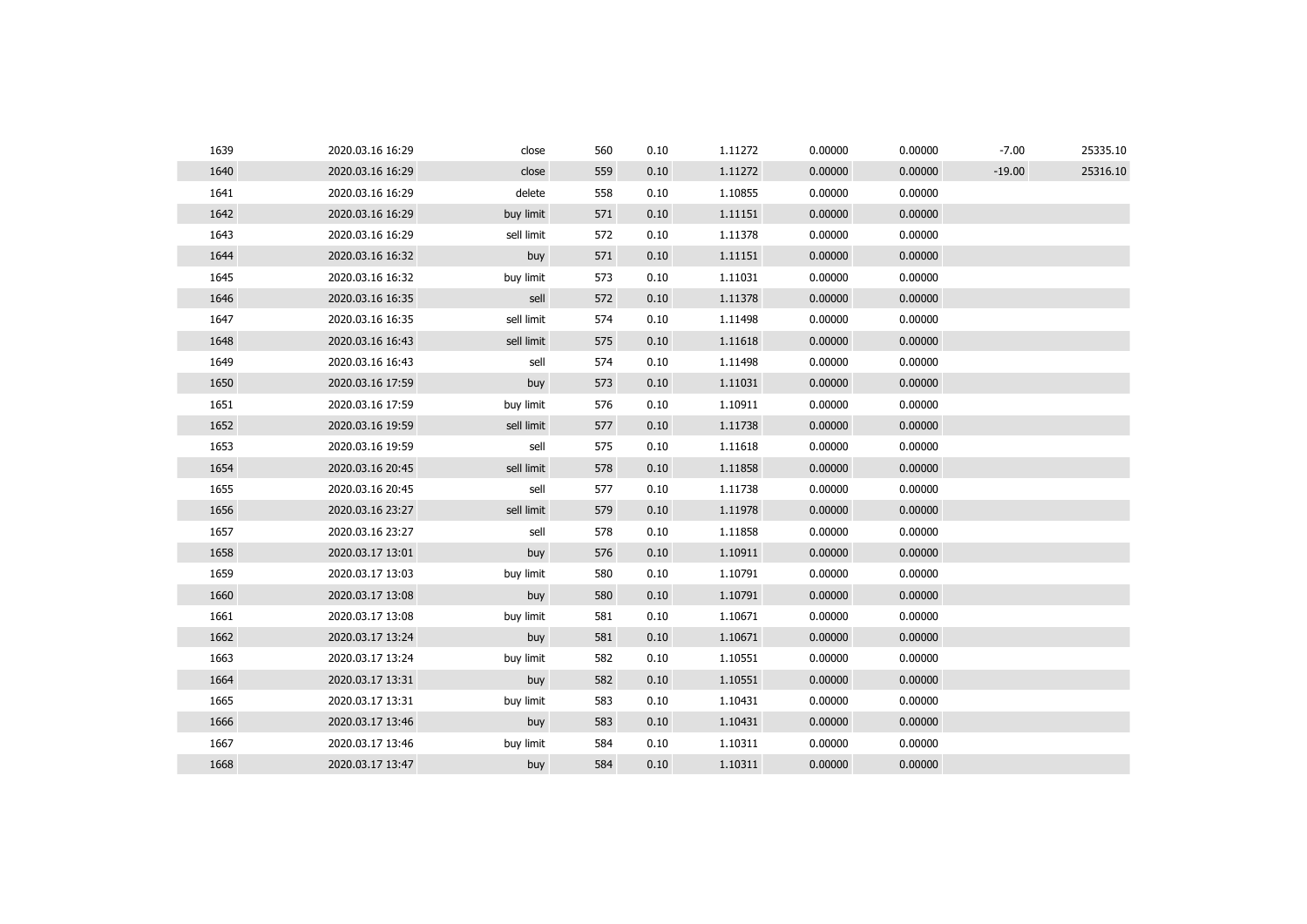| 1669 | 2020.03.17 13:48 | buy limit | 585 | 0.10 | 1.10191 | 0.00000 | 0.00000 |          |          |
|------|------------------|-----------|-----|------|---------|---------|---------|----------|----------|
| 1670 | 2020.03.17 14:09 | buy       | 585 | 0.10 | 1.10191 | 0.00000 | 0.00000 |          |          |
| 1671 | 2020.03.17 14:09 | buy limit | 586 | 0.10 | 1.10071 | 0.00000 | 0.00000 |          |          |
| 1672 | 2020.03.17 14:13 | buy       | 586 | 0.10 | 1.10071 | 0.00000 | 0.00000 |          |          |
| 1673 | 2020.03.17 14:13 | buy limit | 587 | 0.10 | 1.09951 | 0.00000 | 0.00000 |          |          |
| 1674 | 2020.03.17 15:29 | buy       | 587 | 0.10 | 1.09951 | 0.00000 | 0.00000 |          |          |
| 1675 | 2020.03.17 15:29 | buy limit | 588 | 0.10 | 1.09831 | 0.00000 | 0.00000 |          |          |
| 1676 | 2020.03.17 15:33 | buy       | 588 | 0.10 | 1.09831 | 0.00000 | 0.00000 |          |          |
| 1677 | 2020.03.17 15:33 | buy limit | 589 | 0.10 | 1.09711 | 0.00000 | 0.00000 |          |          |
| 1678 | 2020.03.17 17:28 | buy       | 589 | 0.10 | 1.09711 | 0.00000 | 0.00000 |          |          |
| 1679 | 2020.03.17 17:28 | buy limit | 590 | 0.10 | 1.09591 | 0.00000 | 0.00000 |          |          |
| 1680 | 2020.03.17 17:29 | buy       | 590 | 0.10 | 1.09591 | 0.00000 | 0.00000 |          |          |
| 1681 | 2020.03.17 17:29 | buy limit | 591 | 0.10 | 1.09471 | 0.00000 | 0.00000 |          |          |
| 1682 | 2020.03.17 21:33 | delete    | 591 | 0.10 | 1.09471 | 0.00000 | 0.00000 |          |          |
| 1683 | 2020.03.17 21:33 | close     | 590 | 0.10 | 1.10186 | 0.00000 | 0.00000 | 59.50    | 25375.60 |
| 1684 | 2020.03.17 21:33 | close     | 589 | 0.10 | 1.10186 | 0.00000 | 0.00000 | 47.50    | 25423.10 |
| 1685 | 2020.03.17 21:33 | close     | 588 | 0.10 | 1.10186 | 0.00000 | 0.00000 | 35.50    | 25458.60 |
| 1686 | 2020.03.17 21:33 | close     | 587 | 0.10 | 1.10186 | 0.00000 | 0.00000 | 23.50    | 25482.10 |
| 1687 | 2020.03.17 21:33 | close     | 586 | 0.10 | 1.10186 | 0.00000 | 0.00000 | 11.50    | 25493.60 |
| 1688 | 2020.03.17 21:33 | close     | 585 | 0.10 | 1.10186 | 0.00000 | 0.00000 | $-0.50$  | 25493.10 |
| 1689 | 2020.03.17 21:33 | close     | 584 | 0.10 | 1.10186 | 0.00000 | 0.00000 | $-12.50$ | 25480.60 |
| 1690 | 2020.03.17 21:33 | close     | 583 | 0.10 | 1.10186 | 0.00000 | 0.00000 | $-24.50$ | 25456.10 |
| 1691 | 2020.03.17 21:33 | close     | 582 | 0.10 | 1.10186 | 0.00000 | 0.00000 | $-36.50$ | 25419.60 |
| 1692 | 2020.03.17 21:33 | close     | 581 | 0.10 | 1.10186 | 0.00000 | 0.00000 | $-48.50$ | 25371.10 |
| 1693 | 2020.03.17 21:33 | close     | 580 | 0.10 | 1.10186 | 0.00000 | 0.00000 | $-60.50$ | 25310.60 |
| 1694 | 2020.03.17 21:33 | delete    | 579 | 0.10 | 1.11978 | 0.00000 | 0.00000 |          |          |
| 1695 | 2020.03.17 21:33 | close     | 578 | 0.10 | 1.10199 | 0.00000 | 0.00000 | 165.90   | 25476.50 |
| 1696 | 2020.03.17 21:33 | close     | 577 | 0.10 | 1.10199 | 0.00000 | 0.00000 | 153.90   | 25630.40 |
| 1697 | 2020.03.17 21:33 | close     | 576 | 0.10 | 1.10186 | 0.00000 | 0.00000 | $-72.50$ | 25557.90 |
| 1698 | 2020.03.17 21:33 | close     | 575 | 0.10 | 1.10199 | 0.00000 | 0.00000 | 141.90   | 25699.80 |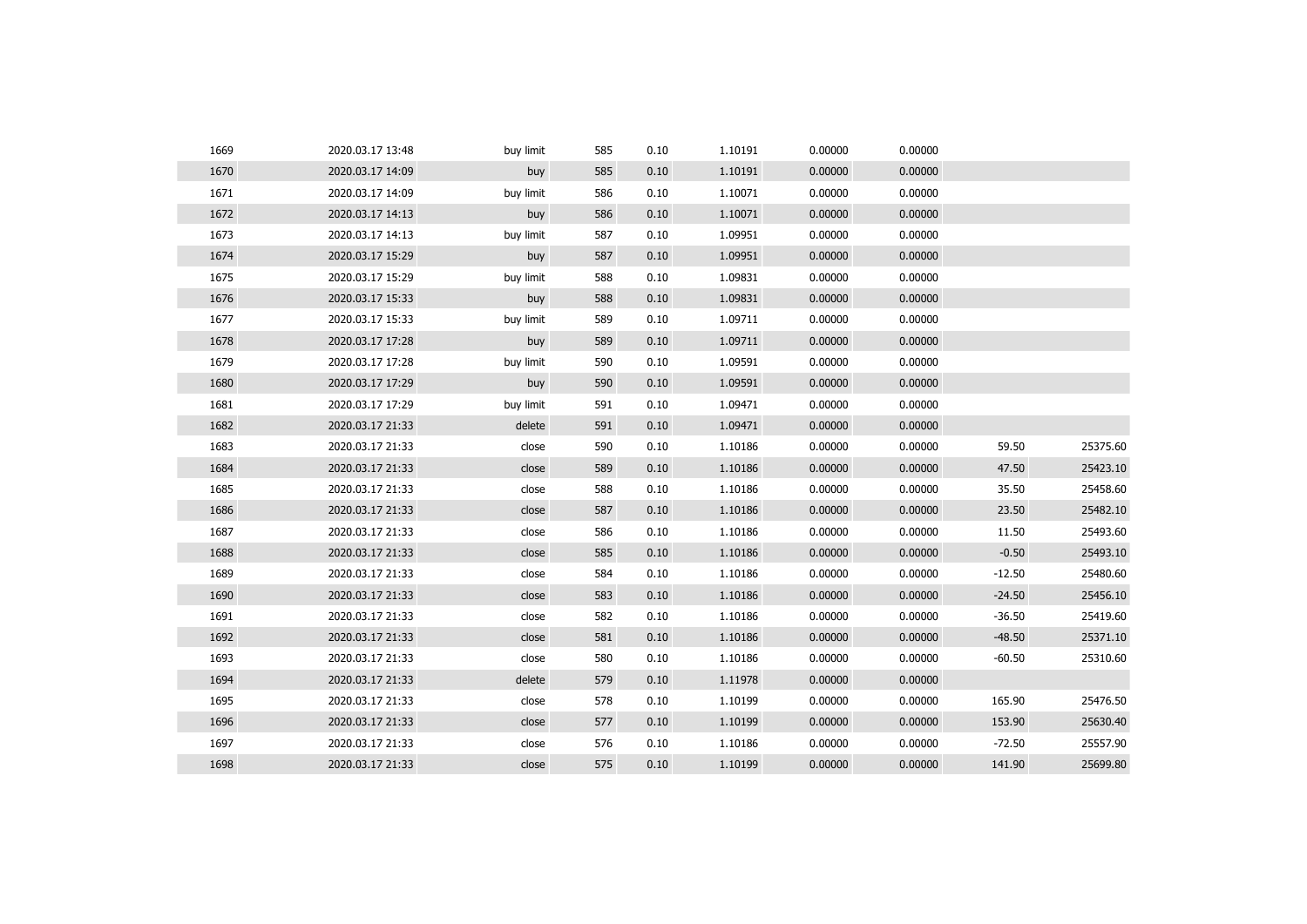| 1699 | 2020.03.17 21:33 | close      | 574 | 0.10 | 1.10199 | 0.00000 | 0.00000 | 129.90   | 25829.70 |
|------|------------------|------------|-----|------|---------|---------|---------|----------|----------|
| 1700 | 2020.03.17 21:33 | close      | 573 | 0.10 | 1.10186 | 0.00000 | 0.00000 | $-84.50$ | 25745.20 |
| 1701 | 2020.03.17 21:33 | close      | 572 | 0.10 | 1.10199 | 0.00000 | 0.00000 | 117.90   | 25863.10 |
| 1702 | 2020.03.17 21:33 | close      | 571 | 0.10 | 1.10186 | 0.00000 | 0.00000 | $-96.50$ | 25766.60 |
| 1703 | 2020.03.17 21:33 | buy limit  | 592 | 0.10 | 1.10080 | 0.00000 | 0.00000 |          |          |
| 1704 | 2020.03.17 21:33 | sell limit | 593 | 0.10 | 1.10307 | 0.00000 | 0.00000 |          |          |
| 1705 | 2020.03.17 21:40 | buy        | 592 | 0.10 | 1.10080 | 0.00000 | 0.00000 |          |          |
| 1706 | 2020.03.17 21:40 | buy limit  | 594 | 0.10 | 1.09960 | 0.00000 | 0.00000 |          |          |
| 1707 | 2020.03.17 21:58 | buy        | 594 | 0.10 | 1.09960 | 0.00000 | 0.00000 |          |          |
| 1708 | 2020.03.17 21:58 | buy limit  | 595 | 0.10 | 1.09840 | 0.00000 | 0.00000 |          |          |
| 1709 | 2020.03.18 07:07 | sell       | 593 | 0.10 | 1.10307 | 0.00000 | 0.00000 |          |          |
| 1710 | 2020.03.18 07:07 | sell limit | 596 | 0.10 | 1.10427 | 0.00000 | 0.00000 |          |          |
| 1711 | 2020.03.18 08:39 | sell limit | 597 | 0.10 | 1.10547 | 0.00000 | 0.00000 |          |          |
| 1712 | 2020.03.18 08:41 | sell       | 596 | 0.10 | 1.10427 | 0.00000 | 0.00000 |          |          |
| 1713 | 2020.03.18 10:47 | buy        | 595 | 0.10 | 1.09840 | 0.00000 | 0.00000 |          |          |
| 1714 | 2020.03.18 10:47 | buy limit  | 598 | 0.10 | 1.09720 | 0.00000 | 0.00000 |          |          |
| 1715 | 2020.03.18 10:58 | buy        | 598 | 0.10 | 1.09720 | 0.00000 | 0.00000 |          |          |
| 1716 | 2020.03.18 10:58 | buy limit  | 599 | 0.10 | 1.09600 | 0.00000 | 0.00000 |          |          |
| 1717 | 2020.03.18 11:53 | buy        | 599 | 0.10 | 1.09600 | 0.00000 | 0.00000 |          |          |
| 1718 | 2020.03.18 11:53 | buy limit  | 600 | 0.10 | 1.09480 | 0.00000 | 0.00000 |          |          |
| 1719 | 2020.03.18 15:58 | buy        | 600 | 0.10 | 1.09480 | 0.00000 | 0.00000 |          |          |
| 1720 | 2020.03.18 15:58 | buy limit  | 601 | 0.10 | 1.09360 | 0.00000 | 0.00000 |          |          |
| 1721 | 2020.03.18 15:59 | buy        | 601 | 0.10 | 1.09360 | 0.00000 | 0.00000 |          |          |
| 1722 | 2020.03.18 15:59 | buy limit  | 602 | 0.10 | 1.09240 | 0.00000 | 0.00000 |          |          |
| 1723 | 2020.03.18 16:16 | buy        | 602 | 0.10 | 1.09240 | 0.00000 | 0.00000 |          |          |
| 1724 | 2020.03.18 16:16 | buy limit  | 603 | 0.10 | 1.09120 | 0.00000 | 0.00000 |          |          |
| 1725 | 2020.03.18 16:38 | buy        | 603 | 0.10 | 1.09120 | 0.00000 | 0.00000 |          |          |
| 1726 | 2020.03.18 16:41 | buy limit  | 604 | 0.10 | 1.09000 | 0.00000 | 0.00000 |          |          |
| 1727 | 2020.03.18 16:48 | buy        | 604 | 0.10 | 1.09000 | 0.00000 | 0.00000 |          |          |
| 1728 | 2020.03.18 16:48 | buy limit  | 605 | 0.10 | 1.08880 | 0.00000 | 0.00000 |          |          |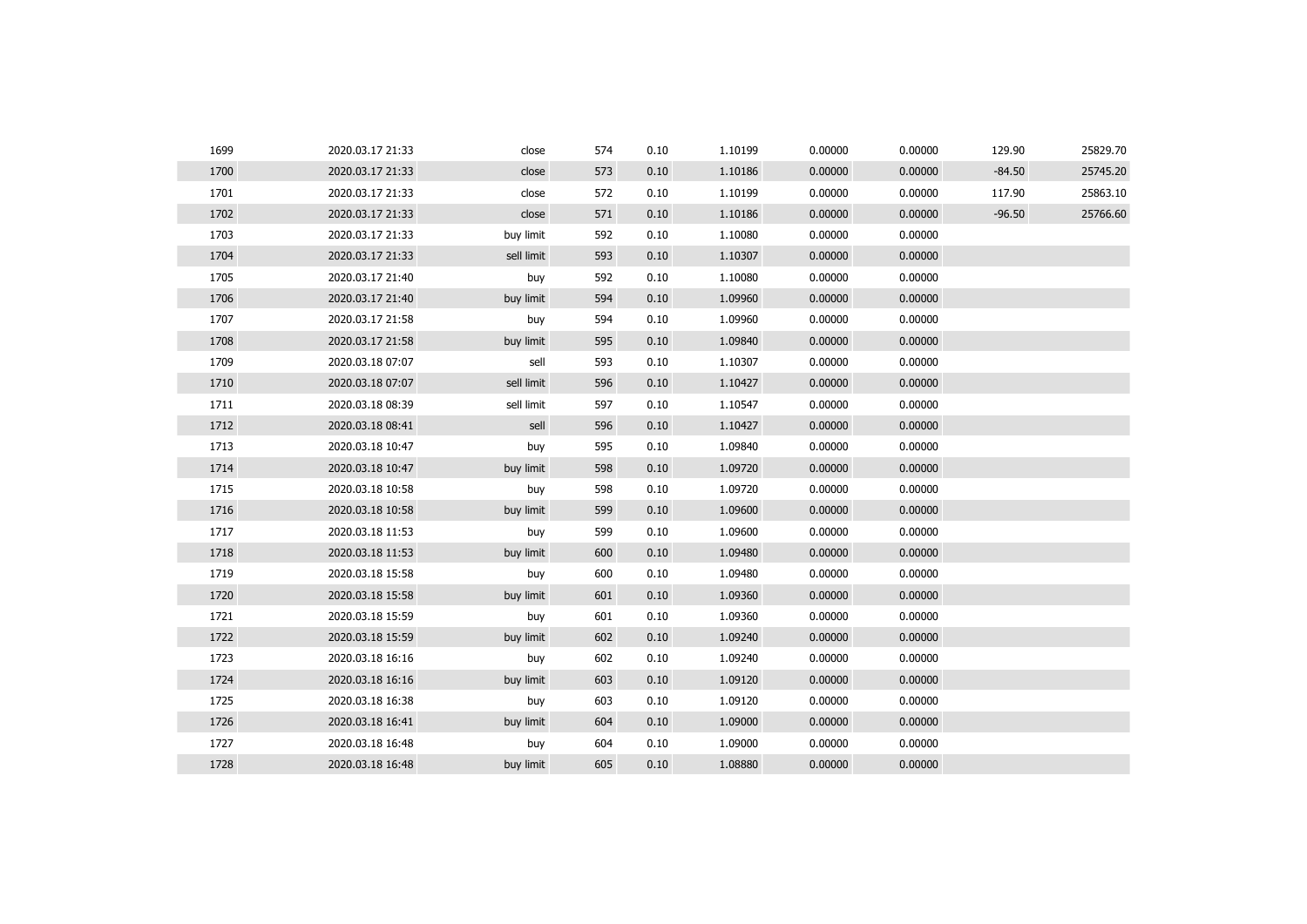| 1729 | 2020.03.18 17:35 | buy       | 605 | 0.10 | 1.08880 | 0.00000 | 0.00000 |          |          |
|------|------------------|-----------|-----|------|---------|---------|---------|----------|----------|
| 1730 | 2020.03.18 17:35 | buy limit | 606 | 0.10 | 1.08760 | 0.00000 | 0.00000 |          |          |
| 1731 | 2020.03.18 17:58 | buy       | 606 | 0.10 | 1.08760 | 0.00000 | 0.00000 |          |          |
| 1732 | 2020.03.18 17:58 | buy limit | 607 | 0.10 | 1.08640 | 0.00000 | 0.00000 |          |          |
| 1733 | 2020.03.18 17:59 | buy       | 607 | 0.10 | 1.08640 | 0.00000 | 0.00000 |          |          |
| 1734 | 2020.03.18 17:59 | buy limit | 608 | 0.10 | 1.08520 | 0.00000 | 0.00000 |          |          |
| 1735 | 2020.03.18 18:05 | buy       | 608 | 0.10 | 1.08520 | 0.00000 | 0.00000 |          |          |
| 1736 | 2020.03.18 18:46 | buy limit | 609 | 0.10 | 1.08400 | 0.00000 | 0.00000 |          |          |
| 1737 | 2020.03.18 18:56 | buy       | 609 | 0.10 | 1.08400 | 0.00000 | 0.00000 |          |          |
| 1738 | 2020.03.18 18:56 | buy limit | 610 | 0.10 | 1.08280 | 0.00000 | 0.00000 |          |          |
| 1739 | 2020.03.18 19:13 | buy       | 610 | 0.10 | 1.08280 | 0.00000 | 0.00000 |          |          |
| 1740 | 2020.03.18 19:13 | buy limit | 611 | 0.10 | 1.08160 | 0.00000 | 0.00000 |          |          |
| 1741 | 2020.03.18 19:52 | buy       | 611 | 0.10 | 1.08160 | 0.00000 | 0.00000 |          |          |
| 1742 | 2020.03.18 19:52 | buy limit | 612 | 0.10 | 1.08040 | 0.00000 | 0.00000 |          |          |
| 1743 | 2020.03.18 20:00 | buy       | 612 | 0.10 | 1.08040 | 0.00000 | 0.00000 |          |          |
| 1744 | 2020.03.18 20:00 | buy limit | 613 | 0.10 | 1.07920 | 0.00000 | 0.00000 |          |          |
| 1745 | 2020.03.18 23:55 | delete    | 613 | 0.10 | 1.07920 | 0.00000 | 0.00000 |          |          |
| 1746 | 2020.03.18 23:55 | close     | 612 | 0.10 | 1.09181 | 0.00000 | 0.00000 | 114.10   | 25880.70 |
| 1747 | 2020.03.18 23:55 | close     | 611 | 0.10 | 1.09181 | 0.00000 | 0.00000 | 102.10   | 25982.80 |
| 1748 | 2020.03.18 23:55 | close     | 610 | 0.10 | 1.09181 | 0.00000 | 0.00000 | 90.10    | 26072.90 |
| 1749 | 2020.03.18 23:55 | close     | 609 | 0.10 | 1.09181 | 0.00000 | 0.00000 | 78.10    | 26151.00 |
| 1750 | 2020.03.18 23:55 | close     | 608 | 0.10 | 1.09181 | 0.00000 | 0.00000 | 66.10    | 26217.10 |
| 1751 | 2020.03.18 23:55 | close     | 607 | 0.10 | 1.09181 | 0.00000 | 0.00000 | 54.10    | 26271.20 |
| 1752 | 2020.03.18 23:55 | close     | 606 | 0.10 | 1.09181 | 0.00000 | 0.00000 | 42.10    | 26313.30 |
| 1753 | 2020.03.18 23:55 | close     | 605 | 0.10 | 1.09181 | 0.00000 | 0.00000 | 30.10    | 26343.40 |
| 1754 | 2020.03.18 23:55 | close     | 604 | 0.10 | 1.09181 | 0.00000 | 0.00000 | 18.10    | 26361.50 |
| 1755 | 2020.03.18 23:55 | close     | 603 | 0.10 | 1.09181 | 0.00000 | 0.00000 | 6.10     | 26367.60 |
| 1756 | 2020.03.18 23:55 | close     | 602 | 0.10 | 1.09181 | 0.00000 | 0.00000 | $-5.90$  | 26361.70 |
| 1757 | 2020.03.18 23:55 | close     | 601 | 0.10 | 1.09181 | 0.00000 | 0.00000 | $-17.90$ | 26343.80 |
| 1758 | 2020.03.18 23:55 | close     | 600 | 0.10 | 1.09181 | 0.00000 | 0.00000 | $-29.90$ | 26313.90 |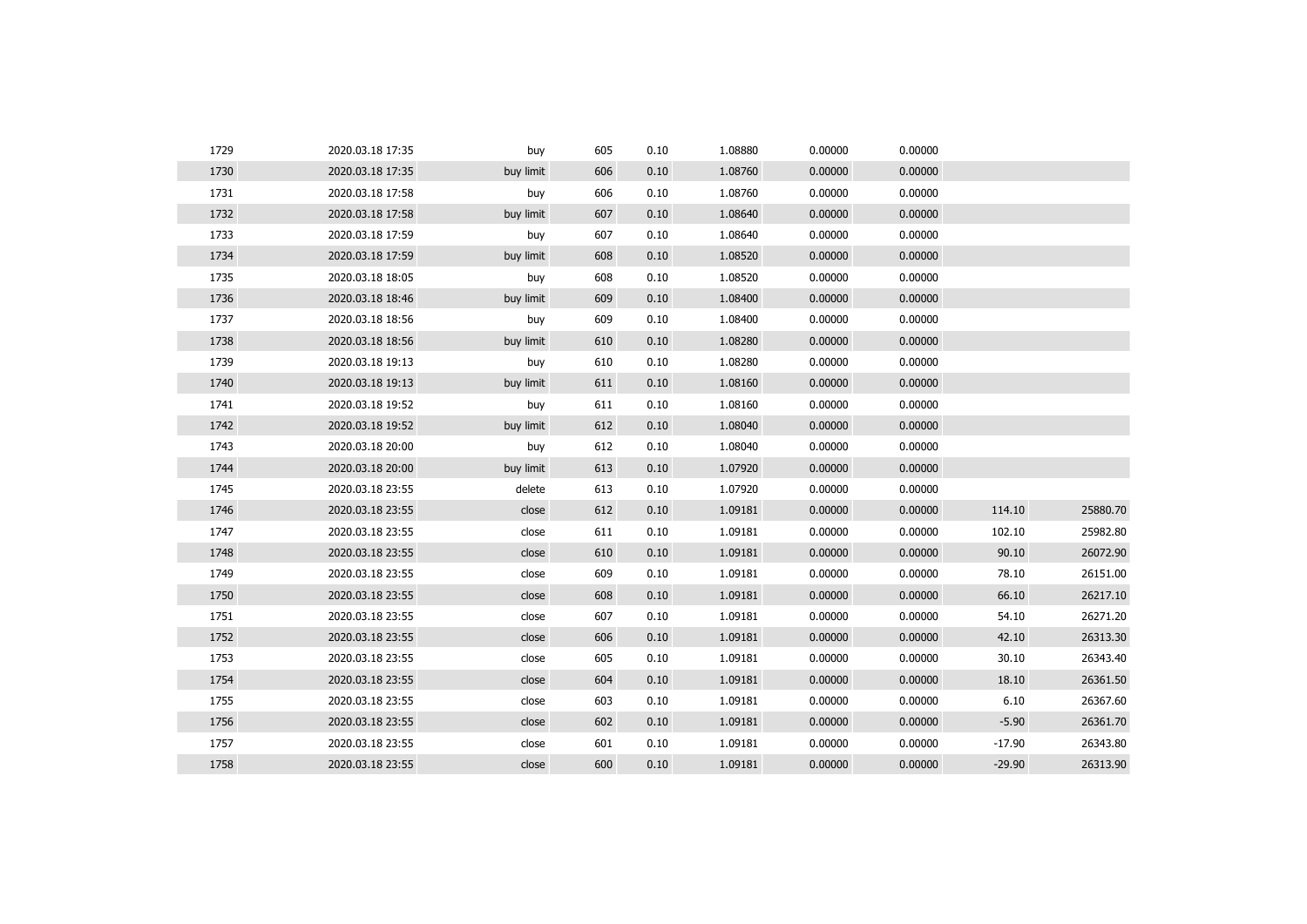| 1759 | 2020.03.18 23:55 | close      | 599 | 0.10 | 1.09181 | 0.00000 | 0.00000 | $-41.90$ | 26272.00 |
|------|------------------|------------|-----|------|---------|---------|---------|----------|----------|
| 1760 | 2020.03.18 23:55 | close      | 598 | 0.10 | 1.09181 | 0.00000 | 0.00000 | $-53.90$ | 26218.10 |
| 1761 | 2020.03.18 23:55 | delete     | 597 | 0.10 | 1.10547 | 0.00000 | 0.00000 |          |          |
| 1762 | 2020.03.18 23:55 | close      | 596 | 0.10 | 1.09194 | 0.00000 | 0.00000 | 123.30   | 26341.40 |
| 1763 | 2020.03.18 23:55 | close      | 595 | 0.10 | 1.09181 | 0.00000 | 0.00000 | $-65.90$ | 26275.50 |
| 1764 | 2020.03.18 23:55 | close      | 594 | 0.10 | 1.09181 | 0.00000 | 0.00000 | $-77.90$ | 26197.60 |
| 1765 | 2020.03.18 23:55 | close      | 593 | 0.10 | 1.09194 | 0.00000 | 0.00000 | 111.30   | 26308.90 |
| 1766 | 2020.03.18 23:55 | close      | 592 | 0.10 | 1.09181 | 0.00000 | 0.00000 | $-89.90$ | 26219.00 |
| 1767 | 2020.03.18 23:55 | buy limit  | 614 | 0.10 | 1.09072 | 0.00000 | 0.00000 |          |          |
| 1768 | 2020.03.18 23:55 | sell limit | 615 | 0.10 | 1.09299 | 0.00000 | 0.00000 |          |          |
| 1769 | 2020.03.19 01:20 | buy        | 614 | 0.10 | 1.09072 | 0.00000 | 0.00000 |          |          |
| 1770 | 2020.03.19 01:20 | buy limit  | 616 | 0.10 | 1.08952 | 0.00000 | 0.00000 |          |          |
| 1771 | 2020.03.19 01:54 | sell       | 615 | 0.10 | 1.09299 | 0.00000 | 0.00000 |          |          |
| 1772 | 2020.03.19 01:54 | sell limit | 617 | 0.10 | 1.09419 | 0.00000 | 0.00000 |          |          |
| 1773 | 2020.03.19 02:01 | sell limit | 618 | 0.10 | 1.09539 | 0.00000 | 0.00000 |          |          |
| 1774 | 2020.03.19 02:02 | sell       | 617 | 0.10 | 1.09419 | 0.00000 | 0.00000 |          |          |
| 1775 | 2020.03.19 02:02 | sell limit | 619 | 0.10 | 1.09659 | 0.00000 | 0.00000 |          |          |
| 1776 | 2020.03.19 02:02 | sell       | 618 | 0.10 | 1.09539 | 0.00000 | 0.00000 |          |          |
| 1777 | 2020.03.19 02:04 | sell limit | 620 | 0.10 | 1.09779 | 0.00000 | 0.00000 |          |          |
| 1778 | 2020.03.19 02:04 | sell       | 619 | 0.10 | 1.09659 | 0.00000 | 0.00000 |          |          |
| 1779 | 2020.03.19 02:04 | sell limit | 621 | 0.10 | 1.09899 | 0.00000 | 0.00000 |          |          |
| 1780 | 2020.03.19 02:04 | sell       | 620 | 0.10 | 1.09779 | 0.00000 | 0.00000 |          |          |
| 1781 | 2020.03.19 04:12 | buy        | 616 | 0.10 | 1.08952 | 0.00000 | 0.00000 |          |          |
| 1782 | 2020.03.19 04:12 | buy limit  | 622 | 0.10 | 1.08832 | 0.00000 | 0.00000 |          |          |
| 1783 | 2020.03.19 05:58 | buy        | 622 | 0.10 | 1.08832 | 0.00000 | 0.00000 |          |          |
| 1784 | 2020.03.19 05:58 | buy limit  | 623 | 0.10 | 1.08712 | 0.00000 | 0.00000 |          |          |
| 1785 | 2020.03.19 10:38 | buy        | 623 | 0.10 | 1.08712 | 0.00000 | 0.00000 |          |          |
| 1786 | 2020.03.19 10:38 | buy limit  | 624 | 0.10 | 1.08592 | 0.00000 | 0.00000 |          |          |
| 1787 | 2020.03.19 10:51 | buy        | 624 | 0.10 | 1.08592 | 0.00000 | 0.00000 |          |          |
| 1788 | 2020.03.19 10:51 | buy limit  | 625 | 0.10 | 1.08472 | 0.00000 | 0.00000 |          |          |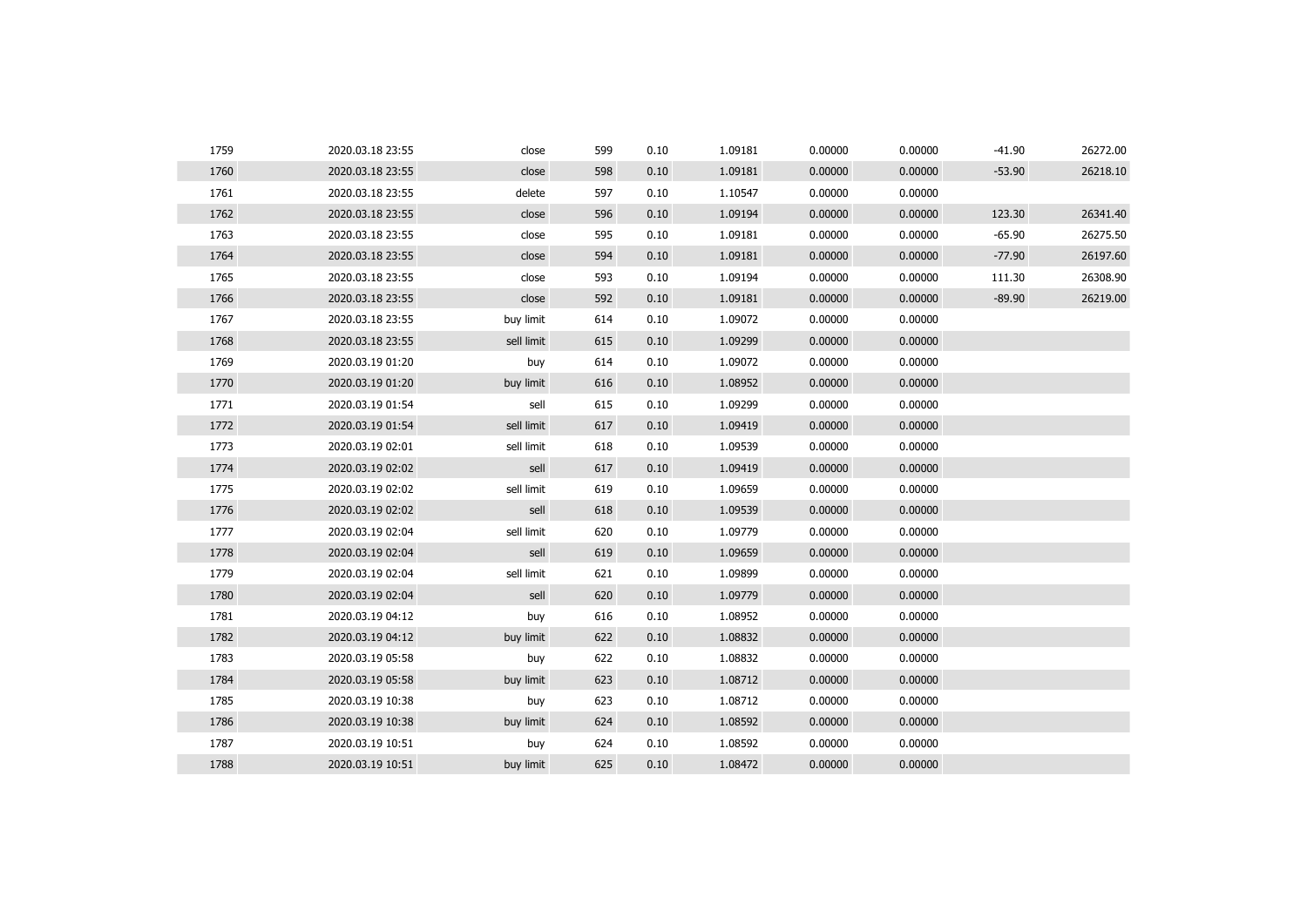| 1789 | 2020.03.19 10:59 | buy        | 625 | 0.10 | 1.08472 | 0.00000 | 0.00000 |          |          |
|------|------------------|------------|-----|------|---------|---------|---------|----------|----------|
| 1790 | 2020.03.19 10:59 | buy limit  | 626 | 0.10 | 1.08352 | 0.00000 | 0.00000 |          |          |
| 1791 | 2020.03.19 11:08 | buy        | 626 | 0.10 | 1.08352 | 0.00000 | 0.00000 |          |          |
| 1792 | 2020.03.19 11:08 | buy limit  | 627 | 0.10 | 1.08232 | 0.00000 | 0.00000 |          |          |
| 1793 | 2020.03.19 11:09 | buy        | 627 | 0.10 | 1.08232 | 0.00000 | 0.00000 |          |          |
| 1794 | 2020.03.19 11:09 | buy limit  | 628 | 0.10 | 1.08112 | 0.00000 | 0.00000 |          |          |
| 1795 | 2020.03.19 11:24 | delete     | 628 | 0.10 | 1.08112 | 0.00000 | 0.00000 |          |          |
| 1796 | 2020.03.19 11:24 | close      | 627 | 0.10 | 1.08697 | 0.00000 | 0.00000 | 46.50    | 26265.50 |
| 1797 | 2020.03.19 11:24 | close      | 626 | 0.10 | 1.08697 | 0.00000 | 0.00000 | 34.50    | 26300.00 |
| 1798 | 2020.03.19 11:24 | close      | 625 | 0.10 | 1.08697 | 0.00000 | 0.00000 | 22.50    | 26322.50 |
| 1799 | 2020.03.19 11:24 | close      | 624 | 0.10 | 1.08697 | 0.00000 | 0.00000 | 10.50    | 26333.00 |
| 1800 | 2020.03.19 11:24 | close      | 623 | 0.10 | 1.08697 | 0.00000 | 0.00000 | $-1.50$  | 26331.50 |
| 1801 | 2020.03.19 11:24 | close      | 622 | 0.10 | 1.08697 | 0.00000 | 0.00000 | $-13.50$ | 26318.00 |
| 1802 | 2020.03.19 11:24 | delete     | 621 | 0.10 | 1.09899 | 0.00000 | 0.00000 |          |          |
| 1803 | 2020.03.19 11:24 | close      | 620 | 0.10 | 1.08710 | 0.00000 | 0.00000 | 106.90   | 26424.90 |
| 1804 | 2020.03.19 11:24 | close      | 619 | 0.10 | 1.08710 | 0.00000 | 0.00000 | 94.90    | 26519.80 |
| 1805 | 2020.03.19 11:24 | close      | 618 | 0.10 | 1.08710 | 0.00000 | 0.00000 | 82.90    | 26602.70 |
| 1806 | 2020.03.19 11:24 | close      | 617 | 0.10 | 1.08710 | 0.00000 | 0.00000 | 70.90    | 26673.60 |
| 1807 | 2020.03.19 11:24 | close      | 616 | 0.10 | 1.08697 | 0.00000 | 0.00000 | $-25.50$ | 26648.10 |
| 1808 | 2020.03.19 11:24 | close      | 615 | 0.10 | 1.08710 | 0.00000 | 0.00000 | 58.90    | 26707.00 |
| 1809 | 2020.03.19 11:24 | close      | 614 | 0.10 | 1.08697 | 0.00000 | 0.00000 | $-37.50$ | 26669.50 |
| 1810 | 2020.03.19 11:24 | buy limit  | 629 | 0.10 | 1.08591 | 0.00000 | 0.00000 |          |          |
| 1811 | 2020.03.19 11:24 | sell limit | 630 | 0.10 | 1.08818 | 0.00000 | 0.00000 |          |          |
| 1812 | 2020.03.19 11:26 | sell       | 630 | 0.10 | 1.08818 | 0.00000 | 0.00000 |          |          |
| 1813 | 2020.03.19 11:26 | sell limit | 631 | 0.10 | 1.08938 | 0.00000 | 0.00000 |          |          |
| 1814 | 2020.03.19 11:52 | buy        | 629 | 0.10 | 1.08591 | 0.00000 | 0.00000 |          |          |
| 1815 | 2020.03.19 11:52 | buy limit  | 632 | 0.10 | 1.08471 | 0.00000 | 0.00000 |          |          |
| 1816 | 2020.03.19 11:59 | buy        | 632 | 0.10 | 1.08471 | 0.00000 | 0.00000 |          |          |
| 1817 | 2020.03.19 11:59 | buy limit  | 633 | 0.10 | 1.08351 | 0.00000 | 0.00000 |          |          |
| 1818 | 2020.03.19 12:40 | buy        | 633 | 0.10 | 1.08351 | 0.00000 | 0.00000 |          |          |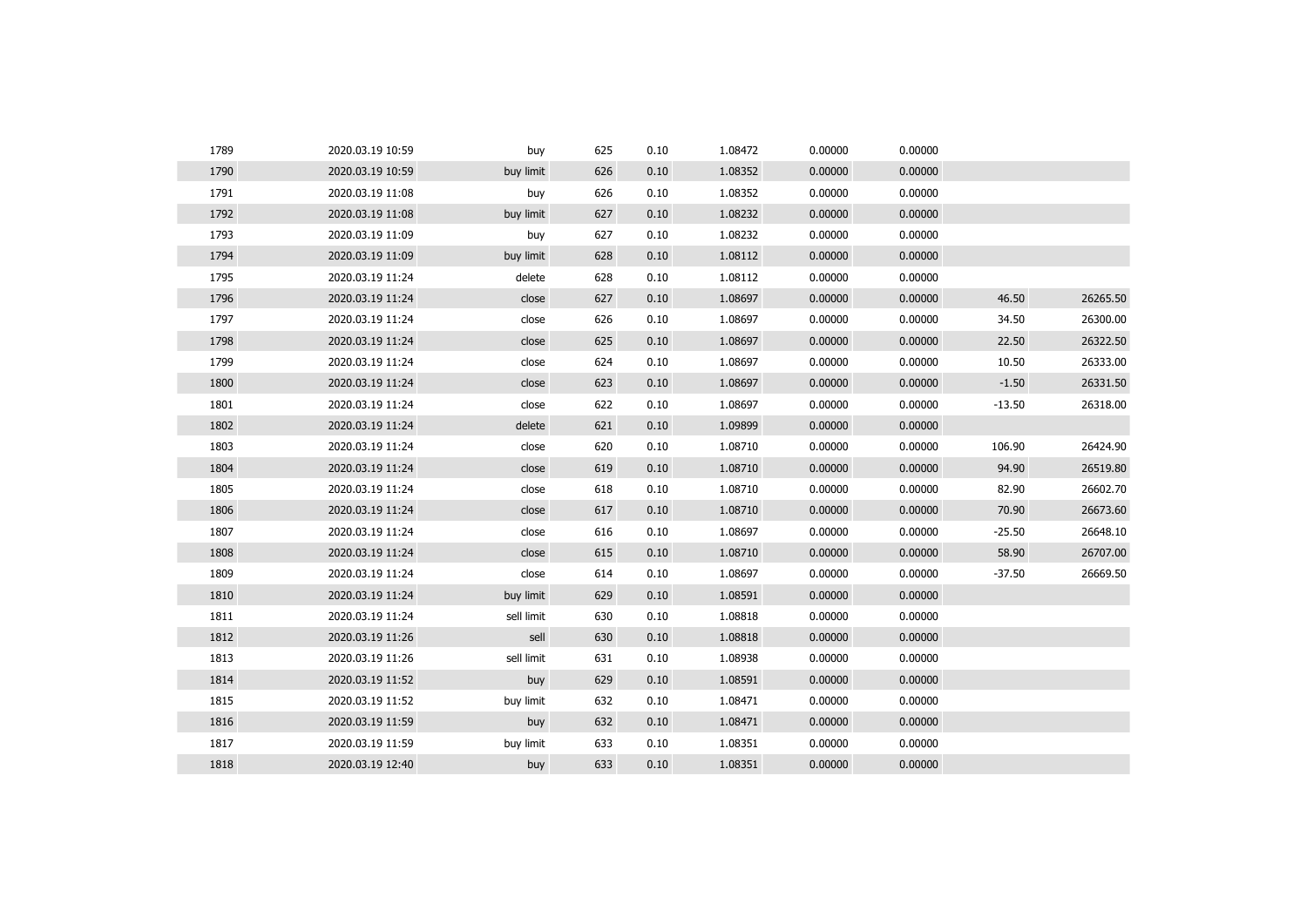| 1819 | 2020.03.19 12:42 | buy limit | 634 | 0.10 | 1.08231 | 0.00000 | 0.00000 |          |          |
|------|------------------|-----------|-----|------|---------|---------|---------|----------|----------|
| 1820 | 2020.03.19 12:59 | buy       | 634 | 0.10 | 1.08231 | 0.00000 | 0.00000 |          |          |
| 1821 | 2020.03.19 12:59 | buy limit | 635 | 0.10 | 1.08111 | 0.00000 | 0.00000 |          |          |
| 1822 | 2020.03.19 13:01 | buy       | 635 | 0.10 | 1.08111 | 0.00000 | 0.00000 |          |          |
| 1823 | 2020.03.19 13:01 | buy limit | 636 | 0.10 | 1.07991 | 0.00000 | 0.00000 |          |          |
| 1824 | 2020.03.19 13:44 | buy       | 636 | 0.10 | 1.07991 | 0.00000 | 0.00000 |          |          |
| 1825 | 2020.03.19 13:44 | buy limit | 637 | 0.10 | 1.07871 | 0.00000 | 0.00000 |          |          |
| 1826 | 2020.03.19 13:59 | buy       | 637 | 0.10 | 1.07871 | 0.00000 | 0.00000 |          |          |
| 1827 | 2020.03.19 13:59 | buy limit | 638 | 0.10 | 1.07751 | 0.00000 | 0.00000 |          |          |
| 1828 | 2020.03.19 14:23 | buy       | 638 | 0.10 | 1.07751 | 0.00000 | 0.00000 |          |          |
| 1829 | 2020.03.19 14:23 | buy limit | 639 | 0.10 | 1.07631 | 0.00000 | 0.00000 |          |          |
| 1830 | 2020.03.19 14:24 | buy       | 639 | 0.10 | 1.07631 | 0.00000 | 0.00000 |          |          |
| 1831 | 2020.03.19 14:24 | buy limit | 640 | 0.10 | 1.07511 | 0.00000 | 0.00000 |          |          |
| 1832 | 2020.03.19 14:30 | buy       | 640 | 0.10 | 1.07511 | 0.00000 | 0.00000 |          |          |
| 1833 | 2020.03.19 14:31 | buy limit | 641 | 0.10 | 1.07391 | 0.00000 | 0.00000 |          |          |
| 1834 | 2020.03.19 14:33 | buy       | 641 | 0.10 | 1.07391 | 0.00000 | 0.00000 |          |          |
| 1835 | 2020.03.19 14:33 | buy limit | 642 | 0.10 | 1.07271 | 0.00000 | 0.00000 |          |          |
| 1836 | 2020.03.19 15:13 | buy       | 642 | 0.10 | 1.07271 | 0.00000 | 0.00000 |          |          |
| 1837 | 2020.03.19 15:56 | close     | 642 | 0.10 | 1.08261 | 0.00000 | 0.00000 | 99.00    | 26768.50 |
| 1838 | 2020.03.19 15:56 | close     | 641 | 0.10 | 1.08261 | 0.00000 | 0.00000 | 87.00    | 26855.50 |
| 1839 | 2020.03.19 15:56 | close     | 640 | 0.10 | 1.08261 | 0.00000 | 0.00000 | 75.00    | 26930.50 |
| 1840 | 2020.03.19 15:56 | close     | 639 | 0.10 | 1.08261 | 0.00000 | 0.00000 | 63.00    | 26993.50 |
| 1841 | 2020.03.19 15:56 | close     | 638 | 0.10 | 1.08261 | 0.00000 | 0.00000 | 51.00    | 27044.50 |
| 1842 | 2020.03.19 15:56 | close     | 637 | 0.10 | 1.08261 | 0.00000 | 0.00000 | 39.00    | 27083.50 |
| 1843 | 2020.03.19 15:56 | close     | 636 | 0.10 | 1.08261 | 0.00000 | 0.00000 | 27.00    | 27110.50 |
| 1844 | 2020.03.19 15:56 | close     | 635 | 0.10 | 1.08261 | 0.00000 | 0.00000 | 15.00    | 27125.50 |
| 1845 | 2020.03.19 15:56 | close     | 634 | 0.10 | 1.08261 | 0.00000 | 0.00000 | 3.00     | 27128.50 |
| 1846 | 2020.03.19 15:56 | close     | 633 | 0.10 | 1.08261 | 0.00000 | 0.00000 | $-9.00$  | 27119.50 |
| 1847 | 2020.03.19 15:56 | close     | 632 | 0.10 | 1.08261 | 0.00000 | 0.00000 | $-21.00$ | 27098.50 |
| 1848 | 2020.03.19 15:56 | delete    | 631 | 0.10 | 1.08938 | 0.00000 | 0.00000 |          |          |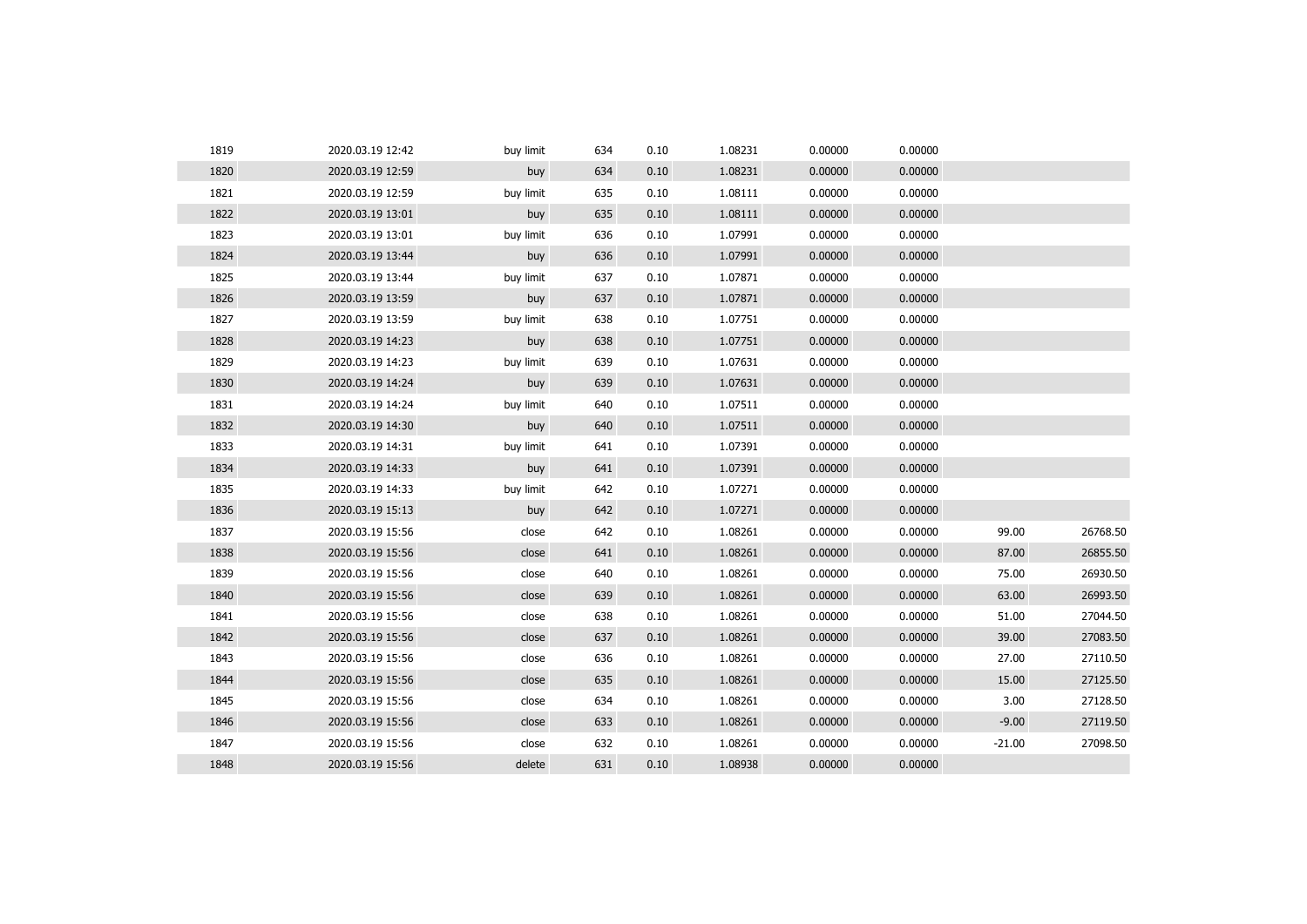| 1849 | 2020.03.19 15:56 | close      | 630 | 0.10 | 1.08274 | 0.00000 | 0.00000 | 54.40    | 27152.90 |
|------|------------------|------------|-----|------|---------|---------|---------|----------|----------|
| 1850 | 2020.03.19 15:56 | close      | 629 | 0.10 | 1.08261 | 0.00000 | 0.00000 | $-33.00$ | 27119.90 |
| 1851 | 2020.03.19 15:56 | buy limit  | 643 | 0.10 | 1.08156 | 0.00000 | 0.00000 |          |          |
| 1852 | 2020.03.19 15:56 | sell limit | 644 | 0.10 | 1.08383 | 0.00000 | 0.00000 |          |          |
| 1853 | 2020.03.19 15:56 | sell       | 644 | 0.10 | 1.08383 | 0.00000 | 0.00000 |          |          |
| 1854 | 2020.03.19 15:56 | sell limit | 645 | 0.10 | 1.08503 | 0.00000 | 0.00000 |          |          |
| 1855 | 2020.03.19 15:57 | buy        | 643 | 0.10 | 1.08156 | 0.00000 | 0.00000 |          |          |
| 1856 | 2020.03.19 15:57 | buy limit  | 646 | 0.10 | 1.08036 | 0.00000 | 0.00000 |          |          |
| 1857 | 2020.03.19 15:57 | buy        | 646 | 0.10 | 1.08036 | 0.00000 | 0.00000 |          |          |
| 1858 | 2020.03.19 15:57 | buy limit  | 647 | 0.10 | 1.07916 | 0.00000 | 0.00000 |          |          |
| 1859 | 2020.03.19 16:08 | buy        | 647 | 0.10 | 1.07916 | 0.00000 | 0.00000 |          |          |
| 1860 | 2020.03.19 16:08 | buy limit  | 648 | 0.10 | 1.07796 | 0.00000 | 0.00000 |          |          |
| 1861 | 2020.03.19 18:04 | buy        | 648 | 0.10 | 1.07796 | 0.00000 | 0.00000 |          |          |
| 1862 | 2020.03.19 18:04 | buy limit  | 649 | 0.10 | 1.07676 | 0.00000 | 0.00000 |          |          |
| 1863 | 2020.03.19 18:07 | buy        | 649 | 0.10 | 1.07676 | 0.00000 | 0.00000 |          |          |
| 1864 | 2020.03.19 18:07 | buy limit  | 650 | 0.10 | 1.07556 | 0.00000 | 0.00000 |          |          |
| 1865 | 2020.03.19 18:39 | buy        | 650 | 0.10 | 1.07556 | 0.00000 | 0.00000 |          |          |
| 1866 | 2020.03.19 18:39 | buy limit  | 651 | 0.10 | 1.07436 | 0.00000 | 0.00000 |          |          |
| 1867 | 2020.03.19 18:47 | buy        | 651 | 0.10 | 1.07436 | 0.00000 | 0.00000 |          |          |
| 1868 | 2020.03.19 18:54 | buy limit  | 652 | 0.10 | 1.07316 | 0.00000 | 0.00000 |          |          |
| 1869 | 2020.03.19 18:57 | buy        | 652 | 0.10 | 1.07316 | 0.00000 | 0.00000 |          |          |
| 1870 | 2020.03.19 18:57 | buy limit  | 653 | 0.10 | 1.07196 | 0.00000 | 0.00000 |          |          |
| 1871 | 2020.03.19 18:58 | buy        | 653 | 0.10 | 1.07196 | 0.00000 | 0.00000 |          |          |
| 1872 | 2020.03.19 18:58 | buy limit  | 654 | 0.10 | 1.07076 | 0.00000 | 0.00000 |          |          |
| 1873 | 2020.03.19 18:58 | buy        | 654 | 0.10 | 1.07076 | 0.00000 | 0.00000 |          |          |
| 1874 | 2020.03.19 18:58 | buy limit  | 655 | 0.10 | 1.06956 | 0.00000 | 0.00000 |          |          |
| 1875 | 2020.03.19 19:01 | buy        | 655 | 0.10 | 1.06956 | 0.00000 | 0.00000 |          |          |
| 1876 | 2020.03.19 19:27 | buy limit  | 656 | 0.10 | 1.06836 | 0.00000 | 0.00000 |          |          |
| 1877 | 2020.03.19 19:27 | buy        | 656 | 0.10 | 1.06836 | 0.00000 | 0.00000 |          |          |
| 1878 | 2020.03.19 19:32 | buy limit  | 657 | 0.10 | 1.06716 | 0.00000 | 0.00000 |          |          |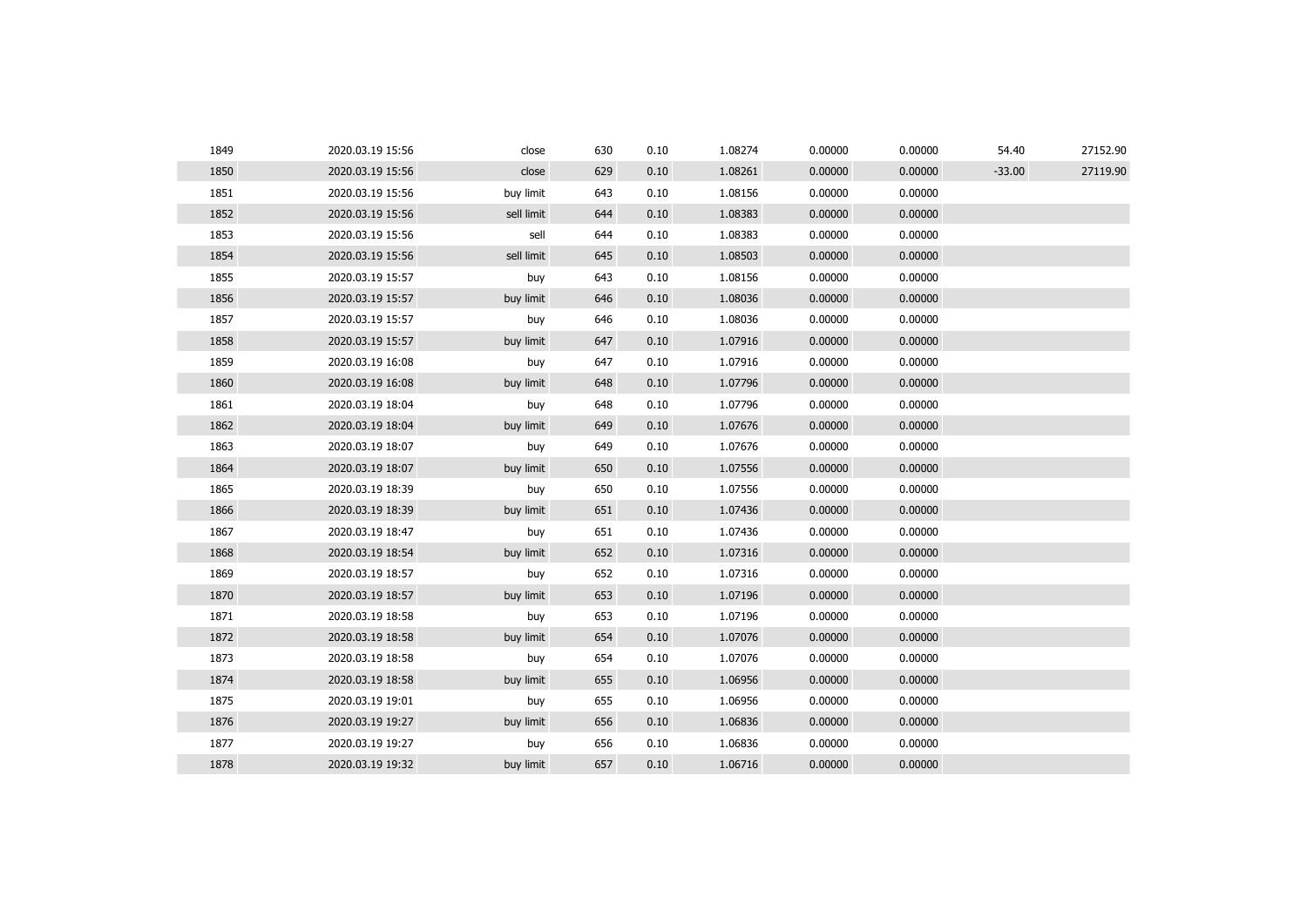| 1879 | 2020.03.19 19:56 | buy        | 657 | 0.10 | 1.06716 | 0.00000 | 0.00000 |          |          |
|------|------------------|------------|-----|------|---------|---------|---------|----------|----------|
| 1880 | 2020.03.19 19:56 | buy limit  | 658 | 0.10 | 1.06596 | 0.00000 | 0.00000 |          |          |
| 1881 | 2020.03.19 20:00 | buy        | 658 | 0.10 | 1.06596 | 0.00000 | 0.00000 |          |          |
| 1882 | 2020.03.19 20:00 | buy limit  | 659 | 0.10 | 1.06476 | 0.00000 | 0.00000 |          |          |
| 1883 | 2020.03.20 08:00 | delete     | 659 | 0.10 | 1.06476 | 0.00000 | 0.00000 |          |          |
| 1884 | 2020.03.20 08:00 | close      | 658 | 0.10 | 1.07646 | 0.00000 | 0.00000 | 105.00   | 27224.90 |
| 1885 | 2020.03.20 08:00 | close      | 657 | 0.10 | 1.07646 | 0.00000 | 0.00000 | 93.00    | 27317.90 |
| 1886 | 2020.03.20 08:00 | close      | 656 | 0.10 | 1.07646 | 0.00000 | 0.00000 | 81.00    | 27398.90 |
| 1887 | 2020.03.20 08:00 | close      | 655 | 0.10 | 1.07646 | 0.00000 | 0.00000 | 69.00    | 27467.90 |
| 1888 | 2020.03.20 08:00 | close      | 654 | 0.10 | 1.07646 | 0.00000 | 0.00000 | 57.00    | 27524.90 |
| 1889 | 2020.03.20 08:00 | close      | 653 | 0.10 | 1.07646 | 0.00000 | 0.00000 | 45.00    | 27569.90 |
| 1890 | 2020.03.20 08:00 | close      | 652 | 0.10 | 1.07646 | 0.00000 | 0.00000 | 33.00    | 27602.90 |
| 1891 | 2020.03.20 08:00 | close      | 651 | 0.10 | 1.07646 | 0.00000 | 0.00000 | 21.00    | 27623.90 |
| 1892 | 2020.03.20 08:00 | close      | 650 | 0.10 | 1.07646 | 0.00000 | 0.00000 | 9.00     | 27632.90 |
| 1893 | 2020.03.20 08:00 | close      | 649 | 0.10 | 1.07646 | 0.00000 | 0.00000 | $-3.00$  | 27629.90 |
| 1894 | 2020.03.20 08:00 | close      | 648 | 0.10 | 1.07646 | 0.00000 | 0.00000 | $-15.00$ | 27614.90 |
| 1895 | 2020.03.20 08:00 | close      | 647 | 0.10 | 1.07646 | 0.00000 | 0.00000 | $-27.00$ | 27587.90 |
| 1896 | 2020.03.20 08:00 | close      | 646 | 0.10 | 1.07646 | 0.00000 | 0.00000 | $-39.00$ | 27548.90 |
| 1897 | 2020.03.20 08:00 | delete     | 645 | 0.10 | 1.08503 | 0.00000 | 0.00000 |          |          |
| 1898 | 2020.03.20 08:00 | close      | 644 | 0.10 | 1.07659 | 0.00000 | 0.00000 | 72.40    | 27621.30 |
| 1899 | 2020.03.20 08:00 | close      | 643 | 0.10 | 1.07646 | 0.00000 | 0.00000 | $-51.00$ | 27570.30 |
| 1900 | 2020.03.20 08:00 | buy limit  | 660 | 0.10 | 1.07540 | 0.00000 | 0.00000 |          |          |
| 1901 | 2020.03.20 08:00 | sell limit | 661 | 0.10 | 1.07767 | 0.00000 | 0.00000 |          |          |
| 1902 | 2020.03.20 08:18 | buy        | 660 | 0.10 | 1.07540 | 0.00000 | 0.00000 |          |          |
| 1903 | 2020.03.20 08:19 | buy limit  | 662 | 0.10 | 1.07420 | 0.00000 | 0.00000 |          |          |
| 1904 | 2020.03.20 09:42 | sell       | 661 | 0.10 | 1.07767 | 0.00000 | 0.00000 |          |          |
| 1905 | 2020.03.20 09:42 | sell limit | 663 | 0.10 | 1.07887 | 0.00000 | 0.00000 |          |          |
| 1906 | 2020.03.20 10:33 | sell limit | 664 | 0.10 | 1.08007 | 0.00000 | 0.00000 |          |          |
| 1907 | 2020.03.20 10:33 | sell       | 663 | 0.10 | 1.07887 | 0.00000 | 0.00000 |          |          |
| 1908 | 2020.03.20 10:43 | sell limit | 665 | 0.10 | 1.08127 | 0.00000 | 0.00000 |          |          |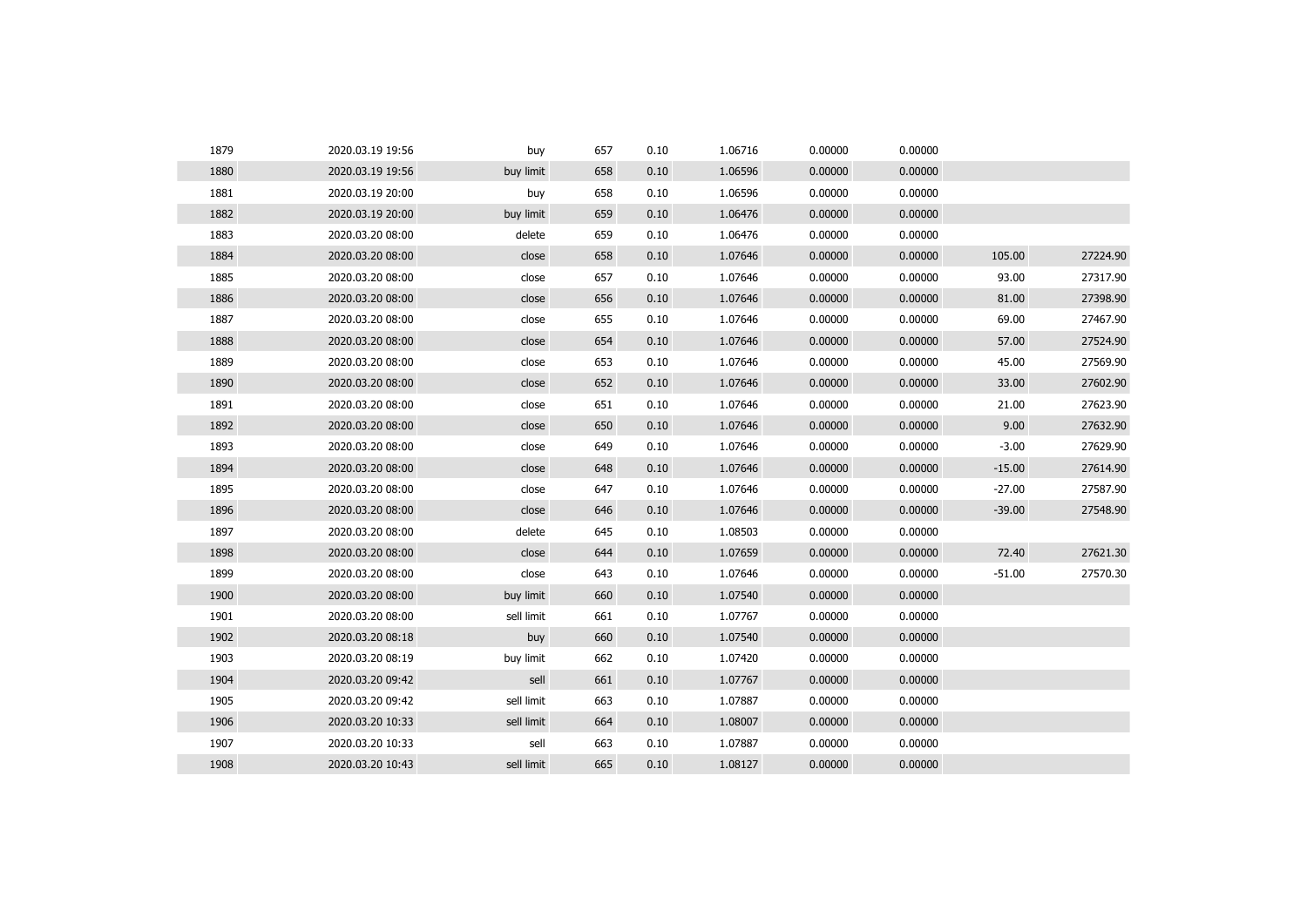| 1909 | 2020.03.20 10:43 | sell       | 664 | 0.10 | 1.08007 | 0.00000 | 0.00000 |         |          |
|------|------------------|------------|-----|------|---------|---------|---------|---------|----------|
| 1910 | 2020.03.20 10:46 | sell limit | 666 | 0.10 | 1.08247 | 0.00000 | 0.00000 |         |          |
| 1911 | 2020.03.20 10:46 | sell       | 665 | 0.10 | 1.08127 | 0.00000 | 0.00000 |         |          |
| 1912 | 2020.03.20 10:56 | sell limit | 667 | 0.10 | 1.08367 | 0.00000 | 0.00000 |         |          |
| 1913 | 2020.03.20 10:56 | sell       | 666 | 0.10 | 1.08247 | 0.00000 | 0.00000 |         |          |
| 1914 | 2020.03.20 12:43 | buy        | 662 | 0.10 | 1.07420 | 0.00000 | 0.00000 |         |          |
| 1915 | 2020.03.20 12:43 | buy limit  | 668 | 0.10 | 1.07300 | 0.00000 | 0.00000 |         |          |
| 1916 | 2020.03.20 12:46 | buy        | 668 | 0.10 | 1.07300 | 0.00000 | 0.00000 |         |          |
| 1917 | 2020.03.20 12:46 | buy limit  | 669 | 0.10 | 1.07180 | 0.00000 | 0.00000 |         |          |
| 1918 | 2020.03.20 12:49 | buy        | 669 | 0.10 | 1.07180 | 0.00000 | 0.00000 |         |          |
| 1919 | 2020.03.20 12:49 | buy limit  | 670 | 0.10 | 1.07060 | 0.00000 | 0.00000 |         |          |
| 1920 | 2020.03.20 14:21 | buy        | 670 | 0.10 | 1.07060 | 0.00000 | 0.00000 |         |          |
| 1921 | 2020.03.20 14:21 | buy limit  | 671 | 0.10 | 1.06940 | 0.00000 | 0.00000 |         |          |
| 1922 | 2020.03.20 16:18 | buy        | 671 | 0.10 | 1.06940 | 0.00000 | 0.00000 |         |          |
| 1923 | 2020.03.20 16:18 | buy limit  | 672 | 0.10 | 1.06820 | 0.00000 | 0.00000 |         |          |
| 1924 | 2020.03.20 16:26 | buy        | 672 | 0.10 | 1.06820 | 0.00000 | 0.00000 |         |          |
| 1925 | 2020.03.20 16:26 | buy limit  | 673 | 0.10 | 1.06700 | 0.00000 | 0.00000 |         |          |
| 1926 | 2020.03.20 17:18 | delete     | 673 | 0.10 | 1.06700 | 0.00000 | 0.00000 |         |          |
| 1927 | 2020.03.20 17:18 | close      | 672 | 0.10 | 1.07397 | 0.00000 | 0.00000 | 57.70   | 27628.00 |
| 1928 | 2020.03.20 17:18 | close      | 671 | 0.10 | 1.07397 | 0.00000 | 0.00000 | 45.70   | 27673.70 |
| 1929 | 2020.03.20 17:18 | close      | 670 | 0.10 | 1.07397 | 0.00000 | 0.00000 | 33.70   | 27707.40 |
| 1930 | 2020.03.20 17:18 | close      | 669 | 0.10 | 1.07397 | 0.00000 | 0.00000 | 21.70   | 27729.10 |
| 1931 | 2020.03.20 17:18 | close      | 668 | 0.10 | 1.07397 | 0.00000 | 0.00000 | 9.70    | 27738.80 |
| 1932 | 2020.03.20 17:18 | delete     | 667 | 0.10 | 1.08367 | 0.00000 | 0.00000 |         |          |
| 1933 | 2020.03.20 17:18 | close      | 666 | 0.10 | 1.07410 | 0.00000 | 0.00000 | 83.70   | 27822.50 |
| 1934 | 2020.03.20 17:18 | close      | 665 | 0.10 | 1.07410 | 0.00000 | 0.00000 | 71.70   | 27894.20 |
| 1935 | 2020.03.20 17:18 | close      | 664 | 0.10 | 1.07410 | 0.00000 | 0.00000 | 59.70   | 27953.90 |
| 1936 | 2020.03.20 17:18 | close      | 663 | 0.10 | 1.07410 | 0.00000 | 0.00000 | 47.70   | 28001.60 |
| 1937 | 2020.03.20 17:18 | close      | 662 | 0.10 | 1.07397 | 0.00000 | 0.00000 | $-2.30$ | 27999.30 |
| 1938 | 2020.03.20 17:18 | close      | 661 | 0.10 | 1.07410 | 0.00000 | 0.00000 | 35.70   | 28035.00 |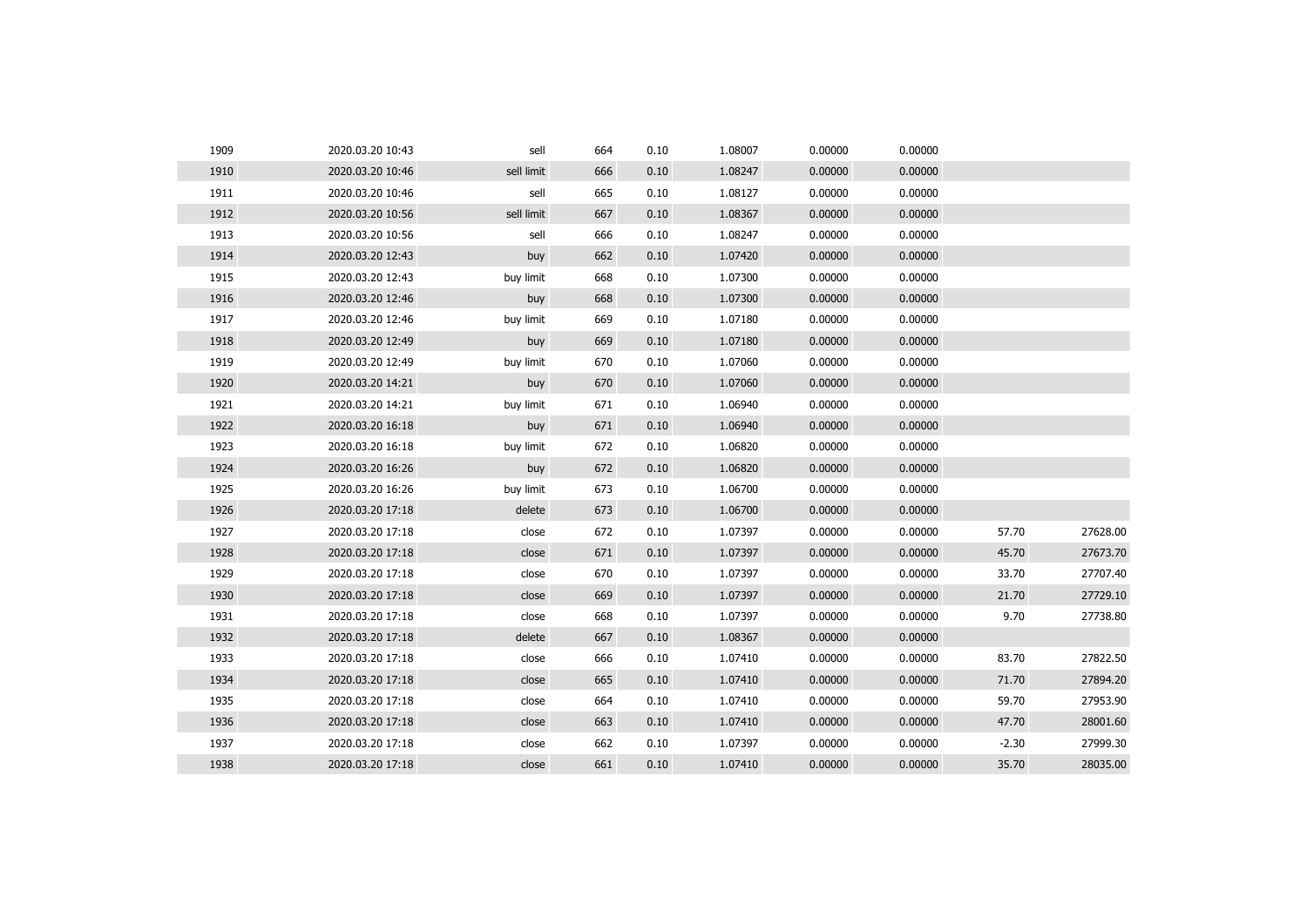| 1939<br>1.07397<br>0.00000<br>0.00000<br>2020.03.20 17:18<br>660<br>0.10<br>$-14.30$<br>close<br>1940<br>2020.03.20 17:18<br>buy limit<br>674<br>0.10<br>1.07291<br>0.00000<br>0.00000 | 28020.70 |
|----------------------------------------------------------------------------------------------------------------------------------------------------------------------------------------|----------|
|                                                                                                                                                                                        |          |
| 1941<br>0.10<br>1.07518<br>0.00000<br>0.00000                                                                                                                                          |          |
| 2020.03.20 17:18<br>sell limit<br>675                                                                                                                                                  |          |
| 1942<br>1.07291<br>674<br>0.10<br>0.00000<br>0.00000<br>2020.03.20 17:23<br>buy                                                                                                        |          |
| 1943<br>buy limit<br>1.07171<br>0.00000<br>0.00000<br>2020.03.20 17:23<br>676<br>0.10                                                                                                  |          |
| 1944<br>0.10<br>1.07171<br>0.00000<br>0.00000<br>2020.03.20 18:50<br>buy<br>676                                                                                                        |          |
| 1945<br>0.10<br>1.07051<br>0.00000<br>0.00000<br>2020.03.20 18:50<br>buy limit<br>677                                                                                                  |          |
| 1946<br>0.00000<br>2020.03.20 18:52<br>buy<br>677<br>0.10<br>1.07051<br>0.00000                                                                                                        |          |
| 1947<br>buy limit<br>0.10<br>1.06931<br>0.00000<br>0.00000<br>2020.03.20 18:52<br>678                                                                                                  |          |
| 1948<br>0.10<br>1.06931<br>0.00000<br>0.00000<br>2020.03.20 18:55<br>buy<br>678                                                                                                        |          |
| 1949<br>0.00000<br>buy limit<br>0.10<br>1.06811<br>0.00000<br>2020.03.20 18:55<br>679                                                                                                  |          |
| 1950<br>0.10<br>1.06811<br>0.00000<br>0.00000<br>2020.03.20 18:56<br>buy<br>679                                                                                                        |          |
| 1951<br>0.00000<br>2020.03.20 18:56<br>buy limit<br>0.10<br>1.06691<br>0.00000<br>680                                                                                                  |          |
| 1952<br>0.10<br>1.06691<br>0.00000<br>0.00000<br>2020.03.20 18:56<br>buy<br>680                                                                                                        |          |
| 1953<br>2020.03.20 18:56<br>buy limit<br>0.10<br>1.06571<br>0.00000<br>0.00000<br>681                                                                                                  |          |
| 1954<br>0.10<br>1.06571<br>0.00000<br>0.00000<br>2020.03.20 19:54<br>buy<br>681                                                                                                        |          |
| 1955<br>0.00000<br>0.00000<br>2020.03.20 19:57<br>buy limit<br>682<br>0.10<br>1.06451                                                                                                  |          |
| 1956<br>2020.03.20 21:31<br>0.10<br>1.06451<br>0.00000<br>0.00000<br>buy<br>682                                                                                                        |          |
| 1957<br>0.00000<br>2020.03.20 21:31<br>buy limit<br>683<br>0.10<br>1.06331<br>0.00000                                                                                                  |          |
| 1958<br>delete<br>0.10<br>1.06331<br>0.00000<br>0.00000<br>2020.03.23 08:20<br>683                                                                                                     |          |
| 1959<br>0.00000<br>0.00000<br>2020.03.23 08:20<br>close<br>682<br>0.10<br>1.07434<br>98.30                                                                                             | 28119.00 |
| 1960<br>0.00000<br>close<br>681<br>0.10<br>1.07434<br>0.00000<br>86.30<br>2020.03.23 08:20                                                                                             | 28205.30 |
| 1961<br>0.00000<br>0.00000<br>2020.03.23 08:20<br>close<br>680<br>0.10<br>1.07434<br>74.30                                                                                             | 28279.60 |
| 1962<br>close<br>0.10<br>1.07434<br>0.00000<br>0.00000<br>62.30<br>2020.03.23 08:20<br>679                                                                                             | 28341.90 |
| 1963<br>1.07434<br>0.00000<br>0.00000<br>2020.03.23 08:20<br>close<br>678<br>0.10<br>50.30                                                                                             | 28392.20 |
| 1964<br>0.00000<br>2020.03.23 08:20<br>close<br>677<br>0.10<br>1.07434<br>0.00000<br>38.30                                                                                             | 28430.50 |
| 1965<br>1.07434<br>0.00000<br>0.00000<br>2020.03.23 08:20<br>close<br>0.10<br>26.30<br>676                                                                                             | 28456.80 |
| 1966<br>2020.03.23 08:20<br>delete<br>0.10<br>1.07518<br>0.00000<br>0.00000<br>675                                                                                                     |          |
| 1967<br>close<br>1.07434<br>0.00000<br>0.00000<br>2020.03.23 08:20<br>674<br>0.10<br>14.30                                                                                             | 28471.10 |
| 1968<br>0.10<br>2020.03.23 08:20<br>buy limit<br>684<br>1.07326<br>0.00000<br>0.00000                                                                                                  |          |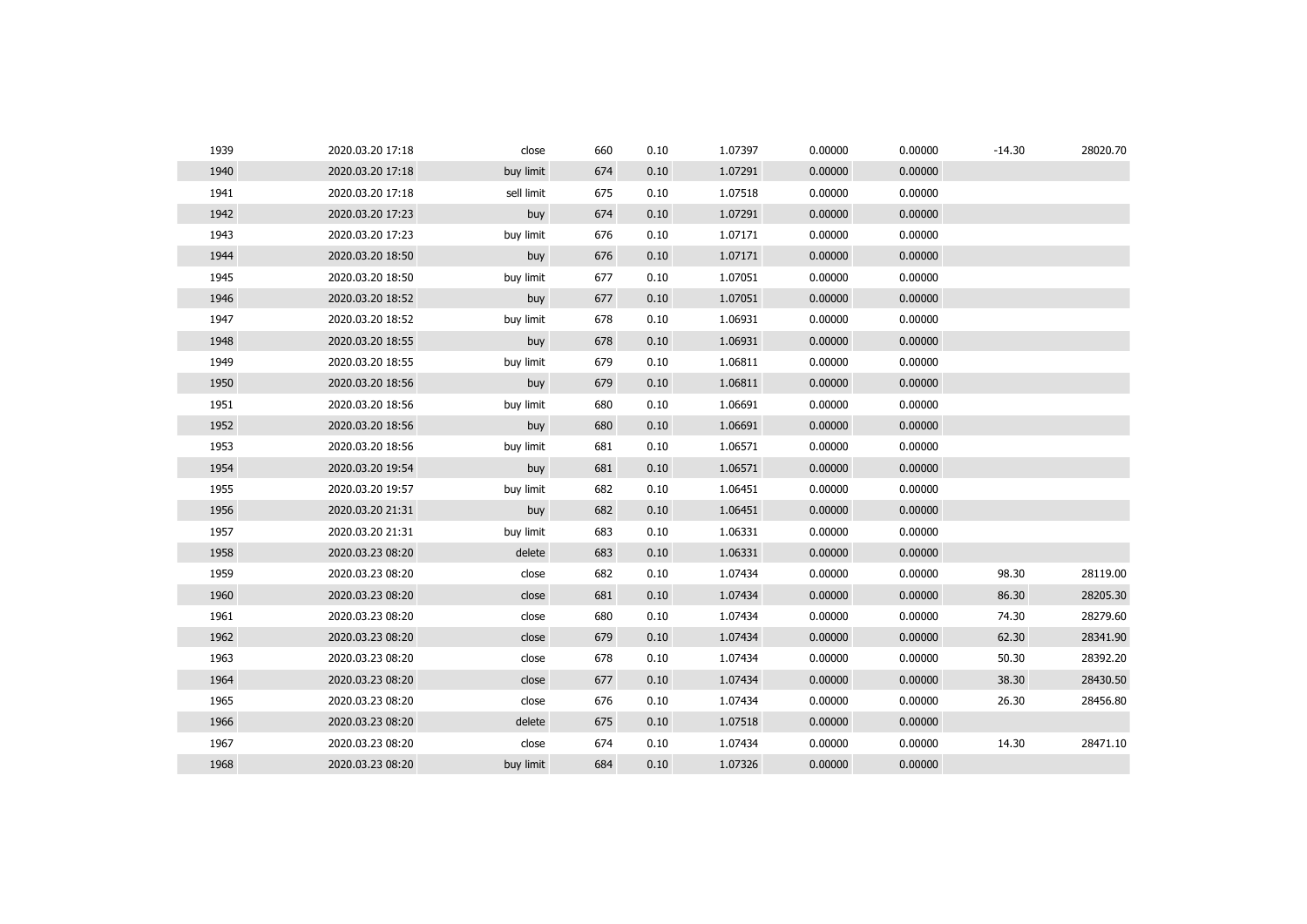| 1969 | 2020.03.23 08:20 | sell limit | 685 | 0.10 | 1.07553 | 0.00000 | 0.00000 |          |          |
|------|------------------|------------|-----|------|---------|---------|---------|----------|----------|
| 1970 | 2020.03.23 08:38 | sell       | 685 | 0.10 | 1.07553 | 0.00000 | 0.00000 |          |          |
| 1971 | 2020.03.23 08:38 | sell limit | 686 | 0.10 | 1.07673 | 0.00000 | 0.00000 |          |          |
| 1972 | 2020.03.23 09:27 | sell limit | 687 | 0.10 | 1.07793 | 0.00000 | 0.00000 |          |          |
| 1973 | 2020.03.23 09:27 | sell       | 686 | 0.10 | 1.07673 | 0.00000 | 0.00000 |          |          |
| 1974 | 2020.03.23 09:51 | buy        | 684 | 0.10 | 1.07326 | 0.00000 | 0.00000 |          |          |
| 1975 | 2020.03.23 09:51 | buy limit  | 688 | 0.10 | 1.07206 | 0.00000 | 0.00000 |          |          |
| 1976 | 2020.03.23 09:51 | buy        | 688 | 0.10 | 1.07206 | 0.00000 | 0.00000 |          |          |
| 1977 | 2020.03.23 09:54 | buy limit  | 689 | 0.10 | 1.07086 | 0.00000 | 0.00000 |          |          |
| 1978 | 2020.03.23 10:45 | buy        | 689 | 0.10 | 1.07086 | 0.00000 | 0.00000 |          |          |
| 1979 | 2020.03.23 10:45 | buy limit  | 690 | 0.10 | 1.06966 | 0.00000 | 0.00000 |          |          |
| 1980 | 2020.03.23 10:55 | buy        | 690 | 0.10 | 1.06966 | 0.00000 | 0.00000 |          |          |
| 1981 | 2020.03.23 10:55 | buy limit  | 691 | 0.10 | 1.06846 | 0.00000 | 0.00000 |          |          |
| 1982 | 2020.03.23 12:33 | buy        | 691 | 0.10 | 1.06846 | 0.00000 | 0.00000 |          |          |
| 1983 | 2020.03.23 12:33 | buy limit  | 692 | 0.10 | 1.06726 | 0.00000 | 0.00000 |          |          |
| 1984 | 2020.03.23 13:05 | buy        | 692 | 0.10 | 1.06726 | 0.00000 | 0.00000 |          |          |
| 1985 | 2020.03.23 13:05 | buy limit  | 693 | 0.10 | 1.06606 | 0.00000 | 0.00000 |          |          |
| 1986 | 2020.03.23 15:18 | sell limit | 694 | 0.10 | 1.07913 | 0.00000 | 0.00000 |          |          |
| 1987 | 2020.03.23 15:18 | sell       | 687 | 0.10 | 1.07793 | 0.00000 | 0.00000 |          |          |
| 1988 | 2020.03.23 15:21 | delete     | 694 | 0.10 | 1.07913 | 0.00000 | 0.00000 |          |          |
| 1989 | 2020.03.23 15:21 | delete     | 693 | 0.10 | 1.06606 | 0.00000 | 0.00000 |          |          |
| 1990 | 2020.03.23 15:21 | close      | 692 | 0.10 | 1.07892 | 0.00000 | 0.00000 | 116.60   | 28587.70 |
| 1991 | 2020.03.23 15:21 | close      | 691 | 0.10 | 1.07892 | 0.00000 | 0.00000 | 104.60   | 28692.30 |
| 1992 | 2020.03.23 15:21 | close      | 690 | 0.10 | 1.07892 | 0.00000 | 0.00000 | 92.60    | 28784.90 |
| 1993 | 2020.03.23 15:21 | close      | 689 | 0.10 | 1.07892 | 0.00000 | 0.00000 | 80.60    | 28865.50 |
| 1994 | 2020.03.23 15:21 | close      | 688 | 0.10 | 1.07892 | 0.00000 | 0.00000 | 68.60    | 28934.10 |
| 1995 | 2020.03.23 15:21 | close      | 687 | 0.10 | 1.07905 | 0.00000 | 0.00000 | $-11.20$ | 28922.90 |
| 1996 | 2020.03.23 15:21 | close      | 686 | 0.10 | 1.07905 | 0.00000 | 0.00000 | $-23.20$ | 28899.70 |
| 1997 | 2020.03.23 15:21 | close      | 685 | 0.10 | 1.07905 | 0.00000 | 0.00000 | $-35.20$ | 28864.50 |
| 1998 | 2020.03.23 15:21 | close      | 684 | 0.10 | 1.07892 | 0.00000 | 0.00000 | 56.60    | 28921.10 |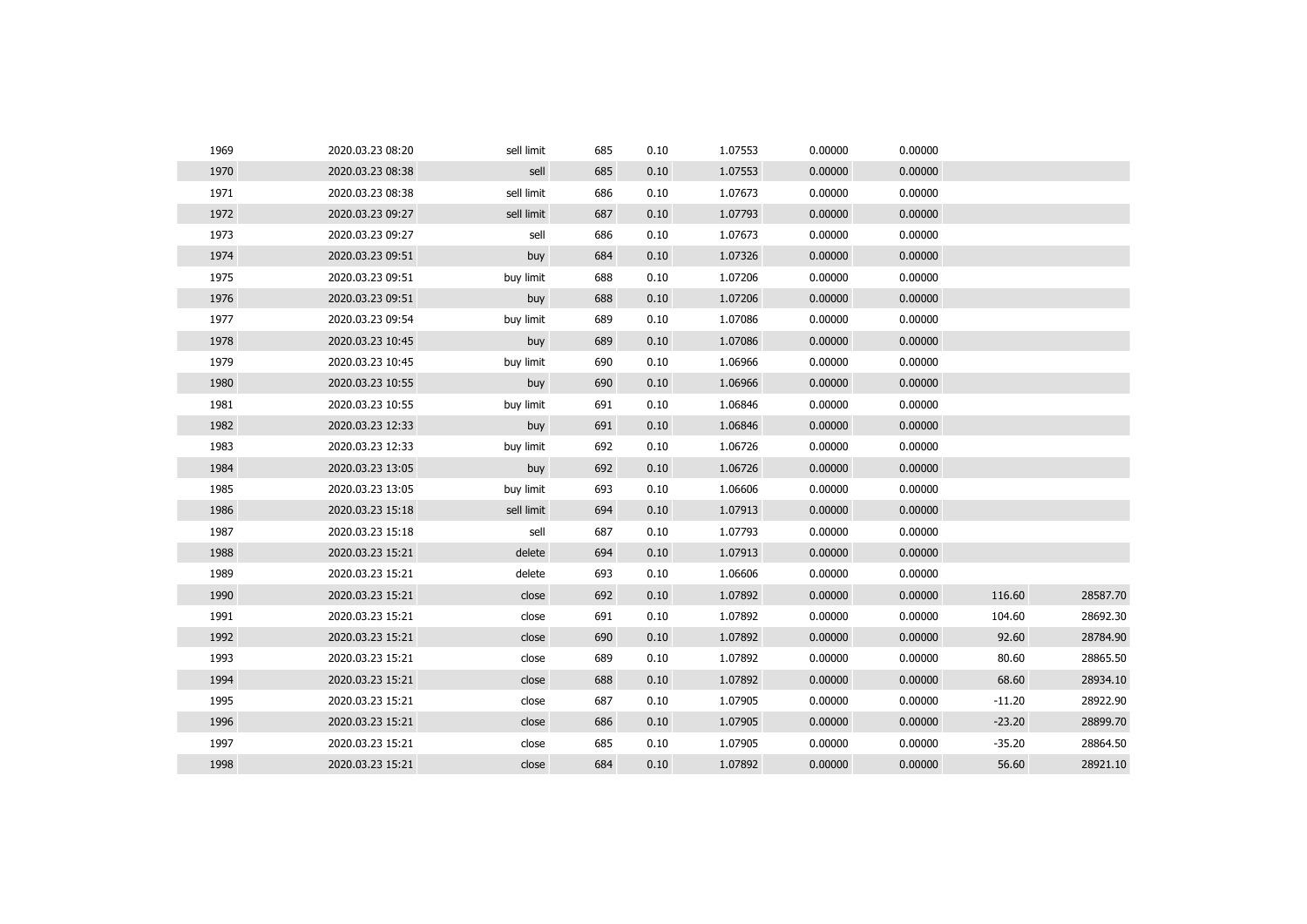| 1999 | 2020.03.23 15:21 | buy limit  | 695 | 0.10 | 1.07786 | 0.00000 | 0.00000 |       |          |
|------|------------------|------------|-----|------|---------|---------|---------|-------|----------|
| 2000 | 2020.03.23 15:21 | sell limit | 696 | 0.10 | 1.08013 | 0.00000 | 0.00000 |       |          |
| 2001 | 2020.03.23 15:24 | buy        | 695 | 0.10 | 1.07786 | 0.00000 | 0.00000 |       |          |
| 2002 | 2020.03.23 15:24 | buy limit  | 697 | 0.10 | 1.07666 | 0.00000 | 0.00000 |       |          |
| 2003 | 2020.03.23 15:27 | sell       | 696 | 0.10 | 1.08013 | 0.00000 | 0.00000 |       |          |
| 2004 | 2020.03.23 15:27 | sell limit | 698 | 0.10 | 1.08133 | 0.00000 | 0.00000 |       |          |
| 2005 | 2020.03.23 15:32 | buy        | 697 | 0.10 | 1.07666 | 0.00000 | 0.00000 |       |          |
| 2006 | 2020.03.23 15:32 | buy limit  | 699 | 0.10 | 1.07546 | 0.00000 | 0.00000 |       |          |
| 2007 | 2020.03.23 15:33 | buy        | 699 | 0.10 | 1.07546 | 0.00000 | 0.00000 |       |          |
| 2008 | 2020.03.23 15:34 | buy limit  | 700 | 0.10 | 1.07426 | 0.00000 | 0.00000 |       |          |
| 2009 | 2020.03.23 15:35 | buy        | 700 | 0.10 | 1.07426 | 0.00000 | 0.00000 |       |          |
| 2010 | 2020.03.23 15:35 | buy limit  | 701 | 0.10 | 1.07306 | 0.00000 | 0.00000 |       |          |
| 2011 | 2020.03.23 17:43 | sell limit | 702 | 0.10 | 1.08253 | 0.00000 | 0.00000 |       |          |
| 2012 | 2020.03.23 17:43 | sell       | 698 | 0.10 | 1.08133 | 0.00000 | 0.00000 |       |          |
| 2013 | 2020.03.23 17:50 | sell limit | 703 | 0.10 | 1.08373 | 0.00000 | 0.00000 |       |          |
| 2014 | 2020.03.23 17:50 | sell       | 702 | 0.10 | 1.08253 | 0.00000 | 0.00000 |       |          |
| 2015 | 2020.03.23 19:36 | buy        | 701 | 0.10 | 1.07306 | 0.00000 | 0.00000 |       |          |
| 2016 | 2020.03.23 19:36 | buy limit  | 704 | 0.10 | 1.07186 | 0.00000 | 0.00000 |       |          |
| 2017 | 2020.03.24 09:48 | sell limit | 705 | 0.10 | 1.08493 | 0.00000 | 0.00000 |       |          |
| 2018 | 2020.03.24 09:48 | sell       | 703 | 0.10 | 1.08373 | 0.00000 | 0.00000 |       |          |
| 2019 | 2020.03.24 09:49 | sell limit | 706 | 0.10 | 1.08613 | 0.00000 | 0.00000 |       |          |
| 2020 | 2020.03.24 09:49 | sell       | 705 | 0.10 | 1.08493 | 0.00000 | 0.00000 |       |          |
| 2021 | 2020.03.24 09:50 | sell limit | 707 | 0.10 | 1.08733 | 0.00000 | 0.00000 |       |          |
| 2022 | 2020.03.24 09:50 | sell       | 706 | 0.10 | 1.08613 | 0.00000 | 0.00000 |       |          |
| 2023 | 2020.03.24 13:13 | sell limit | 708 | 0.10 | 1.08853 | 0.00000 | 0.00000 |       |          |
| 2024 | 2020.03.24 13:13 | sell       | 707 | 0.10 | 1.08733 | 0.00000 | 0.00000 |       |          |
| 2025 | 2020.03.24 14:01 | sell limit | 709 | 0.10 | 1.08973 | 0.00000 | 0.00000 |       |          |
| 2026 | 2020.03.24 14:01 | sell       | 708 | 0.10 | 1.08853 | 0.00000 | 0.00000 |       |          |
| 2027 | 2020.03.24 15:08 | delete     | 709 | 0.10 | 1.08973 | 0.00000 | 0.00000 |       |          |
| 2028 | 2020.03.24 15:08 | close      | 708 | 0.10 | 1.08389 | 0.00000 | 0.00000 | 46.40 | 28967.50 |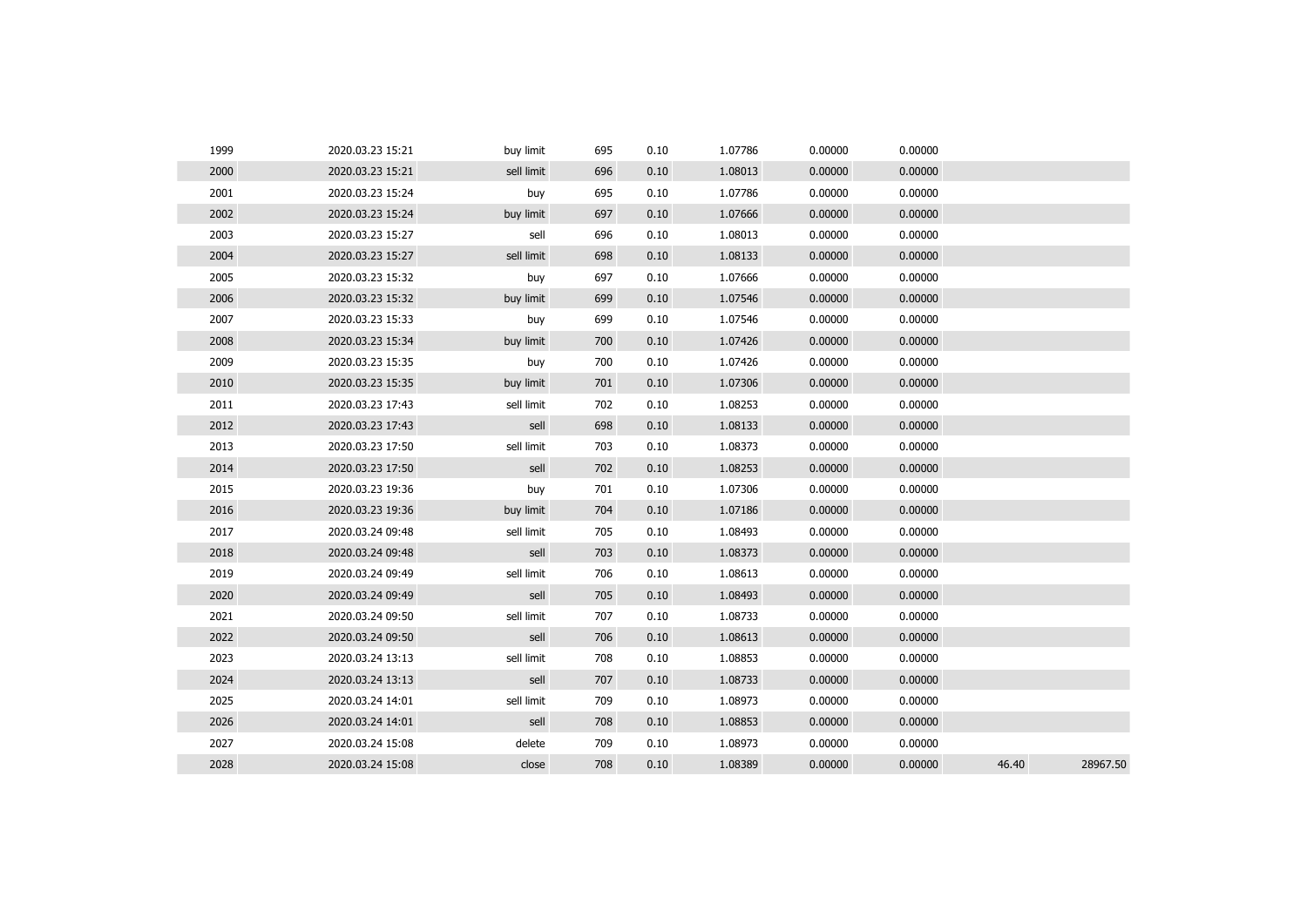| 2029 | 2020.03.24 15:08 | close      | 707 | 0.10 | 1.08389 | 0.00000 | 0.00000 | 34.40    | 29001.90 |
|------|------------------|------------|-----|------|---------|---------|---------|----------|----------|
| 2030 | 2020.03.24 15:08 | close      | 706 | 0.10 | 1.08389 | 0.00000 | 0.00000 | 22.40    | 29024.30 |
| 2031 | 2020.03.24 15:08 | close      | 705 | 0.10 | 1.08389 | 0.00000 | 0.00000 | 10.40    | 29034.70 |
| 2032 | 2020.03.24 15:08 | delete     | 704 | 0.10 | 1.07186 | 0.00000 | 0.00000 |          |          |
| 2033 | 2020.03.24 15:08 | close      | 703 | 0.10 | 1.08389 | 0.00000 | 0.00000 | $-1.60$  | 29033.10 |
| 2034 | 2020.03.24 15:08 | close      | 702 | 0.10 | 1.08389 | 0.00000 | 0.00000 | $-13.60$ | 29019.50 |
| 2035 | 2020.03.24 15:08 | close      | 701 | 0.10 | 1.08376 | 0.00000 | 0.00000 | 107.00   | 29126.50 |
| 2036 | 2020.03.24 15:08 | close      | 700 | 0.10 | 1.08376 | 0.00000 | 0.00000 | 95.00    | 29221.50 |
| 2037 | 2020.03.24 15:08 | close      | 699 | 0.10 | 1.08376 | 0.00000 | 0.00000 | 83.00    | 29304.50 |
| 2038 | 2020.03.24 15:08 | close      | 698 | 0.10 | 1.08389 | 0.00000 | 0.00000 | $-25.60$ | 29278.90 |
| 2039 | 2020.03.24 15:08 | close      | 697 | 0.10 | 1.08376 | 0.00000 | 0.00000 | 71.00    | 29349.90 |
| 2040 | 2020.03.24 15:08 | close      | 696 | 0.10 | 1.08389 | 0.00000 | 0.00000 | $-37.60$ | 29312.30 |
| 2041 | 2020.03.24 15:08 | close      | 695 | 0.10 | 1.08376 | 0.00000 | 0.00000 | 59.00    | 29371.30 |
| 2042 | 2020.03.24 15:08 | buy limit  | 710 | 0.10 | 1.08268 | 0.00000 | 0.00000 |          |          |
| 2043 | 2020.03.24 15:08 | sell limit | 711 | 0.10 | 1.08495 | 0.00000 | 0.00000 |          |          |
| 2044 | 2020.03.24 15:18 | buy        | 710 | 0.10 | 1.08268 | 0.00000 | 0.00000 |          |          |
| 2045 | 2020.03.24 15:18 | buy limit  | 712 | 0.10 | 1.08148 | 0.00000 | 0.00000 |          |          |
| 2046 | 2020.03.24 15:22 | buy        | 712 | 0.10 | 1.08148 | 0.00000 | 0.00000 |          |          |
| 2047 | 2020.03.24 15:23 | buy limit  | 713 | 0.10 | 1.08028 | 0.00000 | 0.00000 |          |          |
| 2048 | 2020.03.24 16:18 | sell       | 711 | 0.10 | 1.08495 | 0.00000 | 0.00000 |          |          |
| 2049 | 2020.03.24 16:18 | sell limit | 714 | 0.10 | 1.08615 | 0.00000 | 0.00000 |          |          |
| 2050 | 2020.03.24 16:40 | buy        | 713 | 0.10 | 1.08028 | 0.00000 | 0.00000 |          |          |
| 2051 | 2020.03.24 16:40 | buy limit  | 715 | 0.10 | 1.07908 | 0.00000 | 0.00000 |          |          |
| 2052 | 2020.03.24 16:40 | buy        | 715 | 0.10 | 1.07908 | 0.00000 | 0.00000 |          |          |
| 2053 | 2020.03.24 16:40 | buy limit  | 716 | 0.10 | 1.07788 | 0.00000 | 0.00000 |          |          |
| 2054 | 2020.03.24 17:32 | buy        | 716 | 0.10 | 1.07788 | 0.00000 | 0.00000 |          |          |
| 2055 | 2020.03.24 17:32 | buy limit  | 717 | 0.10 | 1.07668 | 0.00000 | 0.00000 |          |          |
| 2056 | 2020.03.24 20:30 | buy        | 717 | 0.10 | 1.07668 | 0.00000 | 0.00000 |          |          |
| 2057 | 2020.03.24 20:30 | buy limit  | 718 | 0.10 | 1.07548 | 0.00000 | 0.00000 |          |          |
| 2058 | 2020.03.24 20:44 | buy        | 718 | 0.10 | 1.07548 | 0.00000 | 0.00000 |          |          |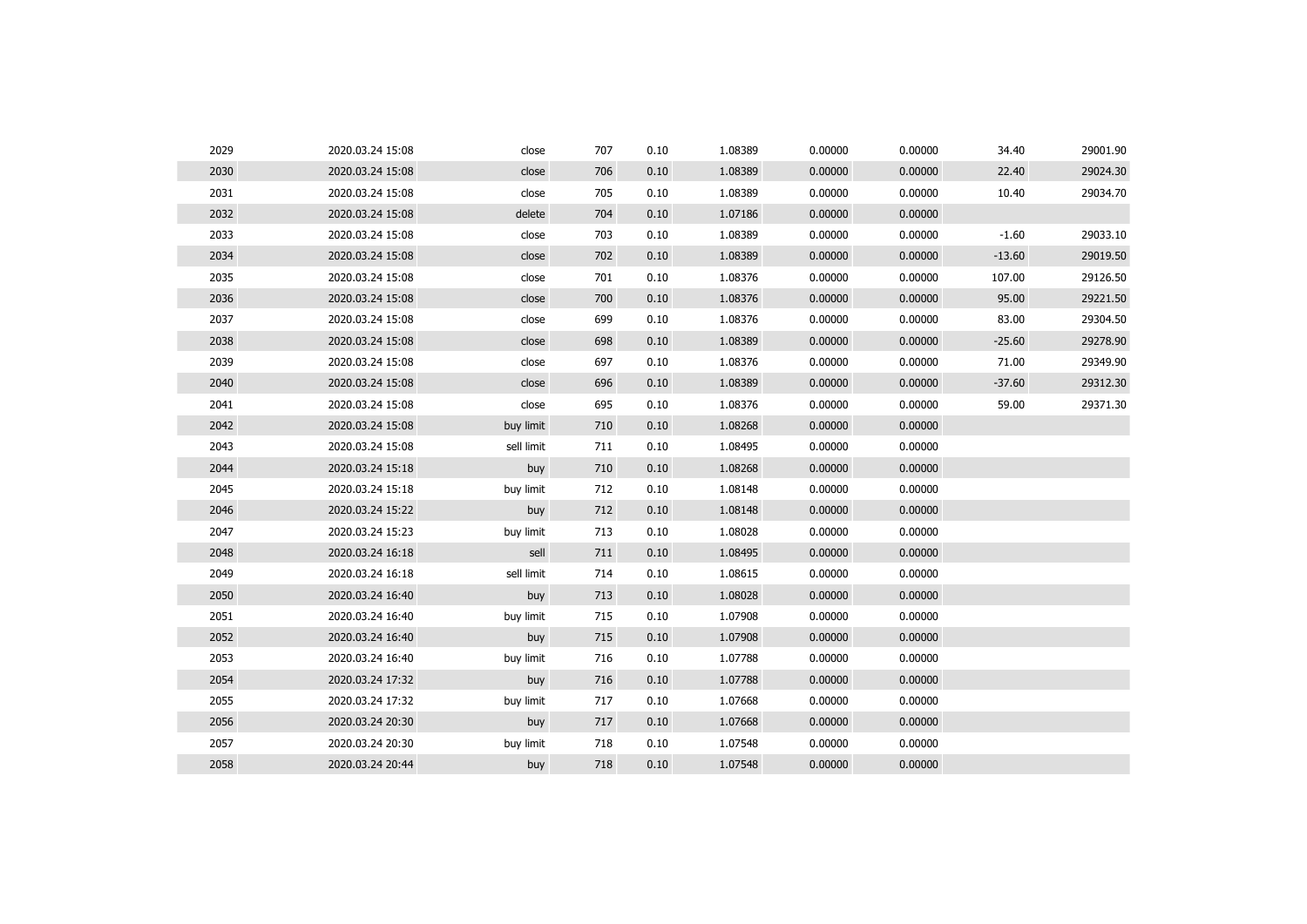| 2059 | 2020.03.24 20:44 | buy limit  | 719 | 0.10 | 1.07428 | 0.00000 | 0.00000 |         |          |
|------|------------------|------------|-----|------|---------|---------|---------|---------|----------|
| 2060 | 2020.03.25 19:54 | delete     | 719 | 0.10 | 1.07428 | 0.00000 | 0.00000 |         |          |
| 2061 | 2020.03.25 19:54 | close      | 718 | 0.10 | 1.08563 | 0.00000 | 0.00000 | 101.50  | 29472.80 |
| 2062 | 2020.03.25 19:54 | close      | 717 | 0.10 | 1.08563 | 0.00000 | 0.00000 | 89.50   | 29562.30 |
| 2063 | 2020.03.25 19:54 | close      | 716 | 0.10 | 1.08563 | 0.00000 | 0.00000 | 77.50   | 29639.80 |
| 2064 | 2020.03.25 19:54 | close      | 715 | 0.10 | 1.08563 | 0.00000 | 0.00000 | 65.50   | 29705.30 |
| 2065 | 2020.03.25 19:54 | delete     | 714 | 0.10 | 1.08615 | 0.00000 | 0.00000 |         |          |
| 2066 | 2020.03.25 19:54 | close      | 713 | 0.10 | 1.08563 | 0.00000 | 0.00000 | 53.50   | 29758.80 |
| 2067 | 2020.03.25 19:54 | close      | 712 | 0.10 | 1.08563 | 0.00000 | 0.00000 | 41.50   | 29800.30 |
| 2068 | 2020.03.25 19:54 | close      | 711 | 0.10 | 1.08576 | 0.00000 | 0.00000 | $-8.10$ | 29792.20 |
| 2069 | 2020.03.25 19:54 | close      | 710 | 0.10 | 1.08563 | 0.00000 | 0.00000 | 29.50   | 29821.70 |
| 2070 | 2020.03.25 19:54 | buy limit  | 720 | 0.10 | 1.08455 | 0.00000 | 0.00000 |         |          |
| 2071 | 2020.03.25 19:54 | sell limit | 721 | 0.10 | 1.08682 | 0.00000 | 0.00000 |         |          |
| 2072 | 2020.03.25 20:01 | buy        | 720 | 0.10 | 1.08455 | 0.00000 | 0.00000 |         |          |
| 2073 | 2020.03.25 20:01 | buy limit  | 722 | 0.10 | 1.08335 | 0.00000 | 0.00000 |         |          |
| 2074 | 2020.03.25 20:29 | sell       | 721 | 0.10 | 1.08682 | 0.00000 | 0.00000 |         |          |
| 2075 | 2020.03.25 20:29 | sell limit | 723 | 0.10 | 1.08802 | 0.00000 | 0.00000 |         |          |
| 2076 | 2020.03.25 21:24 | sell limit | 724 | 0.10 | 1.08922 | 0.00000 | 0.00000 |         |          |
| 2077 | 2020.03.25 21:24 | sell       | 723 | 0.10 | 1.08802 | 0.00000 | 0.00000 |         |          |
| 2078 | 2020.03.25 23:12 | sell limit | 725 | 0.10 | 1.09042 | 0.00000 | 0.00000 |         |          |
| 2079 | 2020.03.25 23:12 | sell       | 724 | 0.10 | 1.08922 | 0.00000 | 0.00000 |         |          |
| 2080 | 2020.03.26 03:41 | sell limit | 726 | 0.10 | 1.09162 | 0.00000 | 0.00000 |         |          |
| 2081 | 2020.03.26 03:41 | sell       | 725 | 0.10 | 1.09042 | 0.00000 | 0.00000 |         |          |
| 2082 | 2020.03.26 03:41 | sell limit | 727 | 0.10 | 1.09282 | 0.00000 | 0.00000 |         |          |
| 2083 | 2020.03.26 03:41 | sell       | 726 | 0.10 | 1.09162 | 0.00000 | 0.00000 |         |          |
| 2084 | 2020.03.26 03:54 | sell limit | 728 | 0.10 | 1.09402 | 0.00000 | 0.00000 |         |          |
| 2085 | 2020.03.26 03:54 | sell       | 727 | 0.10 | 1.09282 | 0.00000 | 0.00000 |         |          |
| 2086 | 2020.03.26 11:53 | sell limit | 729 | 0.10 | 1.09522 | 0.00000 | 0.00000 |         |          |
| 2087 | 2020.03.26 11:53 | sell       | 728 | 0.10 | 1.09402 | 0.00000 | 0.00000 |         |          |
| 2088 | 2020.03.26 13:42 | sell limit | 730 | 0.10 | 1.09642 | 0.00000 | 0.00000 |         |          |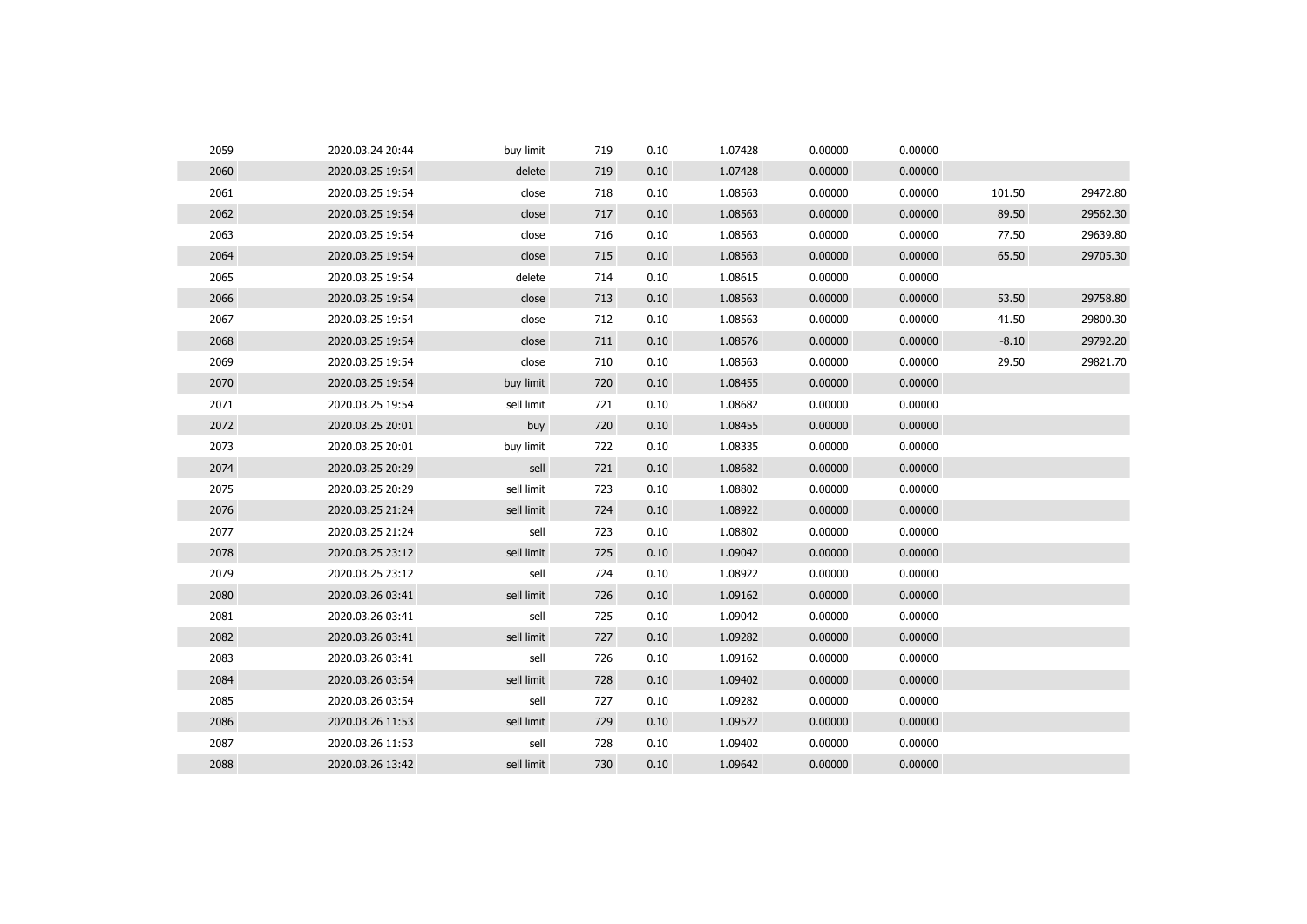| 2089 | 2020.03.26 13:42 | sell       | 729 | 0.10 | 1.09522 | 0.00000 | 0.00000 |        |          |
|------|------------------|------------|-----|------|---------|---------|---------|--------|----------|
| 2090 | 2020.03.26 14:03 | sell limit | 731 | 0.10 | 1.09762 | 0.00000 | 0.00000 |        |          |
| 2091 | 2020.03.26 14:04 | sell       | 730 | 0.10 | 1.09642 | 0.00000 | 0.00000 |        |          |
| 2092 | 2020.03.26 14:23 | sell limit | 732 | 0.10 | 1.09882 | 0.00000 | 0.00000 |        |          |
| 2093 | 2020.03.26 14:24 | sell       | 731 | 0.10 | 1.09762 | 0.00000 | 0.00000 |        |          |
| 2094 | 2020.03.26 16:07 | sell limit | 733 | 0.10 | 1.10002 | 0.00000 | 0.00000 |        |          |
| 2095 | 2020.03.26 16:07 | sell       | 732 | 0.10 | 1.09882 | 0.00000 | 0.00000 |        |          |
| 2096 | 2020.03.26 18:02 | sell limit | 734 | 0.10 | 1.10122 | 0.00000 | 0.00000 |        |          |
| 2097 | 2020.03.26 18:02 | sell       | 733 | 0.10 | 1.10002 | 0.00000 | 0.00000 |        |          |
| 2098 | 2020.03.26 18:25 | sell limit | 735 | 0.10 | 1.10242 | 0.00000 | 0.00000 |        |          |
| 2099 | 2020.03.26 18:25 | sell       | 734 | 0.10 | 1.10122 | 0.00000 | 0.00000 |        |          |
| 2100 | 2020.03.26 18:57 | sell limit | 736 | 0.10 | 1.10362 | 0.00000 | 0.00000 |        |          |
| 2101 | 2020.03.26 18:58 | sell       | 735 | 0.10 | 1.10242 | 0.00000 | 0.00000 |        |          |
| 2102 | 2020.03.26 19:52 | sell limit | 737 | 0.10 | 1.10482 | 0.00000 | 0.00000 |        |          |
| 2103 | 2020.03.26 19:52 | sell       | 736 | 0.10 | 1.10362 | 0.00000 | 0.00000 |        |          |
| 2104 | 2020.03.26 22:53 | sell limit | 738 | 0.10 | 1.10602 | 0.00000 | 0.00000 |        |          |
| 2105 | 2020.03.26 22:55 | sell       | 737 | 0.10 | 1.10482 | 0.00000 | 0.00000 |        |          |
| 2106 | 2020.03.27 05:53 | sell limit | 739 | 0.10 | 1.10722 | 0.00000 | 0.00000 |        |          |
| 2107 | 2020.03.27 05:53 | sell       | 738 | 0.10 | 1.10602 | 0.00000 | 0.00000 |        |          |
| 2108 | 2020.03.27 06:00 | sell limit | 740 | 0.10 | 1.10842 | 0.00000 | 0.00000 |        |          |
| 2109 | 2020.03.27 06:02 | sell       | 739 | 0.10 | 1.10722 | 0.00000 | 0.00000 |        |          |
| 2110 | 2020.03.27 06:40 | sell limit | 741 | 0.10 | 1.10962 | 0.00000 | 0.00000 |        |          |
| 2111 | 2020.03.27 06:40 | sell       | 740 | 0.10 | 1.10842 | 0.00000 | 0.00000 |        |          |
| 2112 | 2020.03.27 16:32 | delete     | 741 | 0.10 | 1.10962 | 0.00000 | 0.00000 |        |          |
| 2113 | 2020.03.27 16:32 | close      | 740 | 0.10 | 1.09582 | 0.00000 | 0.00000 | 126.00 | 29947.70 |
| 2114 | 2020.03.27 16:32 | close      | 739 | 0.10 | 1.09582 | 0.00000 | 0.00000 | 114.00 | 30061.70 |
| 2115 | 2020.03.27 16:32 | close      | 738 | 0.10 | 1.09582 | 0.00000 | 0.00000 | 102.00 | 30163.70 |
| 2116 | 2020.03.27 16:32 | close      | 737 | 0.10 | 1.09582 | 0.00000 | 0.00000 | 90.00  | 30253.70 |
| 2117 | 2020.03.27 16:32 | close      | 736 | 0.10 | 1.09582 | 0.00000 | 0.00000 | 78.00  | 30331.70 |
| 2118 | 2020.03.27 16:32 | close      | 735 | 0.10 | 1.09582 | 0.00000 | 0.00000 | 66.00  | 30397.70 |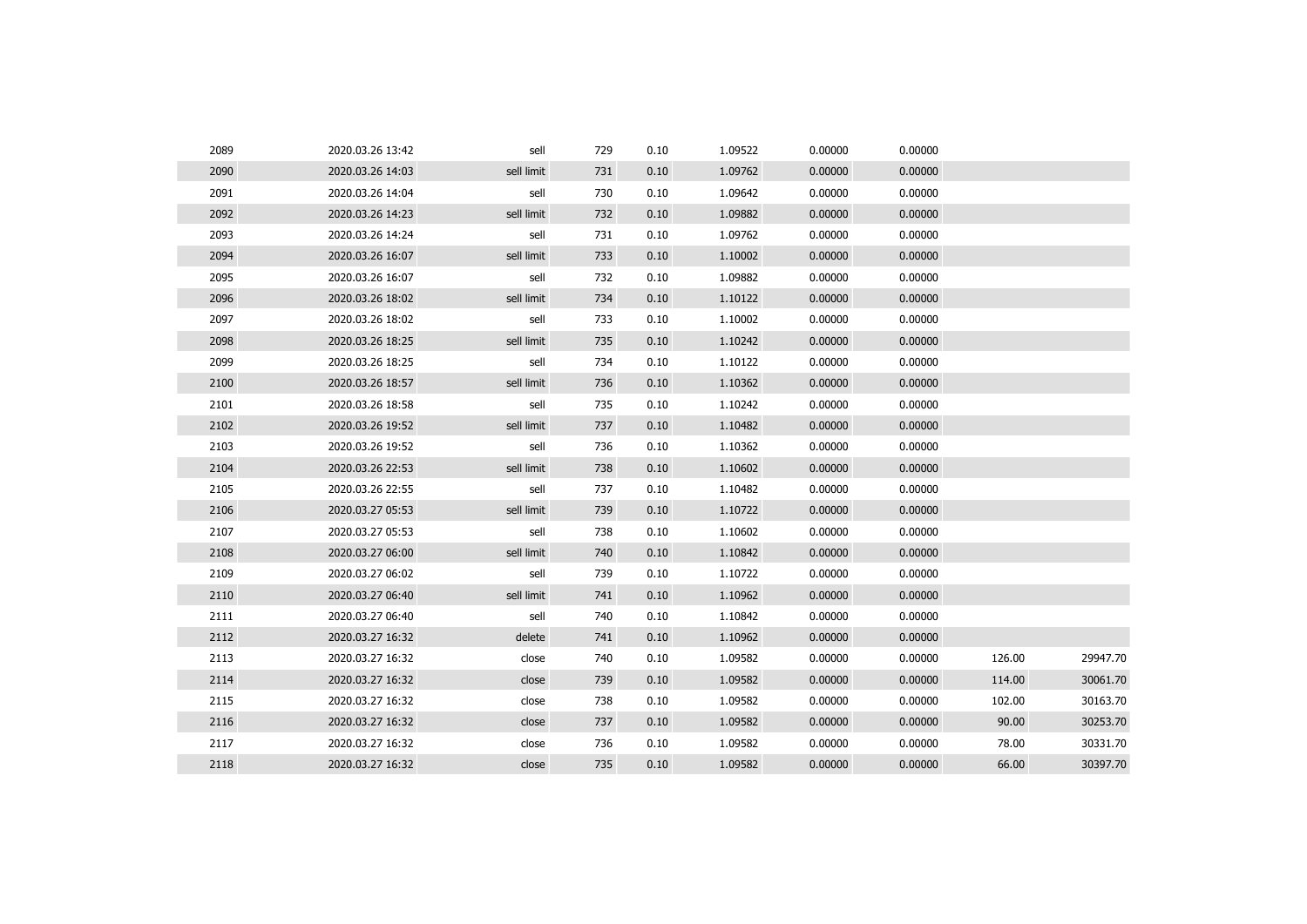| 2119 | 2020.03.27 16:32 | close      | 734 | 0.10 | 1.09582 | 0.00000 | 0.00000 | 54.00    | 30451.70 |
|------|------------------|------------|-----|------|---------|---------|---------|----------|----------|
| 2120 | 2020.03.27 16:32 | close      | 733 | 0.10 | 1.09582 | 0.00000 | 0.00000 | 42.00    | 30493.70 |
| 2121 | 2020.03.27 16:32 | close      | 732 | 0.10 | 1.09582 | 0.00000 | 0.00000 | 30.00    | 30523.70 |
| 2122 | 2020.03.27 16:32 | close      | 731 | 0.10 | 1.09582 | 0.00000 | 0.00000 | 18.00    | 30541.70 |
| 2123 | 2020.03.27 16:32 | close      | 730 | 0.10 | 1.09582 | 0.00000 | 0.00000 | 6.00     | 30547.70 |
| 2124 | 2020.03.27 16:32 | close      | 729 | 0.10 | 1.09582 | 0.00000 | 0.00000 | $-6.00$  | 30541.70 |
| 2125 | 2020.03.27 16:32 | close      | 728 | 0.10 | 1.09582 | 0.00000 | 0.00000 | $-18.00$ | 30523.70 |
| 2126 | 2020.03.27 16:32 | close      | 727 | 0.10 | 1.09582 | 0.00000 | 0.00000 | $-30.00$ | 30493.70 |
| 2127 | 2020.03.27 16:32 | close      | 726 | 0.10 | 1.09582 | 0.00000 | 0.00000 | $-42.00$ | 30451.70 |
| 2128 | 2020.03.27 16:32 | close      | 725 | 0.10 | 1.09582 | 0.00000 | 0.00000 | $-54.00$ | 30397.70 |
| 2129 | 2020.03.27 16:32 | close      | 724 | 0.10 | 1.09582 | 0.00000 | 0.00000 | $-66.00$ | 30331.70 |
| 2130 | 2020.03.27 16:32 | close      | 723 | 0.10 | 1.09582 | 0.00000 | 0.00000 | $-78.00$ | 30253.70 |
| 2131 | 2020.03.27 16:32 | delete     | 722 | 0.10 | 1.08335 | 0.00000 | 0.00000 |          |          |
| 2132 | 2020.03.27 16:32 | close      | 721 | 0.10 | 1.09582 | 0.00000 | 0.00000 | $-90.00$ | 30163.70 |
| 2133 | 2020.03.27 16:32 | close      | 720 | 0.10 | 1.09569 | 0.00000 | 0.00000 | 111.40   | 30275.10 |
| 2134 | 2020.03.27 16:32 | buy limit  | 742 | 0.10 | 1.09461 | 0.00000 | 0.00000 |          |          |
| 2135 | 2020.03.27 16:32 | sell limit | 743 | 0.10 | 1.09688 | 0.00000 | 0.00000 |          |          |
| 2136 | 2020.03.27 16:46 | sell       | 743 | 0.10 | 1.09688 | 0.00000 | 0.00000 |          |          |
| 2137 | 2020.03.27 16:46 | sell limit | 744 | 0.10 | 1.09808 | 0.00000 | 0.00000 |          |          |
| 2138 | 2020.03.27 16:58 | sell limit | 745 | 0.10 | 1.09928 | 0.00000 | 0.00000 |          |          |
| 2139 | 2020.03.27 16:58 | sell       | 744 | 0.10 | 1.09808 | 0.00000 | 0.00000 |          |          |
| 2140 | 2020.03.27 17:04 | sell limit | 746 | 0.10 | 1.10048 | 0.00000 | 0.00000 |          |          |
| 2141 | 2020.03.27 17:04 | sell       | 745 | 0.10 | 1.09928 | 0.00000 | 0.00000 |          |          |
| 2142 | 2020.03.27 17:10 | sell limit | 747 | 0.10 | 1.10168 | 0.00000 | 0.00000 |          |          |
| 2143 | 2020.03.27 17:10 | sell       | 746 | 0.10 | 1.10048 | 0.00000 | 0.00000 |          |          |
| 2144 | 2020.03.27 18:07 | sell limit | 748 | 0.10 | 1.10288 | 0.00000 | 0.00000 |          |          |
| 2145 | 2020.03.27 18:07 | sell       | 747 | 0.10 | 1.10168 | 0.00000 | 0.00000 |          |          |
| 2146 | 2020.03.27 18:18 | sell limit | 749 | 0.10 | 1.10408 | 0.00000 | 0.00000 |          |          |
| 2147 | 2020.03.27 18:20 | sell       | 748 | 0.10 | 1.10288 | 0.00000 | 0.00000 |          |          |
| 2148 | 2020.03.27 18:35 | sell limit | 750 | 0.10 | 1.10528 | 0.00000 | 0.00000 |          |          |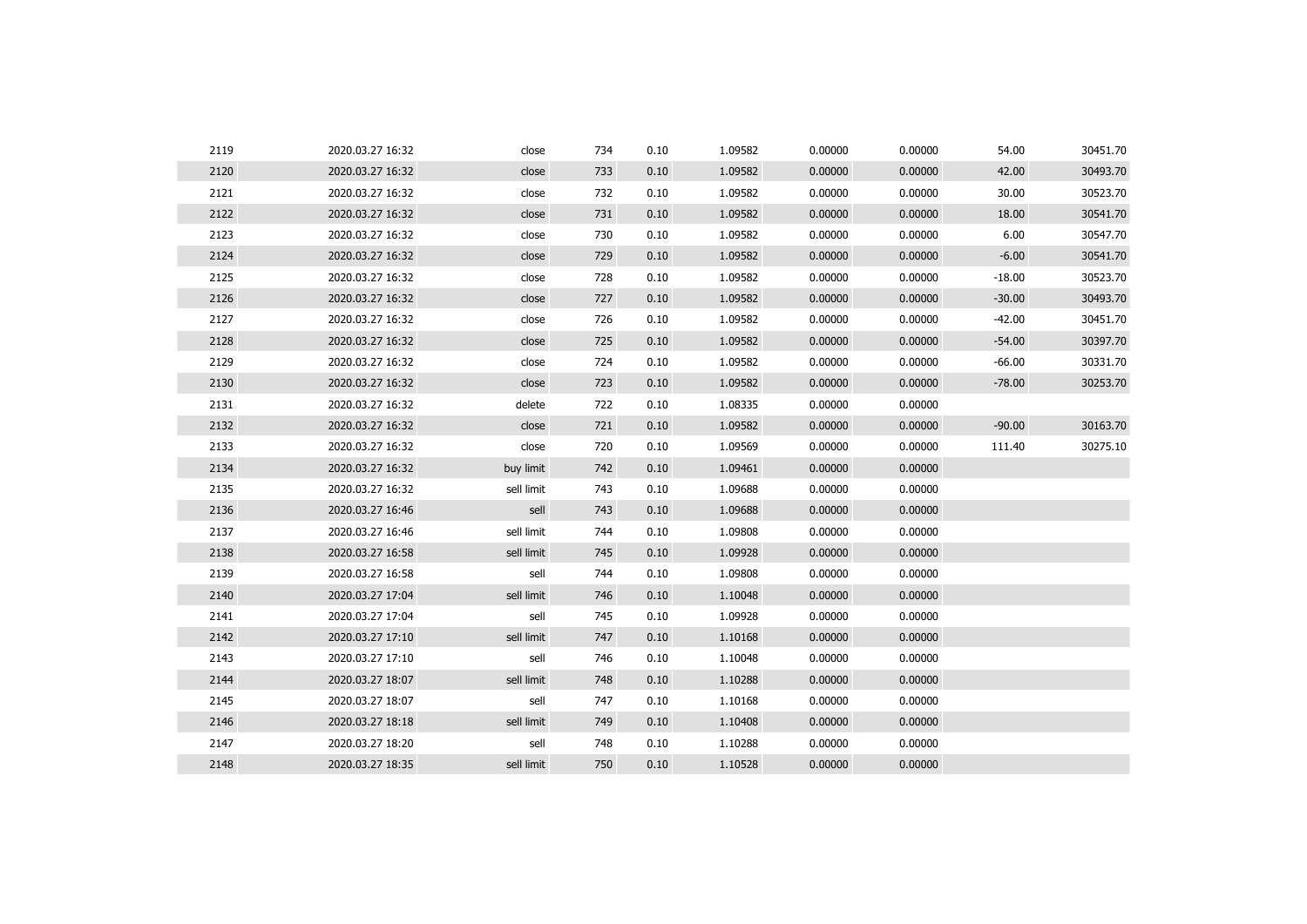| 2149 | 2020.03.27 18:39 | sell       | 749 | 0.10 | 1.10408 | 0.00000 | 0.00000 |          |          |
|------|------------------|------------|-----|------|---------|---------|---------|----------|----------|
| 2150 | 2020.03.27 18:50 | sell limit | 751 | 0.10 | 1.10648 | 0.00000 | 0.00000 |          |          |
| 2151 | 2020.03.27 18:50 | sell       | 750 | 0.10 | 1.10528 | 0.00000 | 0.00000 |          |          |
| 2152 | 2020.03.27 19:04 | sell limit | 752 | 0.10 | 1.10768 | 0.00000 | 0.00000 |          |          |
| 2153 | 2020.03.27 19:04 | sell       | 751 | 0.10 | 1.10648 | 0.00000 | 0.00000 |          |          |
| 2154 | 2020.03.27 19:05 | sell limit | 753 | 0.10 | 1.10888 | 0.00000 | 0.00000 |          |          |
| 2155 | 2020.03.27 19:05 | sell       | 752 | 0.10 | 1.10768 | 0.00000 | 0.00000 |          |          |
| 2156 | 2020.03.27 19:19 | sell limit | 754 | 0.10 | 1.11008 | 0.00000 | 0.00000 |          |          |
| 2157 | 2020.03.27 19:19 | sell       | 753 | 0.10 | 1.10888 | 0.00000 | 0.00000 |          |          |
| 2158 | 2020.03.27 20:58 | sell limit | 755 | 0.10 | 1.11128 | 0.00000 | 0.00000 |          |          |
| 2159 | 2020.03.27 20:59 | sell       | 754 | 0.10 | 1.11008 | 0.00000 | 0.00000 |          |          |
| 2160 | 2020.03.27 21:57 | sell limit | 756 | 0.10 | 1.11248 | 0.00000 | 0.00000 |          |          |
| 2161 | 2020.03.27 21:57 | sell       | 755 | 0.10 | 1.11128 | 0.00000 | 0.00000 |          |          |
| 2162 | 2020.03.27 22:01 | sell limit | 757 | 0.10 | 1.11368 | 0.00000 | 0.00000 |          |          |
| 2163 | 2020.03.27 22:10 | sell       | 756 | 0.10 | 1.11248 | 0.00000 | 0.00000 |          |          |
| 2164 | 2020.03.27 23:14 | sell limit | 758 | 0.10 | 1.11488 | 0.00000 | 0.00000 |          |          |
| 2165 | 2020.03.27 23:14 | sell       | 757 | 0.10 | 1.11368 | 0.00000 | 0.00000 |          |          |
| 2166 | 2020.03.30 15:55 | delete     | 758 | 0.10 | 1.11488 | 0.00000 | 0.00000 |          |          |
| 2167 | 2020.03.30 15:55 | close      | 757 | 0.10 | 1.10228 | 0.00000 | 0.00000 | 114.00   | 30389.10 |
| 2168 | 2020.03.30 15:55 | close      | 756 | 0.10 | 1.10228 | 0.00000 | 0.00000 | 102.00   | 30491.10 |
| 2169 | 2020.03.30 15:55 | close      | 755 | 0.10 | 1.10228 | 0.00000 | 0.00000 | 90.00    | 30581.10 |
| 2170 | 2020.03.30 15:55 | close      | 754 | 0.10 | 1.10228 | 0.00000 | 0.00000 | 78.00    | 30659.10 |
| 2171 | 2020.03.30 15:55 | close      | 753 | 0.10 | 1.10228 | 0.00000 | 0.00000 | 66.00    | 30725.10 |
| 2172 | 2020.03.30 15:55 | close      | 752 | 0.10 | 1.10228 | 0.00000 | 0.00000 | 54.00    | 30779.10 |
| 2173 | 2020.03.30 15:55 | close      | 751 | 0.10 | 1.10228 | 0.00000 | 0.00000 | 42.00    | 30821.10 |
| 2174 | 2020.03.30 15:55 | close      | 750 | 0.10 | 1.10228 | 0.00000 | 0.00000 | 30.00    | 30851.10 |
| 2175 | 2020.03.30 15:55 | close      | 749 | 0.10 | 1.10228 | 0.00000 | 0.00000 | 18.00    | 30869.10 |
| 2176 | 2020.03.30 15:55 | close      | 748 | 0.10 | 1.10228 | 0.00000 | 0.00000 | 6.00     | 30875.10 |
| 2177 | 2020.03.30 15:55 | close      | 747 | 0.10 | 1.10228 | 0.00000 | 0.00000 | $-6.00$  | 30869.10 |
| 2178 | 2020.03.30 15:55 | close      | 746 | 0.10 | 1.10228 | 0.00000 | 0.00000 | $-18.00$ | 30851.10 |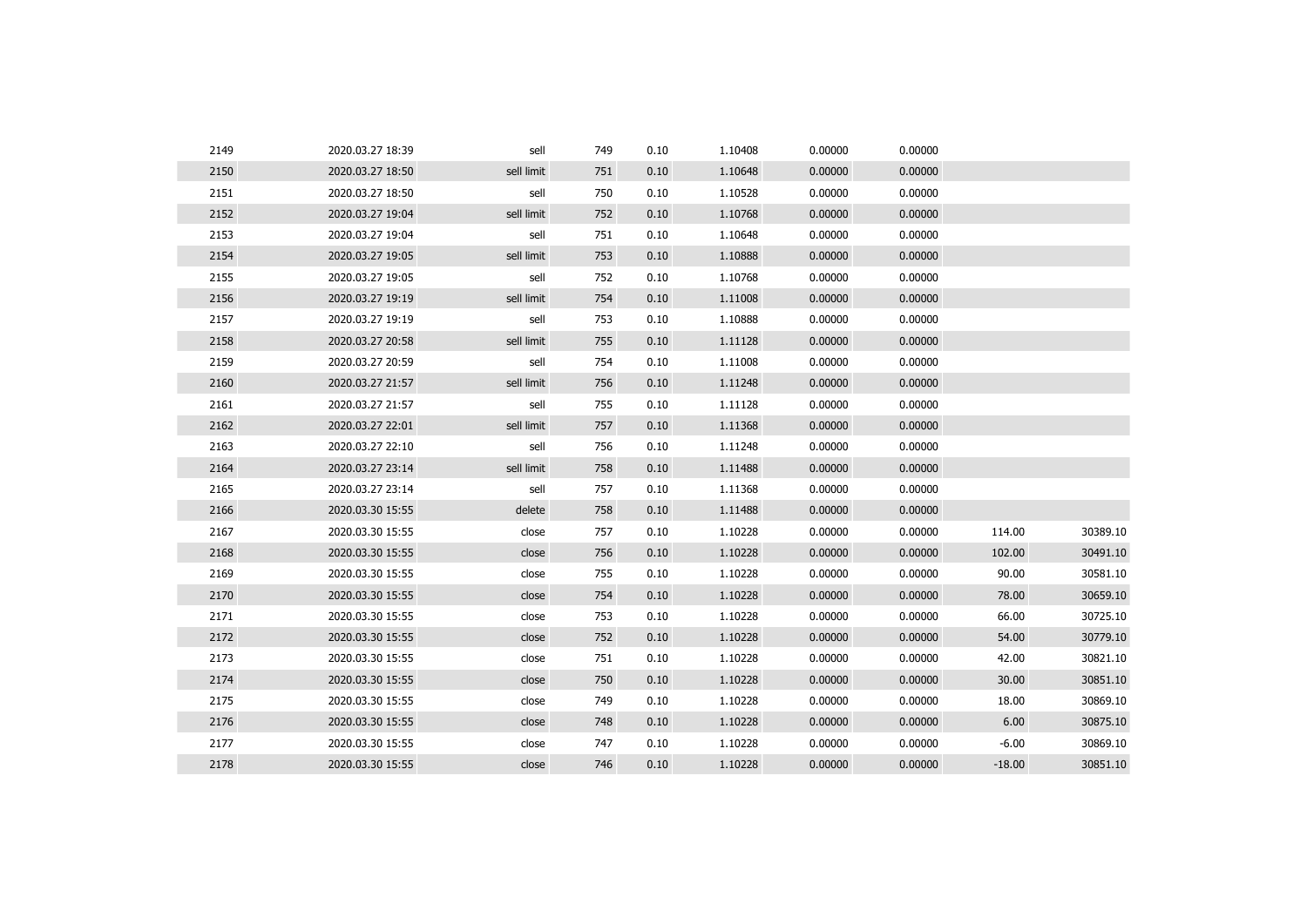| 2179 | 2020.03.30 15:55 | close      | 745 | 0.10 | 1.10228 | 0.00000 | 0.00000 | $-30.00$ | 30821.10 |
|------|------------------|------------|-----|------|---------|---------|---------|----------|----------|
| 2180 | 2020.03.30 15:55 | close      | 744 | 0.10 | 1.10228 | 0.00000 | 0.00000 | $-42.00$ | 30779.10 |
| 2181 | 2020.03.30 15:55 | close      | 743 | 0.10 | 1.10228 | 0.00000 | 0.00000 | $-54.00$ | 30725.10 |
| 2182 | 2020.03.30 15:55 | delete     | 742 | 0.10 | 1.09461 | 0.00000 | 0.00000 |          |          |
| 2183 | 2020.03.30 15:55 | buy limit  | 759 | 0.10 | 1.10107 | 0.00000 | 0.00000 |          |          |
| 2184 | 2020.03.30 15:55 | sell limit | 760 | 0.10 | 1.10334 | 0.00000 | 0.00000 |          |          |
| 2185 | 2020.03.30 16:24 | sell       | 760 | 0.10 | 1.10334 | 0.00000 | 0.00000 |          |          |
| 2186 | 2020.03.30 16:24 | sell limit | 761 | 0.10 | 1.10454 | 0.00000 | 0.00000 |          |          |
| 2187 | 2020.03.30 18:34 | sell limit | 762 | 0.10 | 1.10574 | 0.00000 | 0.00000 |          |          |
| 2188 | 2020.03.30 22:19 | sell       | 761 | 0.10 | 1.10454 | 0.00000 | 0.00000 |          |          |
| 2189 | 2020.03.31 03:53 | buy        | 759 | 0.10 | 1.10107 | 0.00000 | 0.00000 |          |          |
| 2190 | 2020.03.31 03:53 | buy limit  | 763 | 0.10 | 1.09987 | 0.00000 | 0.00000 |          |          |
| 2191 | 2020.03.31 03:54 | buy        | 763 | 0.10 | 1.09987 | 0.00000 | 0.00000 |          |          |
| 2192 | 2020.03.31 03:54 | buy limit  | 764 | 0.10 | 1.09867 | 0.00000 | 0.00000 |          |          |
| 2193 | 2020.03.31 03:55 | buy        | 764 | 0.10 | 1.09867 | 0.00000 | 0.00000 |          |          |
| 2194 | 2020.03.31 03:55 | buy limit  | 765 | 0.10 | 1.09747 | 0.00000 | 0.00000 |          |          |
| 2195 | 2020.03.31 12:05 | buy        | 765 | 0.10 | 1.09747 | 0.00000 | 0.00000 |          |          |
| 2196 | 2020.03.31 12:05 | buy limit  | 766 | 0.10 | 1.09627 | 0.00000 | 0.00000 |          |          |
| 2197 | 2020.03.31 13:25 | buy        | 766 | 0.10 | 1.09627 | 0.00000 | 0.00000 |          |          |
| 2198 | 2020.03.31 13:25 | buy limit  | 767 | 0.10 | 1.09507 | 0.00000 | 0.00000 |          |          |
| 2199 | 2020.03.31 13:59 | buy        | 767 | 0.10 | 1.09507 | 0.00000 | 0.00000 |          |          |
| 2200 | 2020.03.31 13:59 | buy limit  | 768 | 0.10 | 1.09387 | 0.00000 | 0.00000 |          |          |
| 2201 | 2020.03.31 14:04 | buy        | 768 | 0.10 | 1.09387 | 0.00000 | 0.00000 |          |          |
| 2202 | 2020.03.31 14:04 | buy limit  | 769 | 0.10 | 1.09267 | 0.00000 | 0.00000 |          |          |
| 2203 | 2020.04.01 12:20 | buy        | 769 | 0.10 | 1.09267 | 0.00000 | 0.00000 |          |          |
| 2204 | 2020.04.01 12:20 | buy limit  | 770 | 0.10 | 1.09147 | 0.00000 | 0.00000 |          |          |
| 2205 | 2020.04.01 20:25 | buy        | 770 | 0.10 | 1.09147 | 0.00000 | 0.00000 |          |          |
| 2206 | 2020.04.01 20:25 | buy limit  | 771 | 0.10 | 1.09027 | 0.00000 | 0.00000 |          |          |
| 2207 | 2020.04.02 15:07 | buy        | 771 | 0.10 | 1.09027 | 0.00000 | 0.00000 |          |          |
| 2208 | 2020.04.02 15:07 | buy limit  | 772 | 0.10 | 1.08907 | 0.00000 | 0.00000 |          |          |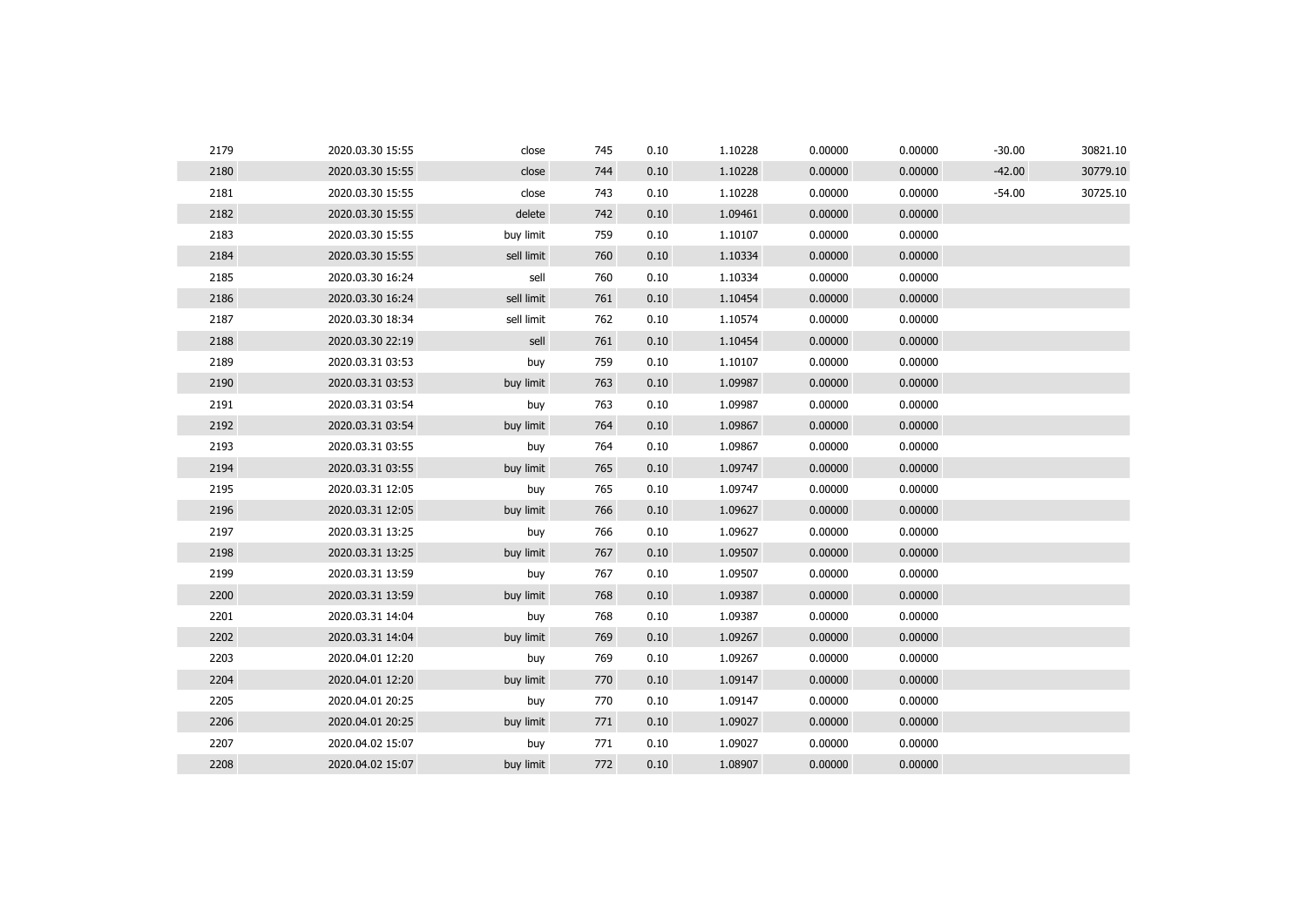| 2209 | 2020.04.02 15:52 | buy       | 772 | 0.10 | 1.08907 | 0.00000 | 0.00000 |        |          |
|------|------------------|-----------|-----|------|---------|---------|---------|--------|----------|
| 2210 | 2020.04.02 15:52 | buy limit | 773 | 0.10 | 1.08787 | 0.00000 | 0.00000 |        |          |
| 2211 | 2020.04.02 15:58 | buy       | 773 | 0.10 | 1.08787 | 0.00000 | 0.00000 |        |          |
| 2212 | 2020.04.02 15:58 | buy limit | 774 | 0.10 | 1.08667 | 0.00000 | 0.00000 |        |          |
| 2213 | 2020.04.02 16:13 | buy       | 774 | 0.10 | 1.08667 | 0.00000 | 0.00000 |        |          |
| 2214 | 2020.04.02 16:13 | buy limit | 775 | 0.10 | 1.08547 | 0.00000 | 0.00000 |        |          |
| 2215 | 2020.04.02 16:15 | buy       | 775 | 0.10 | 1.08547 | 0.00000 | 0.00000 |        |          |
| 2216 | 2020.04.02 16:15 | buy limit | 776 | 0.10 | 1.08427 | 0.00000 | 0.00000 |        |          |
| 2217 | 2020.04.02 16:55 | buy       | 776 | 0.10 | 1.08427 | 0.00000 | 0.00000 |        |          |
| 2218 | 2020.04.02 16:55 | buy limit | 777 | 0.10 | 1.08307 | 0.00000 | 0.00000 |        |          |
| 2219 | 2020.04.02 20:39 | buy       | 777 | 0.10 | 1.08307 | 0.00000 | 0.00000 |        |          |
| 2220 | 2020.04.02 20:39 | buy limit | 778 | 0.10 | 1.08187 | 0.00000 | 0.00000 |        |          |
| 2221 | 2020.04.03 10:09 | buy       | 778 | 0.10 | 1.08187 | 0.00000 | 0.00000 |        |          |
| 2222 | 2020.04.03 10:09 | buy limit | 779 | 0.10 | 1.08067 | 0.00000 | 0.00000 |        |          |
| 2223 | 2020.04.03 10:17 | buy       | 779 | 0.10 | 1.08067 | 0.00000 | 0.00000 |        |          |
| 2224 | 2020.04.03 10:17 | buy limit | 780 | 0.10 | 1.07947 | 0.00000 | 0.00000 |        |          |
| 2225 | 2020.04.03 10:30 | buy       | 780 | 0.10 | 1.07947 | 0.00000 | 0.00000 |        |          |
| 2226 | 2020.04.03 10:30 | buy limit | 781 | 0.10 | 1.07827 | 0.00000 | 0.00000 |        |          |
| 2227 | 2020.04.03 15:31 | buy       | 781 | 0.10 | 1.07827 | 0.00000 | 0.00000 |        |          |
| 2228 | 2020.04.03 15:31 | buy limit | 782 | 0.10 | 1.07707 | 0.00000 | 0.00000 |        |          |
| 2229 | 2020.04.06 16:36 | buy       | 782 | 0.10 | 1.07707 | 0.00000 | 0.00000 |        |          |
| 2230 | 2020.04.06 16:36 | buy limit | 783 | 0.10 | 1.07587 | 0.00000 | 0.00000 |        |          |
| 2231 | 2020.04.07 15:20 | delete    | 783 | 0.10 | 1.07587 | 0.00000 | 0.00000 |        |          |
| 2232 | 2020.04.07 15:20 | close     | 782 | 0.10 | 1.08989 | 0.00000 | 0.00000 | 128.20 | 30853.30 |
| 2233 | 2020.04.07 15:20 | close     | 781 | 0.10 | 1.08989 | 0.00000 | 0.00000 | 116.20 | 30969.50 |
| 2234 | 2020.04.07 15:20 | close     | 780 | 0.10 | 1.08989 | 0.00000 | 0.00000 | 104.20 | 31073.70 |
| 2235 | 2020.04.07 15:20 | close     | 779 | 0.10 | 1.08989 | 0.00000 | 0.00000 | 92.20  | 31165.90 |
| 2236 | 2020.04.07 15:20 | close     | 778 | 0.10 | 1.08989 | 0.00000 | 0.00000 | 80.20  | 31246.10 |
| 2237 | 2020.04.07 15:20 | close     | 777 | 0.10 | 1.08989 | 0.00000 | 0.00000 | 68.20  | 31314.30 |
| 2238 | 2020.04.07 15:20 | close     | 776 | 0.10 | 1.08989 | 0.00000 | 0.00000 | 56.20  | 31370.50 |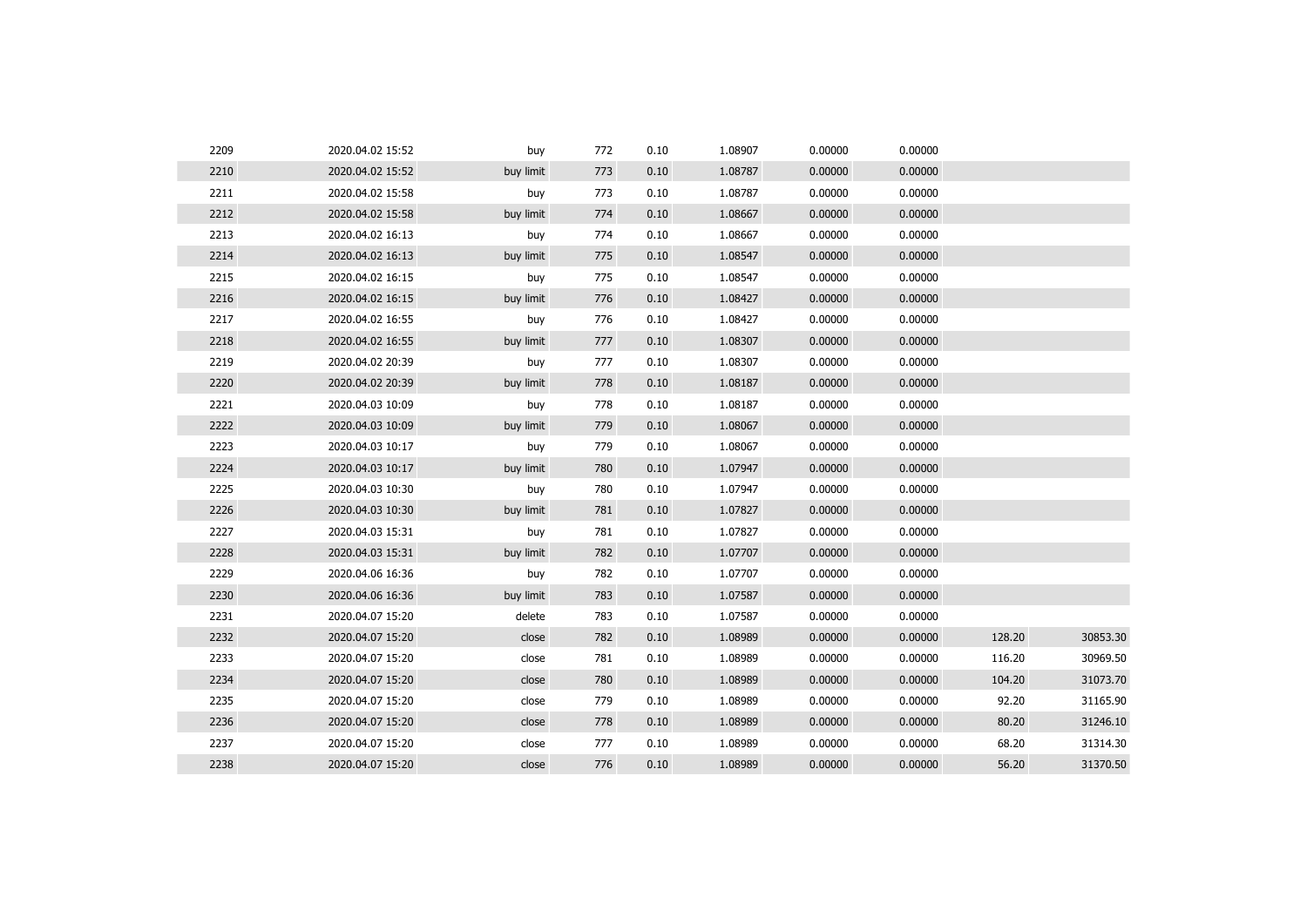| 2239 | 2020.04.07 15:20 | close      | 775 | 0.10 | 1.08989 | 0.00000 | 0.00000 | 44.20     | 31414.70 |
|------|------------------|------------|-----|------|---------|---------|---------|-----------|----------|
| 2240 | 2020.04.07 15:20 | close      | 774 | 0.10 | 1.08989 | 0.00000 | 0.00000 | 32.20     | 31446.90 |
| 2241 | 2020.04.07 15:20 | close      | 773 | 0.10 | 1.08989 | 0.00000 | 0.00000 | 20.20     | 31467.10 |
| 2242 | 2020.04.07 15:20 | close      | 772 | 0.10 | 1.08989 | 0.00000 | 0.00000 | 8.20      | 31475.30 |
| 2243 | 2020.04.07 15:20 | close      | 771 | 0.10 | 1.08989 | 0.00000 | 0.00000 | $-3.80$   | 31471.50 |
| 2244 | 2020.04.07 15:20 | close      | 770 | 0.10 | 1.08989 | 0.00000 | 0.00000 | $-15.80$  | 31455.70 |
| 2245 | 2020.04.07 15:20 | close      | 769 | 0.10 | 1.08989 | 0.00000 | 0.00000 | $-27.80$  | 31427.90 |
| 2246 | 2020.04.07 15:20 | close      | 768 | 0.10 | 1.08989 | 0.00000 | 0.00000 | $-39.80$  | 31388.10 |
| 2247 | 2020.04.07 15:20 | close      | 767 | 0.10 | 1.08989 | 0.00000 | 0.00000 | $-51.80$  | 31336.30 |
| 2248 | 2020.04.07 15:20 | close      | 766 | 0.10 | 1.08989 | 0.00000 | 0.00000 | $-63.80$  | 31272.50 |
| 2249 | 2020.04.07 15:20 | close      | 765 | 0.10 | 1.08989 | 0.00000 | 0.00000 | $-75.80$  | 31196.70 |
| 2250 | 2020.04.07 15:20 | close      | 764 | 0.10 | 1.08989 | 0.00000 | 0.00000 | $-87.80$  | 31108.90 |
| 2251 | 2020.04.07 15:20 | close      | 763 | 0.10 | 1.08989 | 0.00000 | 0.00000 | $-99.80$  | 31009.10 |
| 2252 | 2020.04.07 15:20 | delete     | 762 | 0.10 | 1.10574 | 0.00000 | 0.00000 |           |          |
| 2253 | 2020.04.07 15:20 | close      | 761 | 0.10 | 1.09002 | 0.00000 | 0.00000 | 145.20    | 31154.30 |
| 2254 | 2020.04.07 15:20 | close      | 760 | 0.10 | 1.09002 | 0.00000 | 0.00000 | 133.20    | 31287.50 |
| 2255 | 2020.04.07 15:20 | close      | 759 | 0.10 | 1.08989 | 0.00000 | 0.00000 | $-111.80$ | 31175.70 |
| 2256 | 2020.04.07 15:20 | buy limit  | 784 | 0.10 | 1.08883 | 0.00000 | 0.00000 |           |          |
| 2257 | 2020.04.07 15:20 | sell limit | 785 | 0.10 | 1.09110 | 0.00000 | 0.00000 |           |          |
| 2258 | 2020.04.07 15:27 | sell       | 785 | 0.10 | 1.09110 | 0.00000 | 0.00000 |           |          |
| 2259 | 2020.04.07 15:27 | sell limit | 786 | 0.10 | 1.09230 | 0.00000 | 0.00000 |           |          |
| 2260 | 2020.04.07 17:16 | sell limit | 787 | 0.10 | 1.09350 | 0.00000 | 0.00000 |           |          |
| 2261 | 2020.04.07 17:16 | sell       | 786 | 0.10 | 1.09230 | 0.00000 | 0.00000 |           |          |
| 2262 | 2020.04.07 17:55 | buy        | 784 | 0.10 | 1.08883 | 0.00000 | 0.00000 |           |          |
| 2263 | 2020.04.07 17:55 | buy limit  | 788 | 0.10 | 1.08763 | 0.00000 | 0.00000 |           |          |
| 2264 | 2020.04.08 03:35 | buy        | 788 | 0.10 | 1.08763 | 0.00000 | 0.00000 |           |          |
| 2265 | 2020.04.08 03:35 | buy limit  | 789 | 0.10 | 1.08643 | 0.00000 | 0.00000 |           |          |
| 2266 | 2020.04.08 06:02 | buy        | 789 | 0.10 | 1.08643 | 0.00000 | 0.00000 |           |          |
| 2267 | 2020.04.08 06:04 | buy limit  | 790 | 0.10 | 1.08523 | 0.00000 | 0.00000 |           |          |
| 2268 | 2020.04.08 09:03 | buy        | 790 | 0.10 | 1.08523 | 0.00000 | 0.00000 |           |          |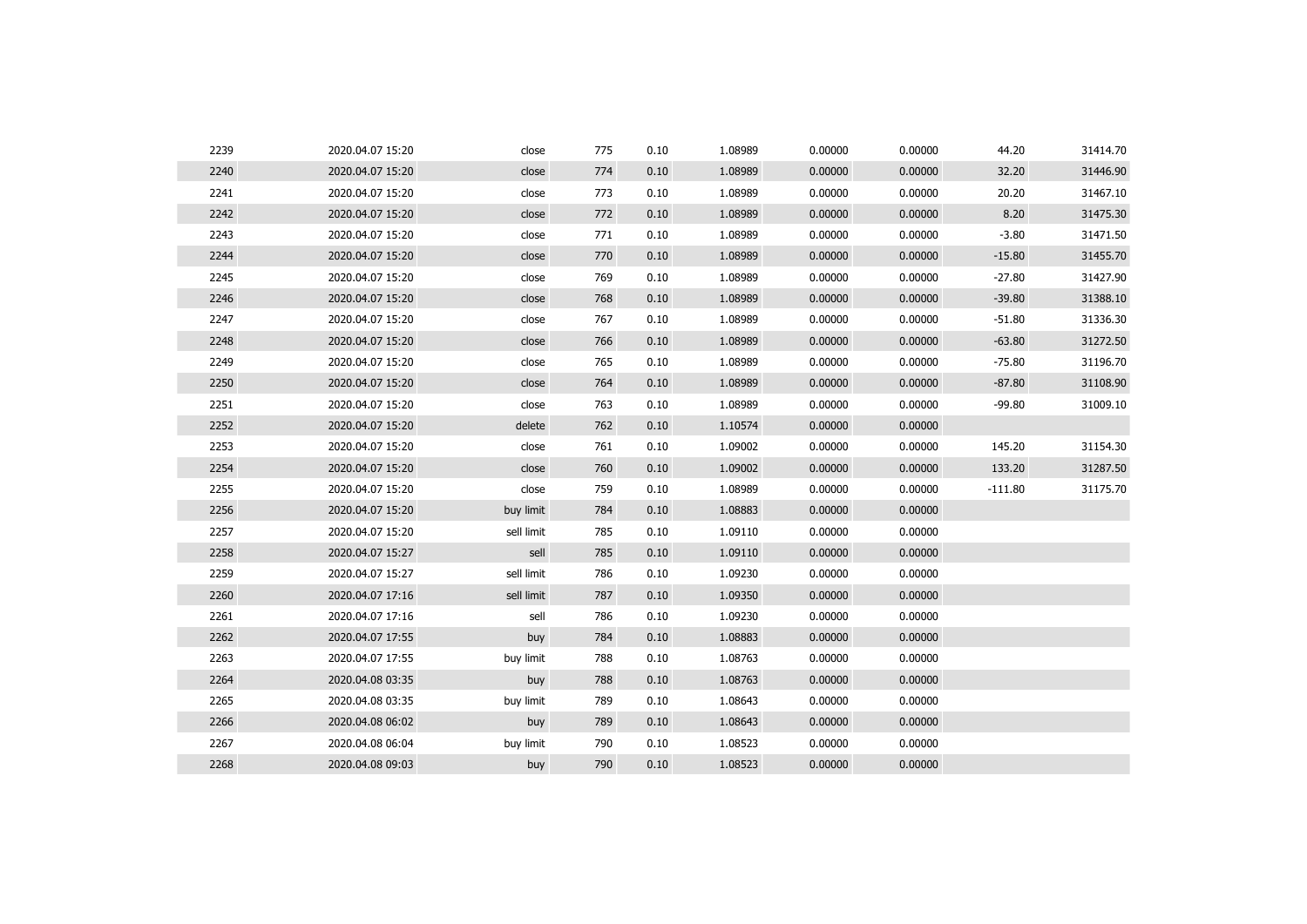| 2269 | 2020.04.08 09:03 | buy limit  | 791 | 0.10 | 1.08403 | 0.00000 | 0.00000 |          |          |
|------|------------------|------------|-----|------|---------|---------|---------|----------|----------|
| 2270 | 2020.04.08 09:04 | buy        | 791 | 0.10 | 1.08403 | 0.00000 | 0.00000 |          |          |
| 2271 | 2020.04.08 09:04 | buy limit  | 792 | 0.10 | 1.08283 | 0.00000 | 0.00000 |          |          |
| 2272 | 2020.04.09 16:23 | sell limit | 793 | 0.10 | 1.09470 | 0.00000 | 0.00000 |          |          |
| 2273 | 2020.04.09 16:23 | sell       | 787 | 0.10 | 1.09350 | 0.00000 | 0.00000 |          |          |
| 2274 | 2020.04.09 20:30 | sell limit | 794 | 0.10 | 1.09590 | 0.00000 | 0.00000 |          |          |
| 2275 | 2020.04.09 20:31 | sell       | 793 | 0.10 | 1.09470 | 0.00000 | 0.00000 |          |          |
| 2276 | 2020.04.13 09:39 | sell limit | 795 | 0.10 | 1.09710 | 0.00000 | 0.00000 |          |          |
| 2277 | 2020.04.13 09:39 | sell       | 794 | 0.10 | 1.09590 | 0.00000 | 0.00000 |          |          |
| 2278 | 2020.04.14 15:30 | sell limit | 796 | 0.10 | 1.09830 | 0.00000 | 0.00000 |          |          |
| 2279 | 2020.04.14 15:30 | sell       | 795 | 0.10 | 1.09710 | 0.00000 | 0.00000 |          |          |
| 2280 | 2020.04.14 17:50 | sell limit | 797 | 0.10 | 1.09950 | 0.00000 | 0.00000 |          |          |
| 2281 | 2020.04.14 17:50 | sell       | 796 | 0.10 | 1.09830 | 0.00000 | 0.00000 |          |          |
| 2282 | 2020.04.15 11:05 | delete     | 797 | 0.10 | 1.09950 | 0.00000 | 0.00000 |          |          |
| 2283 | 2020.04.15 11:05 | close      | 796 | 0.10 | 1.09253 | 0.00000 | 0.00000 | 57.70    | 31233.40 |
| 2284 | 2020.04.15 11:05 | close      | 795 | 0.10 | 1.09253 | 0.00000 | 0.00000 | 45.70    | 31279.10 |
| 2285 | 2020.04.15 11:05 | close      | 794 | 0.10 | 1.09253 | 0.00000 | 0.00000 | 33.70    | 31312.80 |
| 2286 | 2020.04.15 11:05 | close      | 793 | 0.10 | 1.09253 | 0.00000 | 0.00000 | 21.70    | 31334.50 |
| 2287 | 2020.04.15 11:05 | delete     | 792 | 0.10 | 1.08283 | 0.00000 | 0.00000 |          |          |
| 2288 | 2020.04.15 11:05 | close      | 791 | 0.10 | 1.09240 | 0.00000 | 0.00000 | 83.70    | 31418.20 |
| 2289 | 2020.04.15 11:05 | close      | 790 | 0.10 | 1.09240 | 0.00000 | 0.00000 | 71.70    | 31489.90 |
| 2290 | 2020.04.15 11:05 | close      | 789 | 0.10 | 1.09240 | 0.00000 | 0.00000 | 59.70    | 31549.60 |
| 2291 | 2020.04.15 11:05 | close      | 788 | 0.10 | 1.09240 | 0.00000 | 0.00000 | 47.70    | 31597.30 |
| 2292 | 2020.04.15 11:05 | close      | 787 | 0.10 | 1.09253 | 0.00000 | 0.00000 | 9.70     | 31607.00 |
| 2293 | 2020.04.15 11:05 | close      | 786 | 0.10 | 1.09253 | 0.00000 | 0.00000 | $-2.30$  | 31604.70 |
| 2294 | 2020.04.15 11:05 | close      | 785 | 0.10 | 1.09253 | 0.00000 | 0.00000 | $-14.30$ | 31590.40 |
| 2295 | 2020.04.15 11:05 | close      | 784 | 0.10 | 1.09240 | 0.00000 | 0.00000 | 35.70    | 31626.10 |
| 2296 | 2020.04.15 11:05 | buy limit  | 798 | 0.10 | 1.09132 | 0.00000 | 0.00000 |          |          |
| 2297 | 2020.04.15 11:05 | sell limit | 799 | 0.10 | 1.09359 | 0.00000 | 0.00000 |          |          |
| 2298 | 2020.04.15 11:11 | sell       | 799 | 0.10 | 1.09359 | 0.00000 | 0.00000 |          |          |
|      |                  |            |     |      |         |         |         |          |          |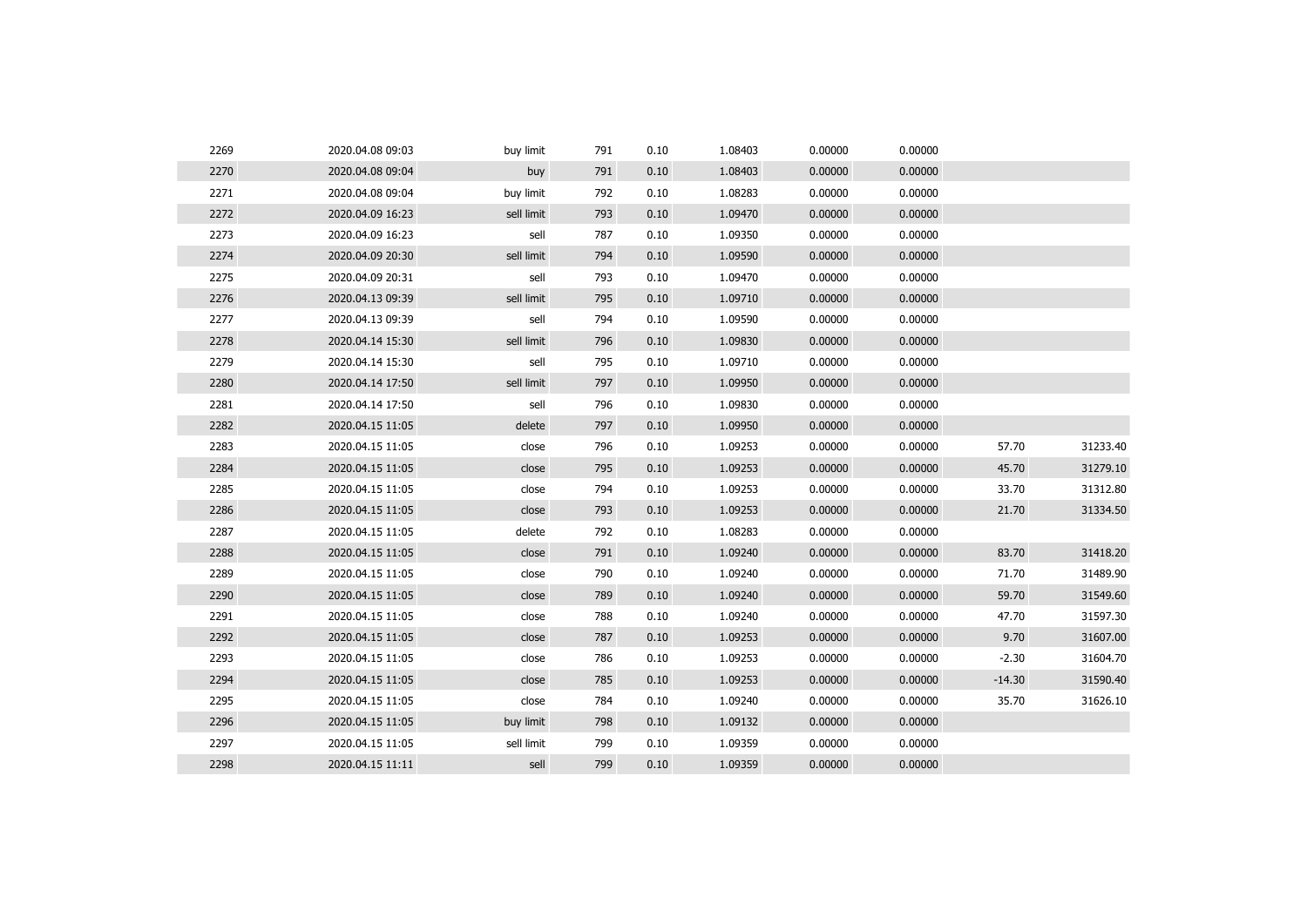| 2299 | 2020.04.15 11:11 | sell limit | 800 | 0.10 | 1.09479 | 0.00000 | 0.00000 |  |
|------|------------------|------------|-----|------|---------|---------|---------|--|
| 2300 | 2020.04.15 13:33 | buy        | 798 | 0.10 | 1.09132 | 0.00000 | 0.00000 |  |
| 2301 | 2020.04.15 13:33 | buy limit  | 801 | 0.10 | 1.09012 | 0.00000 | 0.00000 |  |
| 2302 | 2020.04.15 15:17 | buy        | 801 | 0.10 | 1.09012 | 0.00000 | 0.00000 |  |
| 2303 | 2020.04.15 15:17 | buy limit  | 802 | 0.10 | 1.08892 | 0.00000 | 0.00000 |  |
| 2304 | 2020.04.15 15:24 | buy        | 802 | 0.10 | 1.08892 | 0.00000 | 0.00000 |  |
| 2305 | 2020.04.15 15:24 | buy limit  | 803 | 0.10 | 1.08772 | 0.00000 | 0.00000 |  |
| 2306 | 2020.04.15 15:31 | buy        | 803 | 0.10 | 1.08772 | 0.00000 | 0.00000 |  |
| 2307 | 2020.04.15 15:31 | buy limit  | 804 | 0.10 | 1.08652 | 0.00000 | 0.00000 |  |
| 2308 | 2020.04.15 15:46 | buy        | 804 | 0.10 | 1.08652 | 0.00000 | 0.00000 |  |
| 2309 | 2020.04.15 15:46 | buy limit  | 805 | 0.10 | 1.08532 | 0.00000 | 0.00000 |  |
| 2310 | 2020.04.16 17:56 | buy        | 805 | 0.10 | 1.08532 | 0.00000 | 0.00000 |  |
| 2311 | 2020.04.16 17:56 | buy limit  | 806 | 0.10 | 1.08412 | 0.00000 | 0.00000 |  |
| 2312 | 2020.04.16 18:03 | buy        | 806 | 0.10 | 1.08412 | 0.00000 | 0.00000 |  |
| 2313 | 2020.04.16 18:03 | buy limit  | 807 | 0.10 | 1.08292 | 0.00000 | 0.00000 |  |
| 2314 | 2020.04.16 18:27 | buy        | 807 | 0.10 | 1.08292 | 0.00000 | 0.00000 |  |
| 2315 | 2020.04.16 19:30 | buy limit  | 808 | 0.10 | 1.08172 | 0.00000 | 0.00000 |  |
| 2316 | 2020.04.17 12:58 | buy        | 808 | 0.10 | 1.08172 | 0.00000 | 0.00000 |  |
| 2317 | 2020.04.17 12:58 | buy limit  | 809 | 0.10 | 1.08052 | 0.00000 | 0.00000 |  |
| 2318 | 2020.04.22 20:31 | buy        | 809 | 0.10 | 1.08052 | 0.00000 | 0.00000 |  |
| 2319 | 2020.04.22 20:34 | buy limit  | 810 | 0.10 | 1.07932 | 0.00000 | 0.00000 |  |
| 2320 | 2020.04.23 10:23 | buy        | 810 | 0.10 | 1.07932 | 0.00000 | 0.00000 |  |
| 2321 | 2020.04.23 10:23 | buy limit  | 811 | 0.10 | 1.07812 | 0.00000 | 0.00000 |  |
| 2322 | 2020.04.23 12:23 | buy        | 811 | 0.10 | 1.07812 | 0.00000 | 0.00000 |  |
| 2323 | 2020.04.23 12:28 | buy limit  | 812 | 0.10 | 1.07692 | 0.00000 | 0.00000 |  |
| 2324 | 2020.04.23 13:02 | buy        | 812 | 0.10 | 1.07692 | 0.00000 | 0.00000 |  |
| 2325 | 2020.04.23 13:02 | buy limit  | 813 | 0.10 | 1.07572 | 0.00000 | 0.00000 |  |
| 2326 | 2020.04.23 13:41 | buy        | 813 | 0.10 | 1.07572 | 0.00000 | 0.00000 |  |
| 2327 | 2020.04.24 09:10 | buy limit  | 814 | 0.10 | 1.07452 | 0.00000 | 0.00000 |  |
| 2328 | 2020.04.24 09:57 | buy        | 814 | 0.10 | 1.07452 | 0.00000 | 0.00000 |  |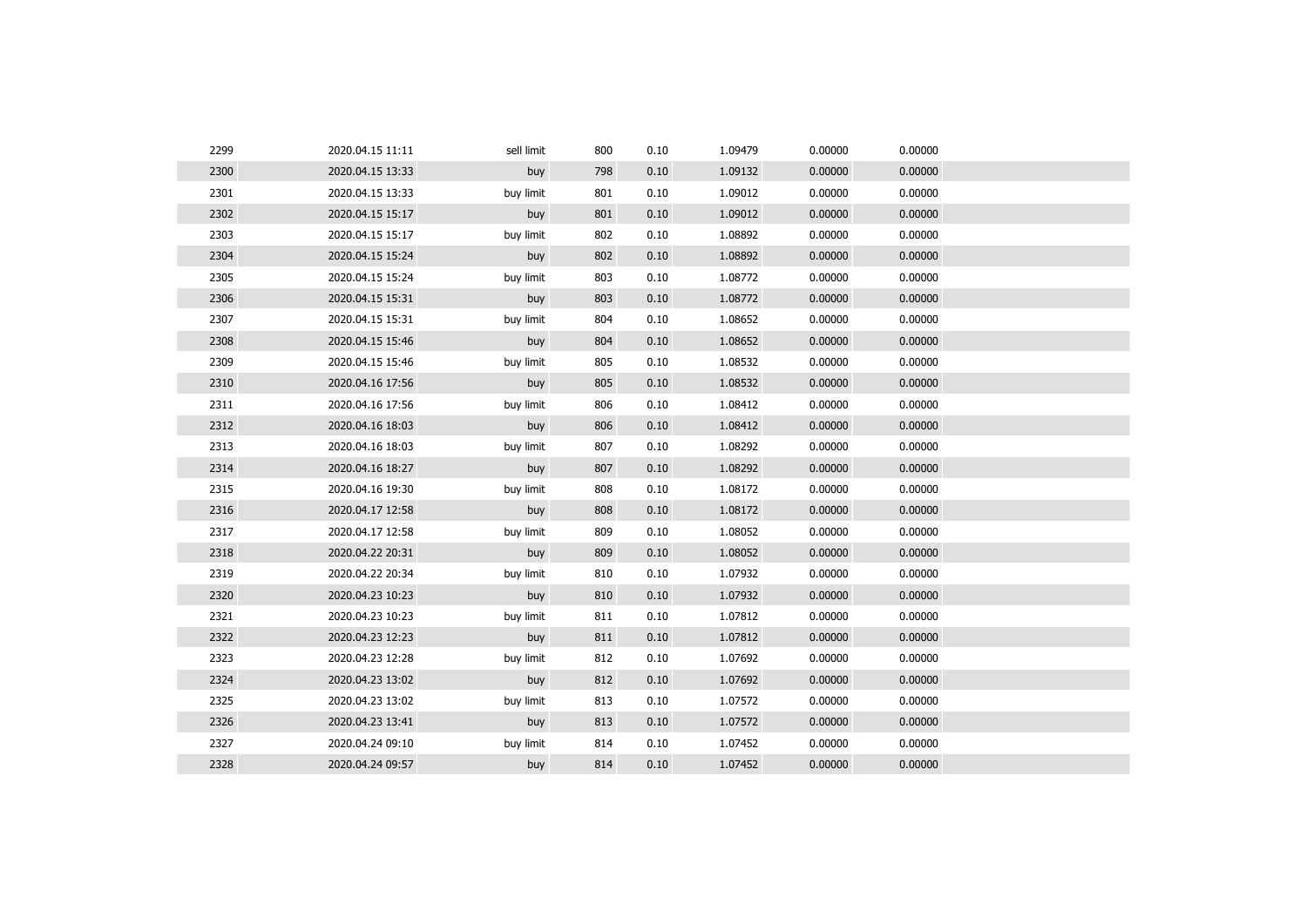| 2329 | 2020.04.24 09:57 | buy limit  | 815 | 0.10 | 1.07332 | 0.00000 | 0.00000 |          |          |
|------|------------------|------------|-----|------|---------|---------|---------|----------|----------|
| 2330 | 2020.04.24 10:09 | buy        | 815 | 0.10 | 1.07332 | 0.00000 | 0.00000 |          |          |
| 2331 | 2020.04.24 10:09 | buy limit  | 816 | 0.10 | 1.07212 | 0.00000 | 0.00000 |          |          |
| 2332 | 2020.04.27 08:28 | delete     | 816 | 0.10 | 1.07212 | 0.00000 | 0.00000 |          |          |
| 2333 | 2020.04.27 08:28 | close      | 815 | 0.10 | 1.08459 | 0.00000 | 0.00000 | 112.70   | 31738.80 |
| 2334 | 2020.04.27 08:28 | close      | 814 | 0.10 | 1.08459 | 0.00000 | 0.00000 | 100.70   | 31839.50 |
| 2335 | 2020.04.27 08:28 | close      | 813 | 0.10 | 1.08459 | 0.00000 | 0.00000 | 88.70    | 31928.20 |
| 2336 | 2020.04.27 08:28 | close      | 812 | 0.10 | 1.08459 | 0.00000 | 0.00000 | 76.70    | 32004.90 |
| 2337 | 2020.04.27 08:28 | close      | 811 | 0.10 | 1.08459 | 0.00000 | 0.00000 | 64.70    | 32069.60 |
| 2338 | 2020.04.27 08:28 | close      | 810 | 0.10 | 1.08459 | 0.00000 | 0.00000 | 52.70    | 32122.30 |
| 2339 | 2020.04.27 08:28 | close      | 809 | 0.10 | 1.08459 | 0.00000 | 0.00000 | 40.70    | 32163.00 |
| 2340 | 2020.04.27 08:28 | close      | 808 | 0.10 | 1.08459 | 0.00000 | 0.00000 | 28.70    | 32191.70 |
| 2341 | 2020.04.27 08:28 | close      | 807 | 0.10 | 1.08459 | 0.00000 | 0.00000 | 16.70    | 32208.40 |
| 2342 | 2020.04.27 08:28 | close      | 806 | 0.10 | 1.08459 | 0.00000 | 0.00000 | 4.70     | 32213.10 |
| 2343 | 2020.04.27 08:28 | close      | 805 | 0.10 | 1.08459 | 0.00000 | 0.00000 | $-7.30$  | 32205.80 |
| 2344 | 2020.04.27 08:28 | close      | 804 | 0.10 | 1.08459 | 0.00000 | 0.00000 | $-19.30$ | 32186.50 |
| 2345 | 2020.04.27 08:28 | close      | 803 | 0.10 | 1.08459 | 0.00000 | 0.00000 | $-31.30$ | 32155.20 |
| 2346 | 2020.04.27 08:28 | close      | 802 | 0.10 | 1.08459 | 0.00000 | 0.00000 | $-43.30$ | 32111.90 |
| 2347 | 2020.04.27 08:28 | close      | 801 | 0.10 | 1.08459 | 0.00000 | 0.00000 | $-55.30$ | 32056.60 |
| 2348 | 2020.04.27 08:28 | delete     | 800 | 0.10 | 1.09479 | 0.00000 | 0.00000 |          |          |
| 2349 | 2020.04.27 08:28 | close      | 799 | 0.10 | 1.08472 | 0.00000 | 0.00000 | 88.70    | 32145.30 |
| 2350 | 2020.04.27 08:28 | close      | 798 | 0.10 | 1.08459 | 0.00000 | 0.00000 | $-67.30$ | 32078.00 |
| 2351 | 2020.04.27 08:28 | buy limit  | 817 | 0.10 | 1.08353 | 0.00000 | 0.00000 |          |          |
| 2352 | 2020.04.27 08:28 | sell limit | 818 | 0.10 | 1.08580 | 0.00000 | 0.00000 |          |          |
| 2353 | 2020.04.27 09:07 | sell       | 818 | 0.10 | 1.08580 | 0.00000 | 0.00000 |          |          |
| 2354 | 2020.04.27 09:07 | sell limit | 819 | 0.10 | 1.08700 | 0.00000 | 0.00000 |          |          |
| 2355 | 2020.04.27 10:41 | buy        | 817 | 0.10 | 1.08353 | 0.00000 | 0.00000 |          |          |
| 2356 | 2020.04.27 10:48 | buy limit  | 820 | 0.10 | 1.08233 | 0.00000 | 0.00000 |          |          |
| 2357 | 2020.04.27 19:06 | buy        | 820 | 0.10 | 1.08233 | 0.00000 | 0.00000 |          |          |
| 2358 | 2020.04.27 19:12 | buy limit  | 821 | 0.10 | 1.08113 | 0.00000 | 0.00000 |          |          |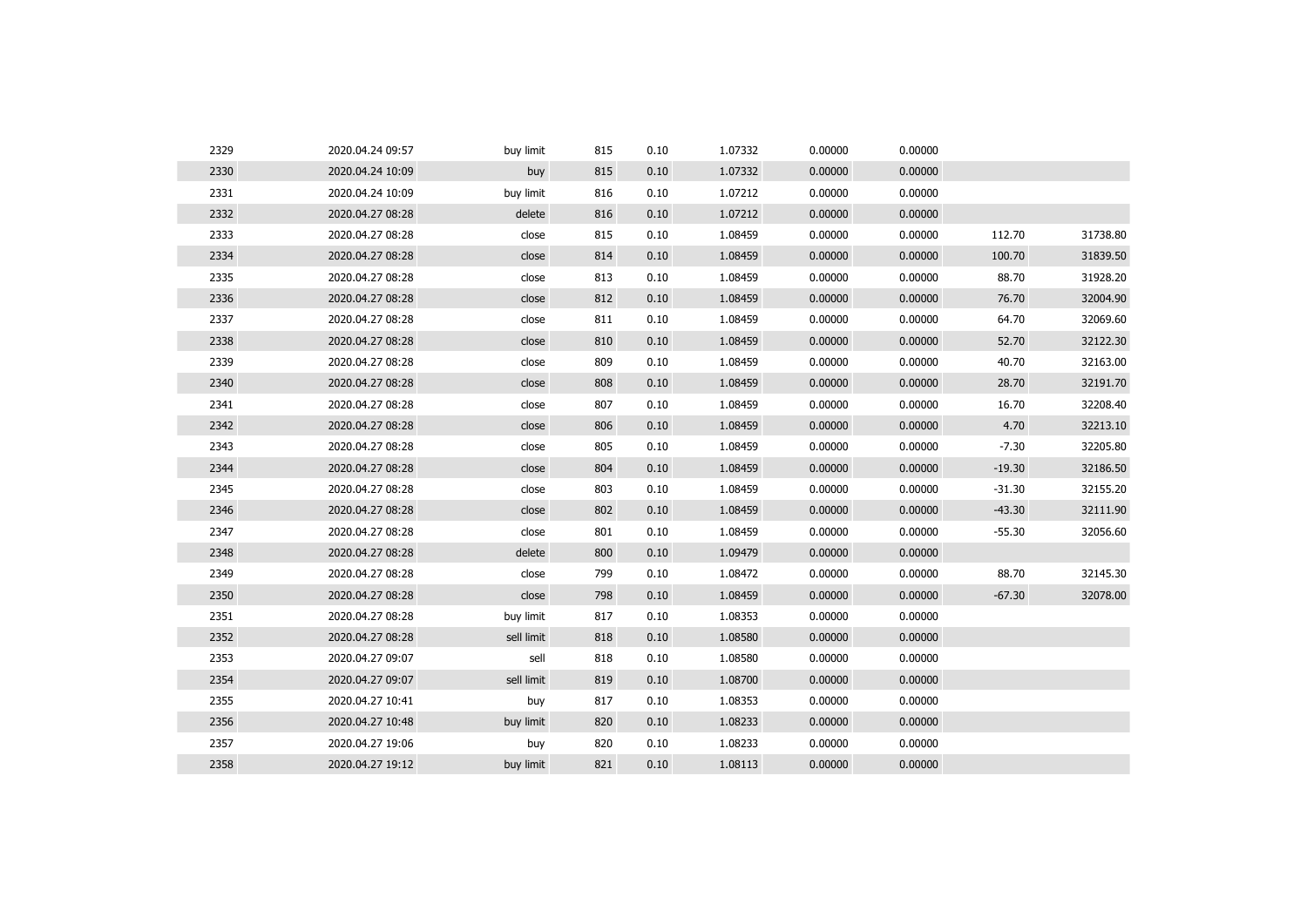| 2359 | 2020.04.28 09:31 | buy        | 821 | 0.10 | 1.08113 | 0.00000 | 0.00000 |       |          |
|------|------------------|------------|-----|------|---------|---------|---------|-------|----------|
| 2360 | 2020.04.28 09:31 | buy limit  | 822 | 0.10 | 1.07993 | 0.00000 | 0.00000 |       |          |
| 2361 | 2020.04.28 12:25 | sell limit | 823 | 0.10 | 1.08820 | 0.00000 | 0.00000 |       |          |
| 2362 | 2020.04.28 12:25 | sell       | 819 | 0.10 | 1.08700 | 0.00000 | 0.00000 |       |          |
| 2363 | 2020.04.28 12:36 | sell limit | 824 | 0.10 | 1.08940 | 0.00000 | 0.00000 |       |          |
| 2364 | 2020.04.28 12:36 | sell       | 823 | 0.10 | 1.08820 | 0.00000 | 0.00000 |       |          |
| 2365 | 2020.04.30 17:25 | sell limit | 825 | 0.10 | 1.09060 | 0.00000 | 0.00000 |       |          |
| 2366 | 2020.04.30 17:29 | sell       | 824 | 0.10 | 1.08940 | 0.00000 | 0.00000 |       |          |
| 2367 | 2020.04.30 17:52 | sell limit | 826 | 0.10 | 1.09180 | 0.00000 | 0.00000 |       |          |
| 2368 | 2020.04.30 17:52 | sell       | 825 | 0.10 | 1.09060 | 0.00000 | 0.00000 |       |          |
| 2369 | 2020.04.30 17:54 | sell limit | 827 | 0.10 | 1.09300 | 0.00000 | 0.00000 |       |          |
| 2370 | 2020.04.30 17:54 | sell       | 826 | 0.10 | 1.09180 | 0.00000 | 0.00000 |       |          |
| 2371 | 2020.04.30 17:56 | sell limit | 828 | 0.10 | 1.09420 | 0.00000 | 0.00000 |       |          |
| 2372 | 2020.04.30 17:56 | sell       | 827 | 0.10 | 1.09300 | 0.00000 | 0.00000 |       |          |
| 2373 | 2020.04.30 17:57 | sell limit | 829 | 0.10 | 1.09540 | 0.00000 | 0.00000 |       |          |
| 2374 | 2020.04.30 17:57 | sell       | 828 | 0.10 | 1.09420 | 0.00000 | 0.00000 |       |          |
| 2375 | 2020.04.30 17:59 | sell limit | 830 | 0.10 | 1.09660 | 0.00000 | 0.00000 |       |          |
| 2376 | 2020.04.30 17:59 | sell       | 829 | 0.10 | 1.09540 | 0.00000 | 0.00000 |       |          |
| 2377 | 2020.04.30 18:01 | sell limit | 831 | 0.10 | 1.09780 | 0.00000 | 0.00000 |       |          |
| 2378 | 2020.04.30 18:01 | sell       | 830 | 0.10 | 1.09660 | 0.00000 | 0.00000 |       |          |
| 2379 | 2020.05.01 11:23 | sell limit | 832 | 0.10 | 1.09900 | 0.00000 | 0.00000 |       |          |
| 2380 | 2020.05.01 11:23 | sell       | 831 | 0.10 | 1.09780 | 0.00000 | 0.00000 |       |          |
| 2381 | 2020.05.01 13:35 | sell limit | 833 | 0.10 | 1.10020 | 0.00000 | 0.00000 |       |          |
| 2382 | 2020.05.01 17:16 | sell       | 832 | 0.10 | 1.09900 | 0.00000 | 0.00000 |       |          |
| 2383 | 2020.05.01 17:31 | sell limit | 834 | 0.10 | 1.10140 | 0.00000 | 0.00000 |       |          |
| 2384 | 2020.05.01 17:31 | sell       | 833 | 0.10 | 1.10020 | 0.00000 | 0.00000 |       |          |
| 2385 | 2020.05.01 17:35 | sell limit | 835 | 0.10 | 1.10260 | 0.00000 | 0.00000 |       |          |
| 2386 | 2020.05.01 17:35 | sell       | 834 | 0.10 | 1.10140 | 0.00000 | 0.00000 |       |          |
| 2387 | 2020.05.04 11:07 | delete     | 835 | 0.10 | 1.10260 | 0.00000 | 0.00000 |       |          |
| 2388 | 2020.05.04 11:07 | close      | 834 | 0.10 | 1.09252 | 0.00000 | 0.00000 | 88.80 | 32166.80 |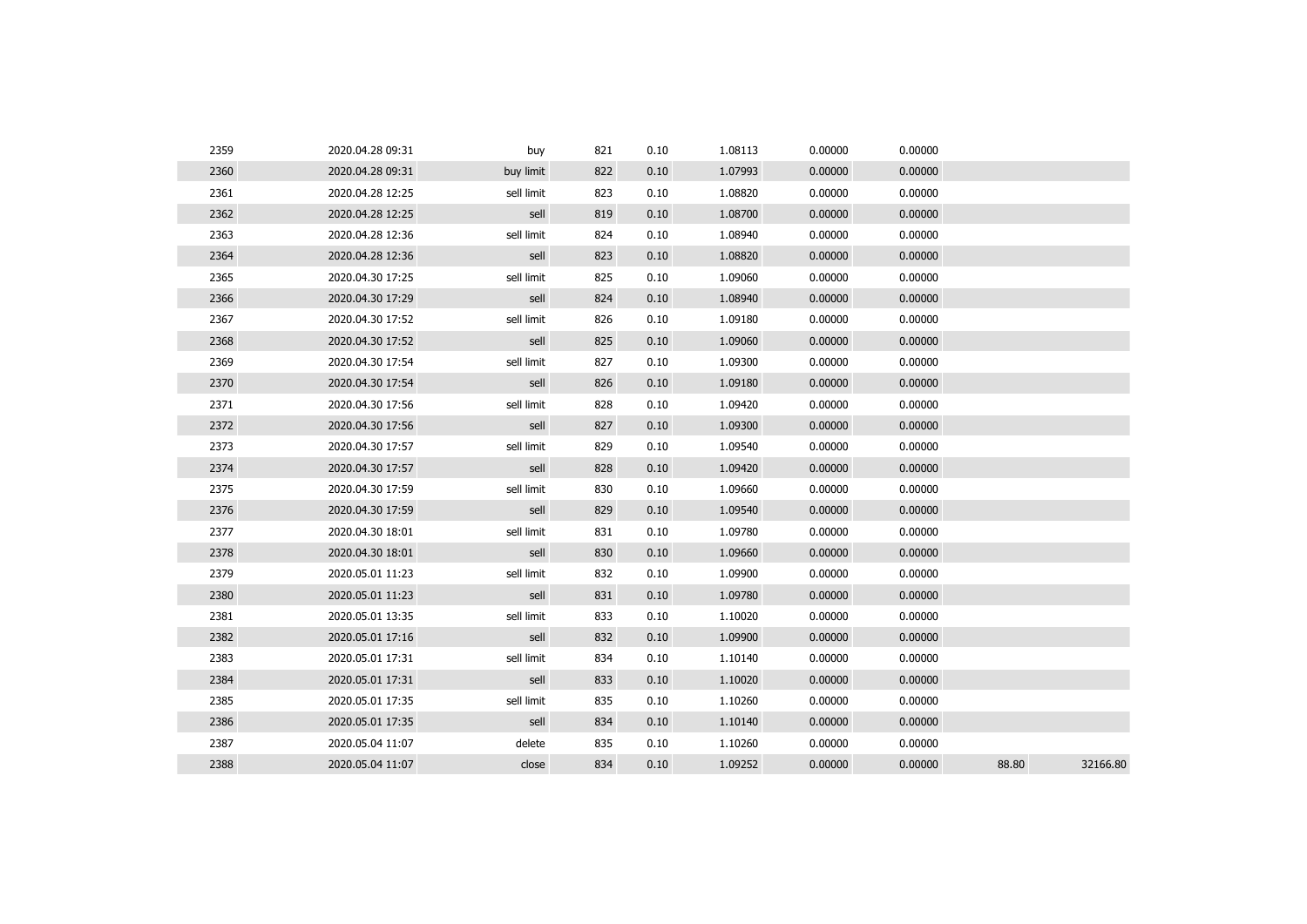| 2389 | 2020.05.04 11:07 | close      | 833 | 0.10 | 1.09252 | 0.00000 | 0.00000 | 76.80    | 32243.60 |
|------|------------------|------------|-----|------|---------|---------|---------|----------|----------|
| 2390 | 2020.05.04 11:07 | close      | 832 | 0.10 | 1.09252 | 0.00000 | 0.00000 | 64.80    | 32308.40 |
| 2391 | 2020.05.04 11:07 | close      | 831 | 0.10 | 1.09252 | 0.00000 | 0.00000 | 52.80    | 32361.20 |
| 2392 | 2020.05.04 11:07 | close      | 830 | 0.10 | 1.09252 | 0.00000 | 0.00000 | 40.80    | 32402.00 |
| 2393 | 2020.05.04 11:07 | close      | 829 | 0.10 | 1.09252 | 0.00000 | 0.00000 | 28.80    | 32430.80 |
| 2394 | 2020.05.04 11:07 | close      | 828 | 0.10 | 1.09252 | 0.00000 | 0.00000 | 16.80    | 32447.60 |
| 2395 | 2020.05.04 11:07 | close      | 827 | 0.10 | 1.09252 | 0.00000 | 0.00000 | 4.80     | 32452.40 |
| 2396 | 2020.05.04 11:07 | close      | 826 | 0.10 | 1.09252 | 0.00000 | 0.00000 | $-7.20$  | 32445.20 |
| 2397 | 2020.05.04 11:07 | close      | 825 | 0.10 | 1.09252 | 0.00000 | 0.00000 | $-19.20$ | 32426.00 |
| 2398 | 2020.05.04 11:07 | close      | 824 | 0.10 | 1.09252 | 0.00000 | 0.00000 | $-31.20$ | 32394.80 |
| 2399 | 2020.05.04 11:07 | close      | 823 | 0.10 | 1.09252 | 0.00000 | 0.00000 | $-43.20$ | 32351.60 |
| 2400 | 2020.05.04 11:07 | delete     | 822 | 0.10 | 1.07993 | 0.00000 | 0.00000 |          |          |
| 2401 | 2020.05.04 11:07 | close      | 821 | 0.10 | 1.09239 | 0.00000 | 0.00000 | 112.60   | 32464.20 |
| 2402 | 2020.05.04 11:07 | close      | 820 | 0.10 | 1.09239 | 0.00000 | 0.00000 | 100.60   | 32564.80 |
| 2403 | 2020.05.04 11:07 | close      | 819 | 0.10 | 1.09252 | 0.00000 | 0.00000 | $-55.20$ | 32509.60 |
| 2404 | 2020.05.04 11:07 | close      | 818 | 0.10 | 1.09252 | 0.00000 | 0.00000 | $-67.20$ | 32442.40 |
| 2405 | 2020.05.04 11:07 | close      | 817 | 0.10 | 1.09239 | 0.00000 | 0.00000 | 88.60    | 32531.00 |
| 2406 | 2020.05.04 11:07 | buy limit  | 836 | 0.10 | 1.09130 | 0.00000 | 0.00000 |          |          |
| 2407 | 2020.05.04 11:07 | sell limit | 837 | 0.10 | 1.09357 | 0.00000 | 0.00000 |          |          |
| 2408 | 2020.05.04 11:29 | sell       | 837 | 0.10 | 1.09357 | 0.00000 | 0.00000 |          |          |
| 2409 | 2020.05.04 11:29 | sell limit | 838 | 0.10 | 1.09477 | 0.00000 | 0.00000 |          |          |
| 2410 | 2020.05.04 11:58 | sell limit | 839 | 0.10 | 1.09597 | 0.00000 | 0.00000 |          |          |
| 2411 | 2020.05.04 11:58 | sell       | 838 | 0.10 | 1.09477 | 0.00000 | 0.00000 |          |          |
| 2412 | 2020.05.04 17:14 | buy        | 836 | 0.10 | 1.09130 | 0.00000 | 0.00000 |          |          |
| 2413 | 2020.05.04 17:14 | buy limit  | 840 | 0.10 | 1.09010 | 0.00000 | 0.00000 |          |          |
| 2414 | 2020.05.04 19:28 | buy        | 840 | 0.10 | 1.09010 | 0.00000 | 0.00000 |          |          |
| 2415 | 2020.05.04 19:28 | buy limit  | 841 | 0.10 | 1.08890 | 0.00000 | 0.00000 |          |          |
| 2416 | 2020.05.05 10:02 | buy        | 841 | 0.10 | 1.08890 | 0.00000 | 0.00000 |          |          |
| 2417 | 2020.05.05 10:05 | buy limit  | 842 | 0.10 | 1.08770 | 0.00000 | 0.00000 |          |          |
| 2418 | 2020.05.05 11:37 | buy        | 842 | 0.10 | 1.08770 | 0.00000 | 0.00000 |          |          |
|      |                  |            |     |      |         |         |         |          |          |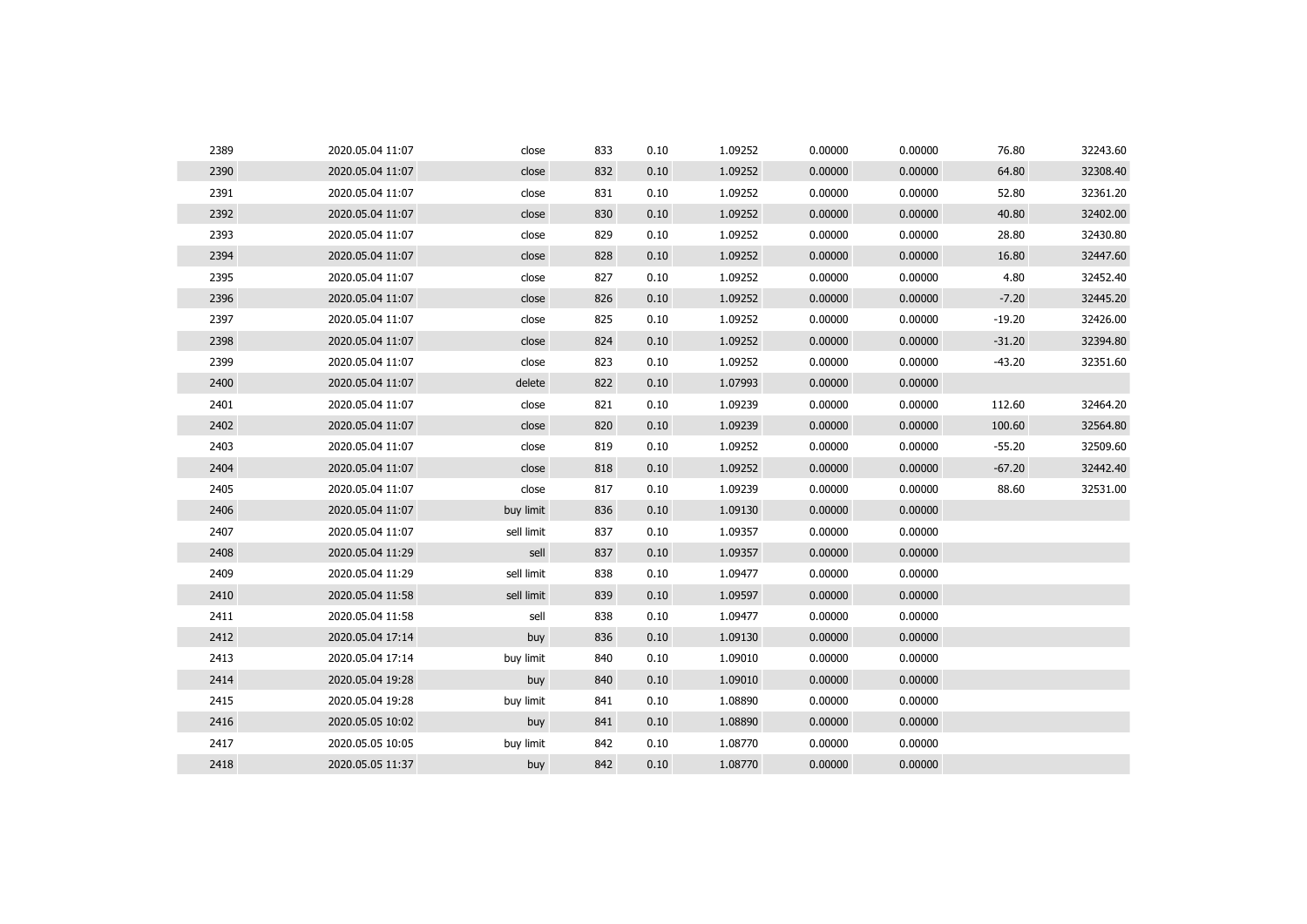| 2419 | 2020.05.05 11:37 | buy limit | 843 | 0.10 | 1.08650 | 0.00000 | 0.00000 |          |          |
|------|------------------|-----------|-----|------|---------|---------|---------|----------|----------|
| 2420 | 2020.05.05 11:42 | buy       | 843 | 0.10 | 1.08650 | 0.00000 | 0.00000 |          |          |
| 2421 | 2020.05.05 11:42 | buy limit | 844 | 0.10 | 1.08530 | 0.00000 | 0.00000 |          |          |
| 2422 | 2020.05.05 11:51 | buy       | 844 | 0.10 | 1.08530 | 0.00000 | 0.00000 |          |          |
| 2423 | 2020.05.05 11:57 | buy limit | 845 | 0.10 | 1.08410 | 0.00000 | 0.00000 |          |          |
| 2424 | 2020.05.05 12:04 | buy       | 845 | 0.10 | 1.08410 | 0.00000 | 0.00000 |          |          |
| 2425 | 2020.05.05 12:04 | buy limit | 846 | 0.10 | 1.08290 | 0.00000 | 0.00000 |          |          |
| 2426 | 2020.05.05 12:09 | buy       | 846 | 0.10 | 1.08290 | 0.00000 | 0.00000 |          |          |
| 2427 | 2020.05.05 12:09 | buy limit | 847 | 0.10 | 1.08170 | 0.00000 | 0.00000 |          |          |
| 2428 | 2020.05.06 11:05 | buy       | 847 | 0.10 | 1.08170 | 0.00000 | 0.00000 |          |          |
| 2429 | 2020.05.06 11:05 | buy limit | 848 | 0.10 | 1.08050 | 0.00000 | 0.00000 |          |          |
| 2430 | 2020.05.06 11:21 | buy       | 848 | 0.10 | 1.08050 | 0.00000 | 0.00000 |          |          |
| 2431 | 2020.05.06 11:21 | buy limit | 849 | 0.10 | 1.07930 | 0.00000 | 0.00000 |          |          |
| 2432 | 2020.05.06 11:29 | buy       | 849 | 0.10 | 1.07930 | 0.00000 | 0.00000 |          |          |
| 2433 | 2020.05.06 11:29 | buy limit | 850 | 0.10 | 1.07810 | 0.00000 | 0.00000 |          |          |
| 2434 | 2020.05.07 12:11 | buy       | 850 | 0.10 | 1.07810 | 0.00000 | 0.00000 |          |          |
| 2435 | 2020.05.07 12:13 | buy limit | 851 | 0.10 | 1.07690 | 0.00000 | 0.00000 |          |          |
| 2436 | 2020.05.07 17:03 | buy       | 851 | 0.10 | 1.07690 | 0.00000 | 0.00000 |          |          |
| 2437 | 2020.05.07 17:03 | buy limit | 852 | 0.10 | 1.07570 | 0.00000 | 0.00000 |          |          |
| 2438 | 2020.05.08 17:49 | delete    | 852 | 0.10 | 1.07570 | 0.00000 | 0.00000 |          |          |
| 2439 | 2020.05.08 17:49 | close     | 851 | 0.10 | 1.08639 | 0.00000 | 0.00000 | 94.90    | 32625.90 |
| 2440 | 2020.05.08 17:49 | close     | 850 | 0.10 | 1.08639 | 0.00000 | 0.00000 | 82.90    | 32708.80 |
| 2441 | 2020.05.08 17:49 | close     | 849 | 0.10 | 1.08639 | 0.00000 | 0.00000 | 70.90    | 32779.70 |
| 2442 | 2020.05.08 17:49 | close     | 848 | 0.10 | 1.08639 | 0.00000 | 0.00000 | 58.90    | 32838.60 |
| 2443 | 2020.05.08 17:49 | close     | 847 | 0.10 | 1.08639 | 0.00000 | 0.00000 | 46.90    | 32885.50 |
| 2444 | 2020.05.08 17:49 | close     | 846 | 0.10 | 1.08639 | 0.00000 | 0.00000 | 34.90    | 32920.40 |
| 2445 | 2020.05.08 17:49 | close     | 845 | 0.10 | 1.08639 | 0.00000 | 0.00000 | 22.90    | 32943.30 |
| 2446 | 2020.05.08 17:49 | close     | 844 | 0.10 | 1.08639 | 0.00000 | 0.00000 | 10.90    | 32954.20 |
| 2447 | 2020.05.08 17:49 | close     | 843 | 0.10 | 1.08639 | 0.00000 | 0.00000 | $-1.10$  | 32953.10 |
| 2448 | 2020.05.08 17:49 | close     | 842 | 0.10 | 1.08639 | 0.00000 | 0.00000 | $-13.10$ | 32940.00 |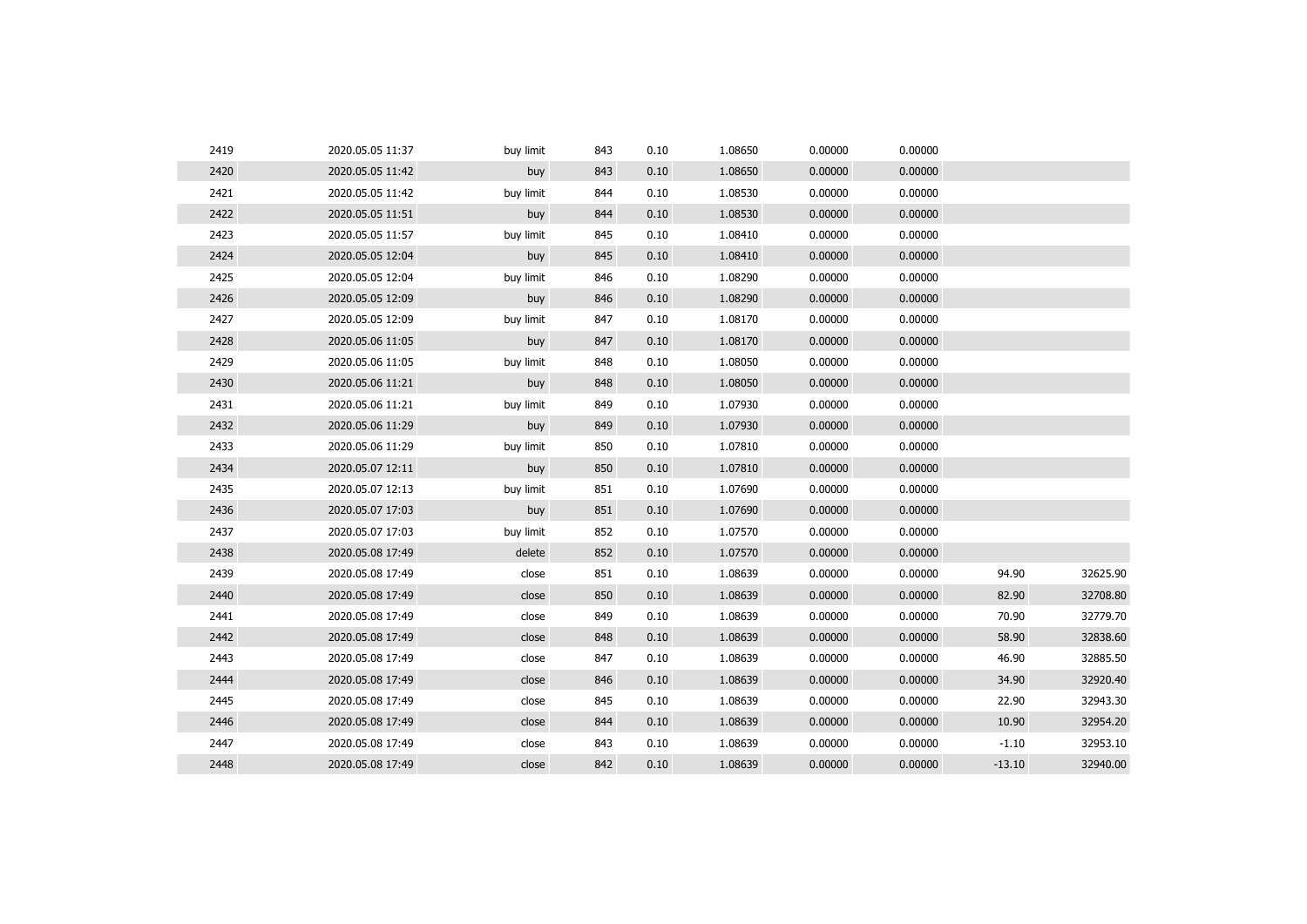| 2449 | 2020.05.08 17:49 | close      | 841 | 0.10 | 1.08639 | 0.00000 | 0.00000 | $-25.10$ | 32914.90 |
|------|------------------|------------|-----|------|---------|---------|---------|----------|----------|
| 2450 | 2020.05.08 17:49 | close      | 840 | 0.10 | 1.08639 | 0.00000 | 0.00000 | $-37.10$ | 32877.80 |
| 2451 | 2020.05.08 17:49 | delete     | 839 | 0.10 | 1.09597 | 0.00000 | 0.00000 |          |          |
| 2452 | 2020.05.08 17:49 | close      | 838 | 0.10 | 1.08652 | 0.00000 | 0.00000 | 82.50    | 32960.30 |
| 2453 | 2020.05.08 17:49 | close      | 837 | 0.10 | 1.08652 | 0.00000 | 0.00000 | 70.50    | 33030.80 |
| 2454 | 2020.05.08 17:49 | close      | 836 | 0.10 | 1.08639 | 0.00000 | 0.00000 | $-49.10$ | 32981.70 |
| 2455 | 2020.05.08 17:49 | buy limit  | 853 | 0.10 | 1.08533 | 0.00000 | 0.00000 |          |          |
| 2456 | 2020.05.08 17:49 | sell limit | 854 | 0.10 | 1.08760 | 0.00000 | 0.00000 |          |          |
| 2457 | 2020.05.08 18:22 | buy        | 853 | 0.10 | 1.08533 | 0.00000 | 0.00000 |          |          |
| 2458 | 2020.05.08 18:22 | buy limit  | 855 | 0.10 | 1.08413 | 0.00000 | 0.00000 |          |          |
| 2459 | 2020.05.08 19:54 | buy        | 855 | 0.10 | 1.08413 | 0.00000 | 0.00000 |          |          |
| 2460 | 2020.05.08 22:05 | buy limit  | 856 | 0.10 | 1.08293 | 0.00000 | 0.00000 |          |          |
| 2461 | 2020.05.11 00:00 | buy        | 856 | 0.10 | 1.08293 | 0.00000 | 0.00000 |          |          |
| 2462 | 2020.05.11 00:00 | buy limit  | 857 | 0.10 | 1.08173 | 0.00000 | 0.00000 |          |          |
| 2463 | 2020.05.11 11:33 | buy        | 857 | 0.10 | 1.08173 | 0.00000 | 0.00000 |          |          |
| 2464 | 2020.05.11 11:34 | buy limit  | 858 | 0.10 | 1.08053 | 0.00000 | 0.00000 |          |          |
| 2465 | 2020.05.11 18:12 | buy        | 858 | 0.10 | 1.08053 | 0.00000 | 0.00000 |          |          |
| 2466 | 2020.05.11 18:12 | buy limit  | 859 | 0.10 | 1.07933 | 0.00000 | 0.00000 |          |          |
| 2467 | 2020.05.12 03:24 | buy        | 859 | 0.10 | 1.07933 | 0.00000 | 0.00000 |          |          |
| 2468 | 2020.05.12 03:24 | buy limit  | 860 | 0.10 | 1.07813 | 0.00000 | 0.00000 |          |          |
| 2469 | 2020.05.12 16:12 | sell       | 854 | 0.10 | 1.08760 | 0.00000 | 0.00000 |          |          |
| 2470 | 2020.05.12 16:12 | sell limit | 861 | 0.10 | 1.08880 | 0.00000 | 0.00000 |          |          |
| 2471 | 2020.05.13 16:00 | sell limit | 862 | 0.10 | 1.09000 | 0.00000 | 0.00000 |          |          |
| 2472 | 2020.05.13 16:00 | sell       | 861 | 0.10 | 1.08880 | 0.00000 | 0.00000 |          |          |
| 2473 | 2020.05.14 14:18 | buy        | 860 | 0.10 | 1.07813 | 0.00000 | 0.00000 |          |          |
| 2474 | 2020.05.14 14:18 | buy limit  | 863 | 0.10 | 1.07693 | 0.00000 | 0.00000 |          |          |
| 2475 | 2020.05.18 18:20 | delete     | 863 | 0.10 | 1.07693 | 0.00000 | 0.00000 |          |          |
| 2476 | 2020.05.18 18:20 | delete     | 862 | 0.10 | 1.09000 | 0.00000 | 0.00000 |          |          |
| 2477 | 2020.05.18 18:20 | close      | 861 | 0.10 | 1.08833 | 0.00000 | 0.00000 | 4.70     | 32986.40 |
| 2478 | 2020.05.18 18:20 | close      | 860 | 0.10 | 1.08820 | 0.00000 | 0.00000 | 100.70   | 33087.10 |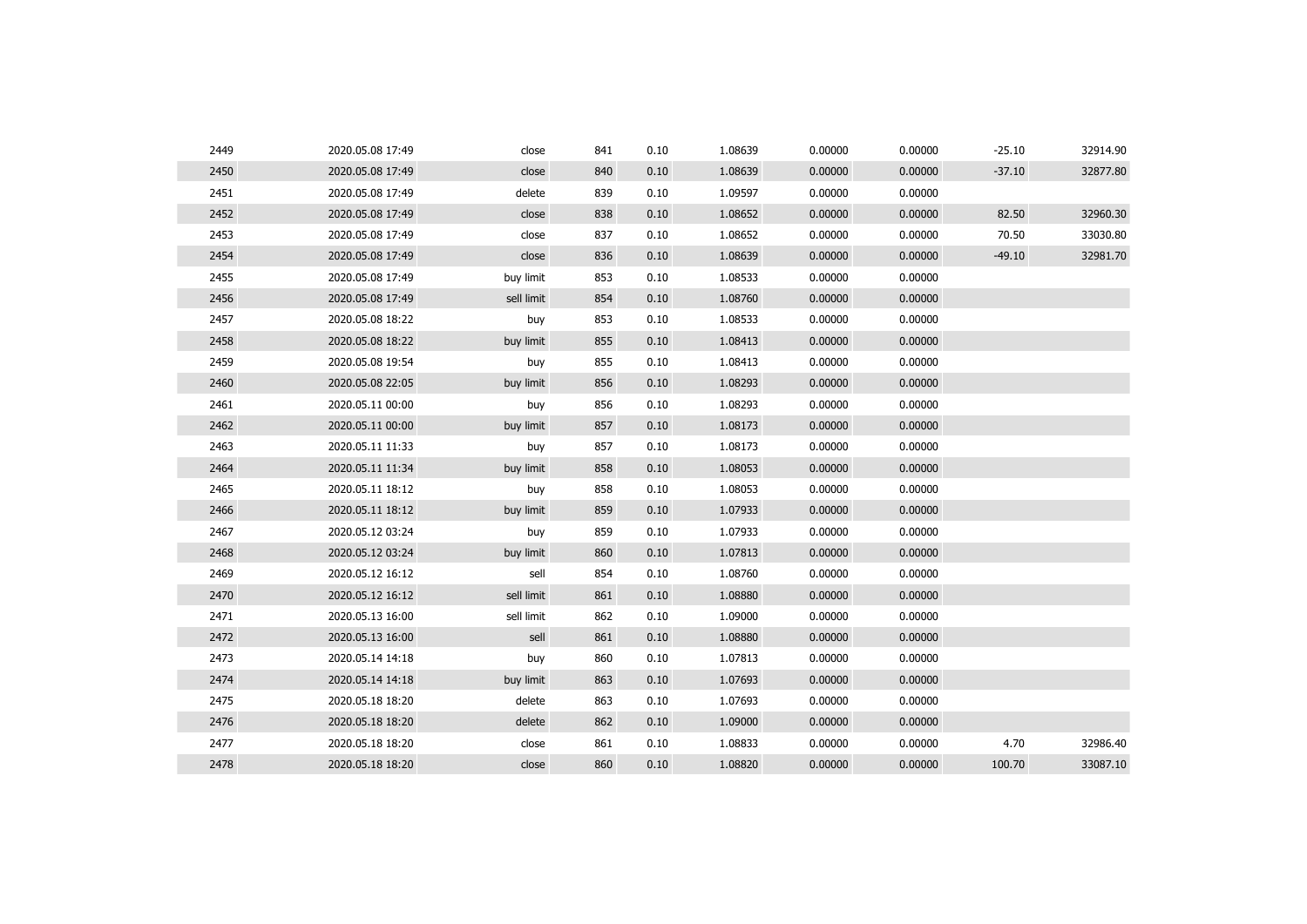| 2479 | 2020.05.18 18:20 | close         | 859 | 0.10 | 1.08820 | 0.00000 | 0.00000 | 88.70    | 33175.80 |
|------|------------------|---------------|-----|------|---------|---------|---------|----------|----------|
| 2480 | 2020.05.18 18:20 | close         | 858 | 0.10 | 1.08820 | 0.00000 | 0.00000 | 76.70    | 33252.50 |
| 2481 | 2020.05.18 18:20 | close         | 857 | 0.10 | 1.08820 | 0.00000 | 0.00000 | 64.70    | 33317.20 |
| 2482 | 2020.05.18 18:20 | close         | 856 | 0.10 | 1.08820 | 0.00000 | 0.00000 | 52.70    | 33369.90 |
| 2483 | 2020.05.18 18:20 | close         | 855 | 0.10 | 1.08820 | 0.00000 | 0.00000 | 40.70    | 33410.60 |
| 2484 | 2020.05.18 18:20 | close         | 854 | 0.10 | 1.08833 | 0.00000 | 0.00000 | $-7.30$  | 33403.30 |
| 2485 | 2020.05.18 18:20 | close         | 853 | 0.10 | 1.08820 | 0.00000 | 0.00000 | 28.70    | 33432.00 |
| 2486 | 2020.05.18 18:20 | buy limit     | 864 | 0.10 | 1.08714 | 0.00000 | 0.00000 |          |          |
| 2487 | 2020.05.18 18:20 | sell limit    | 865 | 0.10 | 1.08941 | 0.00000 | 0.00000 |          |          |
| 2488 | 2020.05.18 18:23 | sell          | 865 | 0.10 | 1.08941 | 0.00000 | 0.00000 |          |          |
| 2489 | 2020.05.18 18:23 | sell limit    | 866 | 0.10 | 1.09061 | 0.00000 | 0.00000 |          |          |
| 2490 | 2020.05.18 18:47 | sell limit    | 867 | 0.10 | 1.09181 | 0.00000 | 0.00000 |          |          |
| 2491 | 2020.05.18 18:47 | sell          | 866 | 0.10 | 1.09061 | 0.00000 | 0.00000 |          |          |
| 2492 | 2020.05.18 19:07 | sell limit    | 868 | 0.10 | 1.09301 | 0.00000 | 0.00000 |          |          |
| 2493 | 2020.05.18 19:07 | sell          | 867 | 0.10 | 1.09181 | 0.00000 | 0.00000 |          |          |
| 2494 | 2020.05.19 09:27 | sell limit    | 869 | 0.10 | 1.09421 | 0.00000 | 0.00000 |          |          |
| 2495 | 2020.05.19 09:27 | sell          | 868 | 0.10 | 1.09301 | 0.00000 | 0.00000 |          |          |
| 2496 | 2020.05.19 09:53 | sell limit    | 870 | 0.10 | 1.09541 | 0.00000 | 0.00000 |          |          |
| 2497 | 2020.05.19 09:59 | sell          | 869 | 0.10 | 1.09421 | 0.00000 | 0.00000 |          |          |
| 2498 | 2020.05.19 12:00 | sell limit    | 871 | 0.10 | 1.09661 | 0.00000 | 0.00000 |          |          |
| 2499 | 2020.05.19 12:06 | sell          | 870 | 0.10 | 1.09541 | 0.00000 | 0.00000 |          |          |
| 2500 | 2020.05.19 13:41 | sell limit    | 872 | 0.10 | 1.09781 | 0.00000 | 0.00000 |          |          |
| 2501 | 2020.05.19 13:41 | sell          | 871 | 0.10 | 1.09661 | 0.00000 | 0.00000 |          |          |
| 2502 | 2020.05.20 16:15 | sell limit    | 873 | 0.10 | 1.09901 | 0.00000 | 0.00000 |          |          |
| 2503 | 2020.05.20 16:15 | sell          | 872 | 0.10 | 1.09781 | 0.00000 | 0.00000 |          |          |
| 2504 | 2020.05.20 17:05 | sell limit    | 874 | 0.10 | 1.10021 | 0.00000 | 0.00000 |          |          |
| 2505 | 2020.05.20 17:09 | sell          | 873 | 0.10 | 1.09901 | 0.00000 | 0.00000 |          |          |
| 2506 | 2020.05.20 23:59 | close at stop | 873 | 0.10 | 1.09784 | 0.00000 | 0.00000 | 11.70    | 33443.70 |
| 2507 | 2020.05.20 23:59 | close at stop | 872 | 0.10 | 1.09784 | 0.00000 | 0.00000 | $-0.30$  | 33443.40 |
| 2508 | 2020.05.20 23:59 | close at stop | 871 | 0.10 | 1.09784 | 0.00000 | 0.00000 | $-12.30$ | 33431.10 |